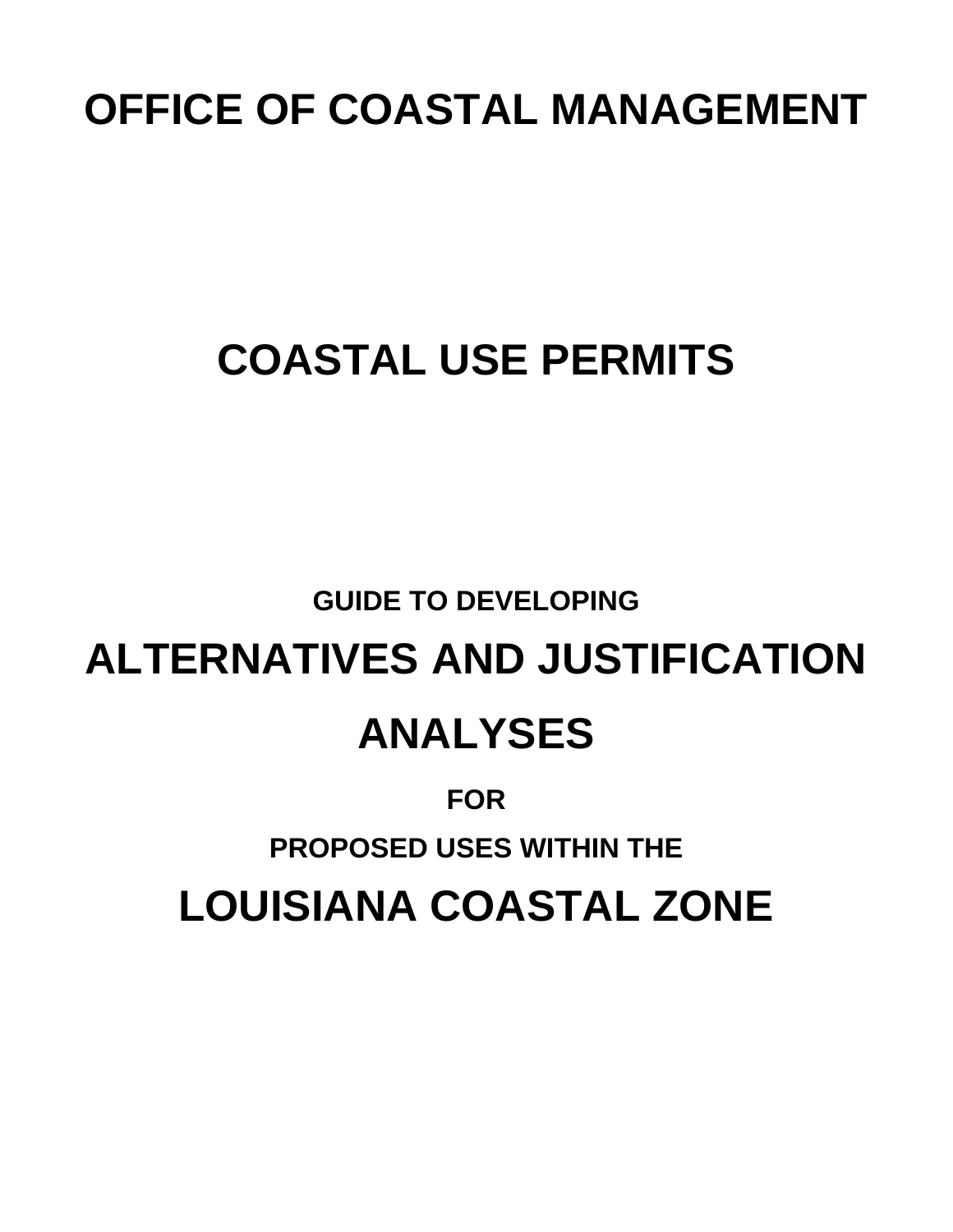# **Introduction**

One of the goals of the Office of Coastal Management (OCM) is to achieve a balance between conservation of coastal resources and development of the coastal zone. Development in the coastal zone is encouraged but avoidance of unnecessary impacts to coastal resources is essential in order to protect those resources for future generations. To accomplish this goal, OCM reviews every Coastal Use Permit (CUP) application with the objective of avoiding and/or minimizing adverse impacts wherever possible. Pursuant to La. RS 49:214.27.B and C., OCM uses the Coastal Use Guidelines, found in LAC Title 43, Part I, Chapter 7, Subpart B, §701- 719, to determine the type of information needed to fully evaluate a particular use and the adverse impacts that must be avoided to the maximum extent practicable. All coastal uses must be in conformance with all applicable Coastal Use Guidelines in order to receive approval from OCM.

Part of these guidelines, §701.H, charges OCM with ensuring that the public benefits of a proposed coastal use clearly outweigh any adverse impacts to public resources resulting from that use. **Public benefits** include providing goods and/or services to users that currently do not have reasonable access to such goods and/or services, increasing permanent employment opportunities and increasing public revenues. **Coastal resources** include coastal waters, wetlands, fisheries, wildlife and unique ecological/coastal features such as ridges, cheniers, salt domes, beaches and dunes. These resources provide value to the public in the form of storm and flood protection, nursery grounds for commercial and recreational fishing, critical habitat for endangered species and improved water quality. Public resources also include existing structures and infrastructure. **Adverse impacts** are direct or indirect loss and/or negative alteration of a public resource as well as negative impact on concurrent and neighboring coastal users and include such things as increased intensity or frequency of flooding, accelerated erosion and salt water intrusion.

Review of a proposed coastal use using the Coastal Use Guidelines includes asking questions such as:

- 1. Can adverse impacts from a proposed use on coastal resources and/or user groups be avoided by moving the use to an area which results in less adverse impact to coastal resources and/or users?
- 2. If the use cannot be moved, can demand for the proposed goods and/or services in the area to which they will be introduced be documented?
- 3. If a use cannot be moved and demand can be demonstrated, can the use be redesigned/reconfigured, or can different methods be used to accomplish the use, which results in less damage to coastal resources?

To answer these questions, OCM requires that the applicant provide Alternatives and Justification Analyses in sufficient detail to demonstrate a thorough consideration of the respective subjects. In an effort to recognize the differences between small and large projects, and/or low and high coastal resource impact projects, OCM has developed a tiered approach to Analysis development. Factors such as, but not limited to, the complexity of the development, surrounding land use, type and level of resource impact and coastal use objective(s) are used to determine the range of alternatives to be considered in the Alternatives Analysis and the information and level of detail required for the Justification Analyses. This guide was developed to assist applicants for Coastal Use Permits with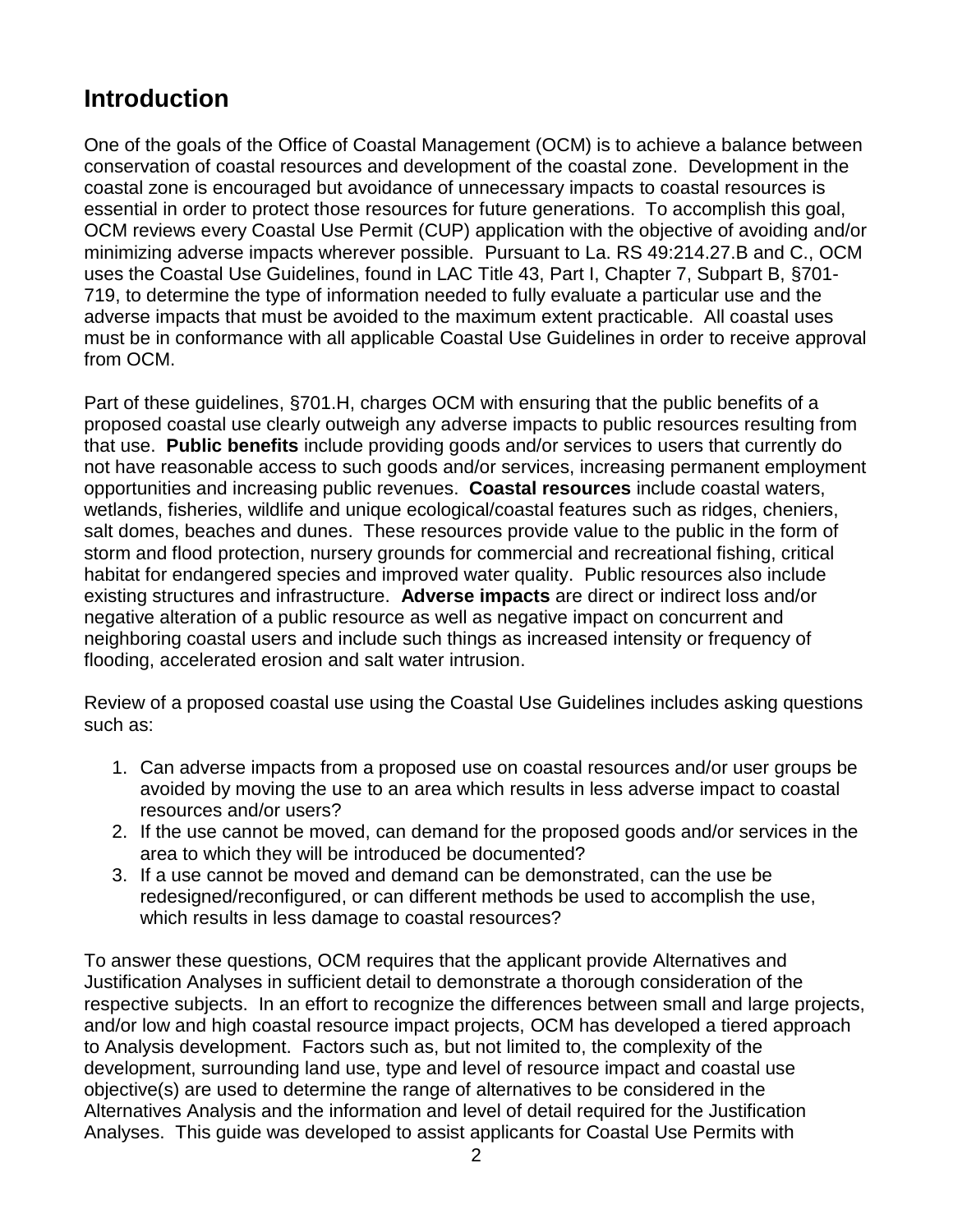determining, in general, the type of information and level of detail needed to fully evaluate a proposed coastal use's potential impacts and benefits and therefore it's conformance with the Coastal Use Guidelines. Any combination of analyses may be required depending on the nature of the proposed coastal use and the potential adverse impacts that may occur from that use.

# **Alternatives and Justification Analyses**

To fully evaluate a proposed coastal use's benefits and impacts, Alternatives and/or Justification Analyses are required during review of a use from which adverse impacts to coastal resources are, in OCM's opinion, likely to occur. The Alternatives Analysis should address several options for project siting that are compared equally for feasibility and will allow OCM to determine the least damaging feasible site for the proposed use. The Alternatives Analysis should provide documentation that clearly demonstrates that reasonable efforts were made to find less damaging sites and should provide an explanation for why each less damaging site was not feasible. The Alternatives Analysis also should address alternate site configuration, alternate methods of construction, and how adverse impacts to coastal resources will be minimized. Appendix 1 provides some available sources of this information.

The Justification Analysis should include sufficient detail to clearly demonstrate demand for the proposed use and will allow OCM to determine the public need the proposed use. The Justification Analysis should explain the goods and/or services that the proposed coastal use will provide and include documentation that clearly demonstrates a public demand for, or public benefit resulting from, the proposed use. The analysis should provide enough information for OCM to determine that there is a reasonable chance that the project will be successful and not result in a situation where large scale destruction of resources is permitted for a project that fails economically, floods, causes flooding on adjacent areas or in some other way fails the public. Appendix A provides some available sources of this information.

In general, the greater the resource or user group impacts, the more detail required for both the Alternatives and Justification Analyses. If reviewing this guide prior to submission of a JPA, the information presented herein should be taken into consideration and addressed while developing the project. In most cases, alternatives, or the lack thereof, are evident and a simple discussion of the options considered is sufficient. This information can be provided in steps 11b-c of the Joint Permit Application. If the information is not provided in or attached to the JPA, the OCM permit analyst will review the project and determine if any less damaging alternatives are evident. Additional information may be requested by the permit analyst in order to address the less damaging options he/she identified. Using the information contained in these analyses, OCM can effectively evaluate the proposed coastal use's conformance with the applicable Coastal Use Guidelines (specifically §701.F.3, 5, 7, 8, 10, 13, 16 and 19; §701.G.2 and 6; §701.H; §701.I; and all applicable Use Specific Guidelines).

## **Proposed Coastal Uses**

All of the above analyses are not required for every type of coastal use and the type of information and level of detail required to address potential concerns varies within and between uses. OCM has taken a tiered approach to these analyses and has graded the level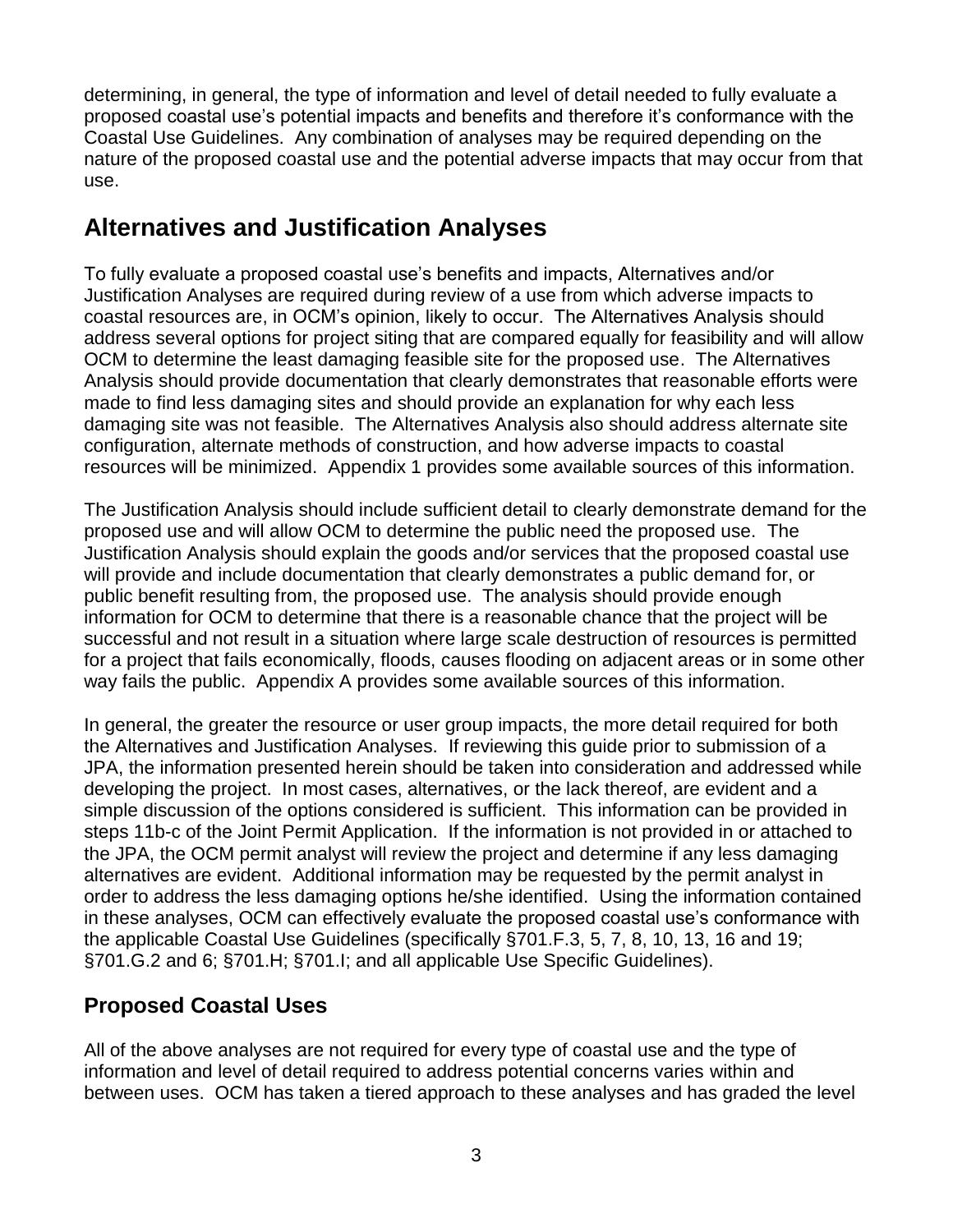of detail required to be reflective of the extent of potential resource impacts. In general, the greater the risk to coastal resources, the more detailed the required analyses must be.

Several types of coastal uses are addressed in this guide however exclusion from this guide does not mean that other types of coastal uses do not require Alternatives and Justification Analyses. Likewise, all types of coastal uses will be reviewed on a case-by-case basis using the Coastal Use Guidelines to determine which, if any, of the analyses are required and to what level of detail they should be developed. Depending on the nature of the proposed use and the type and extent of adverse impact that may occur, information in addition to that suggested in a particular guide may be required, if in OCM's opinion, such additional information is necessary to fully evaluate the proposed coastal use. An explanation for the need for any additional information OCM may request will be provided with the request for information.

Guides have been developed for the following types of coastal uses:

| <b>Commercial Developments</b>  | <b>Pipelines</b>                 |
|---------------------------------|----------------------------------|
| <b>Drainage Projects</b>        | <b>Ports</b>                     |
| <b>Industrial Developments</b>  | <b>Recreational Developments</b> |
| Levees                          | <b>Residential Developments</b>  |
| <b>Marinas</b>                  | <b>Transportation Projects</b>   |
| <b>Oil &amp; Gas Facilities</b> | <b>Utility Projects</b>          |

Multiple-use developments will require submission of information related to each type of development so multiple guides may be needed for a single overall project. OCM encourages potential applicants to avoid adverse impacts to coastal resources to the maximum extent practicable and will provide assistance with identifying alternate sites and developing a Justification Analysis. Pre-application coordination meetings with the regulatory and resource agencies provide a good starting point for project development. These meetings can be used to identify potential alternate sites, outline information that should be included in the Justification Analysis and provide suggestions for avoidance and minimization of adverse impacts. To arrange a pre-application meeting, please contact our office at [OCMinfo@la.gov](mailto:OCMinfo@la.gov) or 800-267-4019.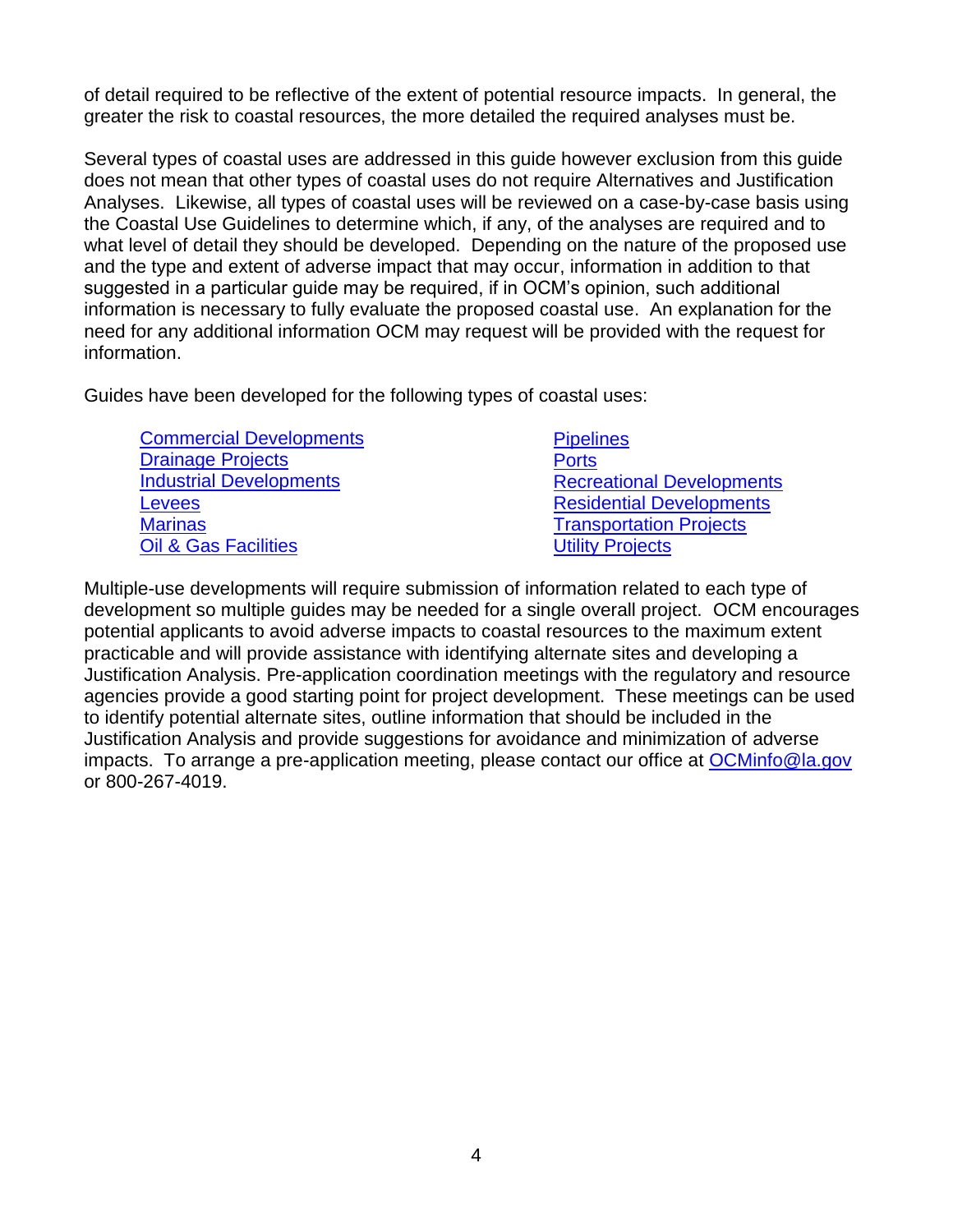# **Commercial Developments**

# <span id="page-4-0"></span>**Introduction**

**Commercial developments** include, but are not limited to, non-manufacturing business establishments such as department stores, hardware stores, retail outlets, grocery stores, car washes, corner stores, office buildings, strip malls, shopping centers, movie theaters, hotels/motels/inns, hospitals, etc. These types of developments require Alternatives and Justification Analyses if, in OCM's opinion, adverse impacts to coastal resources may occur during construction and/or operation. The complexity of the development, surrounding land use, type and level of resource impact and coastal use objective(s) are used to determine the range of alternatives to be considered in the Alternatives Analysis and the level of detail required for the Justification Analysis.

Other factors that must be identified when developing the Alternatives and Justification Analyses are site description, infrastructure needs (roads, powerlines, sewerage, water, drainage) proximity to needed services (grocery, pharmacy, bank, hospital) and the development's effects on evacuation routes and existing infrastructure. Secondary impacts that may be necessary but fall outside the scope of the proposed development also must be considered as part of the overall development project. **Secondary impacts** include, but are not limited to, the construction of power, water, sewer, cable, internet and telephone lines as well as roads and access channels by which the development will be connected with existing infrastructure. These secondary impacts may be permitted separately, but because they are dependent on the development project and vice versa, the impacts associated with them must be evaluated as part of the whole project.

Because the level of detail required in the Justification Analysis depends largely on the type and level of surrounding land use and the type and level of coastal resource impacts, **alternative sites should be addressed first**. All feasible sites, as defined below, should be considered and the least damaging site selected as the preferred site. Once the site has been selected, justification of the project should be prepared for that site. Please keep in mind that the type of information and level of detail required for the Justification Analysis, as requested by the OCM Permit Analyst, are dependent on the level of resource impact, level of surrounding land use and the size of the development. These parameters may change depending on the location, scope and configuration of the development ultimately determined to be the least damaging. Please check with your OCM Permit Analyst to determine if the level of detail originally requested still is required.

OCM encourages potential applicants for commercial developments to hold pre-application coordination meetings with the regulatory and resource agencies. These meetings can be used to identify potential alternate sites and outline information that should be included in the Justification Analysis. To arrange a pre-application meeting, please contact our office at [OCMinfo@la.gov](mailto:OCMinfo@la.gov) or 800-267-4019.

# **Maintenance of Existing Commercial Facilities**

Maintenance of existing facilities includes repair or replacement of existing buildings, access roads, parking areas, storage areas and staging areas within the existing facility. Please note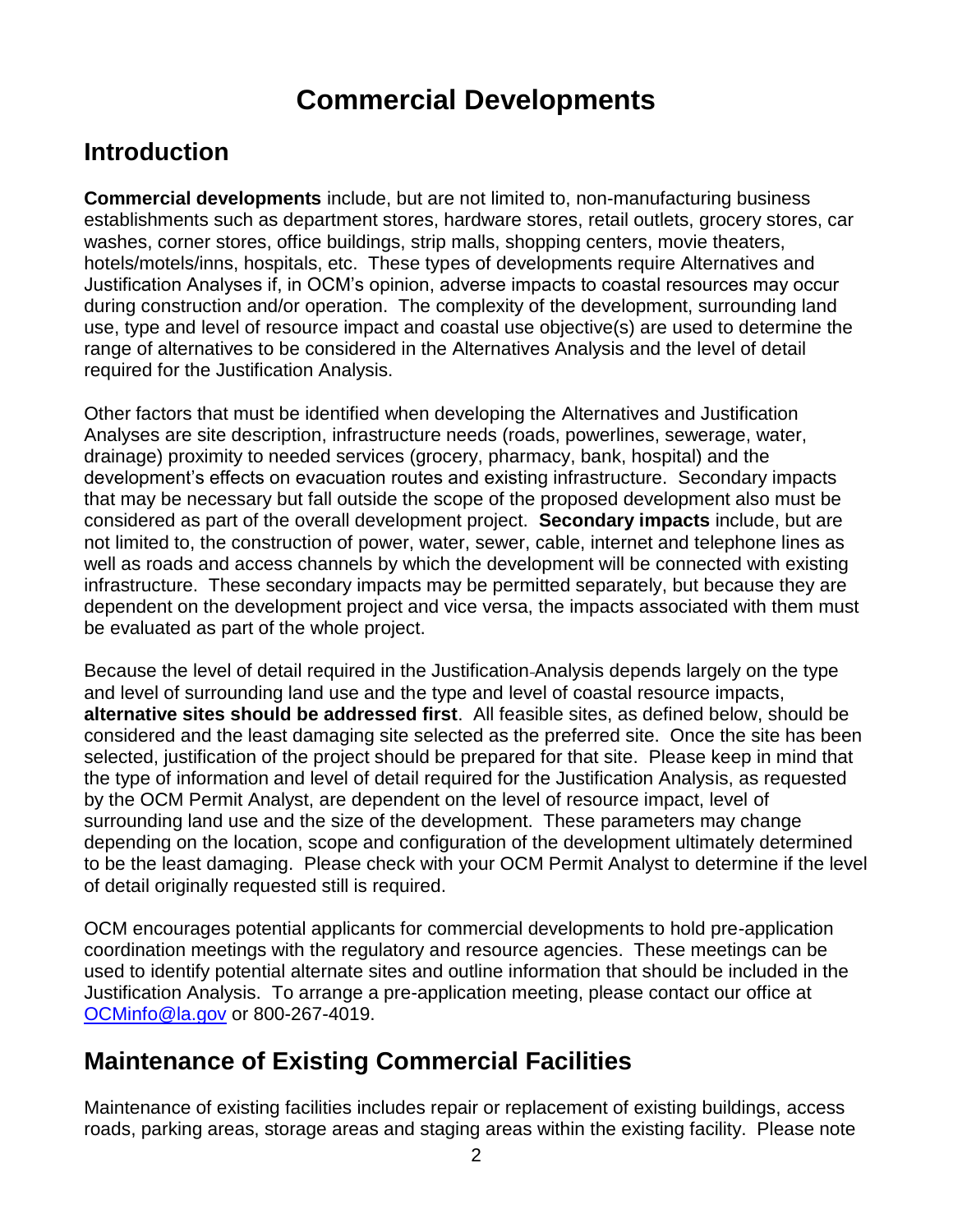that in some cases, normal repairs and the rehabilitation, replacement or maintenance of existing structures do not require Coastal Use Permit provided that:

- 1. the structure or work was lawfully in existence, currently serviceable, and in active use during the year preceding the repair, replacement or maintenance; and
- 2. the repair or maintenance does not result in an encroachment into a wetland area greater than that of the previous structure or work; and
- 3. the repair or maintenance does not involve dredge (the removal by excavation or any other means of native material, including soil, sand, mud, clay and semisolid sediment, regardless of whether the material supports or is supporting vegetation, from any lands or water bottoms in the coastal zone of Louisiana) or fill activities; and
- 4. the repair or maintenance does not result in a structure or facility that is significantly different in magnitude or function from the original.
- 5. the activity is not located in vegetated wetlands (emergent, submergent or forested); within one-quarter (¼) mile of a barrier island; or on a chenier, barrier beach, dune, salt dome or other similar isolated, raised landform.

Maintenance activities that do not qualify for the above exemption will require a Coastal Use Permit and if, in OCM's opinion, have adverse impacts on coastal resources, will require brief Alternatives and Justification Analyses as outlined below. Please note that an exemption determination from OCM is exclusive to OCM and does not relieve the applicant from obtaining other local, state or federal permits, as required by law.

## **Alternatives Analysis**

OCM recognizes that maintenance activities have a limited range of alternatives therefore the Alternatives Analysis need not address alternate sites. The Analysis instead should address alternate methods or configurations of implementation that minimize adverse impacts to coastal resources to the maximum extent practicable. The Alternatives Analysis should be a narrative that includes an explanation of the nature and objectives of the proposed maintenance activity(ies); an identification and discussion of any available feasible options for the proposed activity that minimize adverse impacts to coastal resources; and an explanation of why less damaging feasible options were not selected.

## **Justification Analysis**

The Justification Analysis should be a narrative that clearly explains the reason(s) for the proposed activity(ies) and the consequences of not implementing the proposed activity(ies).

# **Expansion of Existing Commercial Facilities**

Expansion of existing facilities includes expansion of existing buildings, storage areas, staging areas and parking areas. Expansion activities that, in OCM's opinion, have adverse impacts on coastal resources will require Alternatives and Justification Analyses as outlined below.

## **Alternatives Analysis**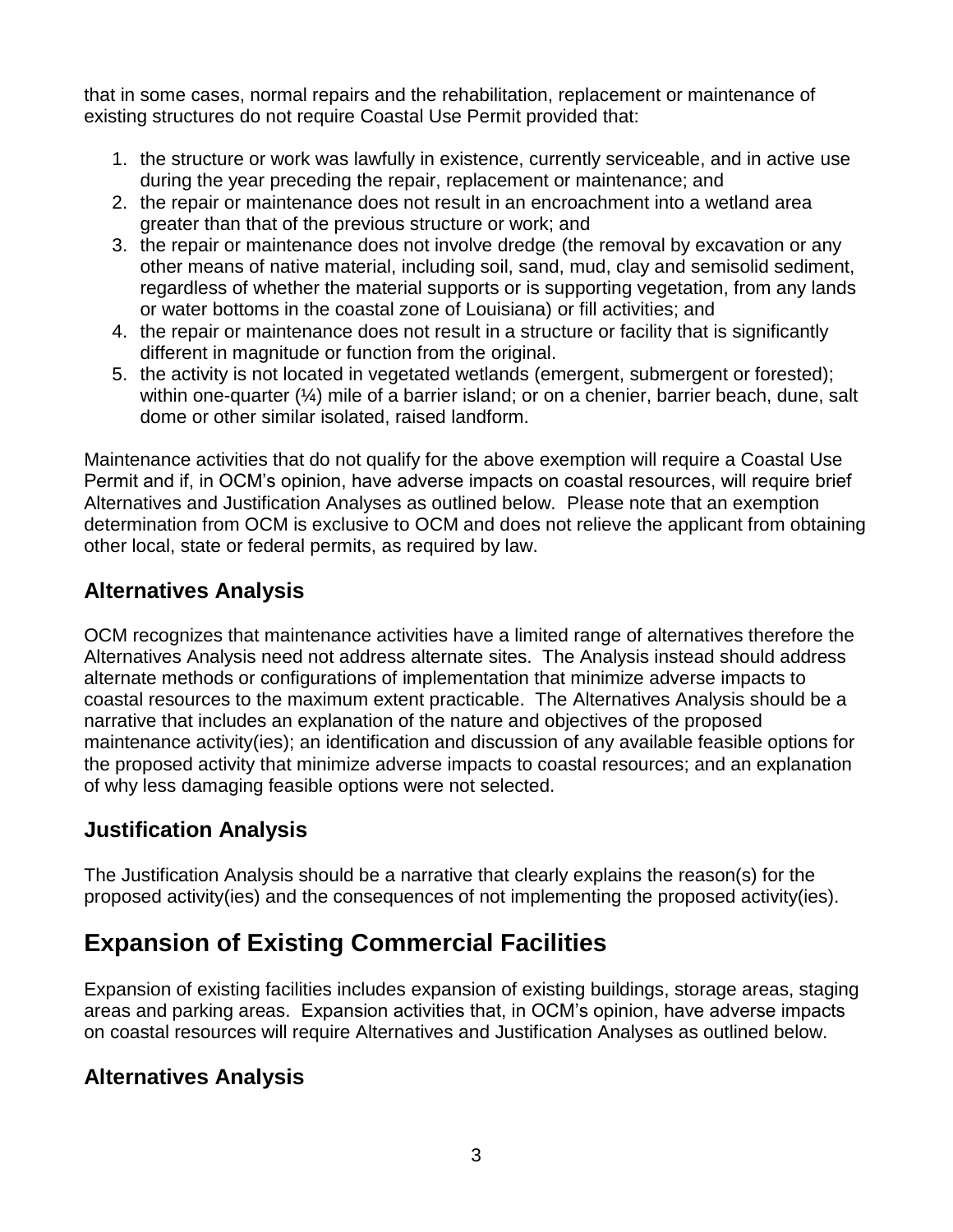OCM recognizes that expansion activities have a limited range of alternatives, therefore the Alternatives Analysis need not address alternate sites that are not adjacent to existing facility unless separation from existing facilities is not logistically precluded. The Alternatives Analysis instead should address alternate locations surrounding existing facility property as well as methods or configurations of implementation that minimize adverse impacts to coastal resources to the maximum extent practicable. The Alternatives Analysis should include the following:

- 1. A narrative explaining the project objective(s) and identifying the proposed features required to meet the objective(s). The narrative also should identify any project objectives or features that may limit the range of alternatives to be considered.
- 2. A description of each location considered. Include general topography, water/wetland features, habitat type(s) present, if known, and estimate of impact to each.
- 3. A narrative explaining the reasons for the elimination of each site considered but not selected for development. Please note that the factors used to compare each site should be identified and should be consistent among sites.

## **Justification Analysis**

The Justification Analysis for facility expansion activities must demonstrate the need for the enhanced goods and/or services to be provided by the expansion. The Analysis should include a narrative explaining the enhanced goods and/or services to be provided by the expansion and the consequences of not implementing the proposed expansion. Supporting documentation may be required depending on the extent of resource impacts.

# **New Commercial Developments**

## **Alternatives Analysis**

The goal of an Alternatives Analysis is to find a location for the proposed development which results in the least amount of adverse impact to coastal resources while allowing the project to fulfill its main objective(s). The Alternatives Analysis provides an objective method of performing a fair and thorough consideration of feasible options for the location, construction, operation and maintenance of a proposed coastal use. OCM encourages applicants to utilize areas that avoid or minimize both direct and indirect adverse impacts to coastal resources. If a selected project location, construction, operation or maintenance method may, in OCM's opinion, result in adverse impacts to coastal resources, an Alternatives Analysis will be required.

**Feasible sites** are defined as any available parcel of land within the general vicinity of the proposed site (within same parish/geographic area; near preferred features such as existing residential, industrial and/or commercial areas) that can support the main objective(s) of the proposed development. Project objective(s), surrounding land use, total project impact, availability of existing infrastructure and type and extent of coastal resource impacts should be considered when selecting feasible alternative sites. Sites that would result in more damage to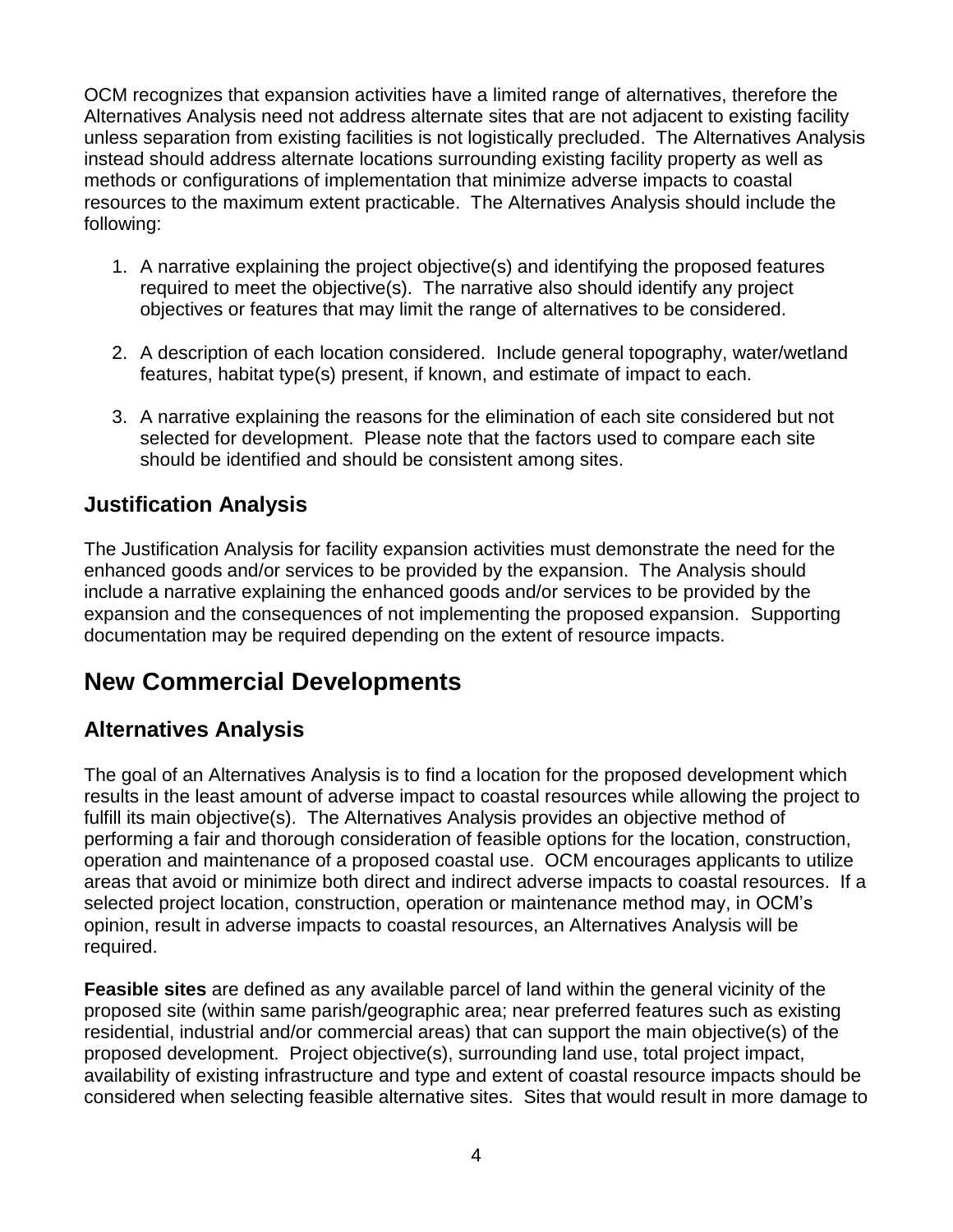coastal resources or are not of a size large enough to support the project are not considered to be feasible sites and should not be included in the Alternatives Analysis.

Feasible sites can be identified using current aerial photography. Landowners can be identified through clerk of court records and contacted to determine availability of the land for purchase. Local newspapers also provide a source of available real estate offerings. A driveby search for lots posted for sale in the general development vicinity also can be an effective method of finding available sites. Several websites offer listings of large tracts of land (see "Available Sources" below). Multiple Listing Real Estate Searches (MLS) also can be used to determine the availability of property for development and also can be used to assess the current housing/real estate market in the development area. MLS or other real estate search results provided for site identification purposes must include the parameters used for the search. If no available alternate sites can be identified, documentation demonstrating such (letters of refusal from landowners to sell property (or chronology and summary of attempts), MLS or other real estate searches resulting in no matches - include search parameters and full results; aerial photos showing no available undeveloped land, any other documentation showing an attempt to find less damaging properties) must be provided.

Documentation that clearly demonstrates that each parcel was compared equally and explains why less damaging parcels were eliminated will be required. Documentation that supports the reasons for elimination should be included with the analysis. All alternate sites and the preferred site must be compared using, at a minimum, the factors identified below. If other factors not identified by OCM are used to compare sites, please define those factors and explain how they were used to evaluate each site. Table 1 can be used to determine the minimum range of alternatives and level of detail that should be considered when developing an Alternatives Analysis.

**Table 1** – Determining the Range of Alternatives that should be considered and the level of detail required in the Justification Analysis when proposing a commercial development. Resource Impacts refers to coastal resource impacts as a percentage of total project impact.

| <b>Resource Impacts (% of total impacts)</b>                                              |               |             |                |  |  |
|-------------------------------------------------------------------------------------------|---------------|-------------|----------------|--|--|
|                                                                                           |               | Med (10.01- | High           |  |  |
| <b>Scope of Development</b>                                                               | Low $(<10\%)$ | $30\%$      | $( > 30.01\%)$ |  |  |
| Small (less than 1 acre)                                                                  | Category 1    | Category 2  | Category 3     |  |  |
| Category 2/3*<br>Category 2/3*<br>Category 3<br>Large (1 acre or more)                    |               |             |                |  |  |
| * If more than 5 acres of resource impact will occur, higher level of detail is required. |               |             |                |  |  |

A minimum of two (**Category 1**), three (**Category 2**) or five (**Category 3**) alternate feasible sites must be considered. Each site should be compared using the same parameters and should, at a minimum, include the items listed below.

- 1. Define the project objective(s) and identify the proposed features required to meet the objective(s). Identify any project objectives that may limit the range of alternatives to be considered.
- 2. Identify, on a map, the location of each site considered for development. If less than the minimum number of sites, as specified above, have been considered, please explain why and provide documentation demonstrating the efforts made to find alternate sites.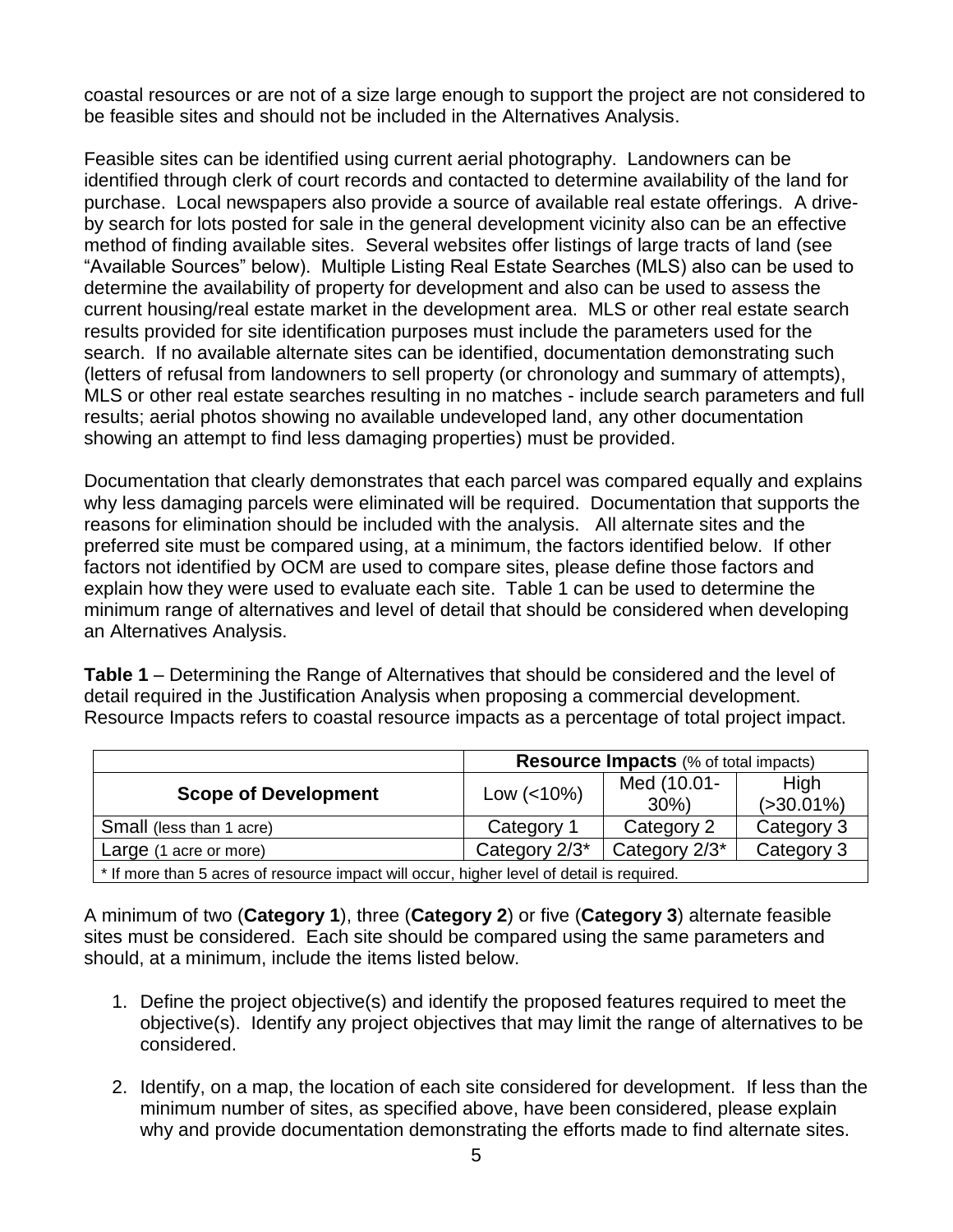- 3. Describe each site considered. Include parcel size relative to development size, topography, water/wetland features, habitat type(s) present and amount of impact to each. If access to the property is limited or unavailable, explain the limitations and provide any information that can be gained about the site using current photography and topographic and habitat maps. Identify any limiting factors and explain how those factors limit development.
- 4. Identify the availability and capacity of existing infrastructure (roads, utilities, water, sewer, etc.). Describe any new infrastructure required (excluding tie-in from individual units to existing infrastructure).
- 5. Describe the surrounding land use within one-quarter (1/4) mile (**Category 1**), one-half (1/2) mile (**Category 2**) or one (1) mile (**Category 3**) of each site considered. Include type and extent of existing use and any planned future uses, if known.
- 6. Identify the current zoning of the site and indicate if any zoning variances will be required prior to development.
- 7. Explain how the use will affect existing infrastructure, including evacuation and identify any additional permits required (e.g., DOTD driveway permit). Describe any secondary infrastructure (excluding tie-in from individual units) that may be required to service the development. Include location and/or route of the needed infrastructure and type and extent of impacts associated with installation of that infrastructure.
- 8. Provide a narrative explaining the reasons for the elimination of each site considered but not selected for development. Please note that the factors used to compare each site should be identified and should be consistent among sites.

Once the least damaging feasible site has been identified, alternate configurations/methods and/or reduction in scope should be considered in an attempt to avoid or minimize adverse impacts to coastal resources on the selected site. Be aware that some parishes and municipalities, depending on the size of the development, require set-asides for green space/park/recreation areas and possibly detention or retention ponds. These requirements for set-asides should be taken into consideration when selecting a site and configuring the development.

#### **Justification Analysis**

Once adverse impacts have been avoided to the maximum extent practicable through the Alternatives Analysis process outlined above, justification for the project at the selected site must be demonstrated. The goal of a Justification Analysis is to ensure that there is a public need and demand for the goods and/or services to be provided by the development. The below items must be addressed when developing a Justification Analysis for commercial developments. Please note that a market analysis done for other reasons, such as to secure financial backing, can be used as the Justification Analysis if the information outlined below is addressed within that analysis. Table 2 can be used to determine the level of detail required in the Justification Analysis.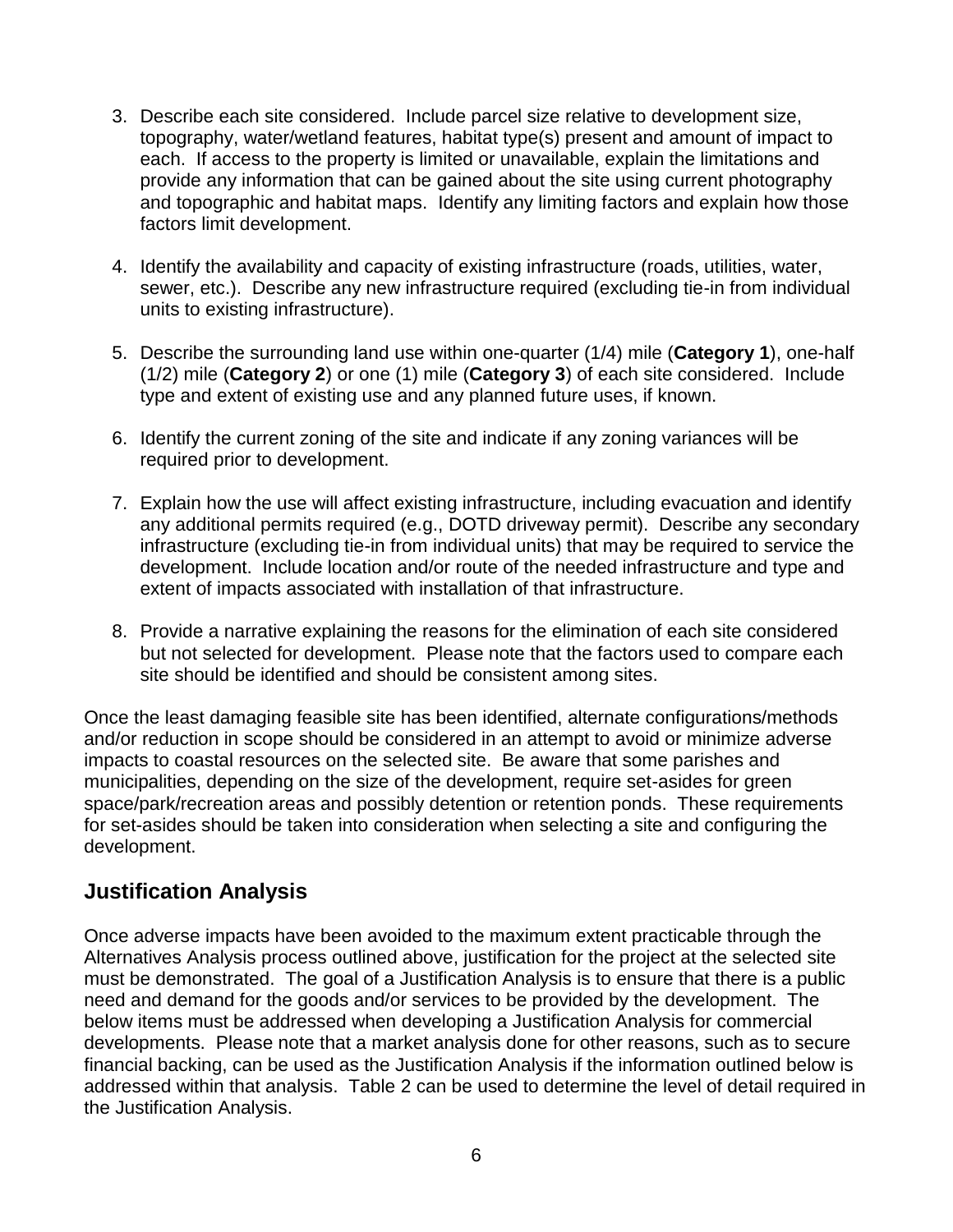| <b>Table 2</b> – Determining the level of detail required in the Justification Analysis. |  |
|------------------------------------------------------------------------------------------|--|
|                                                                                          |  |

|                                                           | <b>Resource Impact (% of total</b><br>impact) |                    |                      |                                                         |
|-----------------------------------------------------------|-----------------------------------------------|--------------------|----------------------|---------------------------------------------------------|
| Size of<br><b>Development</b>                             | Low<br>(≤20%)                                 | Med<br>(20.01-70%) | High<br>$(>70.01\%)$ | <b>Surrounding Land Use +</b>                           |
|                                                           | S                                             | $S/M$ *            | M                    | High (dense residential/commercial/industrial)          |
| Small (less than<br>1 acre                                | S                                             | $S/M$ *            | M                    | Moderate (light residential/commercial,<br>agriculture) |
|                                                           | M                                             | M                  | С                    | Low (no development)                                    |
|                                                           | S                                             | $S/M$ **           | $MC**$               | High                                                    |
| Large (1 acre or<br>more)                                 | $S/M$ **                                      | $MC**$             | $MC**$               | Moderate                                                |
| $\mathbf{a}$ and $\mathbf{a}$<br>$\overline{\phantom{a}}$ | $M/C$ **                                      | C                  | C.<br>.              | Low<br>.                                                |

\* If more than 1/2 acre of resource impact will occur, higher level of detail is required.

\*\* If more than 5 acres of resource impact will occur, higher level of detail is required.

† Refers to the type and extent of the uses occurring on lands in the vicinity of the proposed development

#### **Simple Justification (S)**

- 1. State the objective(s) of the coastal use (what goods and/or services will the development provide) and identify to what geographic area the development will provide these goods and/or services (indicate if confidential). If the new development is intended to serve existing developments in the target geographic area, identify the existing developments which will be served by the new development.
- 2. Identify all competitor facilities (those providing the same or similar goods and/or services to the same geographic area). Provide a narrative explaining the competitor's location(s) relative to the geographic area to which the new facility is proposed to serve and include any identifiable limitations of each competitor. If proposing a multiple-use development, provide data for each different type of use proposed.
- 3. Provide a narrative explaining how the proposed development will introduce or enhance the existing availability of goods and/or services in the target geographic area (indicate if confidential). Include in the narrative an explanation of the coastal water dependent nature of the proposed development (i.e. why the development must be located within or near coastal waters), difference in driving time between the new development and existing goods and/or services and any other information that the applicant feels demonstrates a demand for the goods and/or services to be provided. If proposing a multiple-use development, provide data for each different type of use proposed. If all amenities are not known at the time of application, provide information on anticipated basic services and anchor stores/facilities.

#### **Moderate Justification (M)**

Provide information for 1-3 above plus: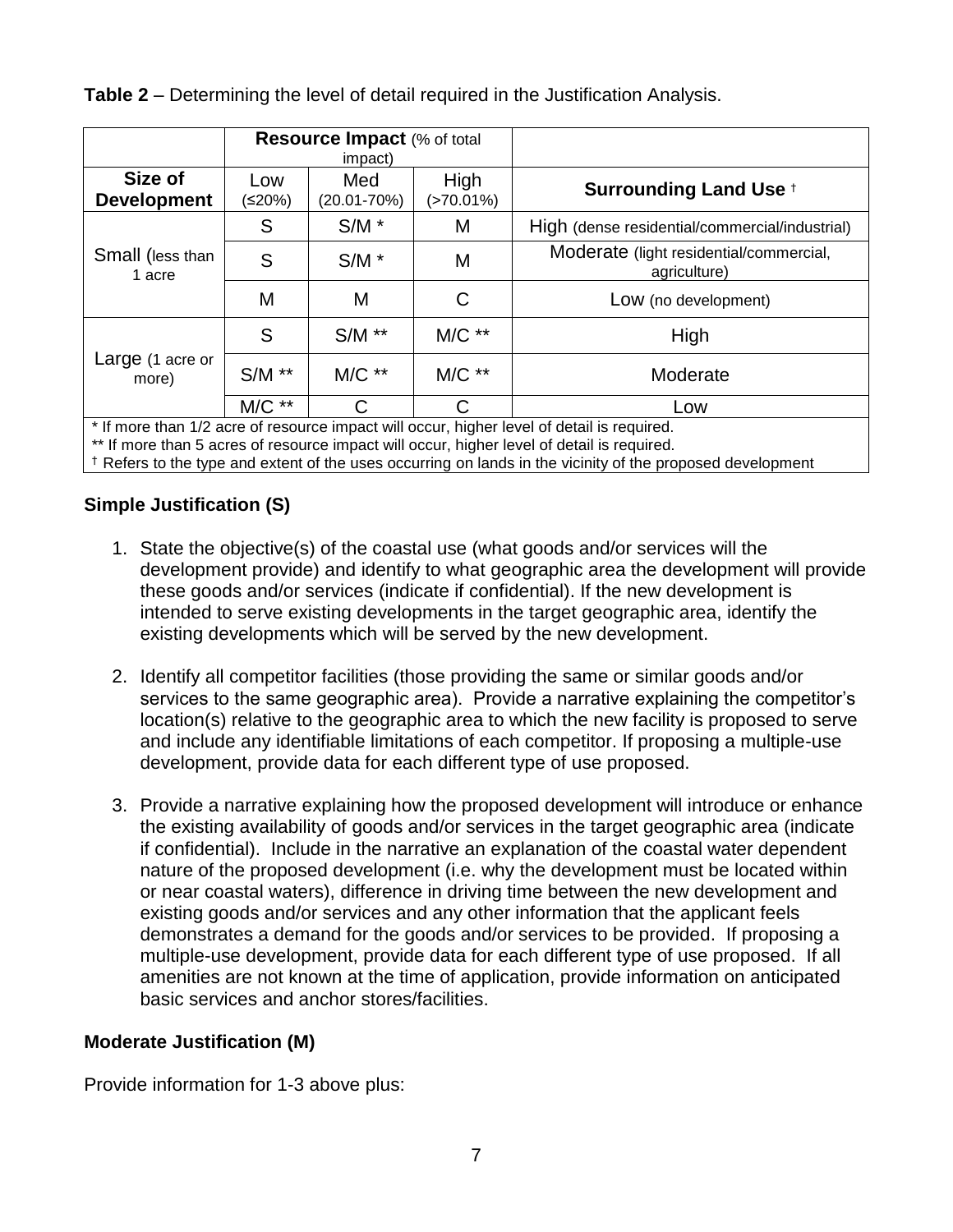- 4. Indicate the density and % occupancy of any residential developments identified in #1 above and an estimate of how long those developments have been available. If not residential, indicate the type and nature of the existing developments identified in #1 above and provide an estimate of available customers that may be drawn to the proposed development.
- 5. Include a map showing the geographic area identified in #1 above to which the development will provide goods and/or services. Identify on this map the location of any other similar existing facilities (as identified in #2 above).
- 6. Provide the anticipated volume of users from various driving distances (minimum of 3 distances - i.e. 5, 15 and 30 minutes) and various socio-economic groups within target geographic area.
- 7. Provide existing retail goods and services expenditures trends over the last ten years for the target geographic area.

#### **Complex Justification (C)**

Provide information for 1-7 above plus:

- 8. Provide population trend data and household income trend data over the last ten years.
- 9. Provide labor force trend data over the last ten years in the target geographic area.
- 10.If a multiple-use development is proposed, provide letters of intent from potential tenants (indicate if confidential).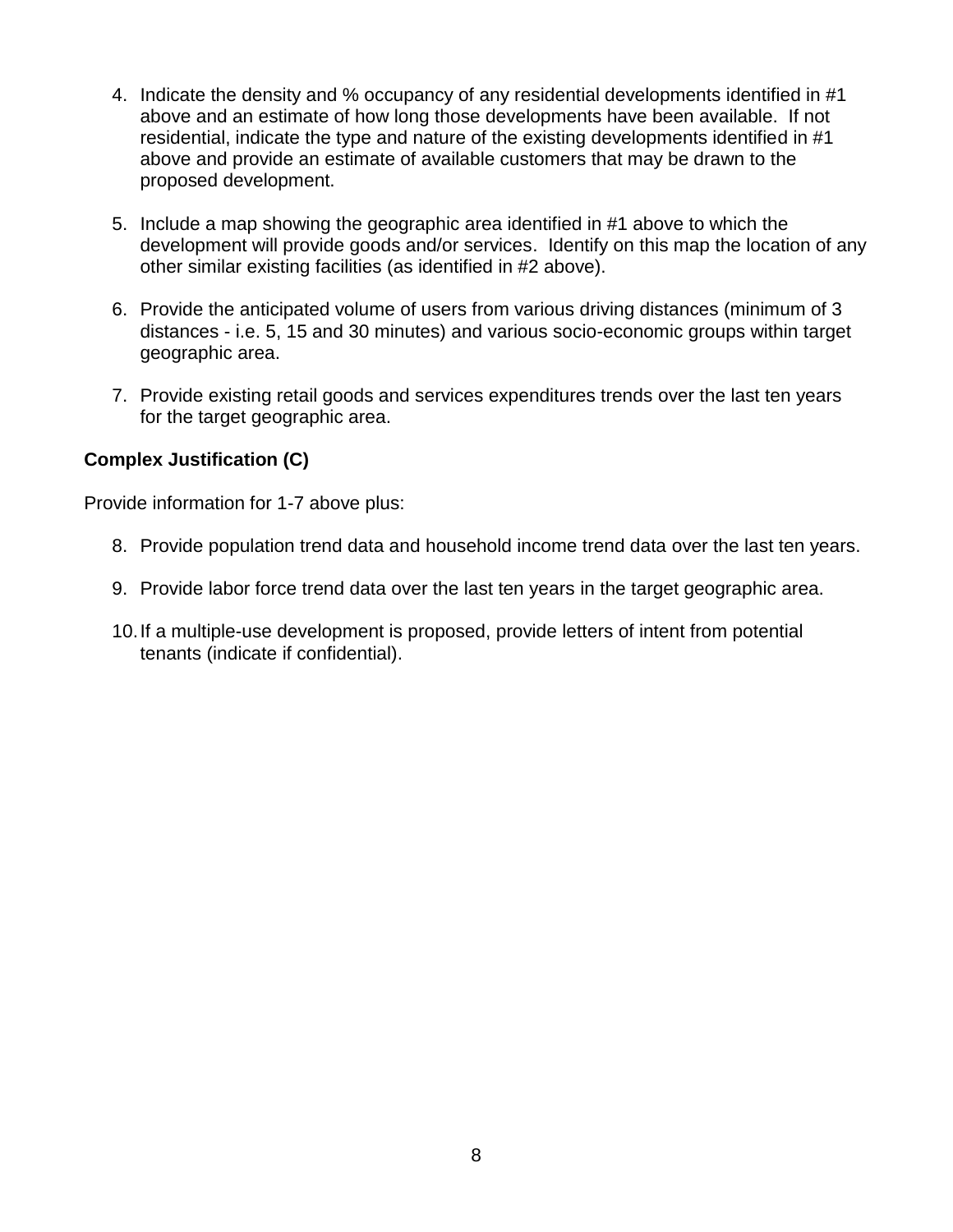# **Drainage Features**

# <span id="page-11-0"></span>**Introduction**

**Drainage features** include gravity drainage channels and canals; water control structures; and pump stations and associated structures. If, in OCM's opinion, adverse impacts to coastal resources will occur during construction, maintenance and/or operation of a proposed activity, Alternatives and Justification Analyses will be required. The level of detail needed in the Analyses is dependent on whether the activity is maintenance of existing features, expansion of existing features or installation of new features. A feasibility study done during the course of project development can be submitted as the Alternatives and Justification Analyses. If a feasibility study has not been done, the below information will assist in the development of Alternatives and Justification Analyses. OCM encourages applicants to avoid adverse impacts to coastal resources to the maximum extent practicable and will provide assistance with identifying alternate sites, minimizing impacts and developing a Justification Analysis.

# **Maintenance of Existing Drainage Features**

Maintenance of existing drainage features includes clean out of existing channels, canals and ditches; control of existing bankline vegetation; and upkeep, repair and replacement of existing water control structures and pump stations. Brief Alternatives and Justification Analyses will be required if adverse impacts to coastal resources are likely to occur during maintenance activities. The information required in the analyses is dependent on the nature of the maintenance activity and the extent of resource impacts.

## **Alternatives Analysis**

OCM recognizes that maintenance activities are limited to existing drainage features, therefore, an Alternatives Analysis for maintenance activities need not address alternate sites for performing the activity. The analysis instead should address methods and equipment to be used to perform the maintenance activity; the access route to the maintenance site; the size of the work area around the maintenance site; the location and manner of dredged material disposal; and the siting of staging area(s) that minimize adverse impacts to coastal resources to the maximum extent practicable. Only those aspects of the proposed maintenance activity that result in adverse impacts to coastal resources need be addressed. The analysis can take the form of a brief narrative that identifies all practical options for performing the work and siting the staging areas in order to avoid or minimize adverse impacts to coastal resources.

#### **Method(s) and Equipment**

OCM understands that the methods and equipment used to perform the maintenance activity may be limited by the type of activity to be done. If the methods and/or equipment used to perform the maintenance activity will result in adverse impacts to coastal resources, and options exist, the Alternatives Analysis should include:

1. An explanation of the method(s) and equipment to be used to access the site and perform the maintenance work. The narrative should identify and discuss all practical options for performing the work (e.g., land based versus water based operations;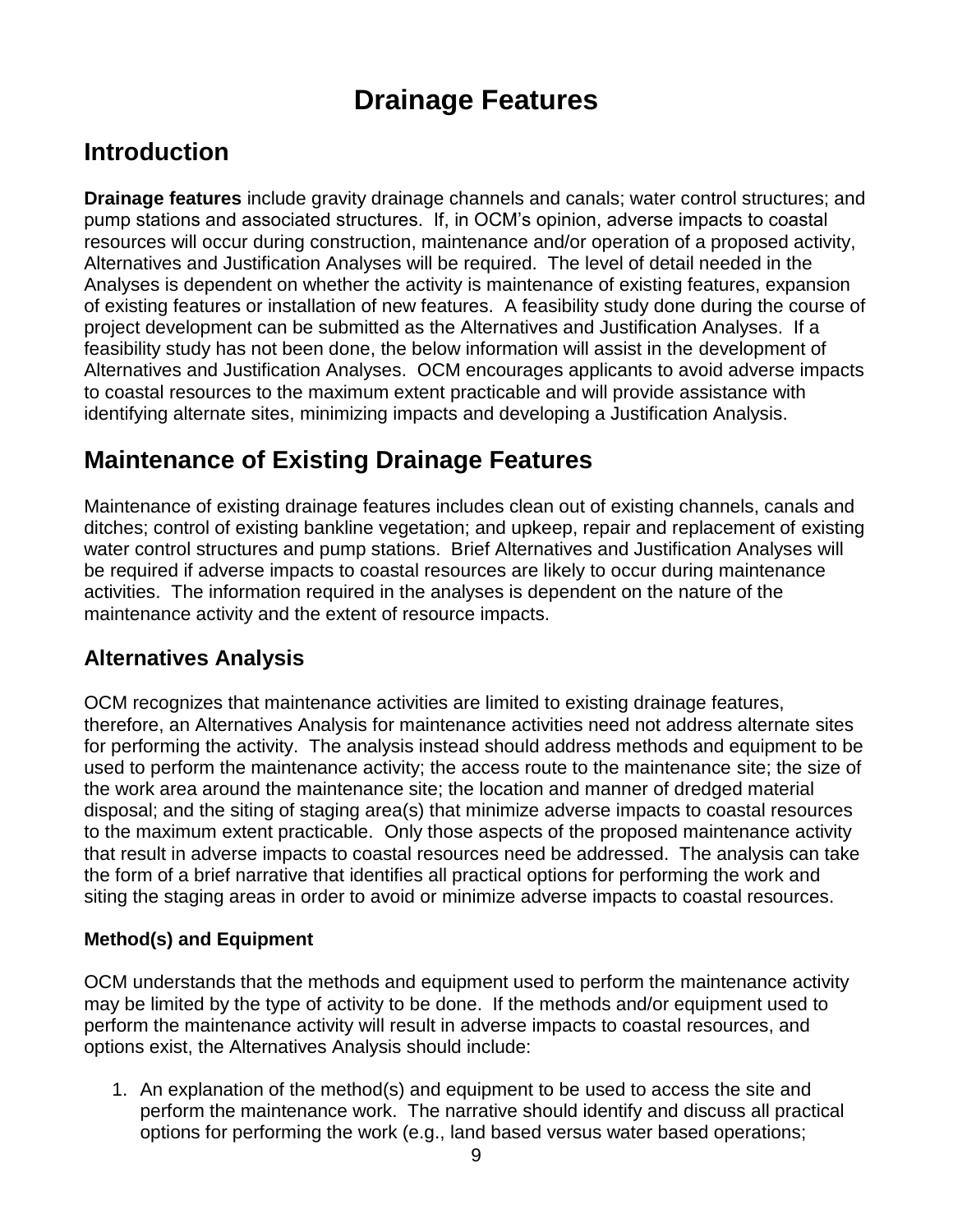hydraulic or suction dredging versus bucket dredging or propwashing; etc.) and explain why each option was eliminated or chosen. If using economics as a deciding factor, provide cost comparisons of all options considered.

2. An explanation of any limiting factors and special equipment requirements.

#### **Access**

Access to the site should be selected to minimize adverse impacts to coastal resources. Existing access routes should be used in lieu of clearing and construction of new access routes. If adverse impacts to coastal resources will occur during access, the Alternatives narrative should include:

- 3. A map showing location, length and width of proposed and alternate access routes considered. This can be displayed on the project vicinity map or plan view plat.
- 4. An explanation of why each route was eliminated or chosen. Routes should be compared using the same criteria and the comparison should consider the extent of coastal resource impacts. Access equipment identified in #1 above should be route appropriate and should be selected to minimize adverse impacts to coastal resources.

#### **Staging and Work Areas**

The staging and work area(s) needed to perform the maintenance activities should be the minimum size necessary to safely store and access equipment and perform the maintenance activity. The staging area should be located on a site that avoids adverse impacts to coastal resources. If coastal resources will be impacted adversely by staging and/or work areas, the Alternatives narrative should include:

5. A discussion of all practical staging area locations and an explanation of why each was eliminated or chosen. The narrative also should explain the need for the size(s) of the staging and work area(s), any onsite limitations that may be present and any special equipment requirements. Maps, illustrations and site layout plans may be helpful in demonstrating space requirements and limitations.

#### **Dredged Material Disposal**

The manner and location of dredged material placement can greatly affect the extent of adverse impacts to coastal resources, especially vegetated wetlands. Previously elevated spoil banks may have subsided enough to revert to wetland habitat. Typically, spreading dredged material on vegetated wetland banklines to a height of no more than 6 inches may allow the wetlands to recover and revegetate within a reasonable amount of time. Stacking dredged material more than 6 inches high on adjacent banklines may result in significant impacts that should be avoided to the maximum extent practicable. If vegetated wetlands, or other coastal resources, will be adversely impacted by dredged material placement, the Alternatives narrative should include:

6. An explanation of all practical options for disposal of the dredged material. The narrative should include any equipment limitations that may exist and should compare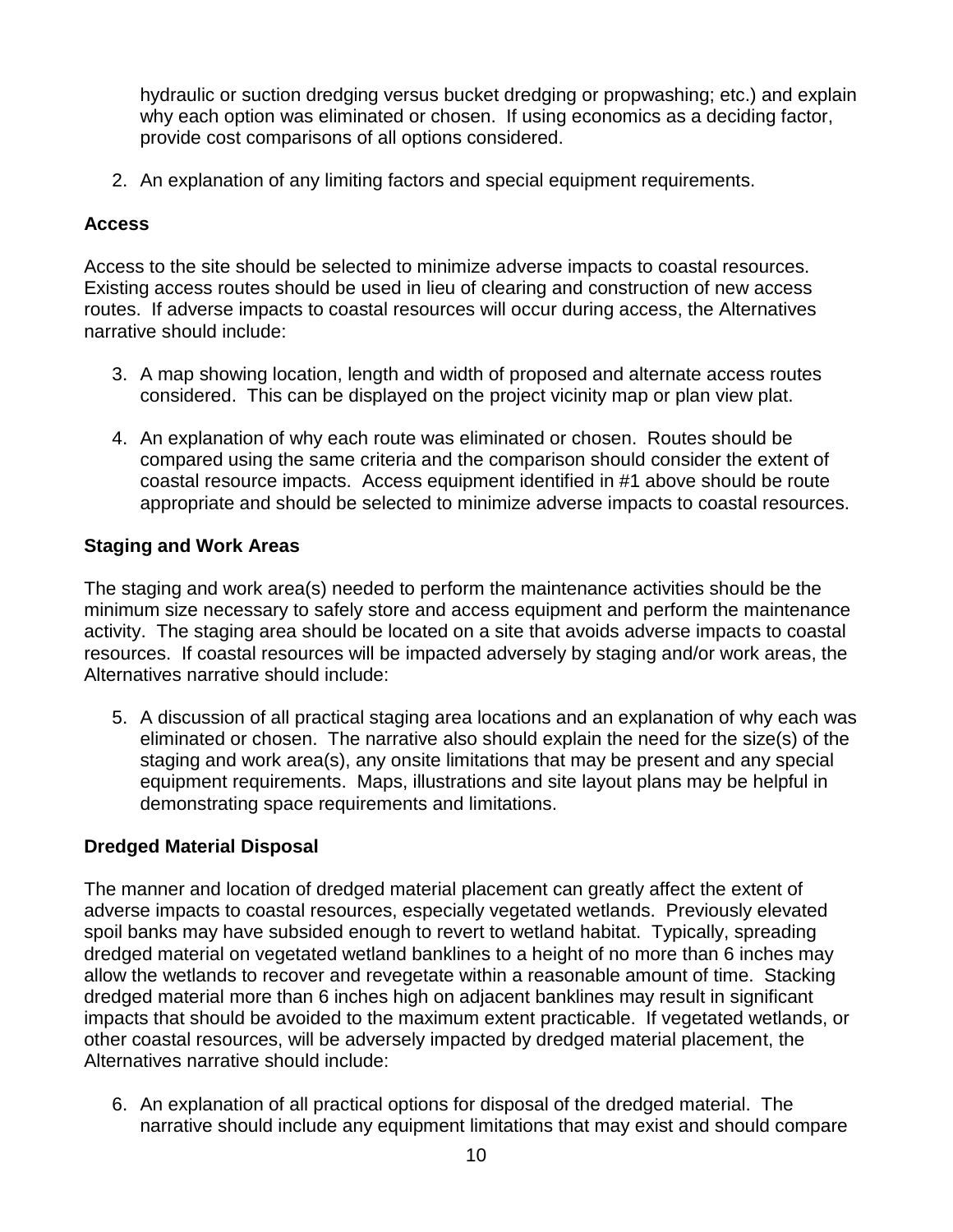each option identified using the same criteria. If using economics as a deciding factor, provide cost comparisons of all options considered.

## **Justification Analysis**

The Justification Analysis for maintenance activities should be a narrative that explains why the maintenance work is required (i.e., identify the consequences of not performing the maintenance activities).

# **Expansion of Existing Drainage Features**

Expansion of existing drainage features includes deepening and widening of currently existing, maintained channels, canals or ditches; and increasing capacity at existing pump stations and water control structures. For the purposes of this guide, maintained channels, canals and ditches are defined as those which require no more than 80% cross sectional excavation from original design specifications. If more than 80% of the cross sectional area of the channel, canal or ditch has filled in, reestablishment of the drainage feature will be considered a new feature for the purposes of Alternatives and Justification Analyses. Expansion activities that have adverse impacts on coastal resources will require Alternatives and Justification Analyses.

## **Alternatives Analysis**

OCM recognizes that existing drainage feature expansion activities are limited to the location of the existing drainage feature, therefore, an Alternatives Analysis need not address alternate alignments. The Alternatives Analysis instead should address the methods and equipment to be used to perform the maintenance activity, the method of access to the maintenance site, the size of the work area around the maintenance site, the siting of staging area(s) and other options for protecting structures that minimize adverse impacts to coastal resources to the maximum extent practicable. The analysis can take the form of a narrative that identifies all practical options for performing the work (including water- versus land-based access). Only those aspects of the proposed maintenance activity that result in adverse impacts to coastal resources need be addressed. The analysis can take the form of a brief narrative that identifies all practical options for performing the work and siting the staging areas.

#### **Method(s) and Equipment**

OCM understands that the methods and equipment used to perform the expansion activity may be limited. If the methods and/or equipment used to perform the maintenance activity will result in adverse impacts to coastal resources, and options exist, the Alternatives Analysis should include:

- 1. An explanation of the method(s) and equipment to be used to access the site and perform the expansion work, including source of fill. The narrative should identify and discuss all practical options for performing the work and explain why each option was eliminated or chosen. If using economics as a deciding factor, provide cost comparisons of hauled in fill versus fill excavated on site for all options considered.
- 2. An explanation of any limiting factors and special equipment requirements.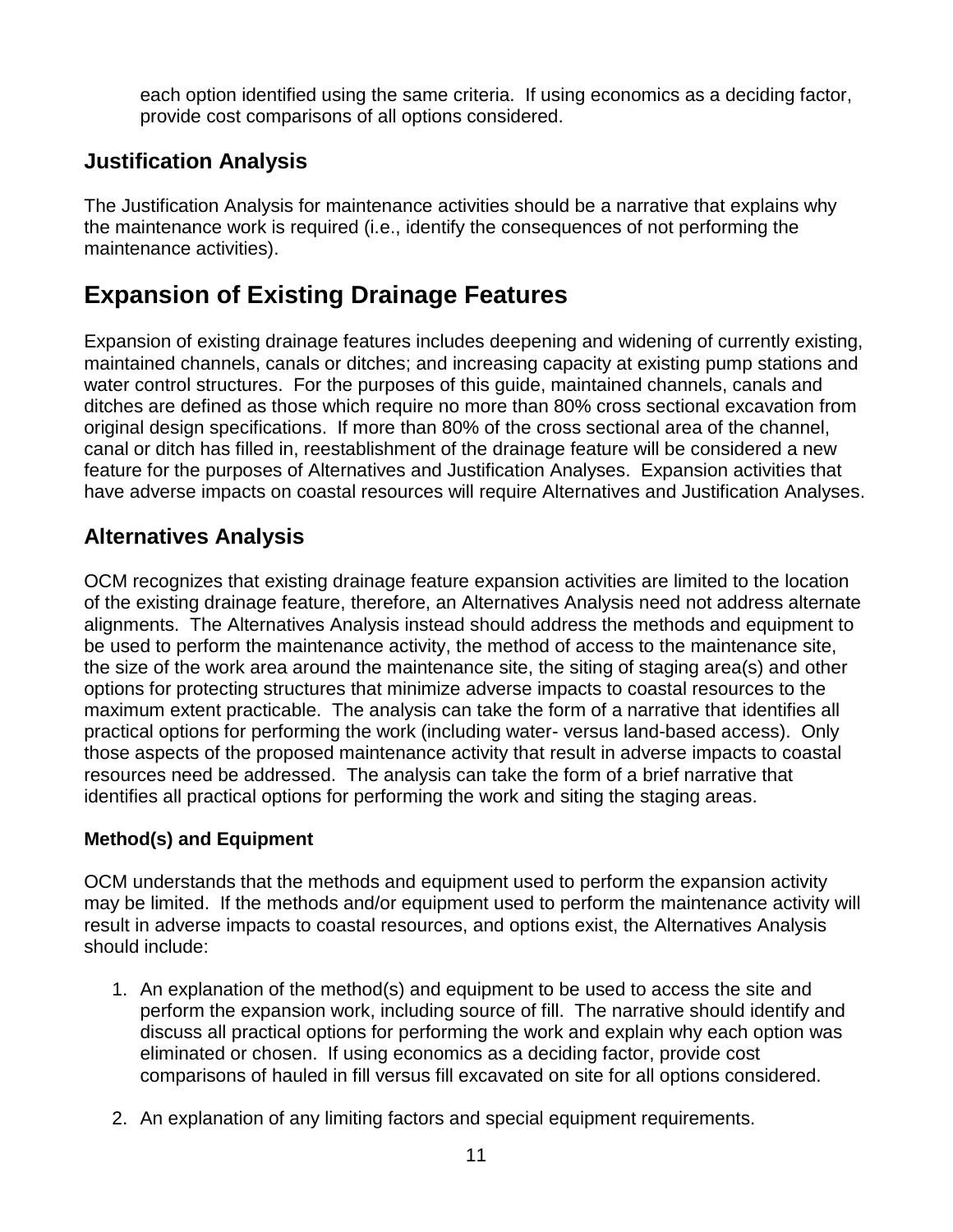3. For gravity drainage features, an explanation of how tidal surges and other storm events will affect reverse flow and flooding in the area the drainage feature is designed to protect.

#### **Access**

Access to the expansion site should be selected to minimize adverse impacts to coastal resources. If adverse impacts to coastal resources will occur during access, the above narrative should include:

- 4. A map showing location, length and width of proposed and alternate access routes considered. This can be displayed on the project vicinity map or plan view plat.
- 5. An explanation of why each route was eliminated or chosen. Routes should be compared using the same criteria and should include a consideration of coastal resource impacts. Access equipment identified in #1 above should be route appropriate and should be selected to minimize adverse impacts.

#### **Staging and Work Areas**

The staging and work area(s) needed to perform the expansion activities should be of the minimum size necessary to safely store and access equipment and perform the expansion activity. The staging area should be located on a site that avoids adverse impacts to coastal resources. If coastal resources will be impacted adversely by staging and/or work areas, the above narrative should include:

6. A discussion of all practical staging area locations and an explanation of why each was eliminated or chosen. The narrative also should explain the need for the size(s) of the staging and work area(s), any limitations that may be present on site and any special equipment requirements. Maps, illustrations and site layout plans may helpful in demonstrating space requirements and limitations.

#### **Other Options**

Other options, such as the "no-build" option should be considered in lieu of expansion activities that adversely impact coastal resources. Structures in the protected area can be relocated or elevated to eliminate the risk of flooding. An Alternatives Analysis for expansion activities that may result in adverse impacts to coastal resources should address these options. The analysis can be a narrative that includes:

- 7. The type of structures and number of each type of structure in the protected area.
- 8. A comparison of costs for expansion activities versus relocating or raising of protected structures. The cost of the expansion activities should include the frequency and cost of anticipated future maintenance work.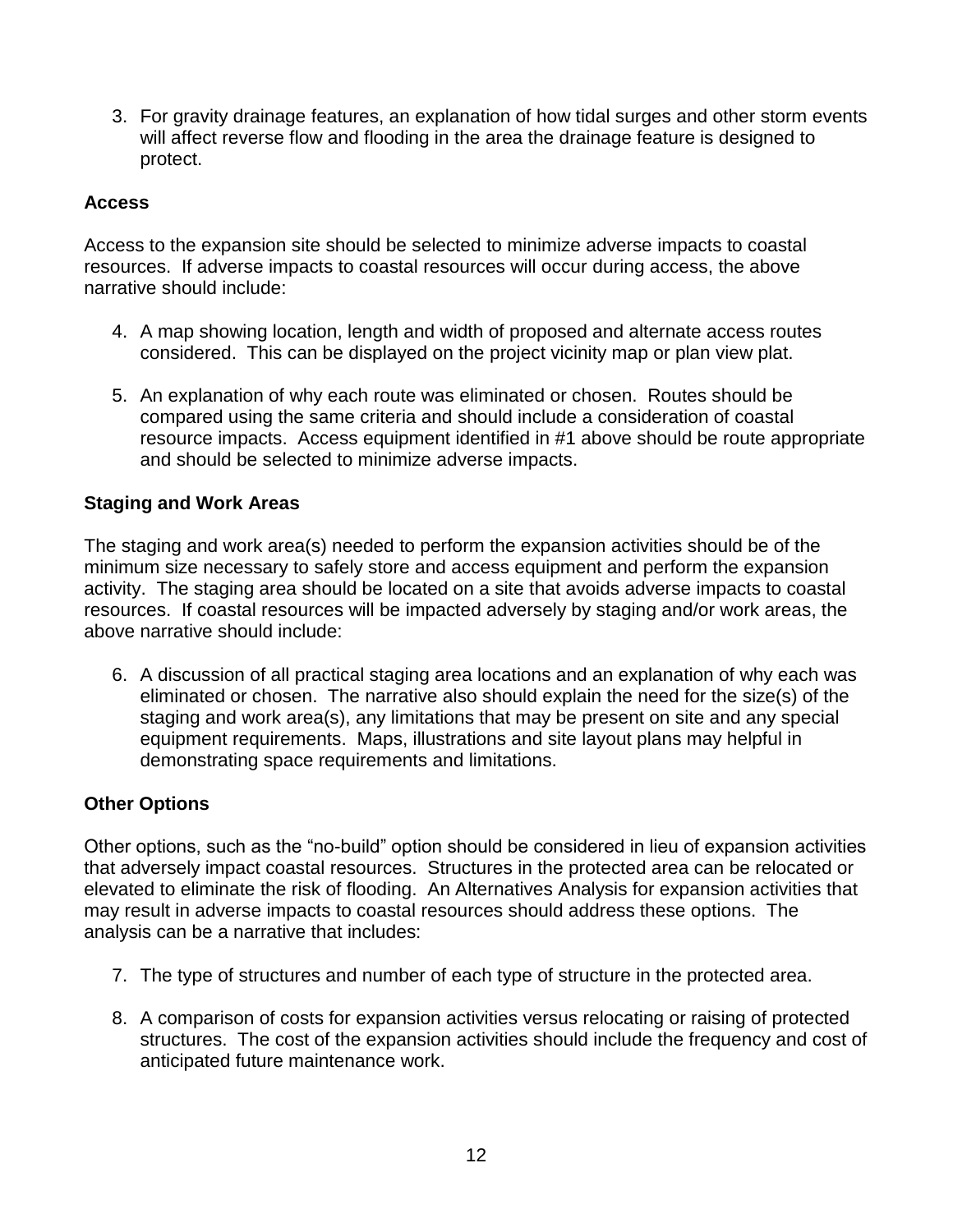## **Justification Analysis**

The Justification Analysis should clearly demonstrate a public need and/or demand for the proposed drainage feature expansion. The analysis should include data that identifies the existing and proposed capacity of the drainage feature; the entire area to be affected; the number and type (houses, businesses, churches, etc.) of structures located within that area; the current water flow patterns into and out of that area; and the frequency and severity of historic flooding events in that area. The analysis also should explain why the existing drainage capacity is not sufficient and what capacity is needed. The Justification Analysis can take the form of a feasibility study done during the normal course of project planning and should be provided in its entirety. If a feasibility study has not been done, please refer to the outline for a Justification Analysis in the New Drainage Features section below.

# **New Drainage Features**

New drainage features include lengthening existing channels, canals and ditches; excavating previously non-existent channels, canals and ditches; and installing new pump stations or water control structures. If, in OCM's opinion, adverse impacts to coastal resources may occur during or after construction, Alternatives and Justification Analyses will be required. A formal feasibility study done during the course of project planning can be submitted as the Alternatives and Justification Analyses. OCM recognizes that drainage features are designed for a specific purpose and affect areas much larger than the footprint of construction. Because of this OCM recommends that justification be addressed first, with alternatives addressed after the project objective(s) and area(s) of impact (direct and indirect; adverse and beneficial) are identified.

#### **Justification Analysis**

The Justification Analysis should clearly demonstrate a public need/demand for the proposed drainage feature. The analysis should include data that identifies the entire area to be affected; the number and type of structures (houses, businesses, churches, etc.) located within the affected area; the current water flow patterns into and out of the affected area; the frequency and severity of historic flooding events in the affected area; and historic habitat information and salinity patterns (if applicable to the project objective) in the affected area. The most appropriate form of Justification Analysis for new drainage features is a feasibility study done during the normal course of project planning and should be provided in its entirety, if available. Hydrologic studies may be required depending on the size of the area to be affected by the drainage feature and the extent of direct and indirect adverse impacts to coastal resources.

If no formal feasibility studies have been done, this section offers an outline of the information OCM requires to document the need/demand for the proposed drainage feature. Table 1 can be used to determine the level of detail required in the Justification Analysis. The affected area land use refers to the type and level of usage of the area to be affected by the drainage feature. The need for drainage features may be easily justified in high development areas, however as the type and level of land use in the affected area changes, the justification for the drainage feature likewise will change.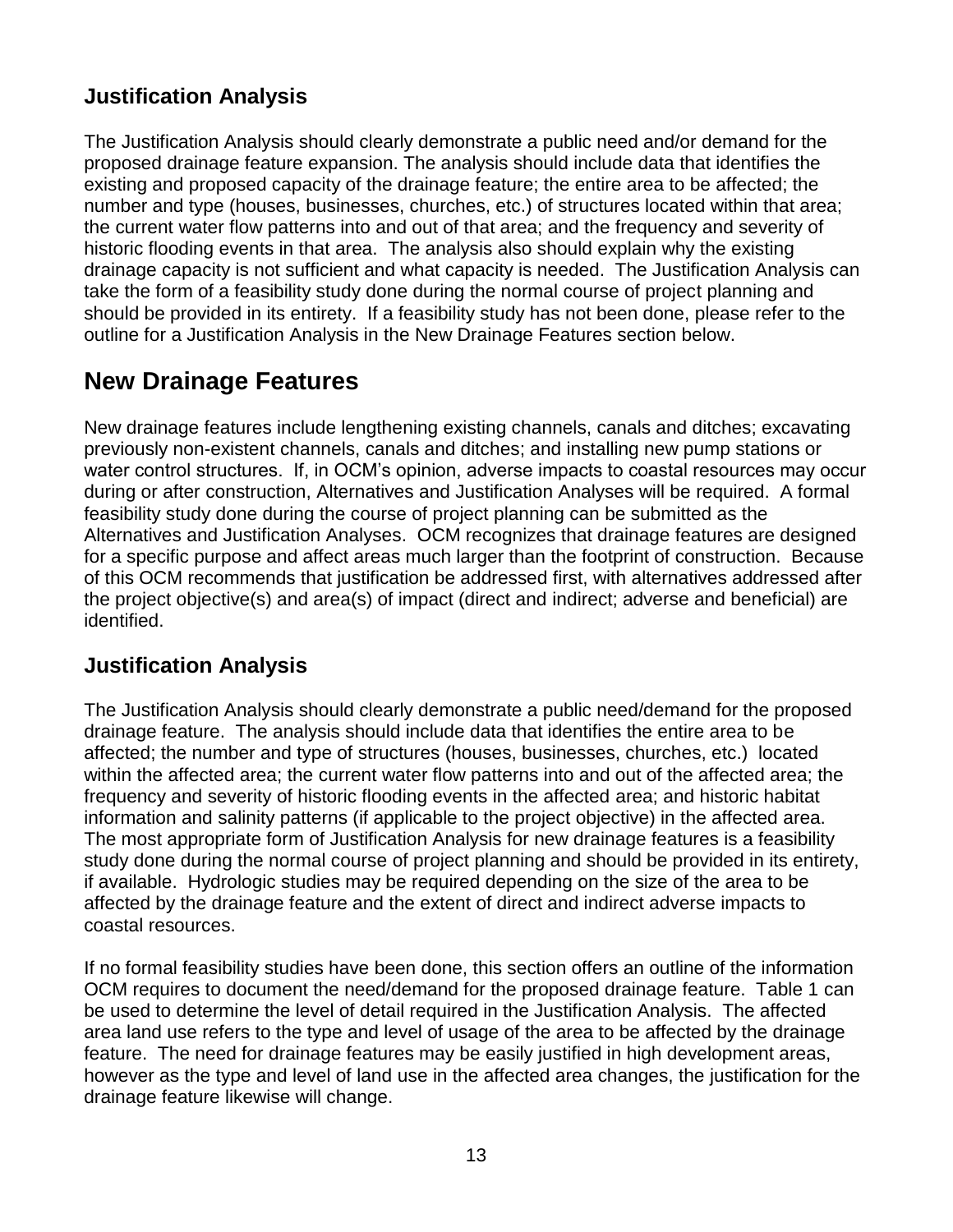|  |  |  | Table 1 – Determining the level of detail required in the Justification Analysis. |  |
|--|--|--|-----------------------------------------------------------------------------------|--|
|  |  |  |                                                                                   |  |

|                                    | <b>Direct Resource Impact from</b><br><b>Construction (% of total</b><br>construction impact) |                                            |        |                                                         |
|------------------------------------|-----------------------------------------------------------------------------------------------|--------------------------------------------|--------|---------------------------------------------------------|
| <b>Area Affected</b><br>by Feature | Low<br>(≤20%)                                                                                 | High<br>Med<br>$(>70.01\%)$<br>(20.01-70%) |        | <b>Affected Area Land Use +</b>                         |
|                                    | S                                                                                             | $S/M$ *                                    | M      | High (dense residential/commercial/industrial)          |
| Small (less than<br>200 acres)     | S                                                                                             | $S/M$ *                                    | M      | Moderate (light residential/commercial,<br>agriculture) |
|                                    | M                                                                                             | М                                          | C      | Low (no development)                                    |
| Large $(200$                       | S                                                                                             | $S/M$ **                                   | $MC**$ | High                                                    |
| acres or more)                     | $S/M$ **                                                                                      | $MC**$                                     | $MC**$ | Moderate                                                |
|                                    | $M/C$ **                                                                                      | C                                          | С      | Low                                                     |

S=Simple, low level of detail, M=Moderate, mid-level of detail, C=Complex, high level of detail

\* If more than 5 acres of resource impact will occur from construction activities, higher level of detail is required. \*\* If more than 10 acres of resource impact will occur from construction activities, higher level of detail is required.

† Refers to the type and extent of the uses occurring on lands within the area affected by the drainage feature; the higher the degree of affected area land use, the lower the level of detail needed in the Justification Analysis)

#### **Simple Justification (S)**

- 1. Provide a narrative that explains the need for the drainage feature.
- 2. Provide documentation that clearly explains/illustrates the existing and proposed water flow patterns in the area to be affected by the drainage feature.
- 3. If proposing water control structures or pumps provide the operational schedule or plan for the opening and closing of the structures and an explanation of why this schedule or plan was chosen.
- 4. Identify the location, number and type of structures (houses, businesses, churches, etc.), other features and land uses occurring in the area affected by the drainage feature (if applicable to project objective).

#### **Moderate Justification (M)**

Provide information for 1-4 above, plus:

- 5. Include in #1 above historic information related to past flooding events, such as, conditions that resulted in the flooding events, duration of flooded conditions, frequency of events and the environmental and socioeconomic impacts resultingfrom those events.
- 6. Include in #4 above any planned or projected future development or use within the affected area.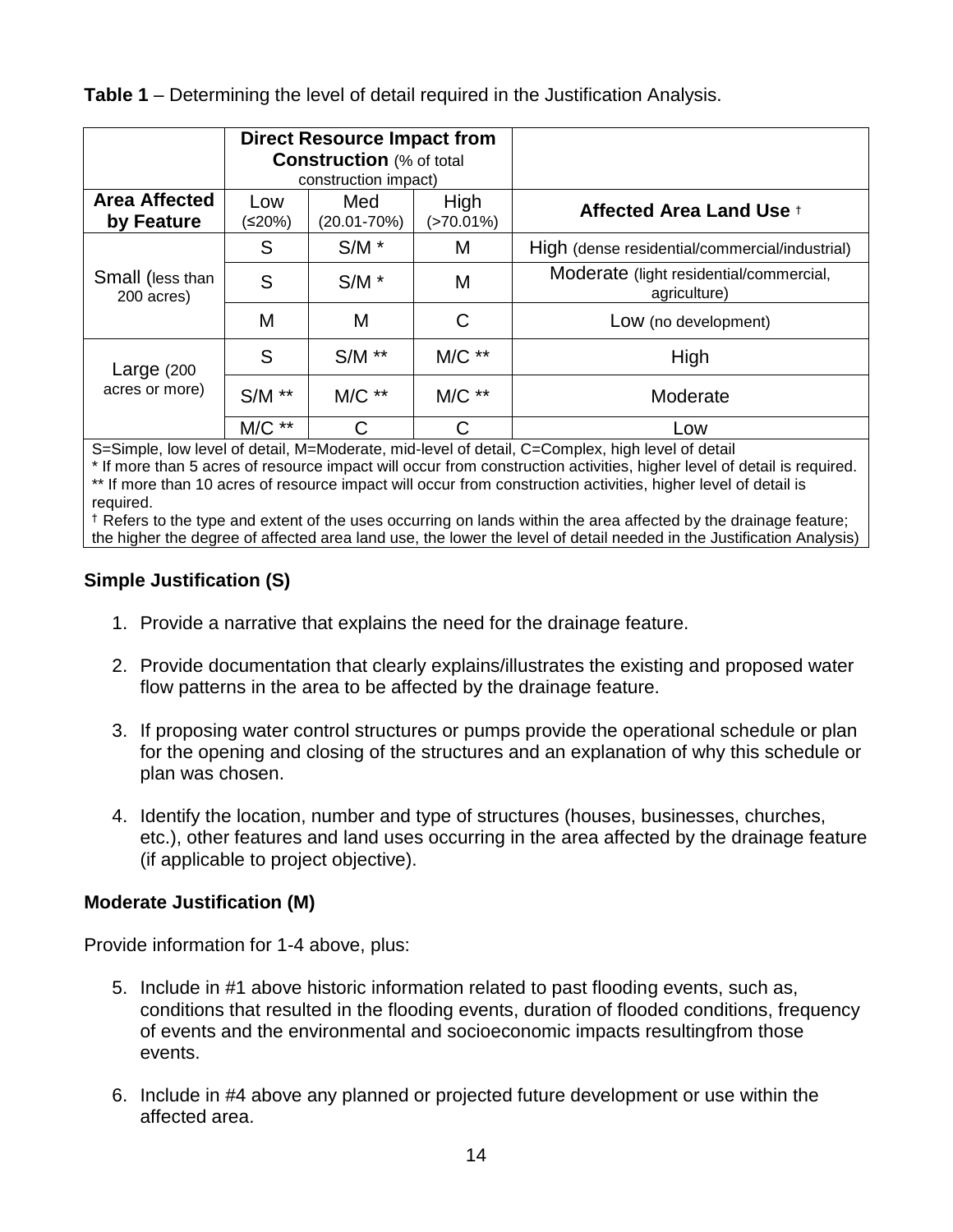- 7. Provide information related to habitat type, salinity, land loss and subsidence in the area affected by the drainage feature and explain how the drainage feature is expected to alter these parameters.
- 8. If coastal resources (mainly vegetated wetlands) will become isolated from coastal influences by impoundment within the hydrologically altered area, explain why this impoundment cannot be avoided and explain the impacts and benefits to the various habitats to be impounded.

#### **Complex Justification (C)**

Provide information for 1-8 above, plus:

- 9. Provide the capacity of the proposed drainage feature and explain how the feature will alter the existing water flow patterns. Include the conditions under which existing features would be overwhelmed, how often this is anticipated to occur and how the new drainage feature will alleviate this.
- 10.Discuss the consequences of the "no-build" option and provide a cost comparison of the selected option versus relocating or elevating structures at risk if the drainage feature is not constructed (if applicable to the project objective).
- 11.If the objective of the feature is to manage habitat in the affected area, explain the effects on habitat if the area is not managed.

Please note that additional information may be required in response to comments received during the public notice period.

#### **Alternatives Analysis**

Every effort should be made to route/site drainage features such that adverse impacts to coastal resources are avoided or minimized to the maximum extent practicable. The goal of an Alternatives Analysis is to find a route or site for the proposed drainage feature which results in the least amount of adverse impact (both direct and indirect) to coastal resources while allowing the project to fulfill its main objective(s). The Alternatives Analysis provides an objective method of performing a fair and thorough consideration of feasible options for the location, construction, operation and maintenance of the proposed drainage feature. **Feasible routes/sites** are defined as any route/site that can support the main objective(s) of the proposed development. Current aerial photography and/or specific knowledge of the area can be used to identify feasible routes/sites. Project objective(s), surrounding land use, total project impact and type and extent of coastal resource impacts should be considered when selecting feasible alternative routes/sites.

Documentation that clearly demonstrates that each route was compared equally and explains why each route was eliminated or chosen will be required. Documentation that supports the reasons for elimination of alternatives should be included in the analysis. All alternate routes and the preferred route must be compared using, at a minimum, the factors identified below. If other factors not identified by OCM are used to compare sites, please define those factors and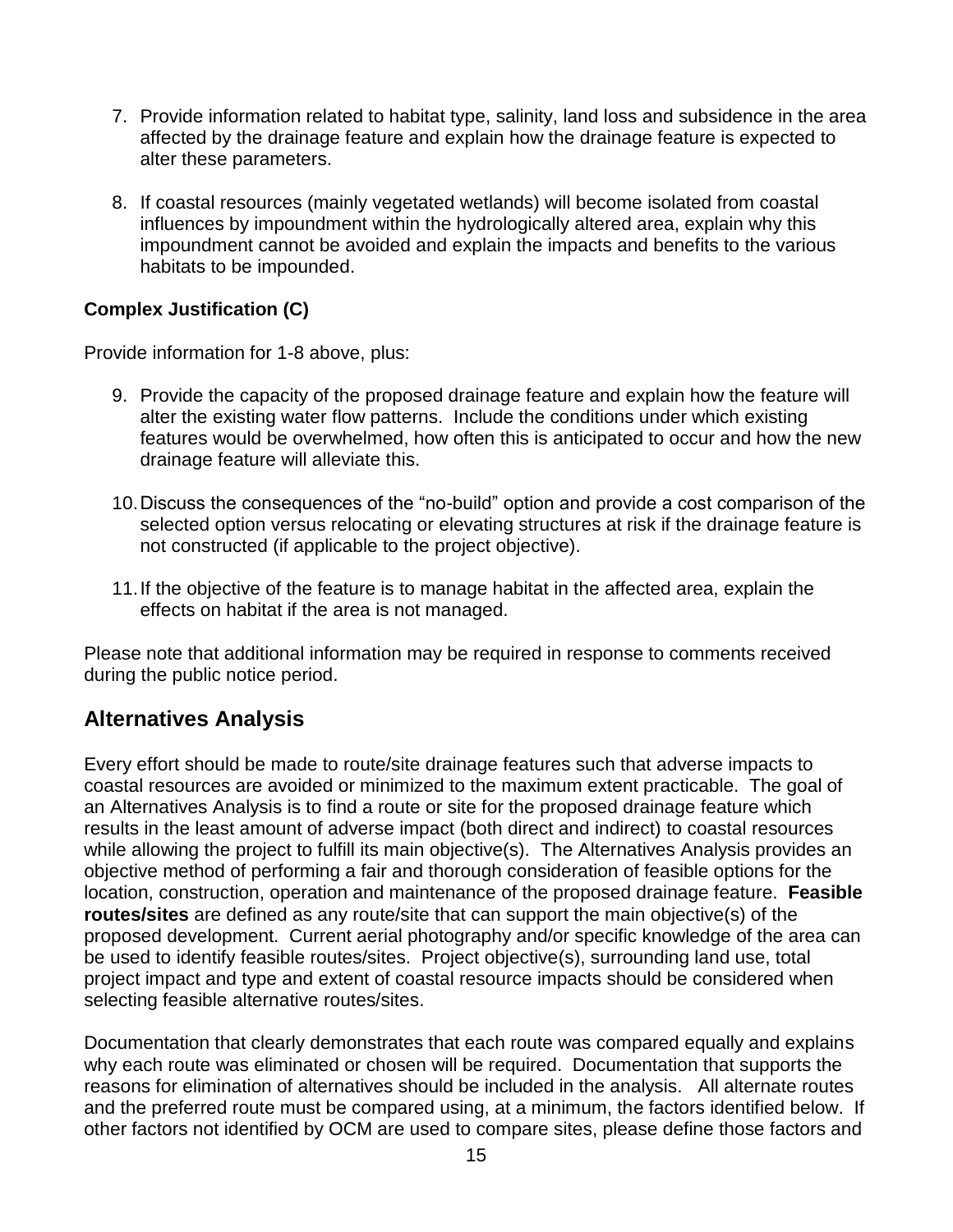explain how they were used to evaluate each route. Table 2 can be used to determine the minimum range of alternatives that should be considered when developing an Alternatives Analysis.

**Table 2** – Determining the Range of Alternatives that should be considered when proposing a new drainage feature.

|                                                                                                                                                   | <b>Direct Resource Impacts from Construction (% of</b><br>total construction impact) |                 |                        |  |  |
|---------------------------------------------------------------------------------------------------------------------------------------------------|--------------------------------------------------------------------------------------|-----------------|------------------------|--|--|
| <b>Scope of Feature</b>                                                                                                                           | Low $(< 10\%)$                                                                       | Med (10.01-30%) | High<br>$( > 30.01\%)$ |  |  |
| Small (one mile or less for linear<br>features, one acre or less for non-linear<br>features)                                                      | Category 1                                                                           | Category 2      | Category 3             |  |  |
| Large (more than one mile for linear<br>Category 2/3*<br>Category 2/3*<br>Category 3<br>features, more than one acre for non-<br>linear features) |                                                                                      |                 |                        |  |  |
| * If more than 2 acres of resource impact will occur, higher level of detail is required.                                                         |                                                                                      |                 |                        |  |  |

A minimum of three (**Category 1**), five (**Category 2**) or seven (**Category 3**) alternate feasible routes/sites must be considered. Each route/site should be compared using the same parameters and should, at a minimum, include the items listed below.

- 1. Define the project objective(s) and identify all of the proposed features required to meet the objective(s). Identify any project objectives that may limit the range of alternatives to be considered. Identify the area(s) to which the proposed drainage feature will provide protection and/or habitat or water management opportunities.
- 2. Identify, on a map, the area to be affected by the drainage feature and identify each route/site considered for the drainage feature. If less than the minimum number of routes/sites have been considered, please explain why and provide documentation demonstrating the efforts made to find alternate routes/sites.
- 3. Describe the area to be affected by the drainage feature. Include type and extent of habitats within the affected area and the condition of those habitats and salinity, subsidence and land loss information, if known. For gravity drainage features, include an explanation of how tidal surges and other storm events will affect reverse flow and flooding in the area the drainage feature is designed to protect.
- 4. Describe each route/site considered. Include topography, effects on surface hydrology, and cost. If access to the property is limited or unavailable, explain the limitations and provide any information that can be gained about the route using current photography and topographic and habitat maps. Identify any limiting factors and explain how those factors limit or restrict construction of the project.
- 5. Identify the minimum required capacity of the drainage feature to meet the project objectives. If material excavated from the feature will be placed on-site and coastal resources will be impacted, include in the narrative a discussion of removing the material and disposing of it at an approved facility or using the material beneficially to create marsh in another location.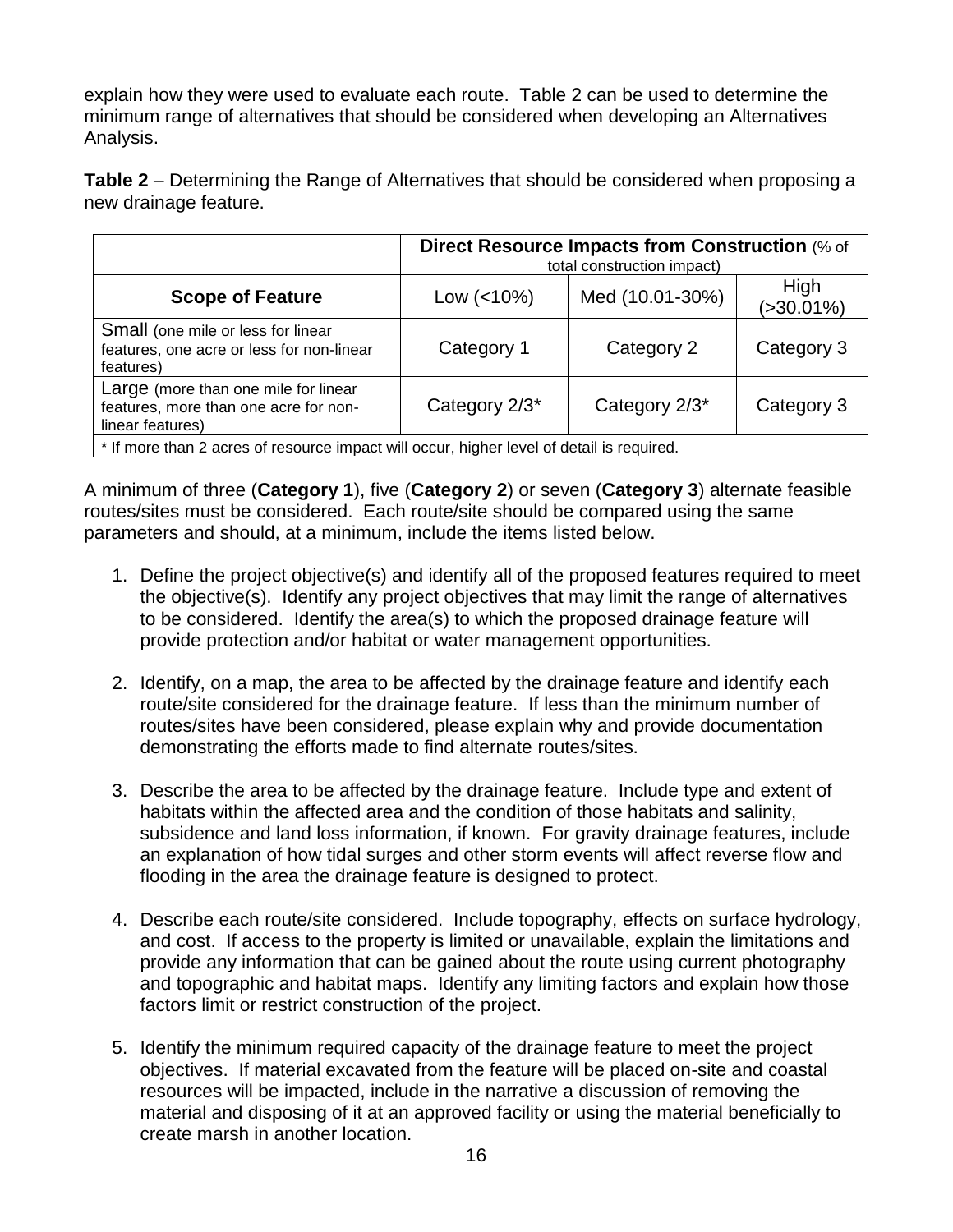- 6. A no-build option also is an acceptable alternative. This option may include relocating or elevating structures currently existing in the affected area (if applicable to project objective). A no-build discussion should include the number and types of structures (homes, businesses, churches, etc.) affected and the estimated costs of relocating or elevating those structures compared to the cost of construction and future maintenance of the proposed drainage feature. If the objective of the drainage feature is to manage habitat within the affected area, discuss the consequences of not constructing the drainage feature.
- 7. Provide a narrative explaining the reasons for the elimination or selection of each route/site presented. Please note that the factors used to compare each route should be identified and should be consistent among routes.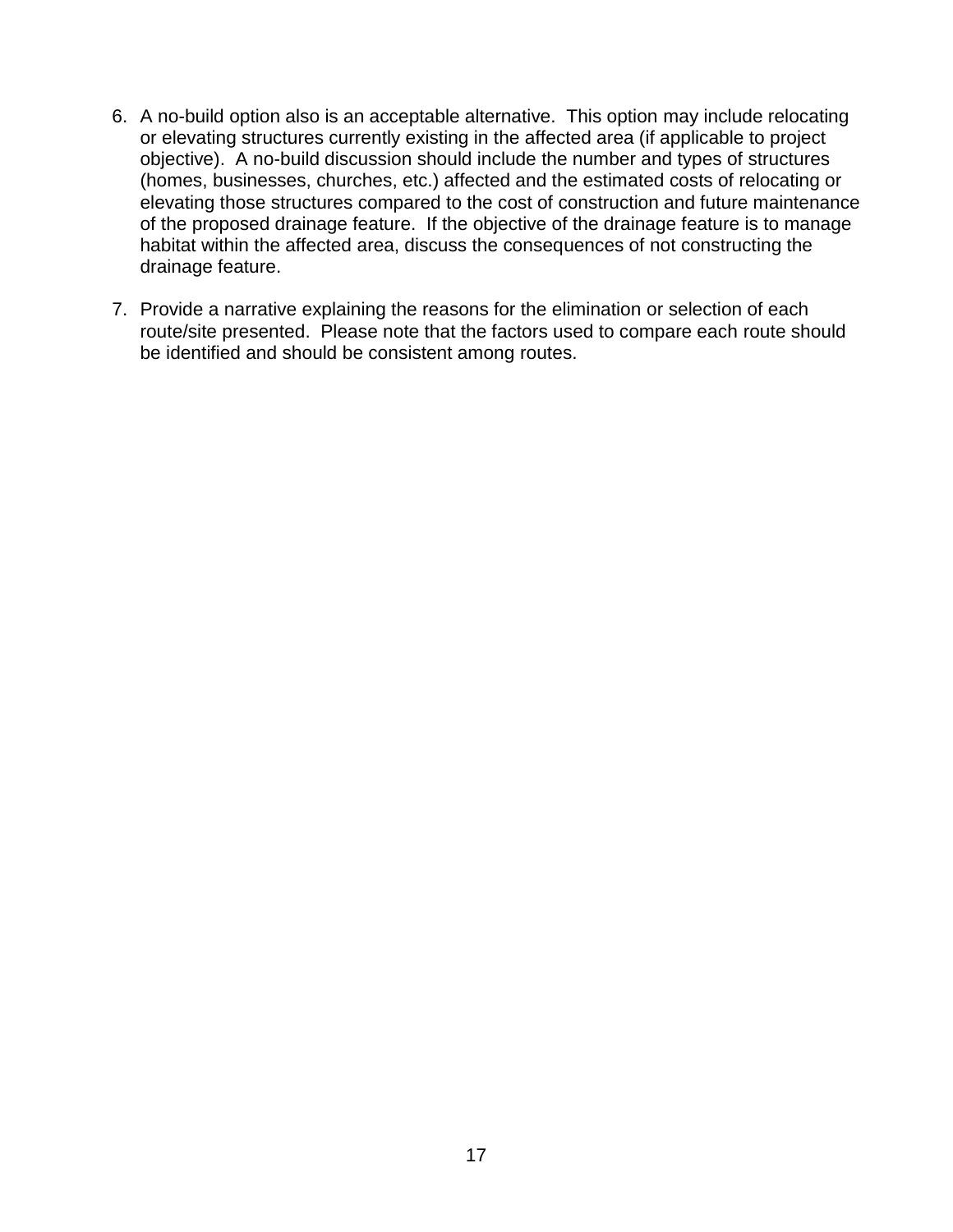# **Industrial Developments**

# <span id="page-20-0"></span>**Introduction**

**Industrial developments** are defined as facilities used to produce goods in connection with, or as part of, a process or system. Such developments include refineries, steel mills, shipyards, fabrication facilities, food processing facilities, bulk loading facilities, landfills, water treatment systems, etc. These types of developments require Alternatives and Justification Analyses if, in OCM's opinion, adverse impacts to coastal resources are expected occur during construction and/or operation. The complexity of the development, surrounding land use, type and level of resource impact and coastal use objective(s) are used to determine the range of alternatives to be considered in the Alternatives Analysis and the level of detail required for the Justification Analysis.

Other factors that must be identified when developing the Alternatives and Justification Analyses are site description, infrastructure needs (roads, powerlines, sewerage, water, drainage) proximity to needed services (grocery, pharmacy, bank, hospital) and the development's effects on evacuation routes and existing infrastructure. Secondary impacts that may be necessary but fall outside the scope of the proposed development also must be considered as part of the overall development project. **Secondary impacts** include, but are not limited to, the construction of power, water, sewer, cable, internet and telephone lines as well as roads and access channels by which the development will be connected with existing infrastructure. These secondary impacts may be permitted separately, but because they are dependent on the development project and vice versa, the impacts associated with them must be evaluated as part of the whole project.

Because the level of detail required in the Justification Analysis depends largely on the type and level of surrounding land use and the type and level of coastal resource impacts, **alternative sites should be addressed first**. All feasible sites, as defined below, should be considered and the least damaging site selected as the preferred site. Once the site has been selected, justification of the project should be prepared for that site. Please keep in mind that the type of information and level of detail required for the Justification Analysis, as requested by the OCM Permit Analyst, are dependent on the size of the proposed development, the associated magnitude of the coastal resource impacts and the extent of surrounding land use. These parameters may change depending on the location, scope and configuration of the development ultimately determined to be the least damaging. Please check with your OCM Permit Analyst to determine if the level of detail originally requested still is required.

OCM encourages potential applicants for industrial developments to hold pre-application coordination meetings with the regulatory and resource agencies. These meetings can be used to identify potential alternate sites and outline information that should be included in the Justification Analysis. To arrange a pre-application meeting, please contact our office at [OCMinfo@la.gov](mailto:OCMinfo@la.gov) or 800-267-4019.

# **Maintenance of Existing Industrial Facilities**

Maintenance of existing facilities includes repair or replacement of existing buildings, access roads, parking areas, storage areas and staging areas within the existing facility. Please note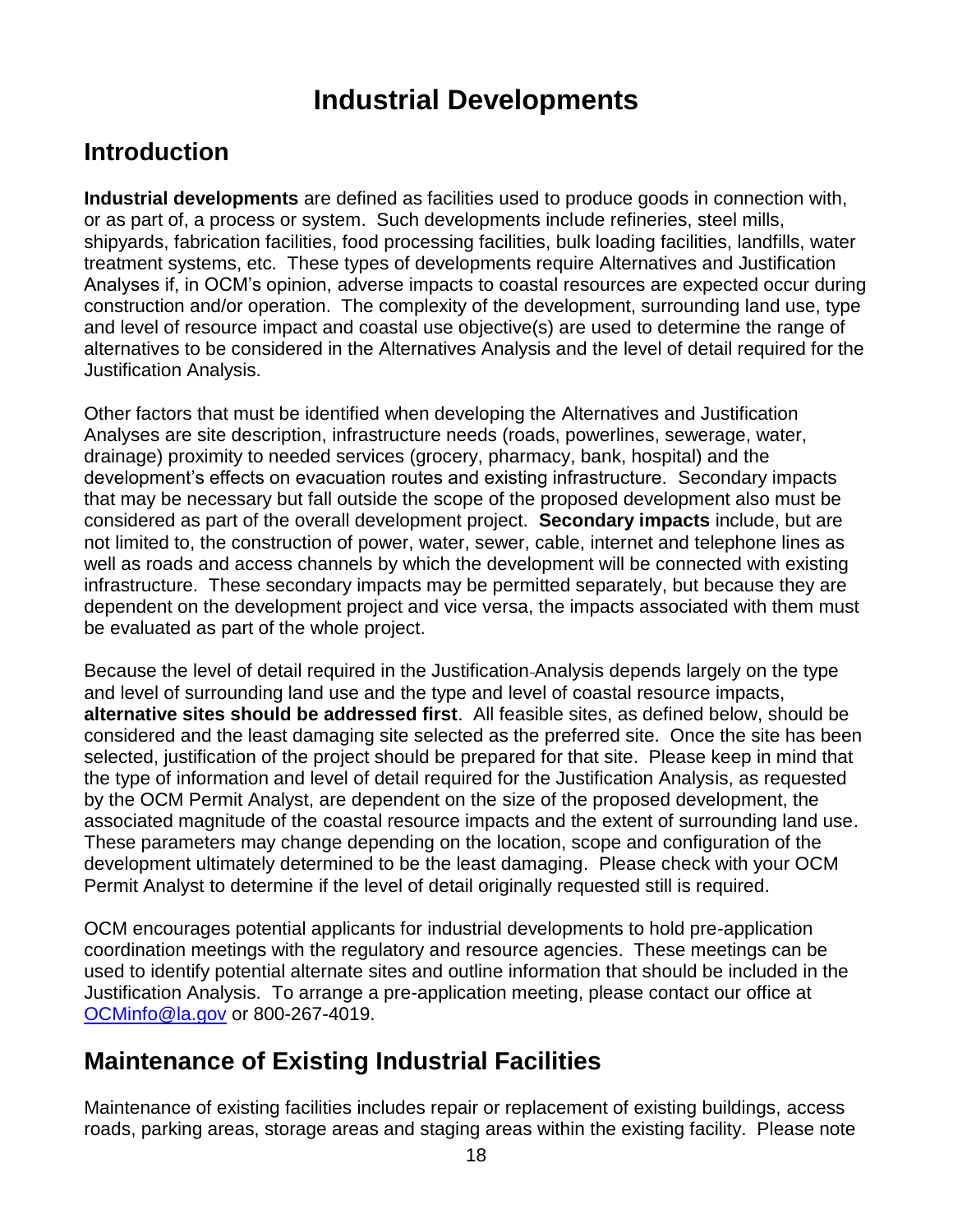that in some cases, normal repairs and the rehabilitation, replacement or maintenance of existing structures do not require Coastal Use Permit provided that:

- 1. the structure or work was lawfully in existence, currently serviceable, and in active use during the year preceding the repair, replacement or maintenance; and
- 2. the repair or maintenance does not result in an encroachment into a wetland area greater than that of the previous structure or work; and
- 3. the repair or maintenance does not involve dredge (the removal by excavation or any other means of native material, including soil, sand, mud, clay and semisolid sediment, regardless of whether the material supports or is supporting vegetation, from any lands or water bottoms in the coastal zone of Louisiana) or fill activities; and
- 4. the repair or maintenance does not result in a structure or facility that is significantly different in magnitude or function from the original.
- 5. the activity is not located within one-quarter mile of a barrier island; or on a chenier, barrier beach, dune, salt dome or other similar isolated, raised landform.

Maintenance activities that do not qualify for the above exemption will require a Coastal Use Permit and if, in OCM's opinion, have adverse impacts on coastal resources, will require brief Alternatives and Justification Analyses as outlined below. Please note that an exemption determination from OCM is exclusive to OCM and does not relieve the applicant from obtaining other local, state or federal permits, as required by law.

## **Alternatives Analysis**

OCM recognizes that maintenance activities have a limited range of alternatives therefore the Alternatives Analysis need not address alternate sites. The Analysis instead should address alternate methods or configurations of implementation that minimize adverse impacts to coastal resources to the maximum extent practicable. The Alternatives Analysis should be a brief narrative that includes an explanation of the nature and objectives of the proposed maintenance activity(ies); an identification and discussion of any available feasible options for the proposed activity that minimize adverse impacts to coastal resources; and an explanation of why less damaging feasible options were not selected.

## **Justification Analysis**

The Justification Analysis should be a narrative that clearly explains the reason(s) for the proposed activity(ies) and the consequences of not implementing the proposed activity(ies).

# **Expansion of Existing Industrial Facilities**

Expansion of existing facilities includes expansion of existing buildings, storage areas, staging areas and parking areas. Expansion activities that, in OCM's opinion, are expected to have adverse impacts on coastal resources will require Alternatives and Justification Analyses as outlined below.

## **Alternatives Analysis**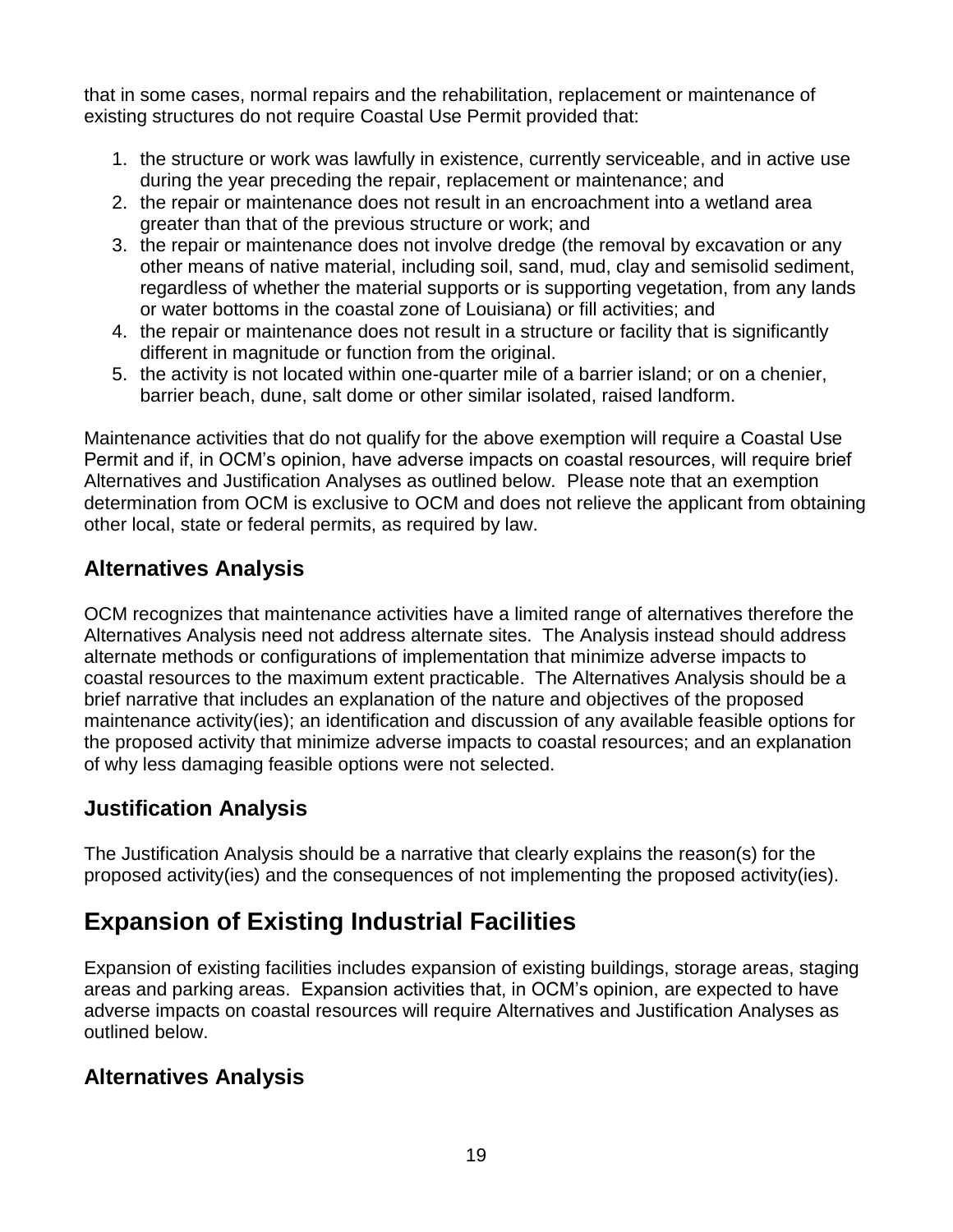OCM recognizes that expansion activities have a limited range of alternatives therefore the Alternatives Analysis need not address alternate sites that are not adjacent to existing facility unless separation from existing facilities is not precluded logistically. The Alternatives Analysis instead should address alternate locations surrounding existing facility property as well as methods or configurations of implementation that minimize adverse impacts to coastal resources to the maximum extent practicable. The Alternatives Analysis should include the following:

- 1. A narrative explaining the project objective(s) and identifying the proposed features required to meet the objective(s). The narrative also should identify any project objectives or features that may limit the range of alternatives to be considered.
- 2. A description of each location considered. Include general topography, water/wetland features, habitat type(s) present, if known, and estimate of impact to each.
- 3. A narrative explaining the reasons for the elimination of each site considered but not selected for development. Please note that the factors used to compare each site should be identified and should be consistent among sites.

## **Justification Analysis**

The Justification Analysis for facility expansion activities must demonstrate the need for the additional capacity to be provided by the expansion. The Analysis should include a narrative explaining the additional products to be provided by the expansion and the consequences of not implementing the proposed expansion. Supporting documentation may be required depending on the extent of resource impacts.

# **New Industrial Facilities**

New facilities include any proposed feature at a location which currently does not have existing similar or related features. New facilities that, in OCM's opinion, have adverse impacts on coastal resources will require Alternatives and Justification Analyses as outlined below.

## **Alternatives Analysis**

The goal of an Alternatives Analysis is to find a location for the proposed development which results in the least amount of adverse impact to coastal resources while allowing the project to fulfill its main objective(s). The Alternatives Analysis provides an objective method of performing a fair and thorough consideration of feasible options for the location, construction, operation and maintenance of a proposed coastal use. OCM encourages applicants to utilize areas that avoid or minimize both direct and indirect adverse impacts to coastal resources. If a selected project location, construction, operation or maintenance method may, in OCM's opinion, result in adverse impacts to coastal resources, an Alternatives Analysis will be required.

**Feasible sites** are defined as any available parcel of land within the general vicinity of the proposed site (within same parish/geographic area and/or near preferred features such as existing industrial areas or transportation features) that can support the main objective(s) of the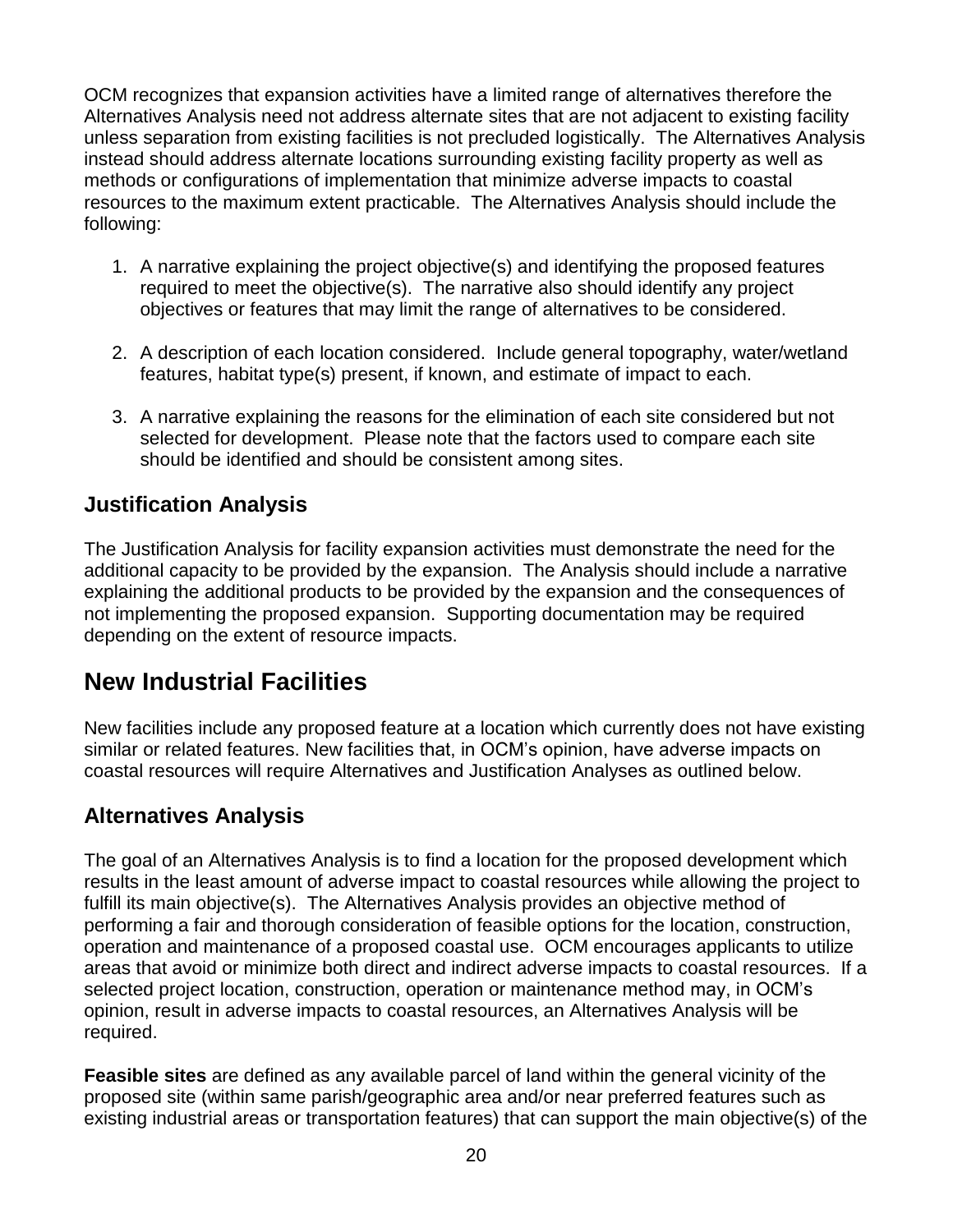proposed development. Project objective(s), surrounding land use, total project impact, availability of existing infrastructure and type and extent of coastal resource impacts should be considered when selecting feasible alternative sites.

Feasible sites can be identified using current aerial photography. Landowners can be identified through clerk of court records and contacted to determine availability of the land for purchase. Available parcels are considered any parcel that is or can be for sale. If the current landowner refuses to sell or discuss sale of the parcel, that parcel is considered unavailable (documentation of attempts to acquire unavailable parcels should be preserved for inclusion in the Alternatives Analysis). Local newspapers also provide a source of available real estate offerings. A drive-by search for lots posted for sale in the general development vicinity also can be an effective method of finding available sites. Several websites offer listings of large tracts of land (see "Available Sources" below). Multiple Listing Real Estate Searches (MLS) also can be used to determine the availability of property for development and also can be used to assess the current housing/real estate market in the development area. MLS or other real estate search results provided for site identification purposes must include the parameters used for the search. If no available alternate sites can be identified, documentation demonstrating such (letters of refusal from landowners to sell property (or chronology and summary of attempts), MLS or other real estate searches resulting in no matches - include search parameters and full results; aerial photos showing no available undeveloped land, any other documentation showing an attempt to find less damaging properties) must be provided.

Documentation that clearly demonstrates that each parcel was compared equally and explains why less damaging parcels were eliminated will be required. Documentation that supports the reasons for elimination should be included with the analysis. All alternate sites and the preferred site must be compared using, at a minimum, the factors identified below. If other factors not identified by OCM are used to compare sites, please define those factors and explain how they were used to evaluate each site. Table 1 can be used to determine the minimum range of alternatives and level of detail that should be considered when developing an Alternatives Analysis.

**Table 1** – Determining the Range of Alternatives that should be considered and the level of detail required in the Justification Analysis when proposing a industrial development. Resource Impacts refers to coastal resource impacts as a percentage of total project impact.

|                                                                                           | <b>Resource Impacts</b> |             |                |  |  |
|-------------------------------------------------------------------------------------------|-------------------------|-------------|----------------|--|--|
| <b>Scope of Development</b>                                                               | Low $(<10\%)$           | Med (10.01- | High           |  |  |
|                                                                                           |                         | $30\%$      | $( > 30.01\%)$ |  |  |
| Small (less than 5 acres)                                                                 | Category 1              | Category 2  | Category 3     |  |  |
| Category 2/3*<br>Category 2/3*<br>Category 3<br>Large (5 acres or more)                   |                         |             |                |  |  |
| * If more than 5 acres of resource impact will occur, higher level of detail is required. |                         |             |                |  |  |

A minimum of three (**Category 1**), four (**Category 2**) or five (**Category 3**) alternate feasible sites must be considered. Each site should be compared using the same parameters and should, at a minimum, include the items listed below.

1. Define the project objective(s) and identify the proposed features required to meet the objective(s). Identify any project objectives that may limit the range of alternatives to be considered.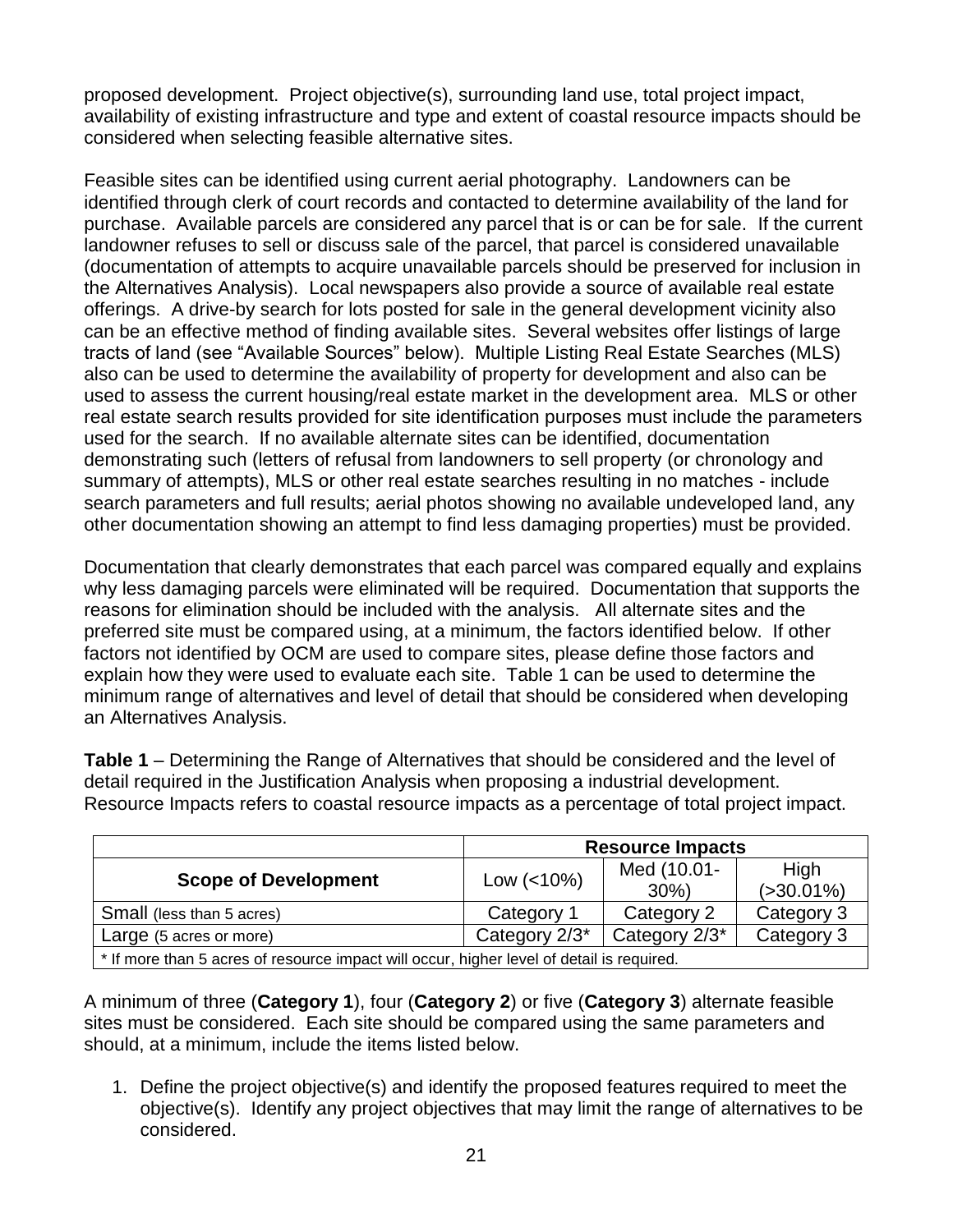- 2. Identify, on a map, the location of each site considered for development. If less than the minimum number of sites, as specified above, have been considered, please explain why and provide documentation demonstrating the efforts made to find alternate sites.
- 3. Describe each site considered. Include parcel size relative to development size, topography, water/wetland features, habitat type(s) present and amount of impact to each. If access to the property is limited or unavailable, explain the limitations and provide any information that can be gained about the site using current photography and topographic and habitat maps. Identify any limiting factors and explain how those factors limit development.
- 4. Identify the availability and capacity of existing infrastructure (roads, utilities, water, sewer, etc.). Describe any new infrastructure required (excluding tie-in from individual units to existing infrastructure)
- 5. Provide the source of the raw materials to be used and the method(s) and routes of delivery of those raw materials to the proposed facility.
- 6. Provide the destination(s) of the products to be manufactured and the method(s) and route(s) of delivery of those products.
- 7. Describe the surrounding land use within one mile of each site considered. Include type and extent of existing use and any planned future uses, if known.
- 8. Identify the current zoning of the site and indicate if any zoning variances will be required prior to development.
- 9. Explain how the use will affect existing infrastructure, including evacuation and identify any additional permits required (e. g. DOTD driveway permit). Describe any secondary infrastructure (excluding tie-in from individual units) that may be required to service the development. Include location and/or route of the needed infrastructure and type and extent of impacts associated with installation of that infrastructure.
- 10.Provide a narrative explaining the reasons for the elimination of each site considered but not selected for development. Please note that the factors used to compare each site should be identified and should be consistent among sites.

Once the least damaging feasible site has been identified, alternate configurations/methods and/or reduction in scope should be considered in an attempt to avoid or minimize adverse impacts to coastal resources on the selected site. Be aware that some parishes and municipalities, depending on the size of the development, require set-asides for green space/park/recreation areas and possibly detention or retention ponds. These requirements for set-asides should be taken into consideration when selecting a site and configuring the development.

## **Justification Analysis**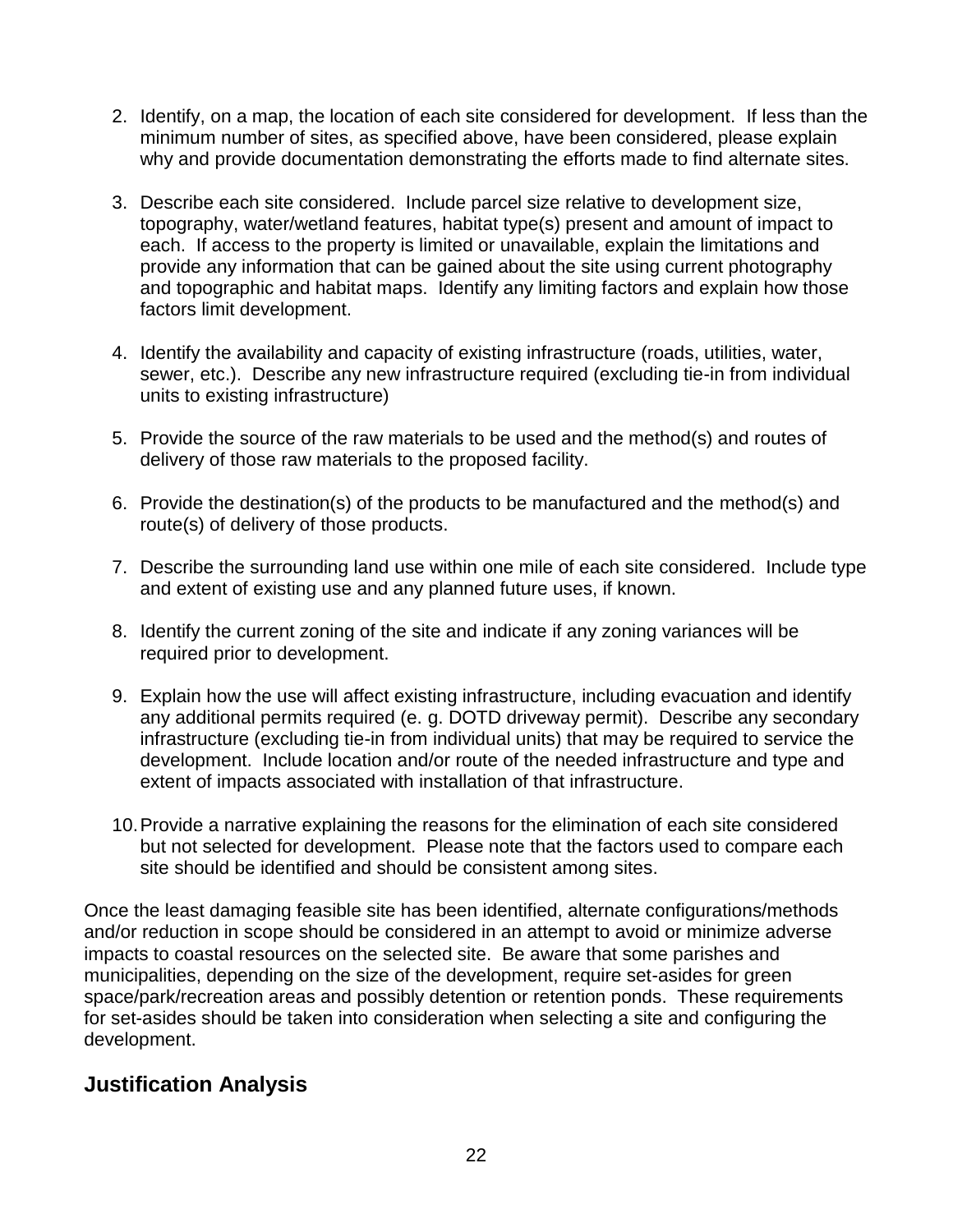Once adverse impacts have been avoided to the maximum extent practicable through the Alternatives Analysis process outlined above, justification for the project at the selected site must be demonstrated. The goal of a Justification Analysis is to ensure that there is a public need and demand for the product(s) to be provided by the development. The below items must be addressed when developing a Justification Analysis for industrial developments. Please note that a market analysis done for other reasons, such as to secure financial backing, can be used as the Justification Analysis if the information outlined below is addressed within that analysis. Table 2 can be used to determine the level of detail required in the Justification Analysis.

|                               | <b>Resource Impact</b> (% of total<br>impact) |                        |                      |                                                                                          |
|-------------------------------|-----------------------------------------------|------------------------|----------------------|------------------------------------------------------------------------------------------|
| Size of<br><b>Development</b> | Low<br>(≤20%)                                 | Med<br>$(20.01 - 70%)$ | High<br>$(>70.01\%)$ | <b>Surrounding Land Use +</b>                                                            |
|                               | S                                             | $S/M$ *                | M                    | High (dense residential, commercial and/or<br>industrial)                                |
| Small (less than<br>5 acres   | S                                             | $S/M$ *                | M                    | Moderate (light residential/commercial,<br>agriculture)                                  |
|                               | M                                             | M                      | C                    | Low (no development)                                                                     |
|                               | S                                             | $S/M$ **               | $MC**$               | High                                                                                     |
| Large (5 acres<br>or more)    | $S/M$ **                                      | $MC$ **                | $MC**$               | Moderate                                                                                 |
|                               | M/C **                                        | C                      | C                    | Low                                                                                      |
|                               |                                               |                        |                      | * If more than 1 acre of resource impact will occur, higher level of detail is required. |

**Table 2** – Determining the level of detail required in the Justification Analysis.

\*\* If more than 5 acres of resource impact will occur, higher level of detail is required.

† Refers to the type and extent of the uses occurring on lands in the vicinity of the proposed development

#### **Simple Justification (S)**

- 1. State the objective(s) of the coastal use (what products and/or services will the development provide) and describe or identify on a map the market to which the products and/or service will be provided.
- 2. Provide a narrative explaining how the proposed development will introduce or enhance the existing availability of products and/or services in the market area. Include in the narrative an explanation of the coastal water dependent nature of the proposed development (i.e. why the development must be located within or near coastal waters), difference in transport time between that offered by the new development compared to that offered by existing facilities and any other information that the applicant feels demonstrates a demand for the products and/or services to be provided. If proposing a multiple-use development, provide data for each different type of use proposed.

#### **Moderate Justification (M)**

Provide information for 1-2 above plus: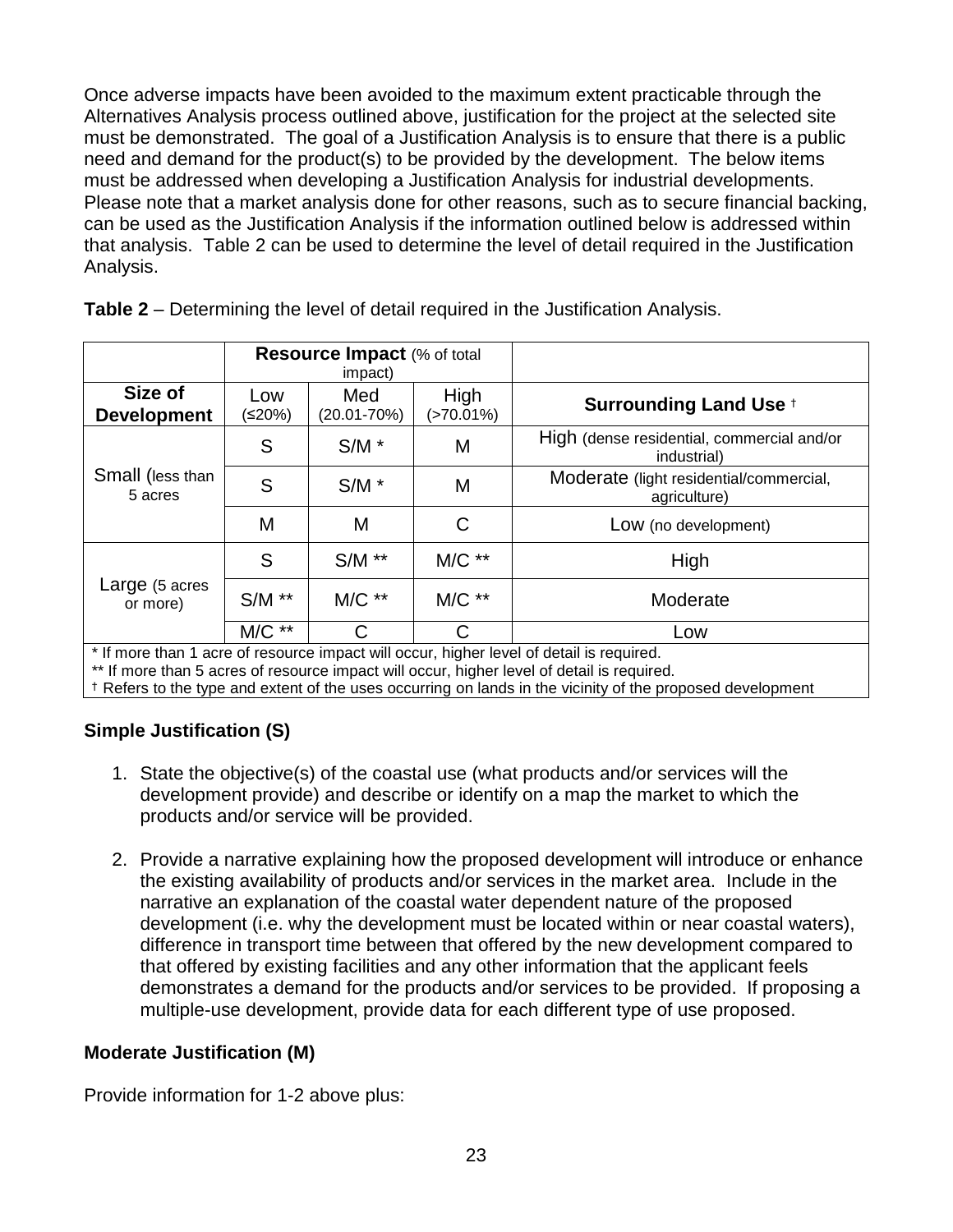- 3. Identify on a map all competitor facilities (those providing the same or similar products and/or services to the same market). Provide a narrative explaining the competitor's location(s) relative to the proposed facility and include any identifiable limitations of each competitor.
- 4. Provide supply and demand trends over the last 10 years for the proposed products and/or services in the identified market area and provide projections of the same over the next 10 years.

#### **Complex Justification (C)**

Provide information for 1-4 above plus:

- 5. Provide labor force trend data for the last 10 years in the geographic area of the proposed development.
- 6. Provide an estimate of the number of permanent new jobs and associated payroll that would be created by the proposed development.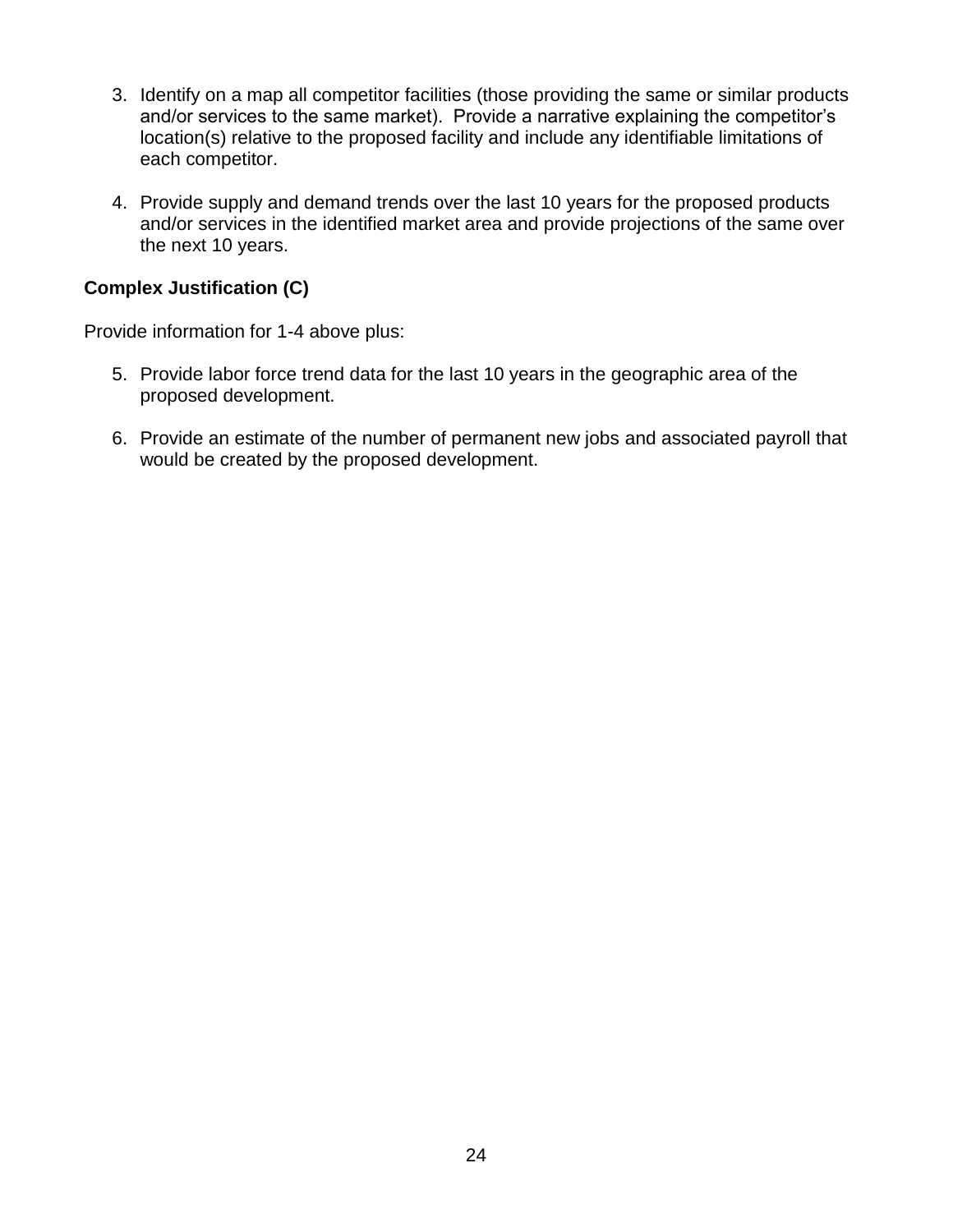# **Levees**

# <span id="page-27-0"></span>**Introduction**

A **levee** is defined as an embankment or wall to control or prevent water movement, to retain water or other material, or to raise a road or other lineal use above normal or flood water levels. Examples include levees, dikes, flood walls and embankments of any kind. If, in OCM's opinion, adverse impacts to coastal resources will occur during construction, maintenance and/or operation of a proposed activity, Alternatives and Justification Analyses will be required. The level of detail needed in the Analyses is dependent on whether the activity is maintenance of existing features, expansion of existing features or installation of new features. Please note that a feasibility study done during the course of project development can be submitted as the Alternatives and Justification Analyses. If a feasibility study has not been done, the below information will assist in the development of Alternatives and Justification Analyses. OCM encourages applicants to avoid adverse impacts to coastal resources to the maximum extent practicable and will provide assistance with identifying alternate sites, minimizing impacts and developing a Justification Analysis.

# **Maintenance of Existing Levees**

Maintenance of existing levees includes re-establishing original design/construction specifications, repair of breaches and maintenance/placement of erosion control measures on currently existing levee features. If, in OCM's opinion, adverse impacts to coastal resources may occur from proposed maintenance activities, brief Alternatives and Justification Analyses will be required. The information required in the analyses is dependent on the nature of the maintenance activity and the extent of resource impacts.

## **Alternatives Analysis**

OCM recognizes that maintenance activities are site-specific therefore an Alternatives Analysis for maintenance activities need not address alternate sites for performing the activity. The analysis instead should address methods and equipment to be used to perform the maintenance activity, the access route to the maintenance site, the size of the work area around the maintenance site and the siting of staging area(s) that minimize adverse impacts to coastal resources to the maximum extent practicable. Only those aspects of the proposed maintenance activity that result in adverse impacts to coastal resources need be addressed. The analysis can take the form of a brief narrative that identifies all practical options for performing the work and siting the staging areas.

#### **Method(s) and Equipment**

OCM understands that the methods and equipment used to perform the maintenance activity may be limited by the type of activity to be done. If the methods and/or equipment used to perform the maintenance activity will result in adverse impacts to coastal resources, and options exist, the Alternatives Analysis should include: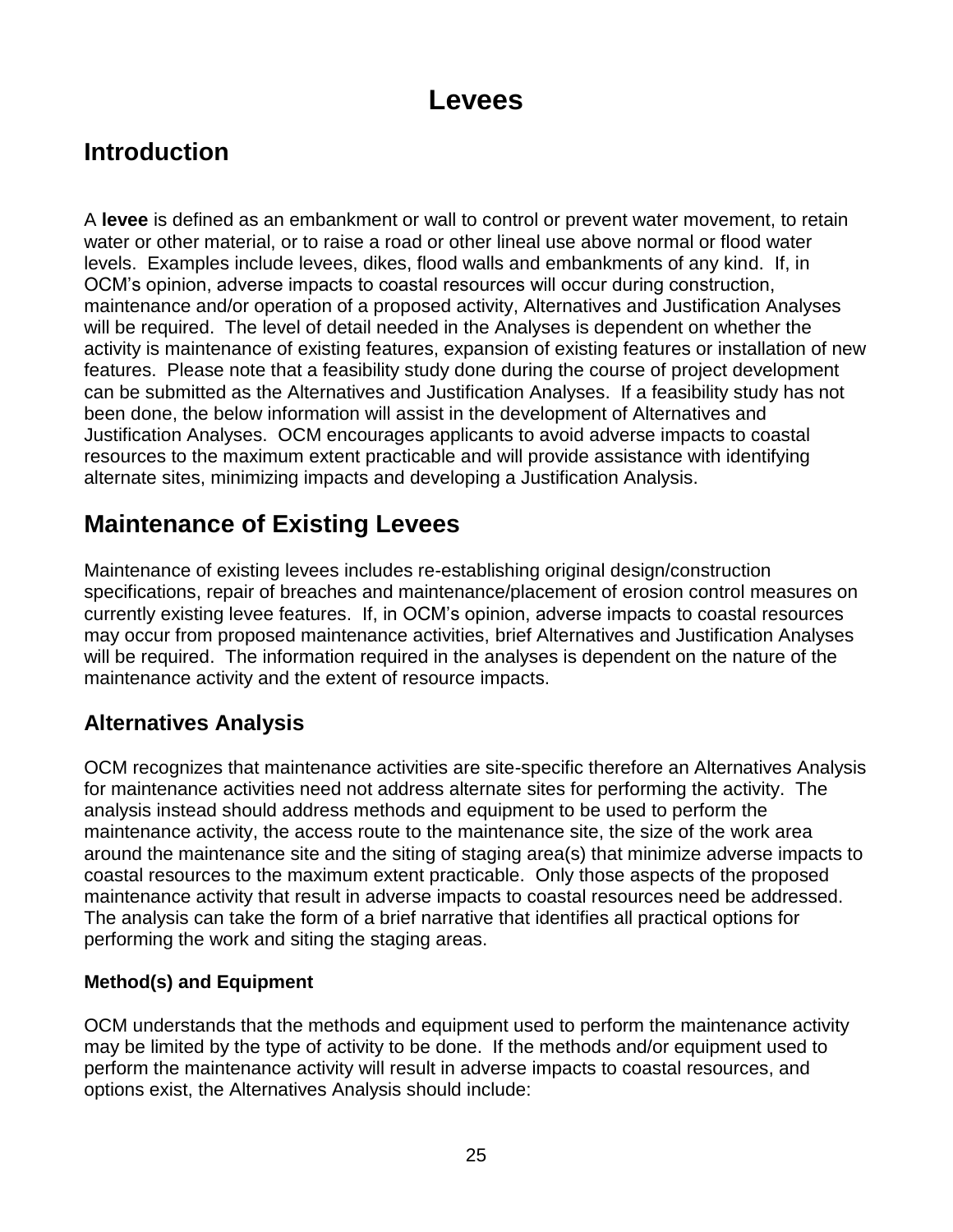- 1. An explanation of the method(s) and equipment to be used to access the site and perform the maintenance work, including source of fill. The narrative should identify and discuss all practical options for performing the work, including the use of hauled in fill in lieu of fill excavated on site, and explain why each option was eliminated or chosen. If using economics as a deciding factor, provide cost comparisons of hauled in fill versus fill excavated on site for all options considered.
- 2. An explanation of any limiting factors and special equipment requirements.

#### **Access**

Access to the repair site should be selected to minimize adverse impacts to coastal resources. If adverse impacts to coastal resources will occur during access, the above narrative should include:

- 3. A map showing location, length and width of proposed and alternate access routes considered. This can be displayed on the project vicinity map or plan view plat.
- 4. An explanation of why each route was eliminated or chosen. Routes should be compared using the same criteria and should include a consideration of coastal resource impacts. Access equipment identified in #1 above should be route appropriate and should be selected to minimize adverse impacts.

#### **Staging and Work Areas**

The staging and work area(s) needed to perform the maintenance activities should be of the minimum size necessary to safely store and access equipment and perform the maintenance activity. The staging area should be located on a site that avoids adverse impacts to coastal resources. If coastal resources will be impacted adversely by staging and/or work areas, the above narrative should include:

5. A discussion of all practical staging area locations and an explanation of why each was eliminated or chosen. The narrative also should explain the need for the size(s) of the staging and work area(s), any limitations that may be present on site and any special equipment requirements. Maps, illustrations and site layout plans may helpful in demonstrating space requirements and limitations.

#### **Justification Analysis**

The Justification Analysis for maintenance activities should be a narrative that explains the nature and extent of the proposed maintenance work and why the maintenance work is required (i.e. identify the consequences of not performing the maintenance activities).

# **Expansion of Existing Levees**

Expansion of existing levees includes raising and widening of currently existing levee features and re-establishing substandard levees to previous or expanded design grades. Expansion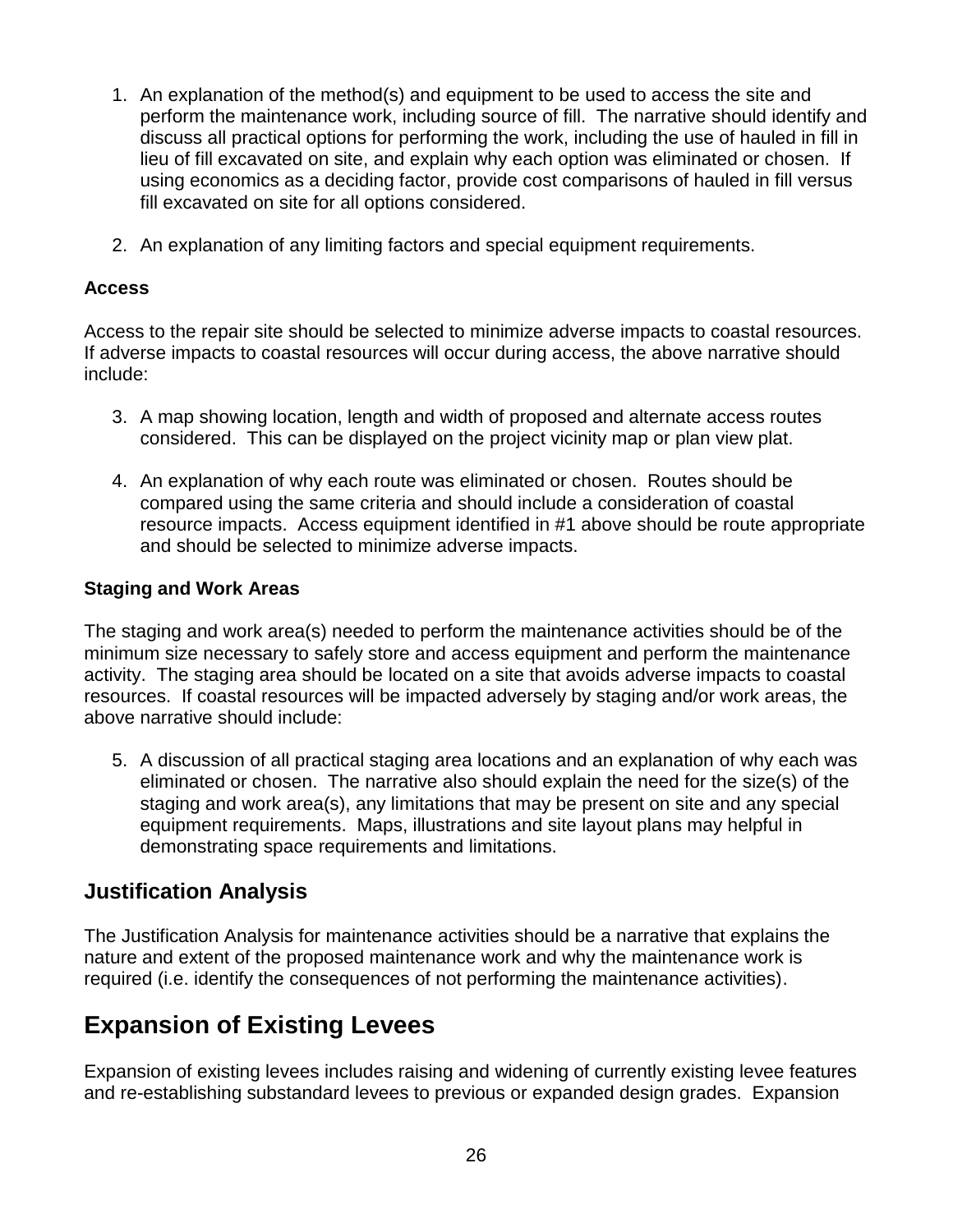activities that have adverse impacts on coastal resources will require Alternatives and Justification Analyses.

## **Alternatives Analysis**

OCM recognizes that existing levee expansion activities are limited to the location of the existing levee therefore an Alternatives Analysis need not address alternate alignments. However alternatives still exist, such as shifting the centerline to avoid or minimize impacts to coastal resources and raising or relocating existing structures in the protected area to eliminate the need for expanding the levee. The Alternatives Analysis should address the methods and equipment to be used to perform the expansion activity, the method of access to the expansion site, the size and location of the associated work area around the expansion site and other options for protecting structures that minimize adverse impacts to coastal resources to the maximum extent practicable. Only those aspects of the proposed expansion activity that result in adverse impacts to coastal resources need be addressed. The analysis can take the form of a brief narrative that identifies all practical options for performing the work and siting the staging areas.

#### **Method(s) and Equipment**

OCM understands that the methods and equipment used to perform the expansion activity may be limited. If the methods and/or equipment used to perform the maintenance activity will result in adverse impacts to coastal resources, and options exist, the Alternatives Analysis should include:

- 1. An explanation of the method(s) and equipment to be used to access the site and perform the expansion work, including the source of any fill material used. The narrative should identify and discuss all practical options for performing the work, including the use of hauled in materials in lieu of material excavated on site, and explain why each option was eliminated or chosen. If using economics as a deciding factor, provide cost comparisons of hauled in fill versus fill excavated on site for all options considered.
- 2. An explanation of any limiting factors and special equipment requirements.

#### **Access**

Access to the expansion site should be selected to minimize adverse impacts to coastal resources. If adverse impacts to coastal resources will occur during access, the above narrative should include:

- 3. A map showing location, length and width of proposed and alternate access routes considered. This can be displayed on the project vicinity map or plan view plat.
- 4. An explanation of why each route was eliminated or chosen. Routes should be compared using the same criteria and should include a consideration of coastal resource impacts. Access equipment identified in #1 above should be selected to minimize adverse impacts.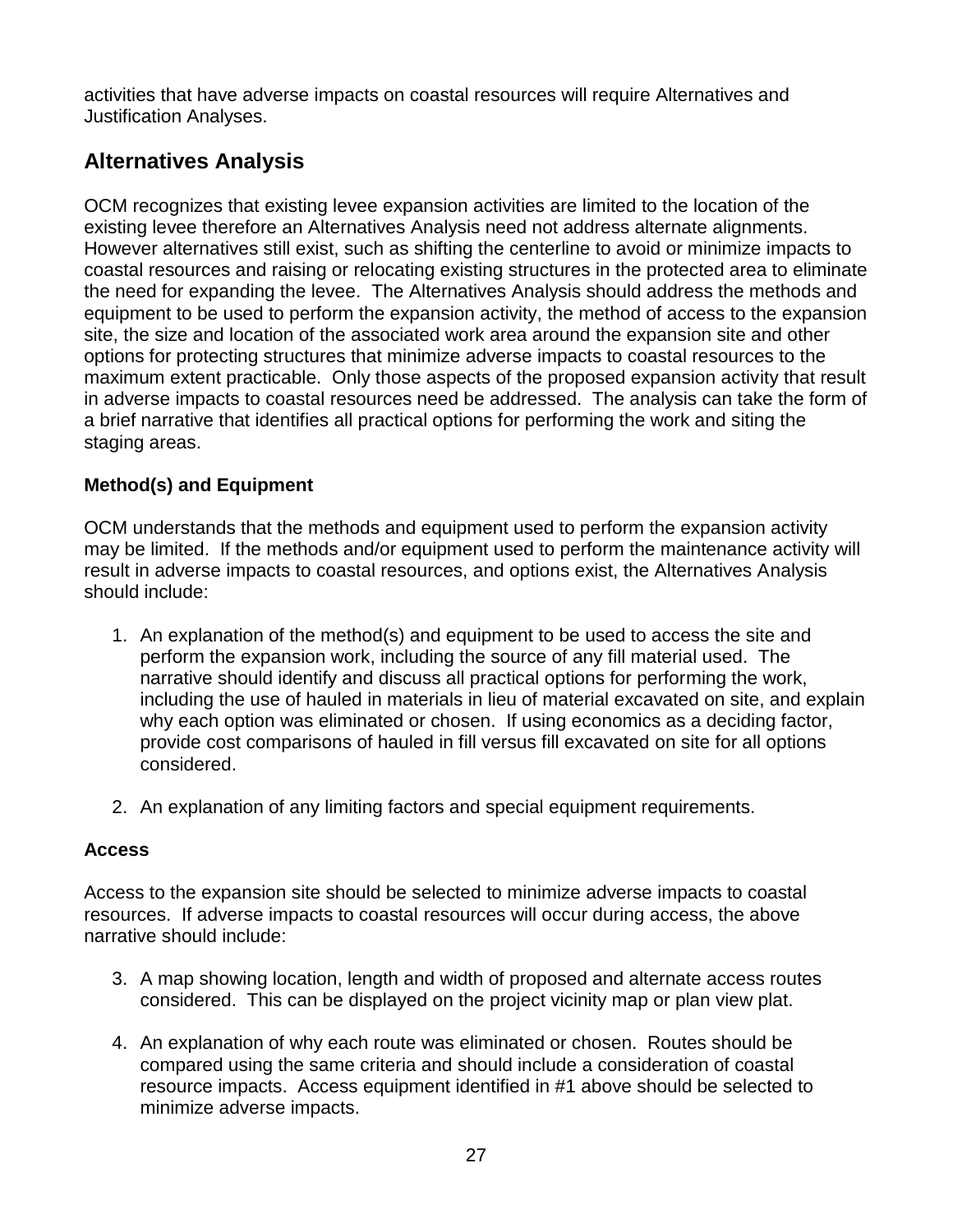#### **Staging and Work Areas**

The staging and work area(s) needed to perform the expansion activities should be of the minimum size necessary to safely store and access equipment and perform the expansion activities. The staging area should be located on a site that avoids adverse impacts to coastal resources. If coastal resources will be impacted adversely by staging and/or work areas, the above narrative should include:

5. A discussion of all practical staging area locations and an explanation of why each was eliminated or chosen. The narrative also should explain the need for the size(s) of the staging and work area(s), any limitations that may be present on site and any special equipment requirements. Maps, illustrations and site layout plans may helpful in demonstrating space requirements and limitations.

#### **Other Options**

Other options should be considered in lieu of expansion activities that adversely impact coastal resources. For example, it may be feasible and more cost effective to move or elevate structures in the protected area to reduce or eliminate the risk of flooding. An Alternatives Analysis for expansion activities that may result in adverse impacts to coastal resources should address these options. The analysis can be a narrative that includes:

- 6. The type of structures and number of each type of structure in the protected area.
- 7. A comparison of costs for levee expansion activities versus relocating or elevating protected structures. The cost of the expansion activities should include the frequency and cost of anticipated future levee maintenance work.

#### **Justification Analysis**

The Justification Analysis should clearly demonstrate a public need and/or demand for the proposed levee expansion. The analysis should include data that identifies the entire area to be affected; the number and type (house, business, church, etc.) of structures located within that area; the current water flow patterns into and out of that area; and the frequency and severity of historic flooding events in that area. The Justification Analysis can take the form of the feasibility study done during the normal course of project planning and should be provided in its entirety. If a feasibility study has not been done, please refer to the outline for a Justification Analysis in the New Levee section below.

## **New Levees**

New levee features include the construction of previously non-existent levees and the lengthening of existing levees into previously non-leveed areas. If, in OCM's opinion, adverse impacts to coastal resources may occur during or after construction, Alternatives and Justification Analyses will be required. Please note that a feasibility study done during the course of project planning can be submitted as the Alternatives and Justification Analyses.

#### **Alternatives Analysis**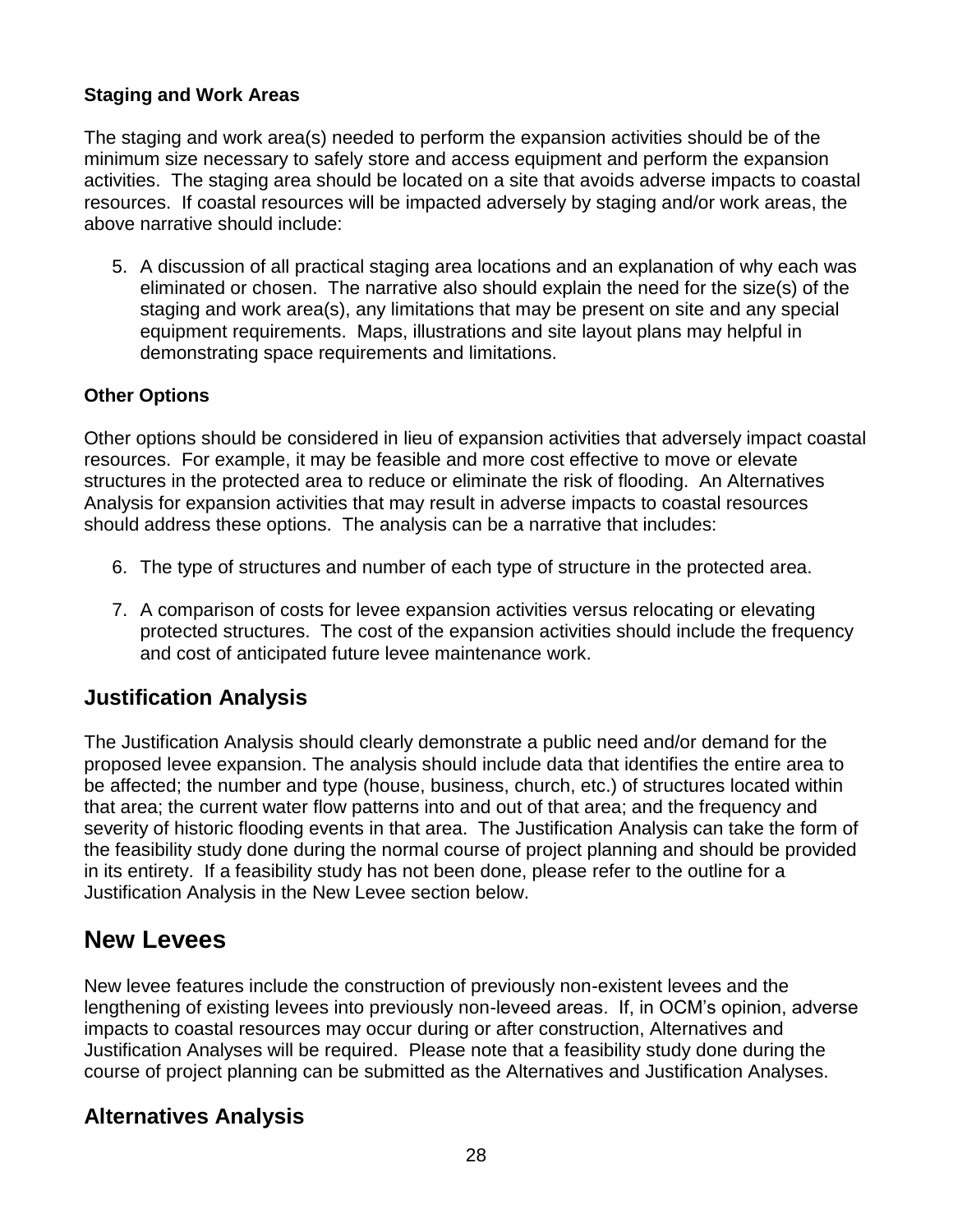Every effort should be made to site levees such that adverse impacts to coastal resources are avoided or minimized to the maximum extent practicable. Ideally, levees should be located on the non-wetland side of the wetland/non-wetland interface. Consideration must be given to using hauled in fill instead of excavating fill material from wetland areas.

The goal of an Alternatives Analysis is to find a route for the proposed levee which results in the least amount of adverse impact (both direct and indirect) to coastal resources while allowing the project to fulfill its main objective(s). The Alternatives Analysis provides an objective method of performing a fair and thorough consideration of feasible options for the location, construction, operation and maintenance of the proposed levee feature. OCM encourages applicants to utilize routes that avoid or minimize both direct and indirect adverse impacts to coastal resources to the maximum extent practicable. **Feasible routes** are defined as any route that can support the main objective(s) of the proposed development. Current aerial photography and/or specific knowledge of the area can be used to identify feasible routes. Project objective(s), surrounding land use, total project impact and type and extent of coastal resource impacts should be considered when selecting feasible alternative routes.

Documentation that clearly demonstrates that each route was compared equally and explains why each route was eliminated or chosen will be required. Documentation that supports the reasons for elimination should be included with the analysis. All alternate routes and the preferred route must be compared using, at a minimum, the factors identified below. If other factors not identified by OCM are used to compare sites, please define those factors and explain how they were used to evaluate each route. Table 1 can be used to determine the minimum range of alternatives that should be considered when developing an Alternatives Analysis.

**Table 1** – Determining the Range of Alternatives that should be considered when proposing a new levee feature.

|                                                                                            | <b>Resource Impacts</b> (% of total project impacts) |                 |                       |  |  |
|--------------------------------------------------------------------------------------------|------------------------------------------------------|-----------------|-----------------------|--|--|
| <b>Scope of Development</b>                                                                | Low $(< 10\%)$                                       | Med (10.01-30%) | High<br>$( >30.01\%)$ |  |  |
| Small (one mile or less)                                                                   | Category 1                                           | Category 2      | Category 3            |  |  |
| Category 2/3*<br>Category 3<br>Category 2/3*<br>Large (more than one mile)                 |                                                      |                 |                       |  |  |
| * If more than 10 acres of resource impact will occur, higher level of detail is required. |                                                      |                 |                       |  |  |

Coastal resources, particularly wetlands and coastal waters, which become isolated inside of the protected area must be included as adverse impacts. OCM recommends that culverts, or other water control structures, be inserted in the levee such that normal water exchange can be maintained during normal conditions. Otherwise, mitigation will be required for wetlands that become isolated in addition to mitigation required for direct impacts from the levee footprint.

A minimum of three (**Category 1**), five (**Category 2**) or seven (**Category 3**) alternate feasible routes must be considered. Each route should be compared using the same parameters and should, at a minimum, include the items listed below.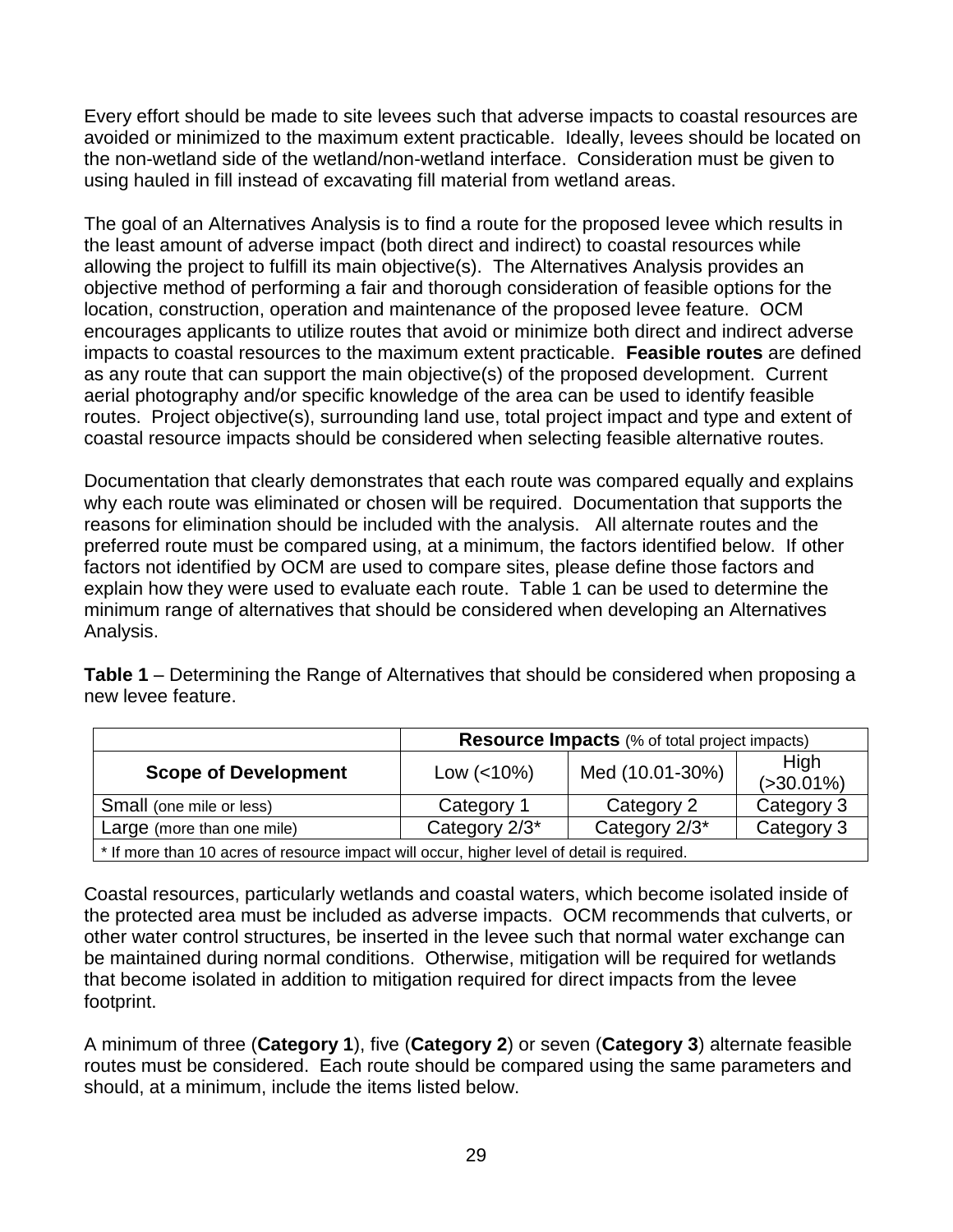- <span id="page-32-0"></span>1. Define the project objective(s) and identify all of the proposed features required to meet the objective(s). Identify any project objectives that may limit the range of alternatives to be considered. Identify the area(s) to which the proposed levee feature will provide protection.
- 2. Identify, on a map, each route considered. If less than the minimum number of routes specified above have been considered, please explain why and provide documentation demonstrating the efforts made to find alternate routes.
- 3. Describe each route considered. Include topography, water/wetland interface, effects on surface hydrology, habitat type(s) present and amount of impact to each, and cost. If access to the property is limited or unavailable, explain the limitations and provide any available information about the route using current photography and topographic and habitat maps. Identify any limiting factors and explain how those factors limit or restrict construction of the project.
- 4. Provide a narrative that explains the minimum necessary width of the proposed right-ofway. Include any regulatory or engineering requirements and site limitations that affect the width chosen. If material will be excavated on-site, include a comparison of using hauled in fill in lieu of excavating material on-site. Illustrations and site layout plans may helpful in demonstrating space requirements and limitations.
- 5. A no-build option also is an acceptable alternative. This option may include elevating or relocating structures currently existing in the area proposed for protection and must be addressed in the Alternatives Analysis. A no-build discussion should include the number and types of structures (homes, businesses, churches, etc.) affected and the estimated costs of raising or relocating those structures compared to the cost of construction and future maintenance of the proposed levee.
- 6. Provide a narrative explaining the reasons for the elimination or selection of each route. Please note that the factors used to compare each route should be identified and should be consistent among routes.

## **Justification Analysis**

The Justification Analysis should clearly demonstrate a public need or demand for the proposed levee. The analysis should include data that identifies the entire area to be affected, the number and type (houses, businesses, churches, etc.) of structures located within that area; the current water flow patterns into and out of that area; and the frequency and severity of historic flooding events in that area. The most common form of Justification Analysis for new levees is the feasibility study done during the normal course of project planning and should be provided in its entirety. Hydrology studies may be required depending on the size of the area to be affected by the levee. If no formal feasibility studies have been done, Table 2 can be used to determine the level of detail required in the Justification Analysis. Please note that if the levee is part of the State of Louisiana's Master Plan for a Sustainable Coast no further justification will be required.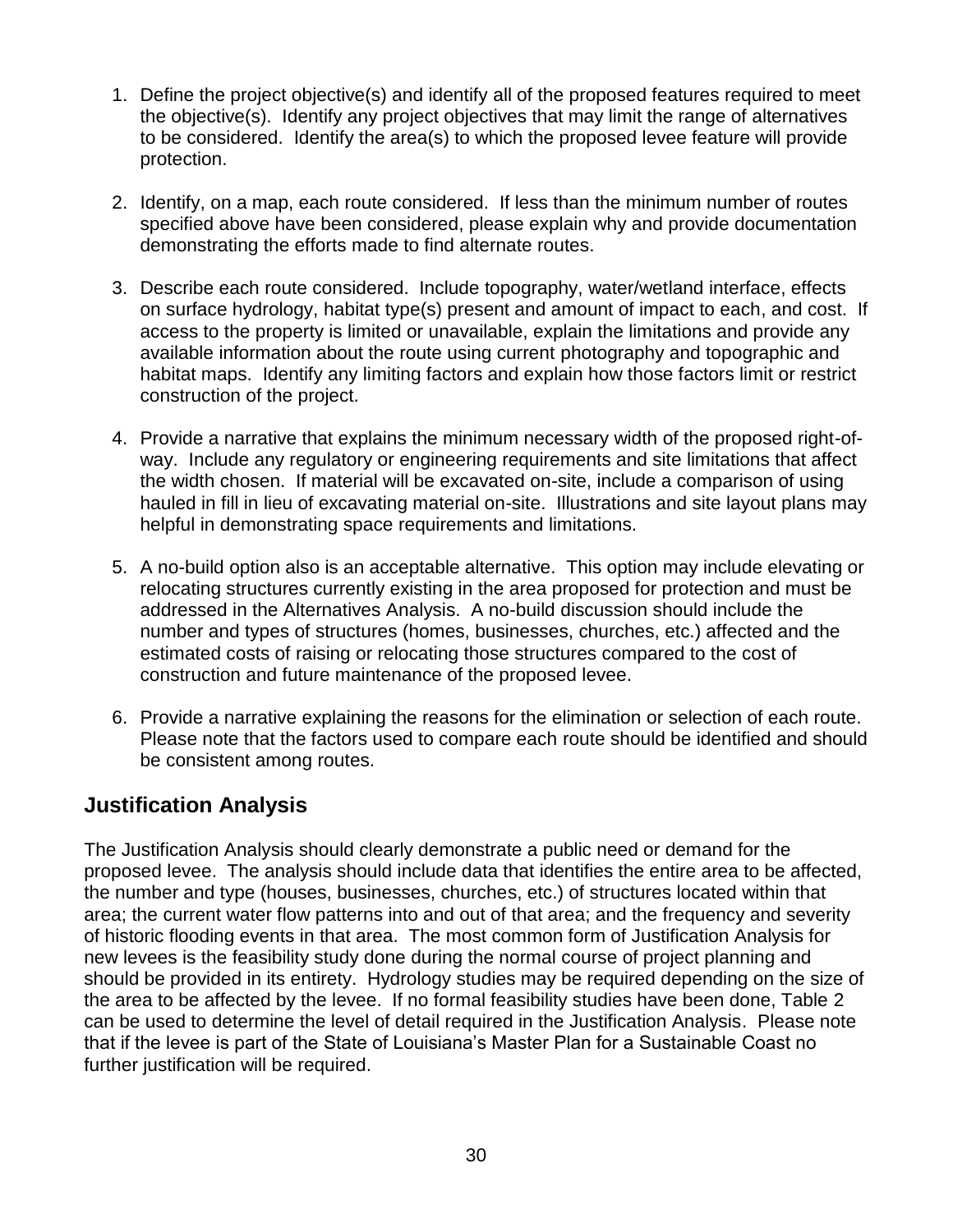**Table 2** – Determining the level of detail required in the Justification Analysis.

|                               | <b>Resource Impact (% of total</b><br>impact) |                        |                      |                                                         |
|-------------------------------|-----------------------------------------------|------------------------|----------------------|---------------------------------------------------------|
| Size of<br><b>Development</b> | Low<br>(≤20%)                                 | Med<br>$(20.01 - 70%)$ | High<br>$(>70.01\%)$ | <b>Surrounding Land Use +</b>                           |
|                               | S                                             | $S/M$ *                | M                    | High (dense residential/commercial/industrial)          |
| Small (less than<br>1 mile)   | S                                             | $S/M$ *                | M                    | Moderate (light residential/commercial,<br>agriculture) |
|                               | M                                             | M                      | C                    | Low (no development)                                    |
|                               | S                                             | $S/M$ **               | $MC**$               | High                                                    |
| Large (1 mile or<br>more)     | $S/M$ **                                      | $MC**$                 | $MC**$               | Moderate                                                |
|                               | $MC**$                                        | C                      | С                    | Low                                                     |

\* If more than 2 acres of resource impact will occur, higher level of detail is required.

\*\* If more than 10 acres of resource impact will occur, higher level of detail is required.

† Refers to the type and extent of the uses occurring on lands in the vicinity of the proposed development

#### **Simple (S)**

- 1. Provide a narrative that explains the need for the levee.
- 2. Identify the type and number of structures to be protected.
- 3. Provide a narrative and illustrations that clearly explain and demonstrate the existing and proposed water flow patterns in the areas inside and outside of the proposed levee.

Please note that additional information may be required in response to comments received during the public notice period.

#### **Moderate (M)**

Provide information for 1-3 above, plus:

- 4. If coastal resources (mainly vegetated wetlands) will be isolated from coastal influences by impoundment within the protected area, explain why this impoundment cannot be avoided (impoundment can be avoided by building at the wetland/non-wetland interface and/or by using water control structures to maintain normal water flow patterns during non-flood events).
- 5. Include in #1 above historic information related to past flooding events and explain how the levee will prevent future flooding events.
- 6. Include in #2 above any planned or projected future development.
- 7. Provide population trend data for the last 10 years in the area that is to be protected.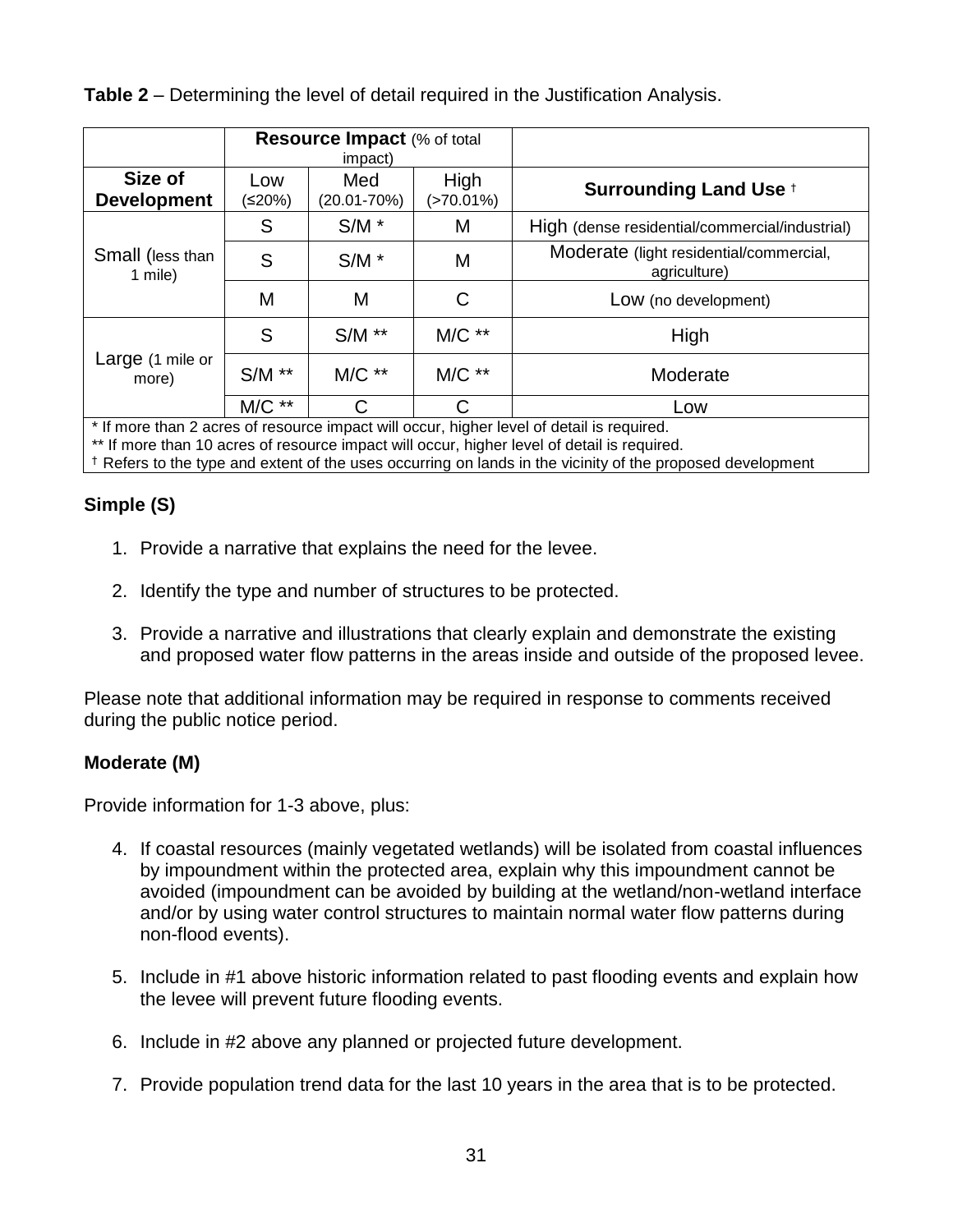Please note that additional information may be required in response to comments received during the public notice period.

#### **Complex (C)**

- 8. Provide a formal feasibility study that, at a minimum, addresses items 1-7 above. Please note that the feasibility study must include consideration of no-build alternatives.
- 9. Provide a pre- and post-construction hydrology modeling study.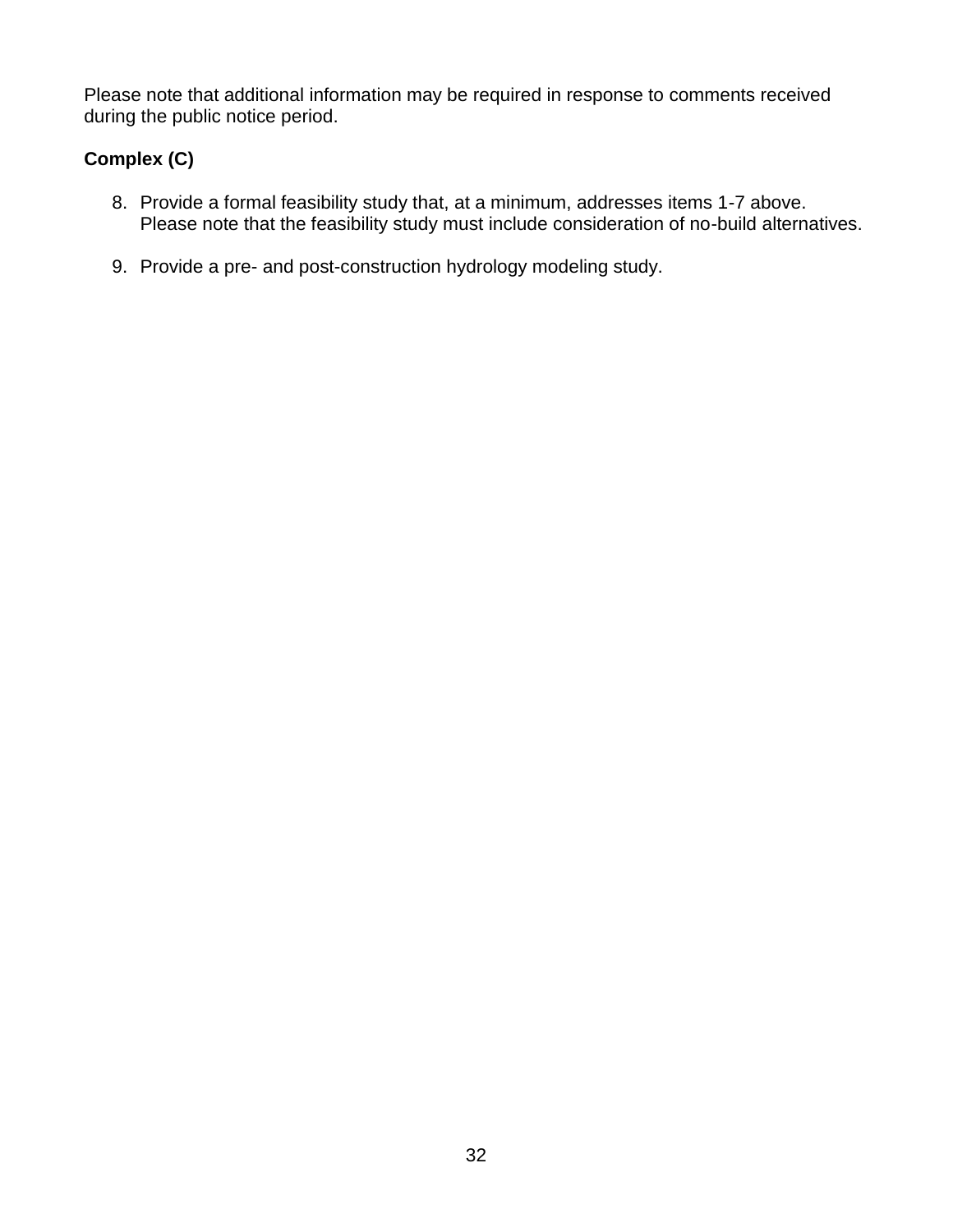# **Marinas**

# **Introduction**

OCM defines **marinas** as any type of development focused on providing water access and docking services to the boating community. **Marina amenities** include fueling stations, pumpout stations, wash stations, ice houses, seafood processing facilities (including fish cleaning stations), stores, bait shops, restaurants, lodging, etc. Shipyards and other exclusive retail/service type facilities such as boat retail and/or repair are not considered marinas for the purposes of this guide (see the Commercial or Industrial Alternatives and Justification Analyses Guides for these types of developments). Marinas typically require Alternatives and Justification Analyses when, in OCM's opinion, adverse impacts to coastal resources may occur during construction and/or operation of the marina facility.

Secondary impacts that may be necessary but fall outside the scope of the proposed development also must be considered as part of the overall development project. Secondary impacts include, but are not limited to, the construction of power, water, sewer, cable, internet and telephone lines as well as roads or access channels which are located outside of the footprint of the development site but are necessary to connect the development to existing infrastructure. These secondary impacts may be permitted separately, but because they are dependent on the development project and vice versa, the potential impacts associated with them must be evaluated as part of the whole project.

Because the level of detail required in the Justification Analysis depends largely on the type and level of surrounding land use and the type and level of coastal resource impacts, **alternative sites should be addressed first**. All feasible sites, as defined below, should be considered and the least damaging site selected as the preferred site. Once the site has been selected, justification of the project should be prepared for that site. Please keep in mind that the type of information and level of detail required for the Justification and Drainage Analyses, as requested by the OCM Permit Analyst, are dependent on the level of resource impact, level of surrounding land use and the size of the development. These parameters may change depending on the location, scope and configuration of the development ultimately determined to be the least damaging. Please check with your OCM Permit Analyst to determine if the level of detail originally requested still is required if a less damaging alternate site is selected for development. OCM encourages potential marina applicants to hold pre-application coordination meetings with the regulatory and resource agencies. These meetings can be used to identify potential alternate sites, outline information that should be included in the Justification Analyses, determine the need and level of detail required for a Drainage Analysis and identify potential coastal hazards that will need to be addressed. To arrange a preapplication meeting, please contact our office at [OCMinfo@la.gov](mailto:OCMinfo@la.gov) or 800-267-4019.

If a marina is proposed in combination with a residential development, independent Alternatives and Justification Analyses will be required for the two types of developments (see Residential Developments guide for the subdivision portion of the development). Marina amenities likewise will require independent analyses using the Commercial Alternatives and Justification Analyses guide. A single comprehensive analysis is acceptable if each proposed feature is addressed independently.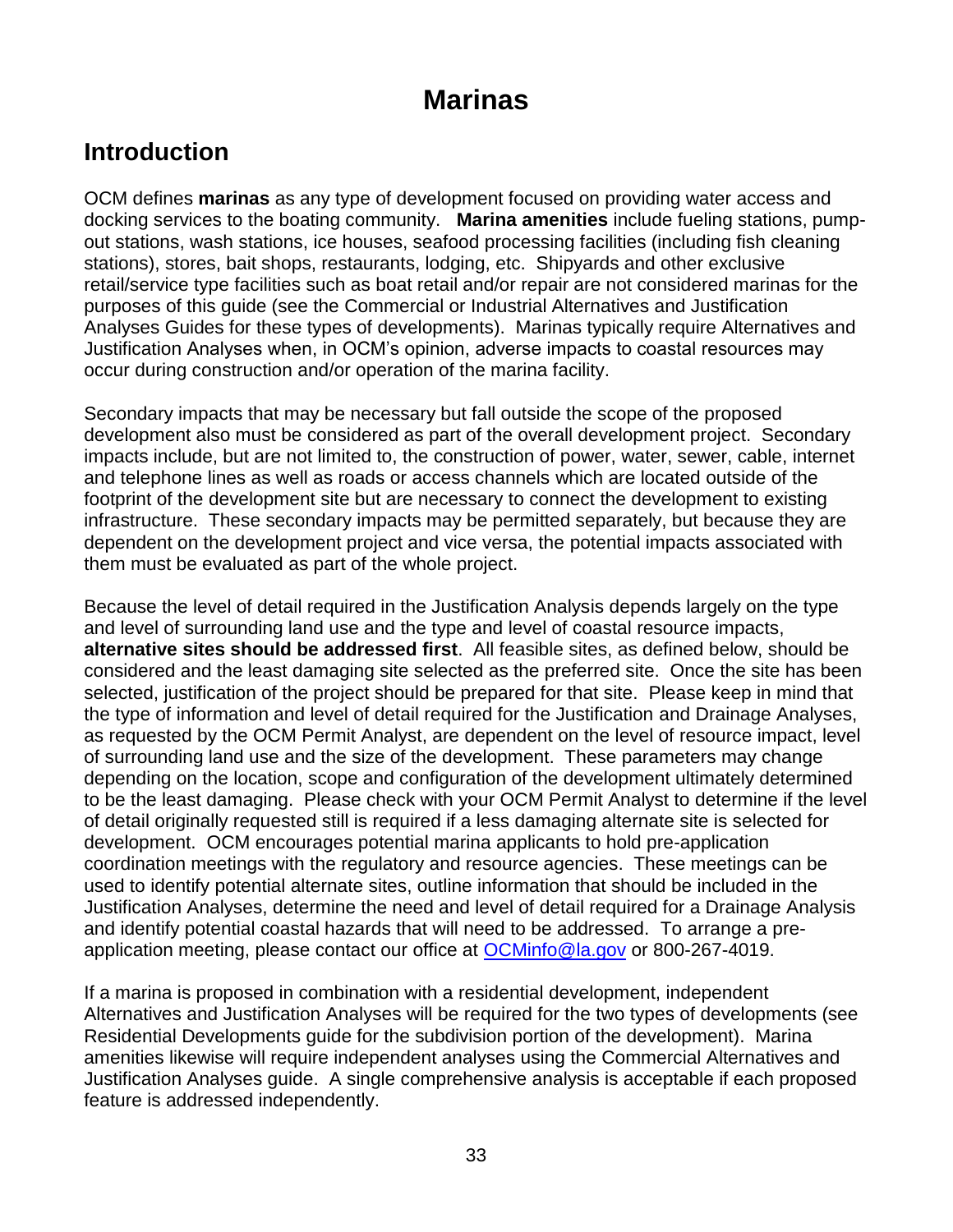# **Maintenance of Existing Marinas**

Maintenance of existing facilities includes activities such as maintenance dredging of existing slips, canals and channels and the disposal of the dredged material; repair and/or replacement of existing bulkheading, mooring structures, docks, piers and wharves; and repair or replacement of existing buildings, roads, parking areas, storage areas and staging areas within the existing facility. Please note that in some cases, normal repairs and the rehabilitation, replacement or maintenance of existing structures do not require Coastal Use Permit provided that:

- 6. the structure or work was lawfully in existence, currently serviceable, and in active use during the year preceding the repair, replacement or maintenance; and
- 7. the repair or maintenance does not result in an encroachment into a wetland area greater than that of the previous structure or work; and
- 8. the repair or maintenance does not involve dredge (the removal by excavation or any other means of native material, including soil, sand, mud, clay and semisolid sediment, regardless of whether the material supports or is supporting vegetation, from any lands or water bottoms in the coastal zone of Louisiana) or fill activities; and
- 9. the repair or maintenance does not result in a structure or facility that is significantly different in magnitude or function from the original.
- 10.the activity is not located in vegetated wetlands (emergent, submergent or forested); within one-quarter (¼) mile of a barrier island; or on a chenier, barrier beach, dune, salt dome or other similar isolated, raised landform.

Maintenance activities that do not qualify for the above exemption will require a Coastal Use Permit and if, in OCM's opinion, have adverse impacts on coastal resources, will require brief Alternatives and Justification Analyses as outlined below. Please note that an exemption determination from OCM is exclusive to OCM and does not relieve the applicant from obtaining other local, state or federal permits, as required by law.

### **Alternatives Analysis**

OCM recognizes that maintenance activities have a limited range of alternatives, therefore the Alternatives Analysis need not address alternate sites. The Analysis instead should address alternate methods or configurations of implementation that minimize adverse impacts to coastal resources to the maximum extent practicable. The Alternatives Analysis should be a narrative that includes an explanation of the nature and objectives of the proposed maintenance activity(ies); an identification and discussion of any available feasible options for the proposed activity that minimize adverse impacts to coastal resources; and an explanation of why less damaging feasible options were not selected.

### **Justification Analysis**

The Justification Analysis should be a narrative that clearly explains the reason(s) for the proposed activity(ies) and the consequences of not implementing the proposed activity(ies).

# **Expansion of Existing Marinas**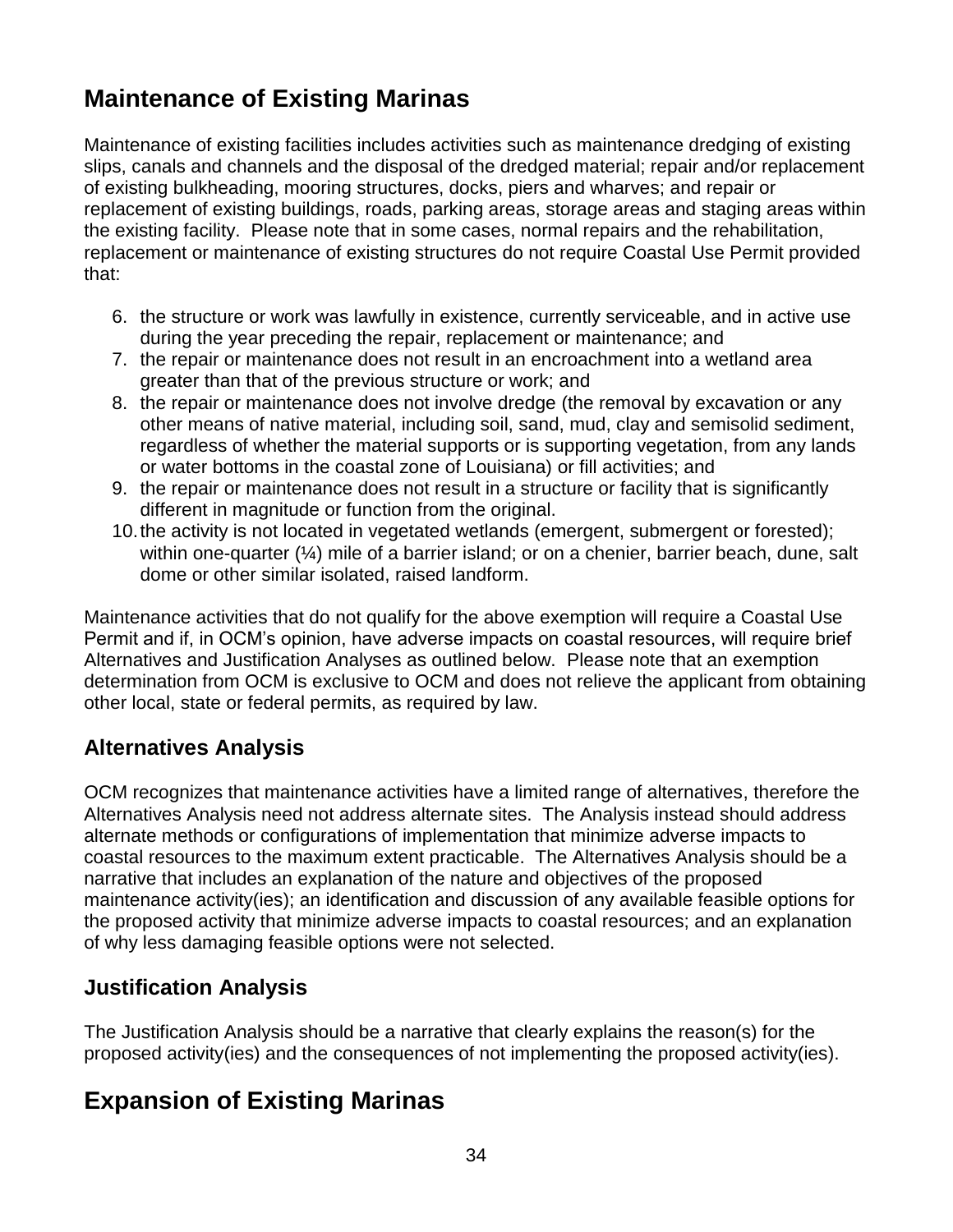Expansion of existing facilities includes extension and/or widening of existing slips, canals and channels; excavation of new slips, canals and channels; expansion of existing infrastructure (roads, utilities, bulkheading); expansion of existing docking or vessel storage facilities; and expansion of existing parking, staging, storage, and/or office areas. Expansion activities that, in OCM's opinion, have adverse impacts on coastal resources will require Alternatives and Justification Analyses as outlined below.

## **Alternatives Analysis**

As with maintenance of existing facilities, OCM recognizes that expansion activities have a limited range of alternatives therefore the Alternatives Analysis need not address alternate sites not adjacent to existing marina property unless separation from existing facilities is not precluded logistically. The Alternatives Analysis instead should address alternate locations surrounding existing marina property as well as methods or configurations of implementation that minimize adverse impacts to coastal resources to the maximum extent practicable. The Alternatives Analysis should include the following:

- 4. A narrative explaining the project objective(s) and identifying the proposed features required to meet the objective(s). The narrative also should identify any project objectives or features that may limit the range of alternatives to be considered.
- 5. A description of each location considered. Include general topography , water/wetland features, habitat type(s) present, if known, and estimate of impact to each.
- 6. A narrative explaining the reasons for the elimination of each site considered but not selected for development. Please note that the factors used to compare each site should be identified and should be consistent among sites.

### **Justification Analysis**

The Justification Analysis for marina expansion activities must demonstrate the need for the enhanced goods and/or services to be provided by the expansion. The Analysis should include a narrative explaining the enhanced goods and/or services to be provided by the expansion and the consequences of not implementing the proposed expansion.

## **New Marinas**

### **Alternatives Analysis**

The goal of an Alternatives Analysis is to perform a fair and thorough consideration of feasible alternative locations for a proposed coastal use thereby ensuring that the site selected will result in the least amount of adverse impact to coastal resources. OCM encourages applicants to utilize upland and/or previously developed areas in an effort to avoid or minimize both direct and indirect adverse impacts to coastal resources. If upland or previously developed land is not being utilized, an Alternatives Analysis will be required. The availability and capacity of existing infrastructure such as utilities, sewerage, community services, etc. also must be addressed (are there existing roads and/or utilities or will new access and/or utilities be required).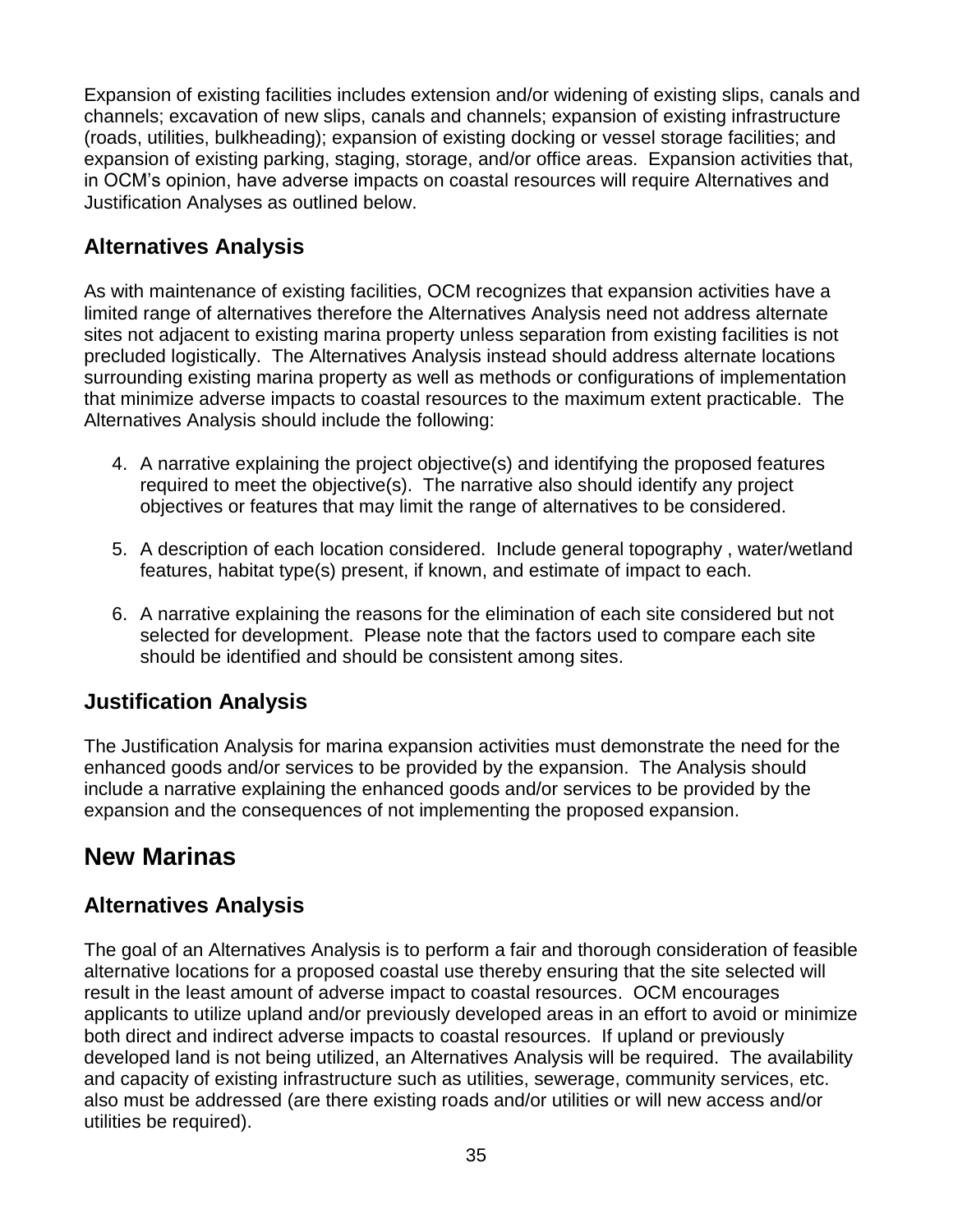Marinas, by definition, must be located on or near water in order to serve their primary function and therefore are considered to be coastal water dependent uses when located within the Coastal Zone of Louisiana. **Feasible sites** for marinas should include parcels of land within the general vicinity of the proposed development area (+/- 1 hour drive from proposed site, within same Parish, near preferred features, etc.) that have, *or can be reasonably provided with*, water access and can support the main objective(s) of the development. Project objective(s), surrounding land use, total project impact, secondary impacts and type and extent of coastal resource impacts should be considered when selecting feasible alternative sites. Ownership of a parcel of land is NOT adequate justification for selecting that site over other, less damaging sites. However since site purchase is a large part of development costs, ownership of a parcel of land can affect the economics of a project such that purchasing another parcel of land would make a proposed coastal use economically infeasible to a reasonably financed applicant. The applicant will need to provide documentation of both project cost differentials and applicant/project financing that clearly demonstrates that purchase of additional land will make the proposed coastal use economically infeasible.

Feasible sites can be identified using current aerial photography. Landowners can be identified through clerk of court records and contacted to determine availability of the land for purchase. Local newspapers also provide a source of available real estate offerings. A driveby search for lots posted for sale in the general development vicinity also can be an effective method of finding available sites. Several websites offer listings of large tracts of land (see "Available Sources" below). Multiple Listing Real Estate Searches (MLS) also can be used to determine the availability of property in the development area. MLS results provided for site identification purposes must include the parameters used for the search. The Alternatives Analysis should include a discussion of all sites considered and rejected. If no alternate sites can be identified, documentation demonstrating such (letters of refusal from landowners to sell property, written chronology/summary of attempts to contact landowners, MLS resulting in no matches - include search parameters and full results; aerial photos showing no available undeveloped land, etc.) must be provided.

Documentation that clearly demonstrates that each parcel was compared equally and explains why less damaging parcels were eliminated will be required. Documentation that supports the reasons for elimination should be included with the analysis. Table 1 can be used to determine the minimum range of alternatives and level of detail that should be considered when developing an Alternatives Analysis.

**Table 1** – Determining the Range of Alternatives that should be considered and the level of detail required in the Justification Analysis when proposing a marina development. Resource Impacts refers to coastal resource impacts as a percentage of total project impact.

|                                                                                                 | <b>Resource Impacts</b> (% of total project impact) |                        |                               |  |
|-------------------------------------------------------------------------------------------------|-----------------------------------------------------|------------------------|-------------------------------|--|
| <b>Scope of Development</b>                                                                     | Low $(<10\%)$                                       | Med (10.01-<br>$30\%)$ | <b>High</b><br>$( > 30.01\%)$ |  |
| Small boat launch, pier/wharf, bait<br>shop/store/diner, parking)                               | Category 1                                          | Category 2             | Category 2/3*                 |  |
| Large (any development that includes on-site<br>vessel storage and/or overnight accommodations) | Category 2/3*                                       | Category 2/3*          | Category 3                    |  |

\* If more than 5 acres of resource impact will occur, higher level of detail is required.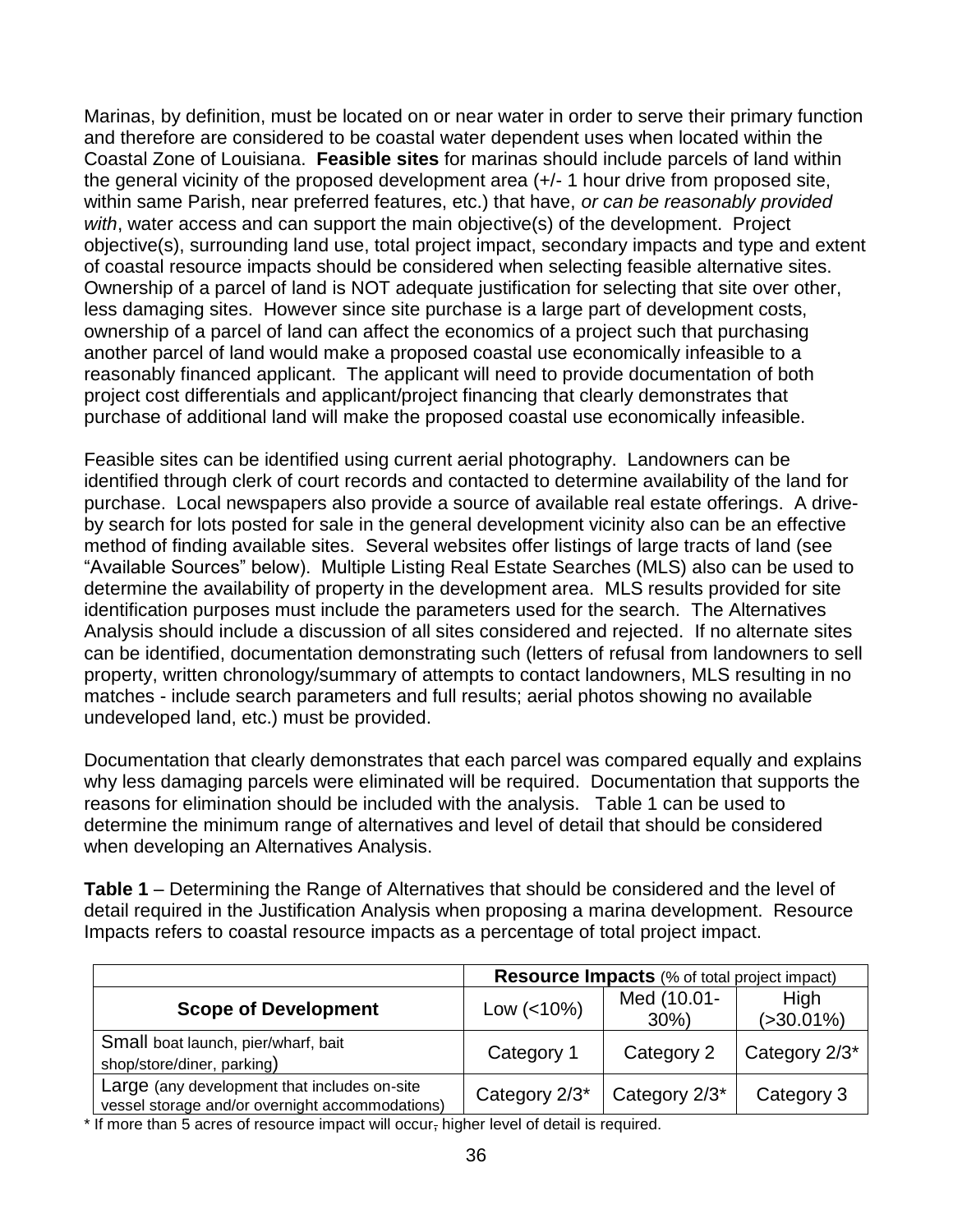A minimum of two (**Category 1**), three (**Category 2**) or five (**Category 3**) alternate feasible sites must be considered. Each site should be compared using the same parameters and should, at a minimum, include the items listed below.

- 1. Define the project objective(s) and identify the proposed features required to meet the objective(s). Identify any project objectives that may limit the range of alternatives to be considered.
- 2. Identify, on a map, the location of each site considered for development. If less than the minimum number of site, as specified above, have been considered, please explain why and provide documentation demonstrating the efforts taken to find alternate sites.
- 3. Describe each site considered. Include parcel size relative to development size, topography, water/wetland features, habitat type(s) present and amount of impact to each. If access to the property is limited or unavailable, explain the limitations and provide any information that can be gained about the site using current photography and topographic and habitat maps. Identify any limiting factors and explain how those factors limit development.
- 4. Identify the availability and capacity of existing infrastructure (roads, utilities, water, sewer, etc.). Describe any new infrastructure required (excluding tie-in from individual units to existing infrastructure).
- 5. Describe the surrounding land use within one-quarter (1/4) mile (**Category 1**), one-half (1/2) mile (**Category 2**) or one (1) mile (**Category 3**) of each site considered. Include type and extent of existing use and any planned future uses, if known.
- 6. Identify the current zoning of the site and indicate if any zoning variances will be required prior to development.
- 7. Explain how the use will affect existing infrastructure, including evacuation and identify any additional permits required (e.g. DOTD driveway permit). Describe any secondary infrastructure (excluding tie-in from individual units) that may be required to service the development. If known, include location and/or route of the needed infrastructure and type and extent of impacts associated with installation of that infrastructure.
- 8. Provide a narrative explaining the reasons for the elimination of each site considered but not selected for development. Please note that the factors used to compare each site should be identified and should be consistent among sites.

Once the least damaging feasible site has been identified, alternate configurations/methods and/or reduction in scope should be considered in an attempt to avoid or minimize adverse impacts to coastal resources on the selected site. Be aware that some parishes and municipalities, depending on the size of the development, require set-asides for green space/park/recreation areas and possibly detention or retention ponds. These requirements for set-asides should be taken into consideration when selecting a site and configuring the development.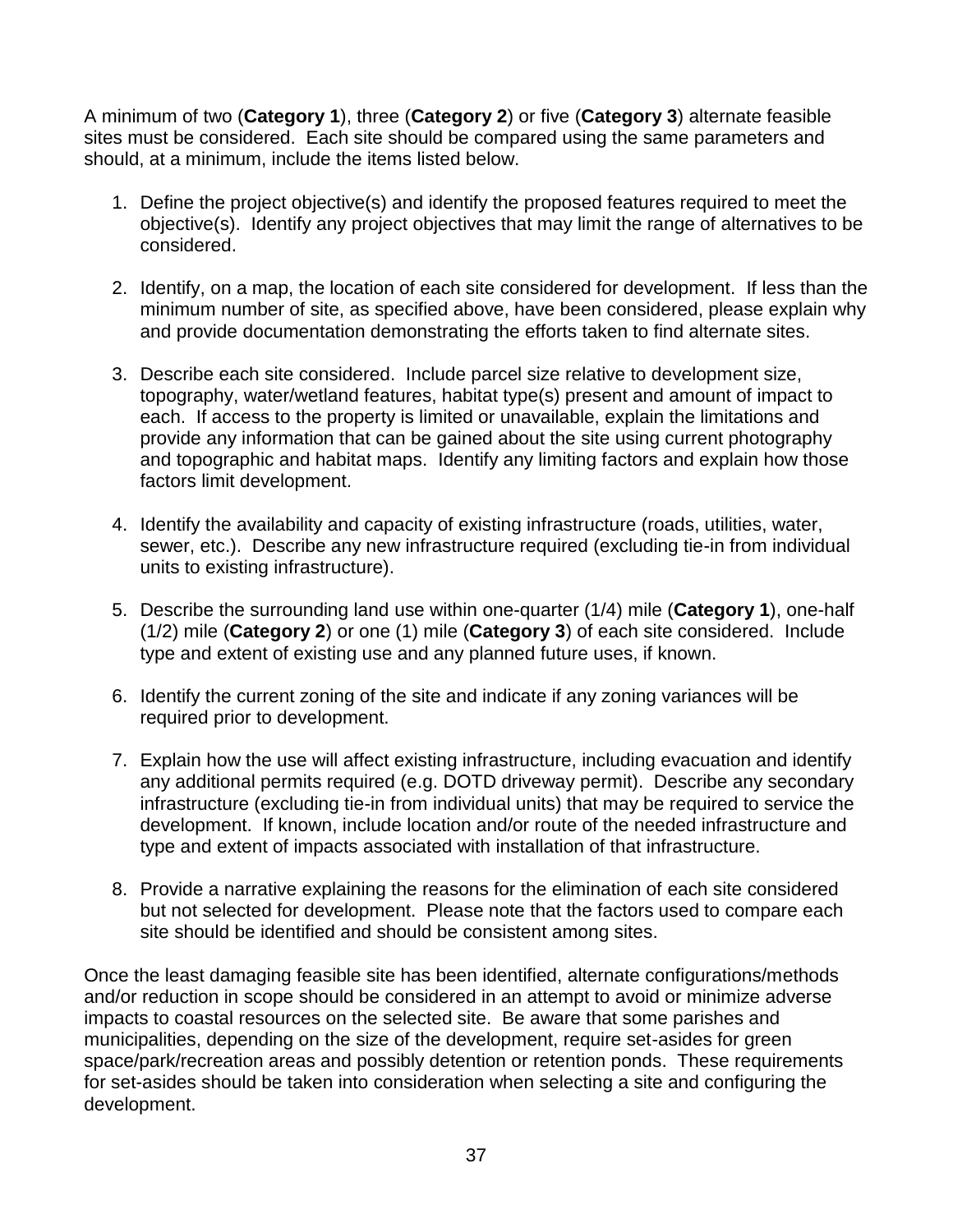## **Justification Analysis**

Once adverse impacts have been avoided to the maximum extent practicable through the Alternatives Analysis process outlined above, justification for the project at the selected site must be demonstrated. The goal of a Justification Analysis is to ensure that there is a public need and demand for the goods and/or services to be provided by the development. The below items must be addressed when developing a Justification Analysis for marina developments. Please note that a market analysis done for other reasons, such as to secure financial backing, can be used as the Justification Analysis if the below information is addressed within that analysis. Table 2 can be used to determine the level of detail required in the Justification Analysis.

|                                                                                                                                           | <b>Resource Impact</b> (% of total<br>impact) |                        |                      |                                                         |
|-------------------------------------------------------------------------------------------------------------------------------------------|-----------------------------------------------|------------------------|----------------------|---------------------------------------------------------|
| Size of<br><b>Development</b>                                                                                                             | Low<br>(≤20%)                                 | Med<br>$(20.01 - 70%)$ | High<br>$(>70.01\%)$ | <b>Surrounding Land Use +</b>                           |
| Small boat<br>launch,<br>pier/wharf, bait<br>shop/store/diner,<br>parking)                                                                | S                                             | $S/M$ *                | M                    | High (dense residential/commercial/industrial)          |
|                                                                                                                                           | S                                             | $S/M$ *                | M                    | Moderate (light residential/commercial,<br>agriculture) |
|                                                                                                                                           | S                                             | М                      | M                    | Low (no development)                                    |
| Large (any<br>development that<br>includes on-site<br>vessel storage,<br>overnight<br>accommodations<br>and/or other<br>marina amenities) | S                                             | $S/M$ **               | $MC**$               | High                                                    |
|                                                                                                                                           | $S/M$ **                                      | $MC**$                 | $MC**$               | Moderate                                                |
|                                                                                                                                           | $MC**$<br>$\epsilon$                          | C                      | C<br>.               | Low<br>.                                                |

**Table 2** – Determining the level of detail required in the Justification Analysis.

\* If more than 1 acre of resource impact will occur, higher level of detail is required.

\*\* If more than 5 acres of resource impact will occur, higher level of detail is required.

† Refers to the type and extent of the uses occurring on lands in the vicinity of the proposed development

#### **Simple Justification (S)**

- 1. State the objective(s) of the coastal use (what goods and/or services will the development provide) and identify to what geographic area the development will provide access. Include in the discussion existing options for boating access to the geographic area of interest.
- 2. Identify all competitor marinas (those providing boating access to the same geographic area). Provide a narrative explaining the competitor marina's location relative to the geographic area to which boating access is proposed and include the capacity, vacancy and any identifiable limitations of each competitor marina.
- 3. Provide a narrative explaining how the proposed development will introduce or enhance existing availability of goods and/or services.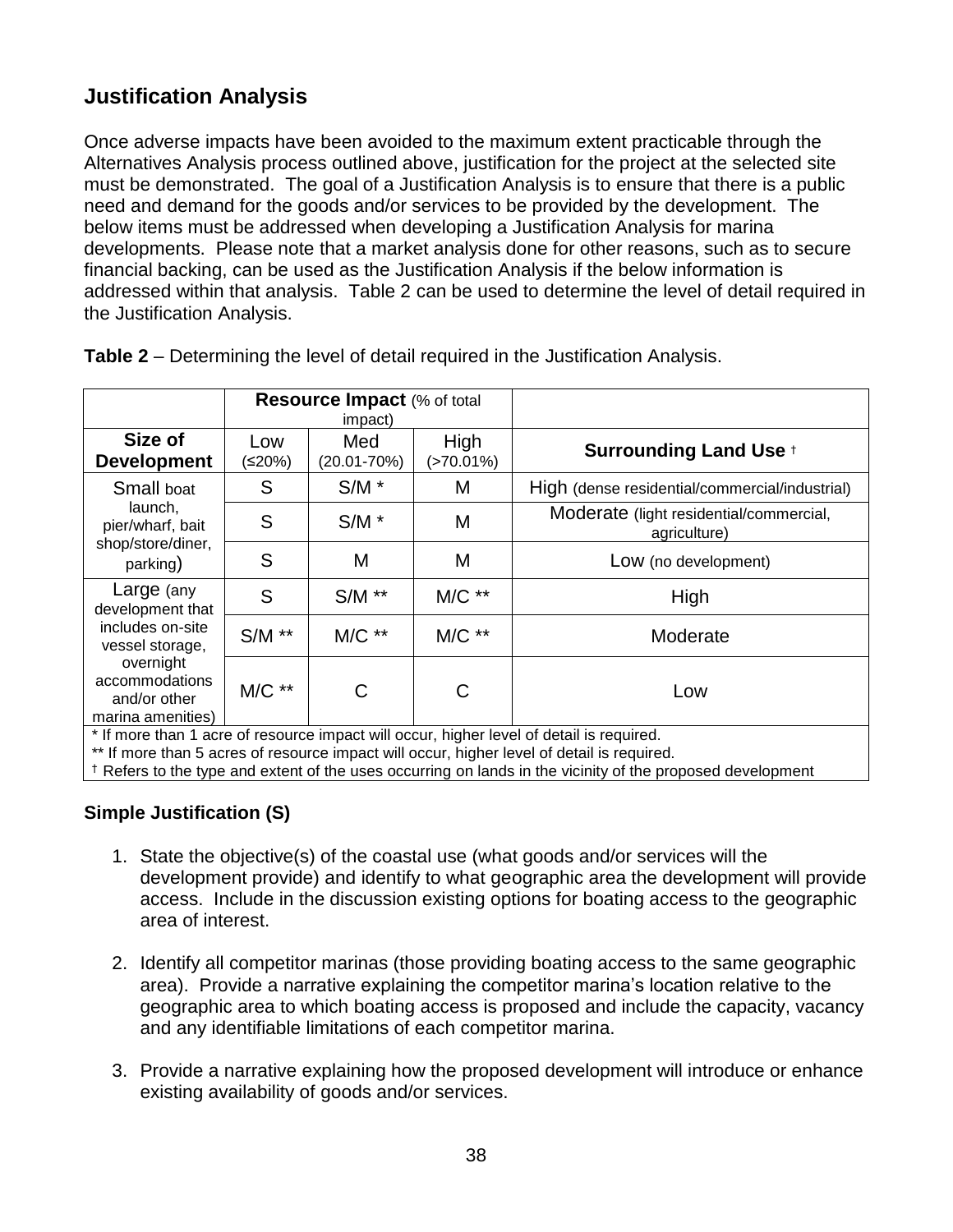#### **Moderate Justification (M)**

Provide responses to 1-3 above plus:

4. Include a map showing the geographic area identified in #1 above to which the development will provide access. Identify on this map the location of any other similar facility (as identified in #2 above), and any other alternate access points to the target geographic area.

#### **Complex Justification (C)**

Provide responses to 1-4 above plus:

Provide narrative explaining why there is a public demand for the proposed on-site vessel storage and/or overnight accommodations at the selected location. Include in your discussion the availability and capacity of similar services within the general vicinity of the proposed development. If other marina amenities are proposed please prepare the appropriate justification as described in the Commercial Development Alternatives and Justification Analyses Guide.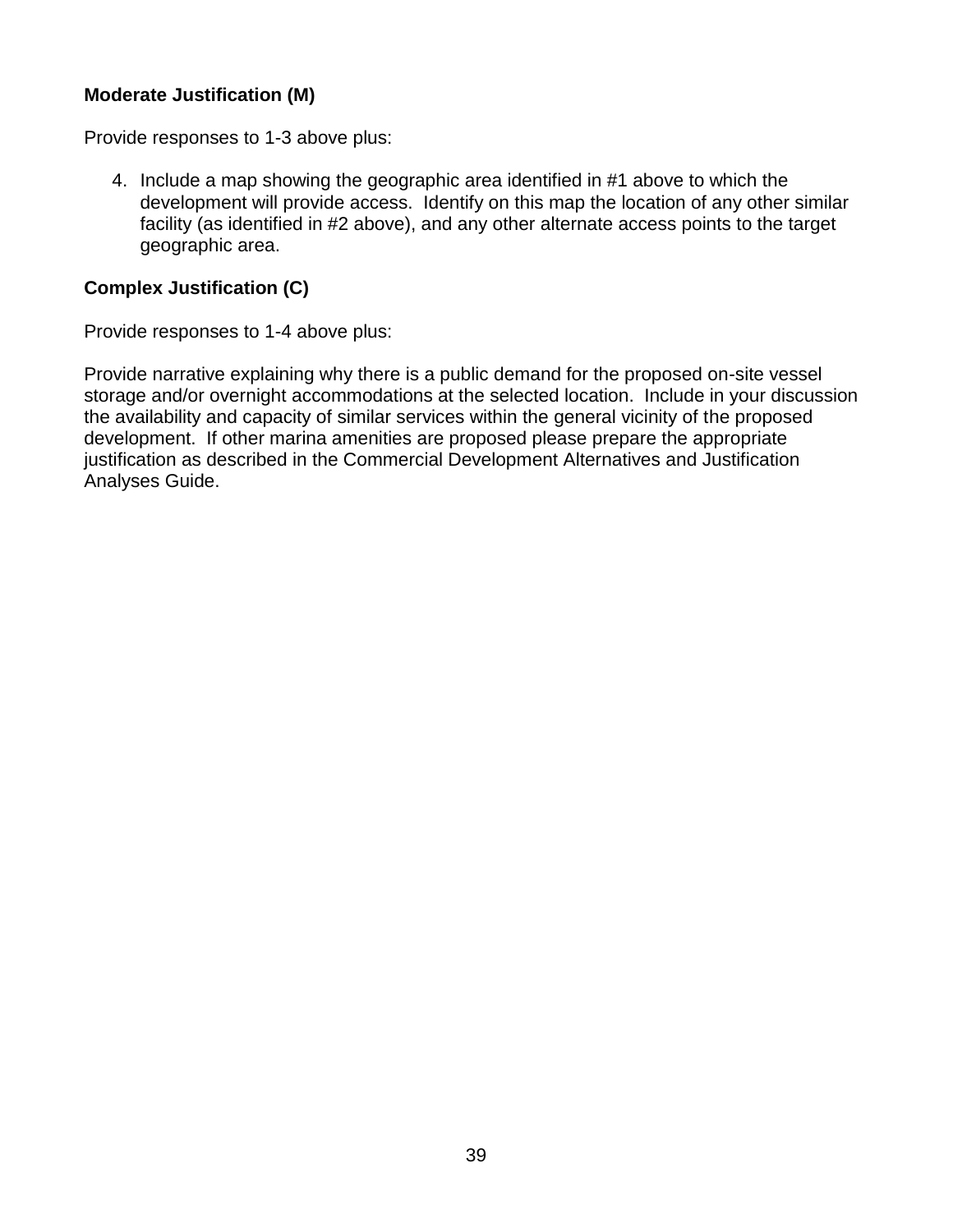# **Oil & Gas Facilities**

# **Introduction**

**Oil and Gas facilities** located within the coastal zone of Louisiana include (for the purposes of this guide) well sites, production facilities and storage facilities. OCM is responsible for ensuring that energy development is supported but that unavoidable adverse impacts to coastal resources are minimized to the maximum extent practicable. This guide addresses the Alternatives and Justification Analyses required for well sites, production facilities and storage facilities. Please refer to the Pipelines Guide for pipeline and pipeline related structure installation and the Industrial Guide for refinery development.

# **Well Sites**

Well sites are located where the potential exists for extraction of oil, gas or other minerals from underground formations. This type of development is very common in the coastal zone of Louisiana and is subject to Coastal Use Permitting by OCM. The LA Department of Natural Resources (LDNR) Office of Conservation (OC) permits the drilling of the well. OCM permits those activities required to access the site and any site improvements necessary to access and/or facilitate drilling activities. Exploration of mineral resources for the purpose of energy production has been determined to be an issue of national significance and therefore considered justified. No further documentation to demonstrate public benefits is required.

An Alternative Analysis is required and is accomplished via the established Geologic Review (GR) process. Geologic Review will be required when a well site and/or access to that well site adversely impacts 0.25 or more acres of vegetated wetlands; adversely impacts other coastal resources; or includes project dimensions in excess of OCM established standards (see OCM Established Standards section below). Please note that the Louisiana Department of Wildlife and Fisheries (LDWF) can request a GR meeting for projects on oyster seed grounds if, in their opinion, impacts to oyster resources can be avoided through an alternatives review. Recommendations for avoiding or minimizing coastal resource impacts will be made at the meeting. It is then up to the applicant to adopt those recommendations or provide justification for an alternate plan. Follow-up GR meetings may be required depending on the recommendations made at the initial GR meeting. Impacts related to coastal hazards such as hurricanes, storm surge and flooding also should be addressed in order to minimize potential detrimental releases of pollutants.

### **Alternatives Analysis (Geologic Review Process)**

The **Geologic Review** process involves a meeting at OCM's Baton Rouge office that involves structured question and answer sessions regarding the geology, engineering and siting of the proposed well. GR meetings can be held during the course of processing a Coastal Use Permit application or as a pre-application coordination effort. (To arrange a pre-application meeting, please contact our office at [OCMinfo@la.gov](mailto:OCMinfo@la.gov) or 800-267-4019.) Information is reviewed by an OCM contracted geology and engineering expert to determine the limitations of the drilling program and the range of alternative surface locations that could be used and still allow the objectives of the well to be achieved. The US Army Corps of Engineers (COE) and various resource agencies (LDWF, the Louisiana Department of Environmental Quality (DEQ),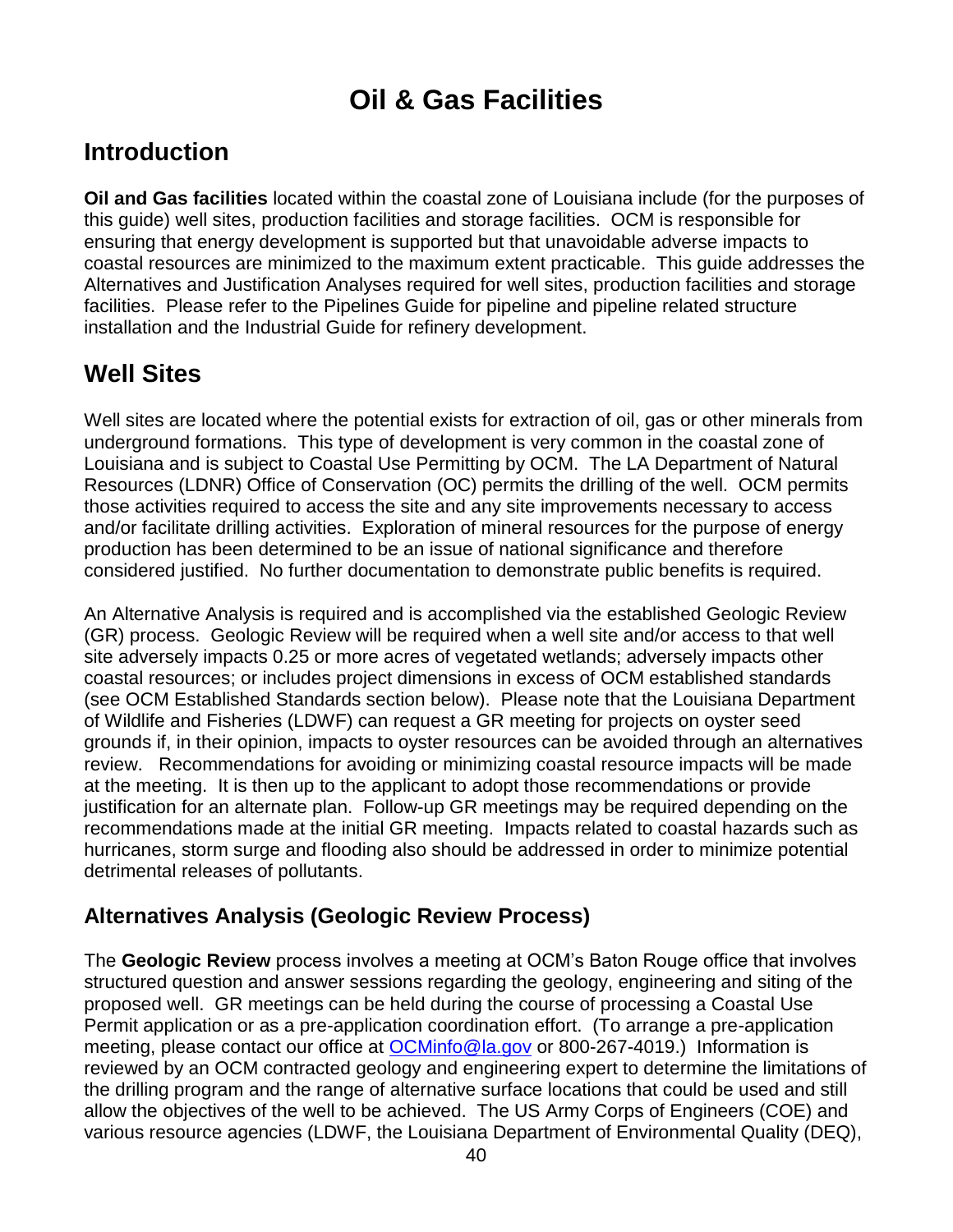the Louisiana Coastal Protection and Restoration Authority (CPRA), the Louisiana Department of Culture, Recreation and Tourism (CRT), the US Fish and Wildlife Service (FWS), the National Oceanic and Atmospheric Administration (NOAA) Fisheries and the US Environmental Protection Agency (EPA)) are invited to this meeting and are given the opportunity to express their views regarding the siting of the well. The applicant should be represented by a person or persons familiar with the geology of the area to be explored and the engineering design of the proposed well. The following information is required for a complete Geologic Review. Please note that missing or incomplete information may result in an incomplete review and require a follow-up meeting in order to present the missing or incomplete information.

#### **General Information**

- Name of the applicant
- Name(s) of operator(s), if not the applicant, including partners
- Name and location of the well
- Accurate, detailed location plats (normally these are the plats sent to the appropriate agencies before scheduling the meeting)
- Nature of the application (i.e. land/water location/access, dredging, filling, directional well, etc.)
- Dimensions of any dredging or filling
- Names and locations of any other permits held by the applicant in the area
- Aerial and/or ground photographs and/or imagery of the proposed site and access route(s)
- Status and/or soundings of proposed access routes
- Field trip data and site surveys that provide data about the proposed location; often the inclusion of site photography can avoid the necessity of a field trip to the site and the associated costs and delays.
- Future Plans The best estimate of the applicant's future plans in the event of both the success and the failure of the well(s) in question. Include the need for possible pipelines and production facilities
- Economic Data The overall project cost of the various available options to be considered can be a limiting factor for selection. If cost is a selection factor driving the choice of alternatives, cost comparisons (Authorizations for Expenditure, or AFEs) for all of the options considered will be required. The AFEs should include a detailed cost breakdown of the entire project for each option considered. These AFEs will be forwarded to our LGS contractor for review and comment. While not usually needed, detailed dry hole AFEs for the well as proposed and as suggested during the GR meeting may be required. The need for AFEs will be determined during the GR meeting and can be provided at a later date.
- Lease maps and lease information
- Spacing and unitization constraints
- Contractual obligations
- Any constraints (landowner restrictions, pipelines, houses, ditches, etc.) that may affect the proposed location

#### **Geology Information**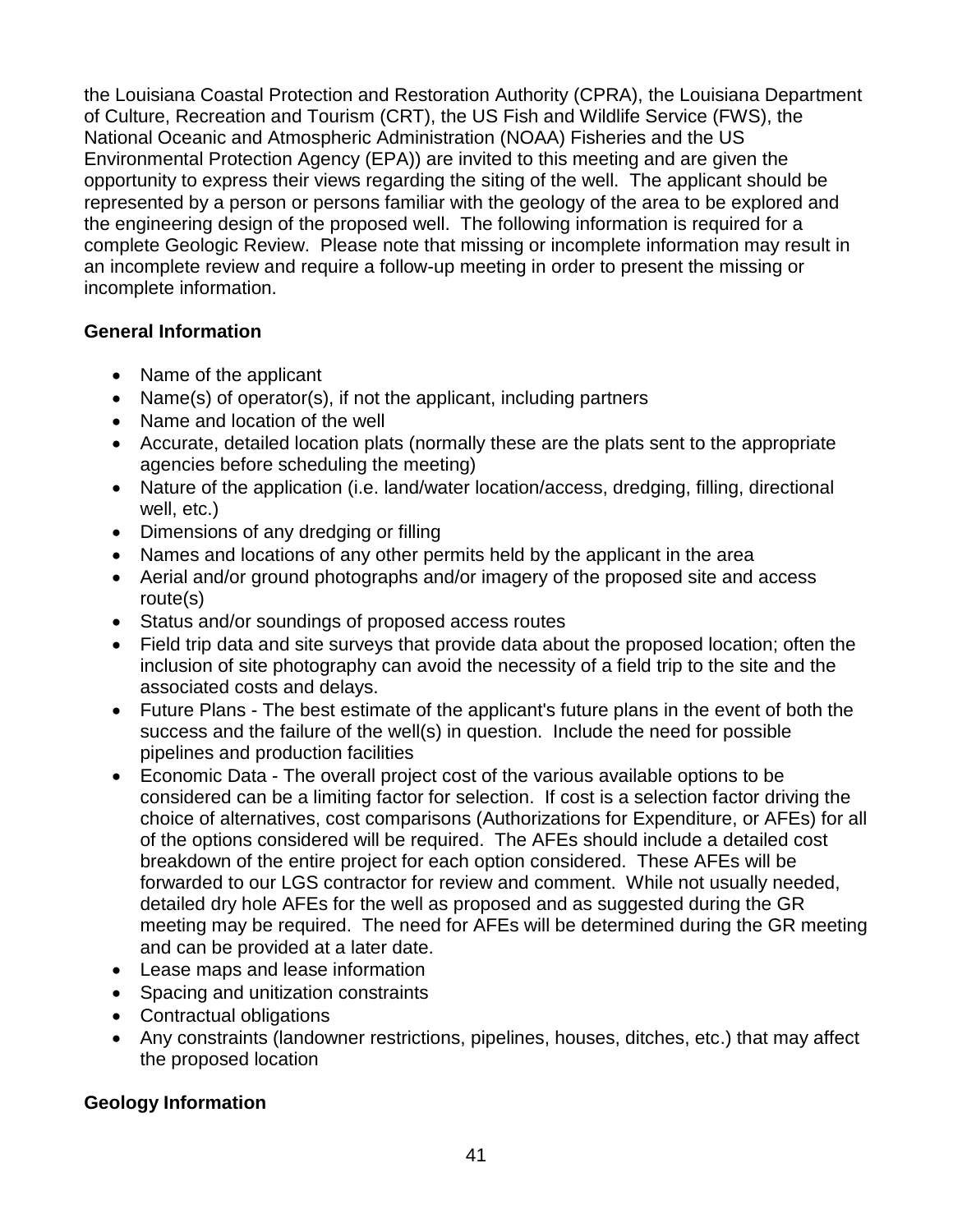- Number of significant objectives
- Depth and expected contents
- Structure maps of all significant horizons
- Well logs of nearby wells (preferably correlated ones)
- Cross-sections relevant to the area
- Fault cuts
- Fault plane maps
- Isopach maps
- All significant seismic lines (with interpretations)
- Gas/oil/water contacts
- Shows and production of nearby wells in the same producing horizon
- The well's surface and bottomhole locations should be shown on all maps and the well path should be projected onto all cross-sections and seismic lines.

#### **Engineering Information**

- Total Vertical Depth (TVD) of the well
- Proposed mud program
- Proposed casing program
- Presence of depleted zones their depths and pressure readings
- Presence of overpressured zones and the depth(s) they begin
- Formation Pressure Gradient (FPG) and Formation Fracture Gradient (FFG) plots of nearby wells
- Well histories of wells in the area
- Directional history in the area
- Documentation to back up the presented well histories (i.e. mud recaps, drilling time, bit records, etc.).

All data, maps, cross-sections, aerial photos, images, and charts must be legible, clearly marked, and interpreted where appropriate. The proposed location's surface and bottomhole location (if different) should be clearly marked on each map, cross-section, seismic line, aerial photo, and image and each item should have its scale and orientation clearly shown. Details of ring levees, access roads, excavation and dredged material placement should be clearly shown. All plats and maps should be the same scale, if possible. Please be advised that all data presented at the meeting and left with OCM will be entered into a public record. Any proprietary information deemed necessary for complete Geologic Review should be presented at the meeting but not officially submitted to OCM for inclusion in the public record.

# **OCM Established Standards**

OCM administers a series of General Permits (GPs) that cover a variety of commonly occurring activities that have predictable impacts. Development of these GPs, many of which are oil and gas related, have helped establish typical standard practices for the preparation of oil and gas exploration sites in water and on land. Projects that meet the specified criteria within the appropriate GP do not require public notice and generally experience expedited review and approval. The OCM GPs related to oil and gas exploration sites are GPs 5, 7, 10, 12, 15, 16, 19, 21, 25 and 26 and can be viewed at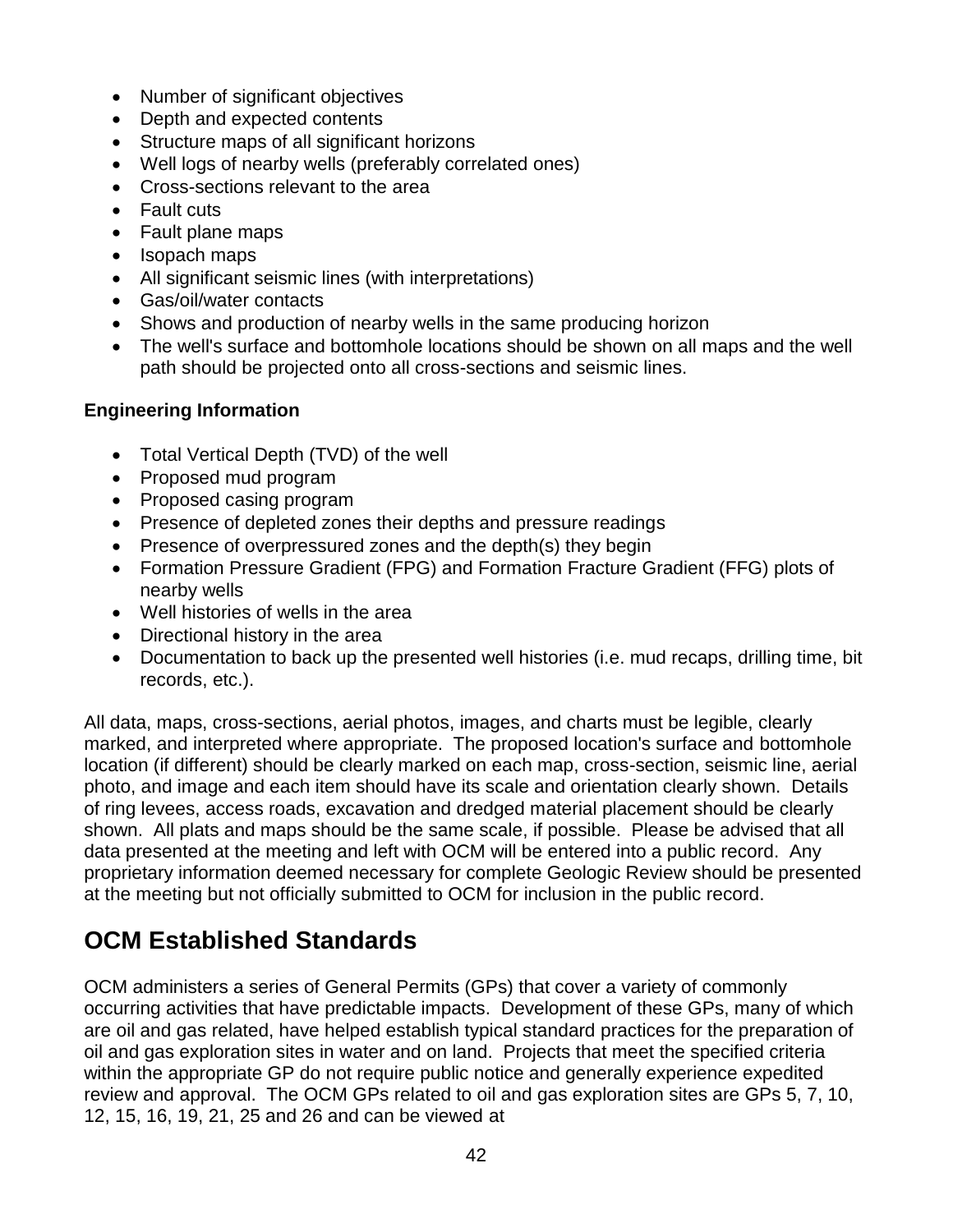[http://dnr.louisiana.gov/index.cfm?md=pagebuilder&tmp=home&pid=728.](http://dnr.louisiana.gov/index.cfm?md=pagebuilder&tmp=home&pid=728) Oil and gas exploration projects that do not meet the applicable GP criteria may require Geologic Review to determine the need for the deviation from standard practices.

## **Water Location**

Water locations involve the installation of a drilling barge, pile clusters, and a well protection structure; and possibly excavation for access. GPs 7, 10, 12, 15, 16, 19, 21 and 26 and apply to water locations and outline the dimensions of slips, channels, canals and dredged material placement. In some cases, volume of material also is limited. In general, canals should be no wider that 70 feet and no deeper than 8 feet. Slips should be no more than 345 feet long by 160 feet wide by 8 feet deep with a 90 feet by 90 feet wing. Expansion of an existing slip cannot exceed 375 feet long by 120 feet wide by 8 feet deep with a 60 feet by 60 feet wing. Dredged material must be disposed of in an approved manner or used beneficially. In some cases, canal/channel length and/or dredged material placement are limited.

Barge foundation pads using approved materials may be used and should not exceed 250 feet long by 225 feet wide by 10 feet high or use more than 10,000 cubic vards of material. If the waterbottom elevation is less than -8 NGVD, the foundation pad cannot extend more than 1 foot above the waterbottom.

## **Land Location**

Land locations involve the construction of an earthen ring levee around the proposed well site. GP 5, 19 and 25 applies to ring levees and outlines the dimensions of the ring levee and the access road, if needed. In general, ring levees should be no larger than 300 feet by 300 feet, or 90,000 square feet. Fill material must be clean and excavated from within the ring levee or hauled in from offsite.

Access roads should be no wider than 40 feet at the base (toe to toe) and no more than 5 feet above mean sea level, or three (3) feet above adjacent ground, whichever is less. Borrow pits for road fill shall be a maximum of 300 feet long by 30 feet wide (at surface) with the lip of the borrow pit no more than 20 feet from the toe of the road bed. Borrow pits should be staggered on alternating sides of the road when practical, and when not practical shall have 50 foot gaps between pits. Culverts shall be installed through the road bed at appropriate intervals to handle surface water flow but should be installed at least every 250 feet and at the crossing of any creeks, streams, sloughs, and other water bodies. Culverts shall provide a minimum of 452 square inches of cross-sectional flow area, but must be of sufficient size to convey normal flows. Culverts shall be installed at elevations to approximate pre-project flow conditions and shall not be installed to promote the drainage of wetlands or to impede wetland flooding. At no time shall culverts be placed to connect one borrow pit to another.

# **Production and Above Ground Storage Facilities**

Oil and gas related production facilities addressed in this guide include tank batteries, production barges, heater platforms, separator platforms, flare platforms and compressor stations. Production of mineral resources for the purpose of energy production has been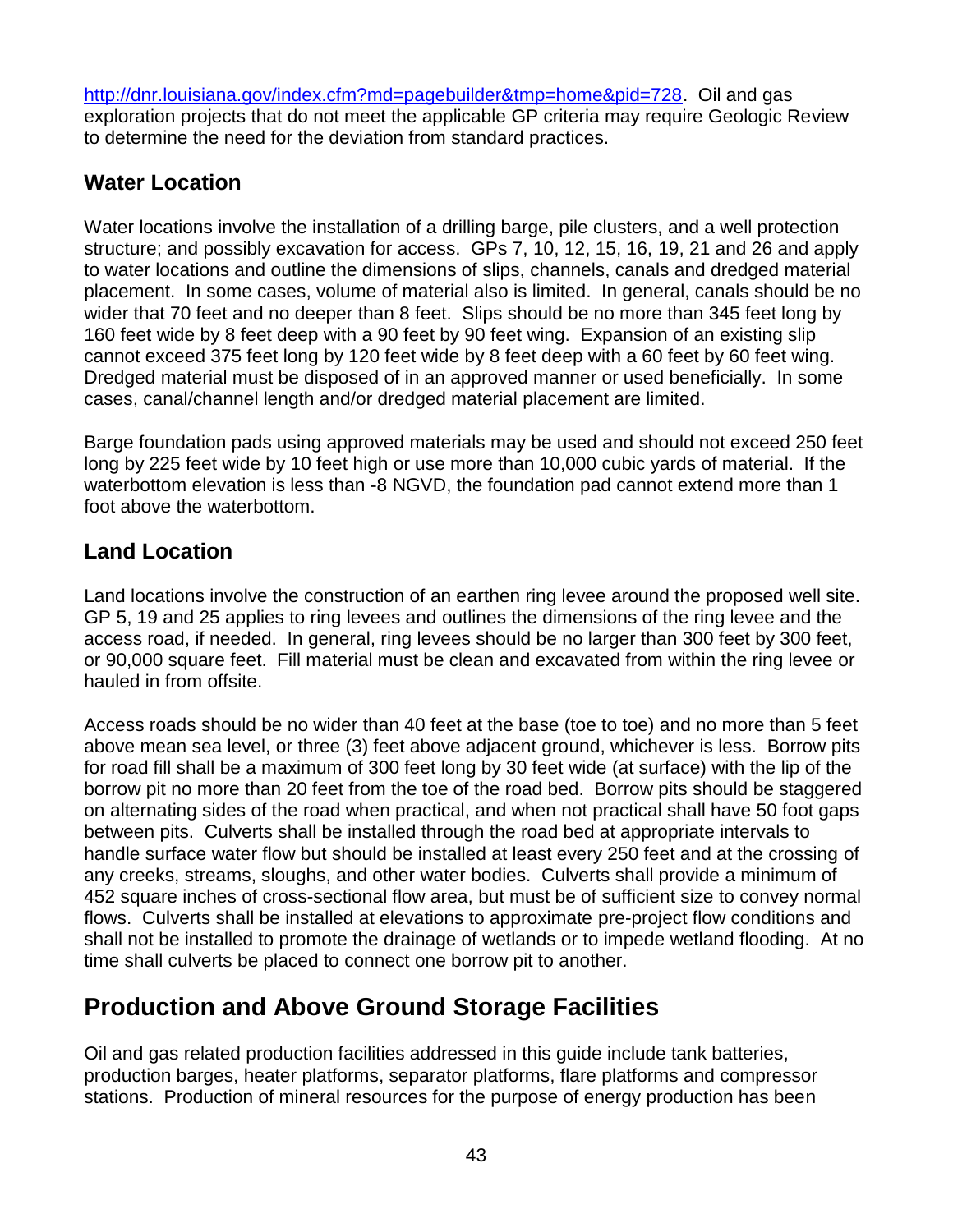determined to be an issue of national significance and therefore considered justified. No further justification for production facilities is required.

An Alternatives Analysis is required when, in OCM's opinion, adverse impacts to coastal resources may occur and should include a review of all feasible sites within the field being produced. The goal of an alternatives analysis is to find a location for the proposed facility that results in the least amount of adverse impact to coastal resources while allowing the objectives of the project to be met. **Feasible sites** are defined as any parcel of land within the field being produced that that can support the main objective(s) of the facility. Feasible sites can be identified using current aerial photography to find currently developed areas and contacting landowners to determine availability for purchase or lease. Local newspapers also provide a source of available real estate offerings. A drive-by search for parcels posted for sale or lease in the field to be produced also can be an effective method of finding available sites. Several websites offer listings of large tracts of land (see "Available Sources" below). Existing infrastructure (access roads, utilities) should be reviewed to determine if adequate to support the proposed facility. The route of potential pipelines also should be considered when selecting a production facility site. Impacts related to coastal hazards such as hurricanes, tornadoes, storm surge, flooding, sea level rise and subsidence also should be addressed in order to minimize potential detrimental releases of pollutants (see Drainage and Coastal Hazards guide for more information).

#### **Alternatives Analysis**

All feasible sites should be considered. OCM reserves the right to suggest consideration of other sites not identified by the applicant. The following information should be included in the Alternatives Analysis:

- 1. Define the project objective(s) and identify the proposed features required to meet the objective(s). Identify any project objectives that may limit the range of alternatives to be considered, including anticipated future plans in the field that may limit the location of the facility.
- 2. Identify, on a map, the location of each site considered. If no available alternate sites were found, please explain why and provide documentation demonstrating the efforts taken to find alternate sites. If no efforts were undertaken to find alternate sites, provide an explanation of why not.
- 3. Describe each site considered. Include parcel size relative to project size, general topography and water/wetland features, habitat type(s) present, if known, and estimate of impact to each. If access to the property is limited or unavailable, explain the limitations and provide any information that can be gained about the site using current photography and topographic and habitat maps. Identify any limiting factors and explain how those factors limit development.
- 4. Identify the infrastructure needs of the facility and the availability and capacity of existing infrastructure (roads, utilities, water, sewer, etc.) at each site. Describe any new infrastructure required to service the facility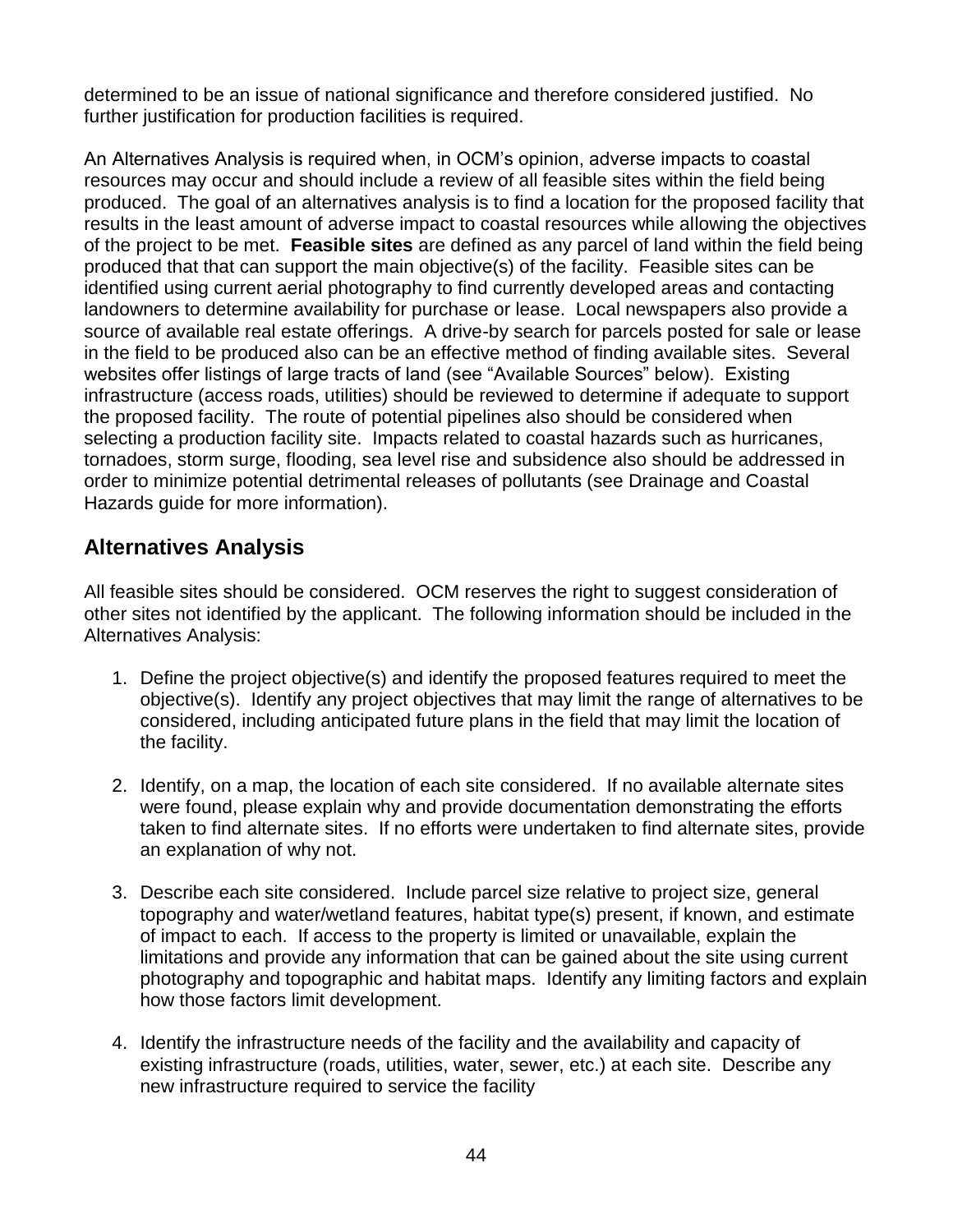- 5. Describe the surrounding land use within one (1) mile of each site considered. Radius should extend from the outside boundaries of the proposed project. Include type and extent of existing use and any planned future uses, if known.
- 6. Provide a narrative explaining the reasons for the elimination of each site considered but not selected. Please note that the factors used to compare each site should be identified and should be consistent among sites.

OCM encourages applicants to hold pre-application consultation meetings with the regulatory and resource agencies in order to identify the least damaging feasible site for development of the production facility. To arrange a pre-application meeting, please contact our office at [OCMinfo@la.gov](mailto:OCMinfo@la.gov) or 800-267-4019.

# **Underground Storage Facilities**

Oil & Gas storage facilities involve the long term storage of oil and gas products for the purpose of providing the Strategic National Petroleum Reserves. In coastal Louisiana, salt domes are the feature most commonly used for large scale storage of oil & gas products. The use of salt domes as storage facilities is regulated by the Federal Energy Regulatory Commission (FERC) and the LA DNR Office of Conservation. OCM is not involved in the permitting of the salt dome for use as a storage facility. It is OCM's responsibility to minimize adverse impacts to coastal resources resulting from improvements needed to construct the injection well sites and the install the pipelines needed to service the facility. OCM also is responsible for reviewing the source and/or salinity of any surface or ground water used to solution mine the dome to facilitate storage capabilities, and the fate of any waste water generated during solution mining. Storage of energy resources has been determined to be an issue of national significance and therefore considered justified. No further justification for the need for large scale oil & gas storage facilities is required.

An Alternative Site Analysis, however, is required for the siting of well locations and the routing of pipelines and should follow the recommendations made in the applicable Alternatives and Justification Analyses Guides. A Geologic Review meeting may be necessary for the siting of the wells. OCM encourages applicants to hold pre-application consultation meetings with the regulatory and resource agencies in order to identify the least damaging feasible options for development of the storage facility. To arrange a pre-application meeting, please contact our office at **OCMinfo@la.gov** or 800-267-4019.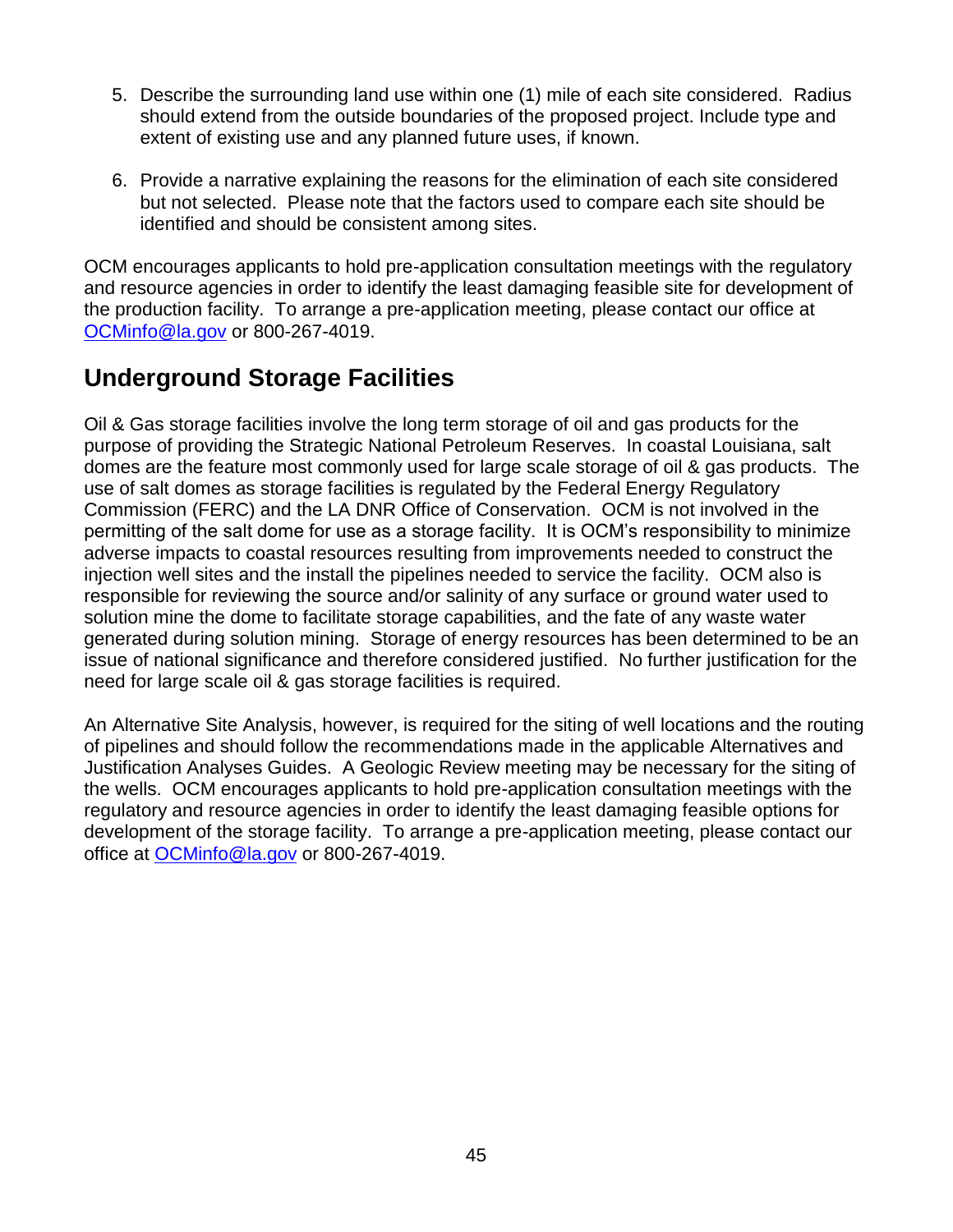# **Pipelines and Flowlines**

## **Introduction**

**Pipelines and flowlines** (hereafter referred to as "lines") are linear features installed for the purpose of transporting materials from one location to another. Lines can be of any diameter and length and any type of liquid or gaseous material can be transported within them. Adverse impacts to coastal resources should be avoided when selecting a route. If it is not possible to avoid the coastal resource(s), the method of installation which minimizes adverse impact to these resources should be utilized. If, in OCM's opinion, adverse impacts to coastal resources may occur during installation and/or operation of a line, Alternatives and Justification Analyses will be required.

This guide focuses on those aspects of a pipeline project for which options should be available: route and method of installation. The Alternatives and Justification Analyses should address both of these aspects and discuss the efforts undertaken to select the route, method of installation and work space size that result in the least possible amount of damage to coastal resources while achieving project objectives. Because options for existing line installation differ from options for new line installation, each will be presented separately.

# **Maintenance of Existing Lines**

Maintenance of existing lines includes the installation of clamps or other leak prevention devices, replacement of all or portions of existing lines, replacement of support structures, replacement of erosion control or protection measures, replacement of warning signage and trimming of existing cleared rights-of-way. Maintenance activities that, in OCM's opinion, may result in adverse impacts to coastal resources will require a brief Alternatives and Justification Analyses. The information required is dependent on the nature of the maintenance activity and is outlined in the sections below.

### **Alternatives Analysis**

Because maintenance activities occur on existing lines and work sites are determined by the location and type of maintenance activities required, an Alternative Sites Analysis is not required. However, since access to the site and method of repair are flexible, the Alternatives Analysis should include a discussion of the options available to accomplish the proposed activity while minimizing adverse impacts to coastal resources. Options can include different access routes to the work site(s) and different methods of completing the activity that minimize adverse impacts to the maximum extent practicable.

#### **Route**

The Alternatives Analysis should address alternate routes that provide access to the work site and minimize adverse impacts to coastal resources. Traveling within the existing ROW or previously cleared areas to the work site is preferred over using or clearing new access points.

#### **Method**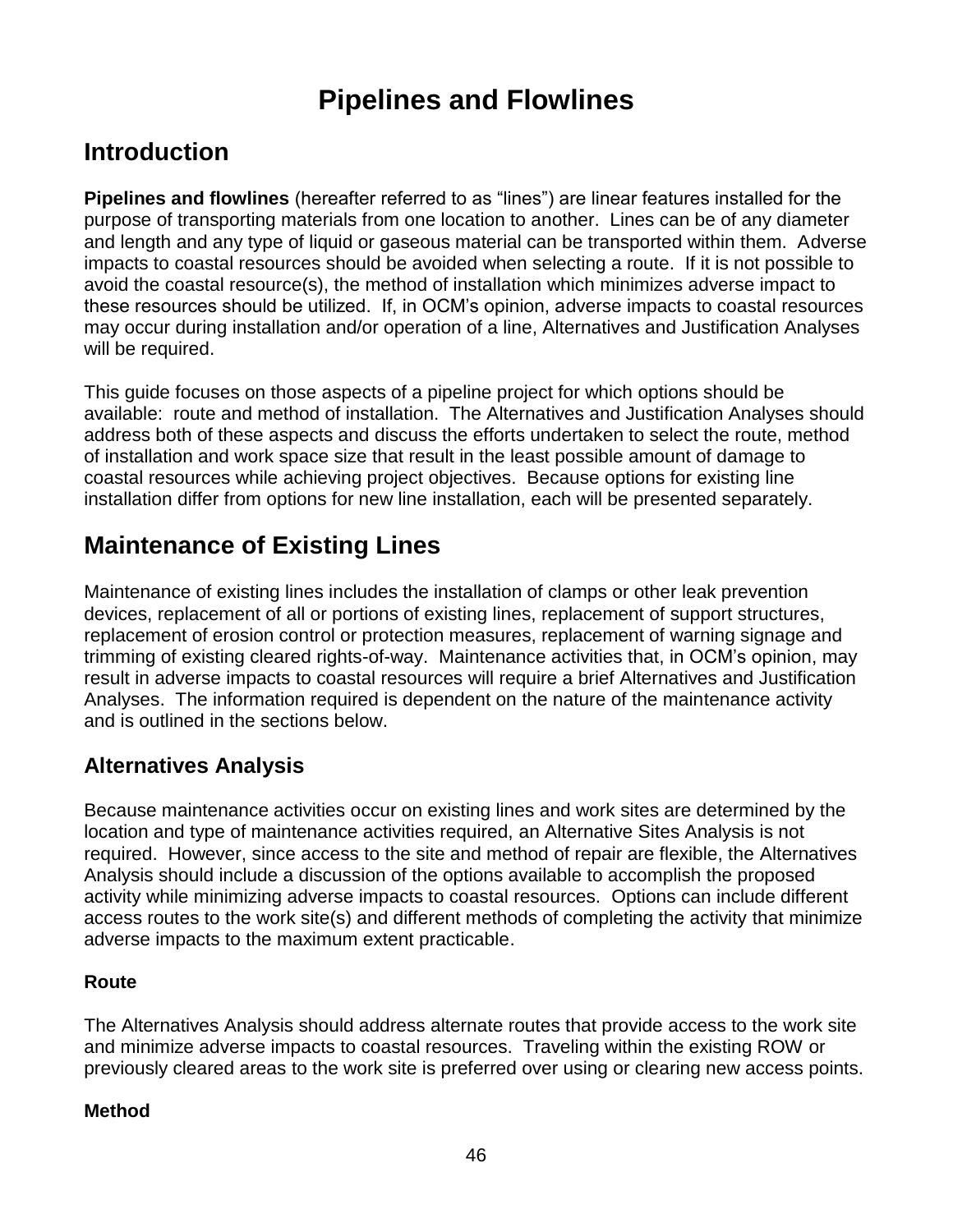The use of less-damaging equipment such as air boats or helicopters is preferred over marsh buggy use or excavation/clearing machinery for shorter access. If less-damaging equipment cannot be used, an explanation must be provided. Trench and spoil widths should be of the minimum size required to perform the activities safely. Work spaces around the maintenance size should be minimized to only that necessary to safely store and use the required equipment and materials.

## **Justification Analysis**

A narrative explaining the need for the proposed activities should be provided. If new access or new clearing for access is required, a statement explaining the need for the new access should be provided.

# **New Line Installation**

New line installation includes the installation of previously non-existent lines and the lengthening of existing lines. New lines may require detailed Alternatives and Justification Analyses if, in OCM's opinion, adverse impacts to coastal resources may occur during or after construction. Alternate routes and methods of installation that minimize adverse impacts to coastal resources to the maximum extent practicable should be considered during initial project development. Documentation of these efforts should be preserved for inclusion in an Alternatives Analysis if adverse impacts to coastal resources cannot be avoided.

## **Route**

The point of beginning (POB) and the point of ending (POE) of a line usually are somewhat fixed and relocation may not be possible; however, the route the line follows from the POB to the POE can be adjusted. Efforts to select a route that avoids impacts to coastal resources should be taken first. If avoiding coastal resources is not possible, efforts to minimize adverse impacts to coastal resources should be taken. Existing line or utility corridors should be used whenever possible. Forested wetland habitats should be avoided to the maximum extent practicable. Alternate routes can be identified by coordinating with landowners who have historical knowledge of the property and by using current aerial photography.

## **Method of Installation**

Methods of installation include laying the line on the surface, burying the line below the surface or horizontally directionally drilling the line. The method of installation can include the use of manpower (hand labor) and/or equipment such as marsh buggies, airboats, barges, tug boats, backhoes, bulldozers, plows, jet sleds, drilling units, etc. A combination of methods is acceptable and should be considered if using more than one method would minimize adverse impacts to coastal resources. Please note that lines typically must be buried a minimum of three (3) feet below the mudline in all navigable water bodies. To view the US Army Corps of Engineers general criteria for pipeline burial within the New Orleans District, please visit [http://www.mvn.usace.army.mil/ops/regulatory/Pipeline%20burial%20depth%20May%2031%2](http://www.mvn.usace.army.mil/ops/regulatory/Pipeline%20burial%20depth%20May%2031%202010.pdf) [02010.pdf.](http://www.mvn.usace.army.mil/ops/regulatory/Pipeline%20burial%20depth%20May%2031%202010.pdf)

#### **Lines laid on the surface**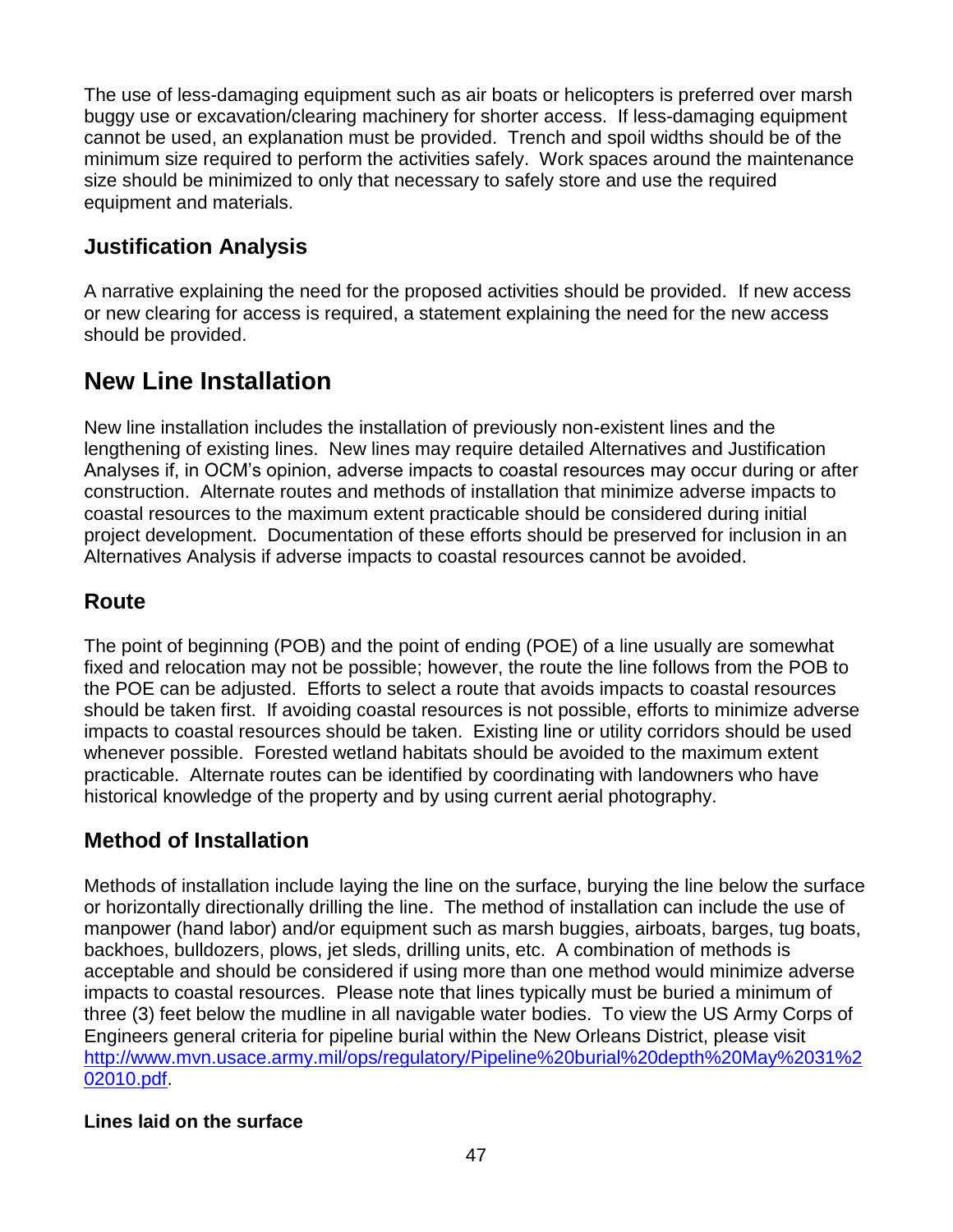Smaller, intrastate lines can be laid on the surface of the ground/marsh/forest if the exposed line does not pose a risk to the public or violate state or federal requirements. This method can include transporting a pull rope across the surface and pulling the line from one point to another. The method of pull rope transportation can include walking, air boat and wheeled and/or tracked vehicles. The use of different types of equipment across marsh should be considered (i.e. marsh buggy versus air boat versus walking) to minimize impacts. Pushing the line across the surface and the use of pipe bents are acceptable. If working in forested habitat, snaking the line through the trees, with minimal tree removal, should be considered in lieu of clearing a right-of-way.

#### **Buried Lines**

Buried lines typically are installed a minimum of 3 to 4 feet below the waterbottom surface or ground surface and can be installed using handheld or sled-mounted jets, backhoes, draglines, plows or other mechanical excavation equipment. Marsh buggy or airboat mounted equipment should be considered in lieu of larger, more impacting equipment and manpower should be considered in lieu of the use of marsh buggies and air boats. Please note that OCM does not consider open trenching an acceptable method of installation for beach crossings or barrier island crossings.

Buried lines that cross banklines and shorelines must include bankline stabilization measures at the crossing unless adequate justification for not doing so is provided to OCM. **Bankline stabilization** is the placement of erosion control material at banklines that must be cut in order to bury a line. The material used can include additional dredged material, rip rap, gravel or other material that has been pre-approved by OCM. OCM requires the use of bankline stabilization material at all bankline crossings and encourages applicants to include these measures in their project plans. If the existing bankline is not breached, bankline stabilization measures are not required.

With the abundance of lines installed within coastal Louisiana, it may be necessary to cross an existing line during installation of a new line. These **line crossings** must be done in a manner that maintains the required depth of cover over the uppermost line and may require that new lines be installed beneath existing lines. Bracing material between the lines also may be required. Excavation necessary for typical crossings should be reduced to the minimum size necessary to safely install the line. Reasonable efforts must be taken to account for all line crossings during development of a pipeline installation project. Using OCM's SONRIS GIS interactive map, all known permitted pipelines are indicated and the number of crossings can be estimated.

The **construction right-of way** (ROW) of a line is the work space on either side of the line needed to install the line safely. If trenching a line, the width of the trench should be of minimum size. Typically lines less than 12 inches in diameter can be installed in trenches six feet wide or less at the top. Larger lines will require larger rights-of-way but should be reduced to the minimum size necessary to safely install the line. Excavated material generated during trench excavation should be stockpiled adjacent to the trench temporarily and used as backfill. Trenches should be backfilled immediately following line installation. If installing the line in water, the excavated material must be marked until such time as it is returned to the excavation trench. The footprint of stockpiled excavated material should minimized to the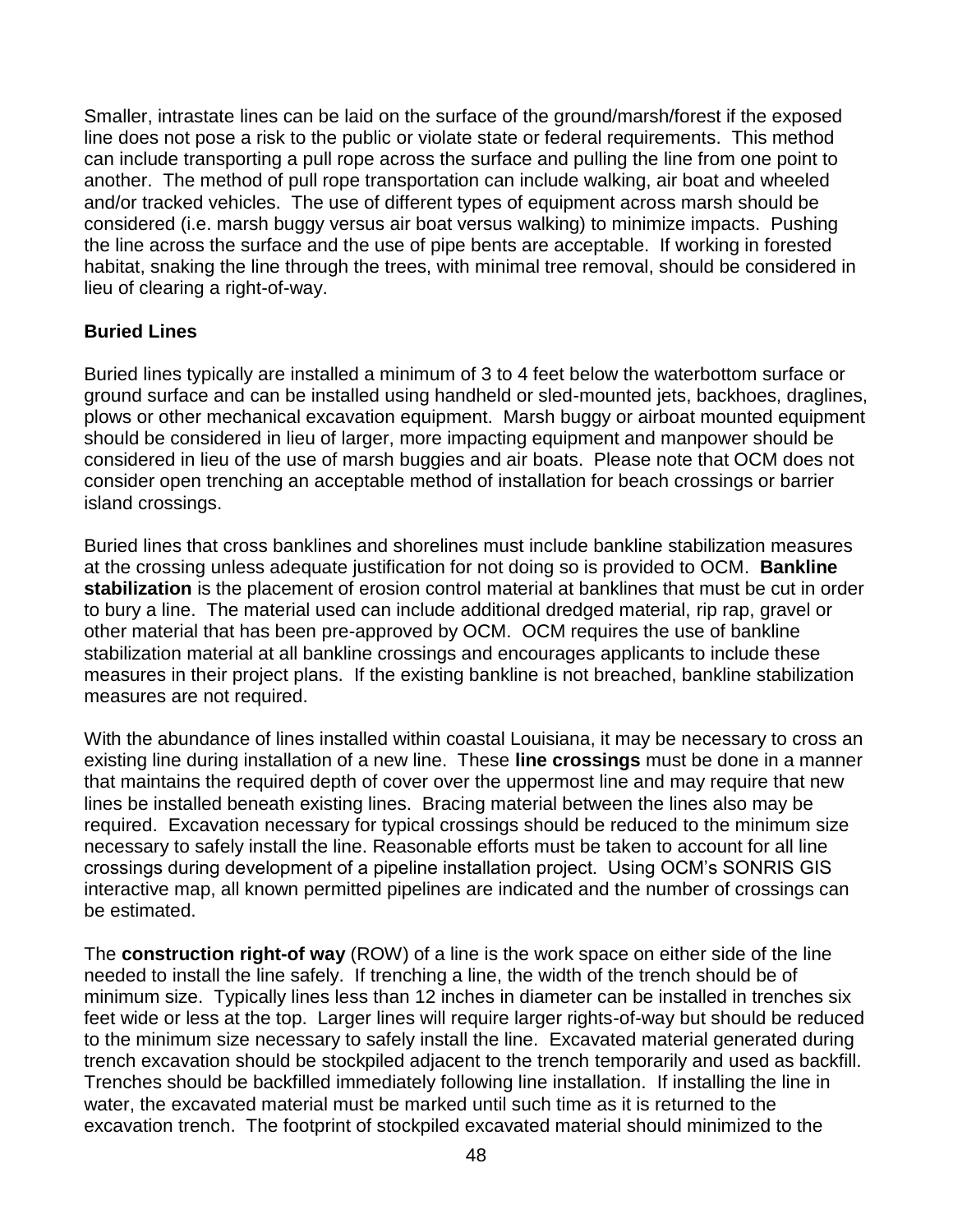maximum extent practicable and should be contained as much as possible in order to be available for use as backfill. Every effort should be made to work from and stockpile excavated material on the same side of the trench. Physical limitations on site, such as existing pipelines, power lines and other existing structures should be identified if affecting any aspect of the project. Soil data may be required if using soil conditions as a factor in trench and/or right-of-way width.

#### **Horizontal Directional Drilling**

Horizontal Directional Drilling (HDD), or boring, is a method of line installation across sensitive areas. The diameter of the line, the power of the drilling unit and the sediments through which the line will be installed all factor into the length over which a line can be drilled. Current industry standards demonstrate that lines up to 36" in diameter and/or 5,000' in length can be installed using this method. Surface disturbance from bore entry and exit workspaces and pipe backstring areas should be taken into consideration when assessing total project impacts. Bore entry and exit work spaces should be reduced to the minimum size necessary to safely install the line. Drilling in both directions from a single workspace is encouraged where possible. Backstrings should be laid on the surface or floated in open water where possible, however flotation ditches can be used if the need for such can be clearly demonstrated. Soil data may be required if using soil conditions as a limiting factor.

#### **Alternatives Analysis**

The Alternatives Analysis will be used to determine the least damaging feasible option for installation of the line. The Analysis should address both the route and the method of installation and should include all available options, or combinations of options, and the reasons for selection or elimination of each option. If access for onsite evaluation is not possible, use of aerial photography and habitat maps will suffice for estimate purposes.

#### **Route**

Provide a map showing the route of each alternative considered and a narrative explaining how the routes were compared and why some were eliminated. Include in the narrative a description of the habitats impacted and the estimated extent of the impacts to each habitat type for each route. If the landowner is limiting the route, provide a letter from the landowner stating such and explaining why the chosen route was selected. If unable to obtain a right-ofway for a less damaging route, provide documentation (letters of refusal, returned certified mail or other proof of unsuccessful attempts to contact the landowner, etc.) that demonstrates a good faith attempt to obtain the ROW.

#### **Method of Installation**

Provide a narrative explaining what methods of installation were considered and why they were eliminated. Include in the narrative, for each method of installation considered, a description of the habitats impacted and estimate of the extent of impacts to each habitat.

 If installing the line from the surface, include in the narrative an explanation of the need for the width of the proposed right-of-way.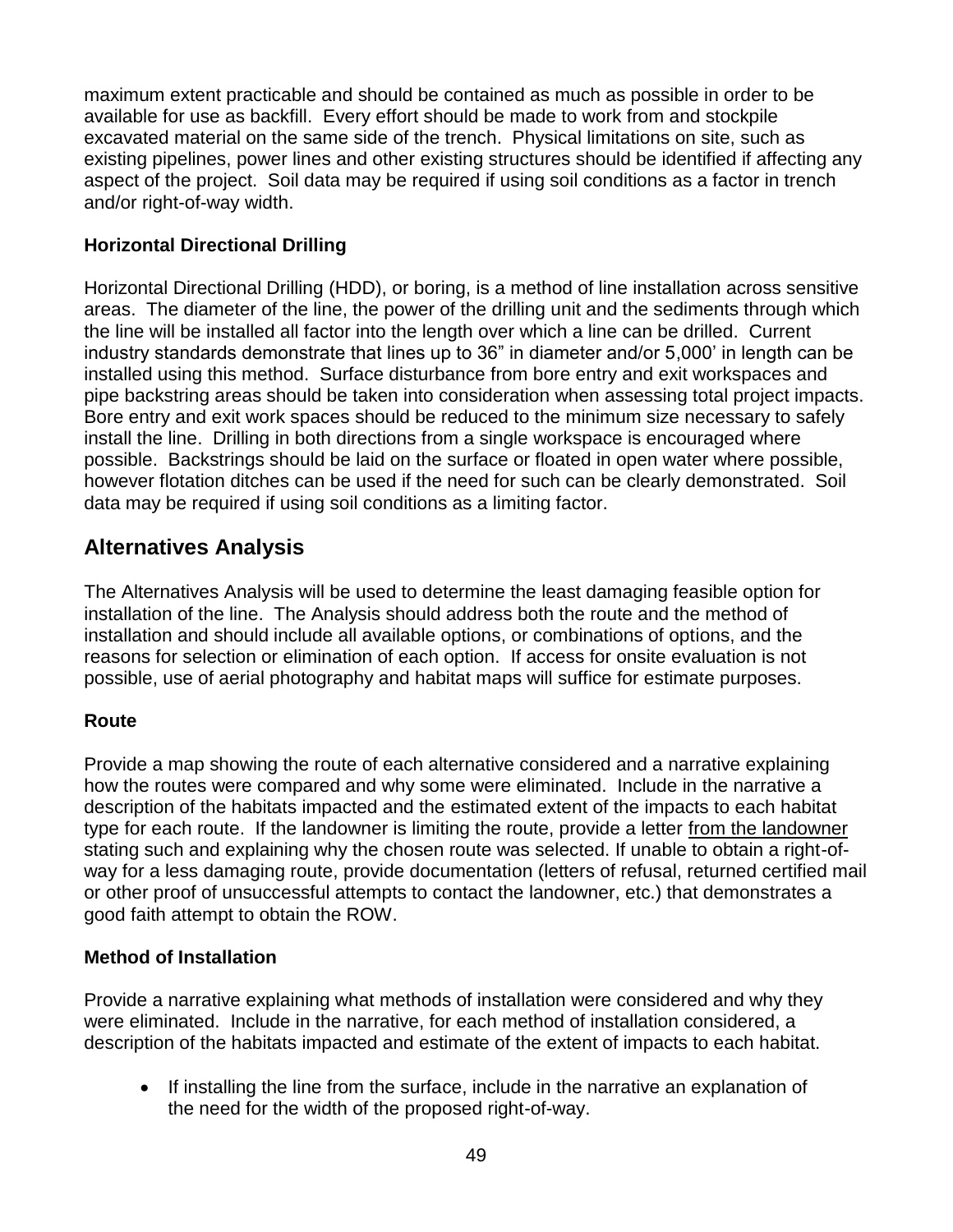- If using HDD to install the line, include in the narrative an explanation of the size of the entry and exit work areas. Site layout plans may be required in order to demonstrate the need for the size of the work areas requested.
- If soils are limiting factor, provide the relevant soil data and a narrative explaining the issue(s).
- If the landowner is limiting the method of installation, provide a letter from the landowner stating such and explaining why the limitation(s) is/are imposed.
- If equipment usage is an issue, include a work area layout plan and explanation of the space requirements from installation contractors.

Provide any additional documentation available to demonstrate identified limitations on the method of installation (site layout plan, description of physical limitations on site, etc.).

The overall project cost of the various available options to be considered can be a limiting factor for selection. If cost is a selection factor driving the choice of alternatives, cost comparisons (Authorizations for Expenditure, or AFEs) for all of the options considered will be required. The AFEs should include a detailed cost breakdown of the entire project for each option considered.

### **Justification Analysis**

Because energy exploration and production has been determined to be an issue of national significance, lines which carry oil and gas exploration or production related products (including produced waters) do not require justification. Lines which deliver non-oil and gas exploration or production products such as  $CO<sup>2</sup>$ , Sulfur, Xylene, etc. that are not related to oil and gas exploration or production require a Justification Analysis. The Justification Analysis should be a narrative that explains the need for the product being transported. The narrative should include a discussion of the existing availability of the product; how the product currently is being transported, if applicable; and current and/or projected demand for the product. If transporting a waste product from a facility, discuss the available options for disposal and why options not selected were eliminated.

# **Miscellaneous Line Features**

Miscellaneous line features include tie-ins, meter stations, valve stations, and heater, separator and compressor platforms. Tie-ins for buried lines require some excavation in order to expose the lines to be connected. Meter stations and valve stations also require excavation in addition to a small permatized area. Platforms usually are elevated but may result in shading. Every effort should be made to locate miscellaneous line features in areas that avoid or minimize, to the maximum extent practicable, adverse impacts to coastal resources. Alternate locations must be addressed, although OCM recognizes that the range of alternatives is limited to the route of existing lines. The Alternatives Analysis should address all alternate sites that result in the least amount of adverse impacts to coastal resources and explains why less damaging sites were eliminated. The Alternatives Analysis also should address the size of the site and explain the efforts made to reduce the site to the minimum necessary size. Platforms should be made of a material and/or installed at a height that allows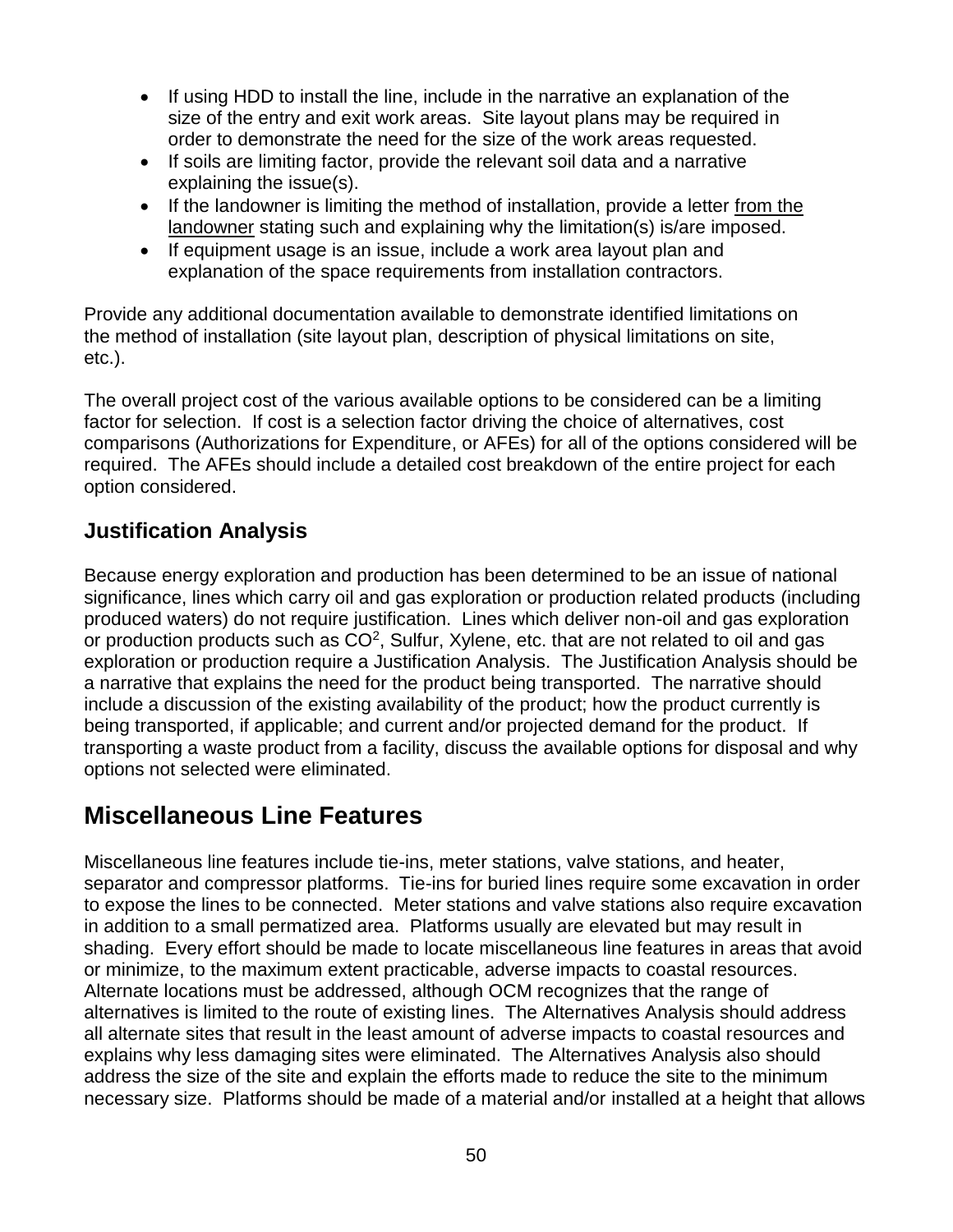light to penetrate to the ground underneath the platform to reduce adverse impacts from shading.

# **Removal of Lines**

If a line was installed under the authority of a Coastal Use Permit or other type of OCM authorization, then the line must be removed upon abandonment for the permitted use unless it can be demonstrated that removal was not required when the line was originally permitted. For the purposes of this guide, **abandonment** is defined as a line that has been out of service for the permitted use for more than 120 days. The Coastal Use Permit program began in August of 1980. By 1988, it had become apparent that abandoned lines posed a potential hazard to fishing gear and marine traffic. In response to this potential hazard, OCM implemented a policy that required removal of lines installed in open water and those laid on the surface of the marsh. It was determined that a blanket requirement for line removal was not practical from an environmental standpoint and that removal vs. abandonment would be reviewed on a case-by-case basis. Lines installed prior to 1980 were determined to be exempt from this criteria based on the exemption given to "uses or activities lawfully commenced or established prior to the implementation of the Coastal Use Permit process" (LAC 43, Part 1, Chapter 7, Subchapter C,§723.8.a). Lines installed after 1980 but prior to the policy change in 1988 may or may not require removal depending on OCM's review of several factors.

An Alternatives Analysis is required for access to the site and the method of line removal and should address all available methods of line removal. OCM recognizes that alternatives for line removal are limited to the route on which the line was originally installed and does not expect a review of alternative routes for removal. Alternative methods for removal and access; however should be addressed and the estimated environmental impacts from each removal and access method should be investigated. Abandonment can be a potential option in this case, however, if abandonment of a line is requested, a Justification Analysis for abandonment must be provided to OCM.

## **Alternatives Analysis**

An Alternatives Analysis for method of line removal is required and should address all available methods of line removal and should explain why each method would or would not be practicable. These methods include but are not limited to trenching, pulling and zippering. Each method is addressed separately below. Please keep in mind that, because removal is a requirement, the fact that some adverse impact may occur during removal does not eliminate automatically the need to remove a line. However, adverse coastal resource impacts resulting from access, removal or staging activities should be minimized to the maximum extent practicable. Please also note that the Louisiana Department of Wildlife and Fisheries (LDWF) typically requires removal of lines installed in oyster lease areas and oyster seed ground areas. Please check with them to determine if removal will be required. If a landowner objects to line removal, a letter from the landowner stating such and providing the reasons to leave the line in place should be provided.

#### **Trenching**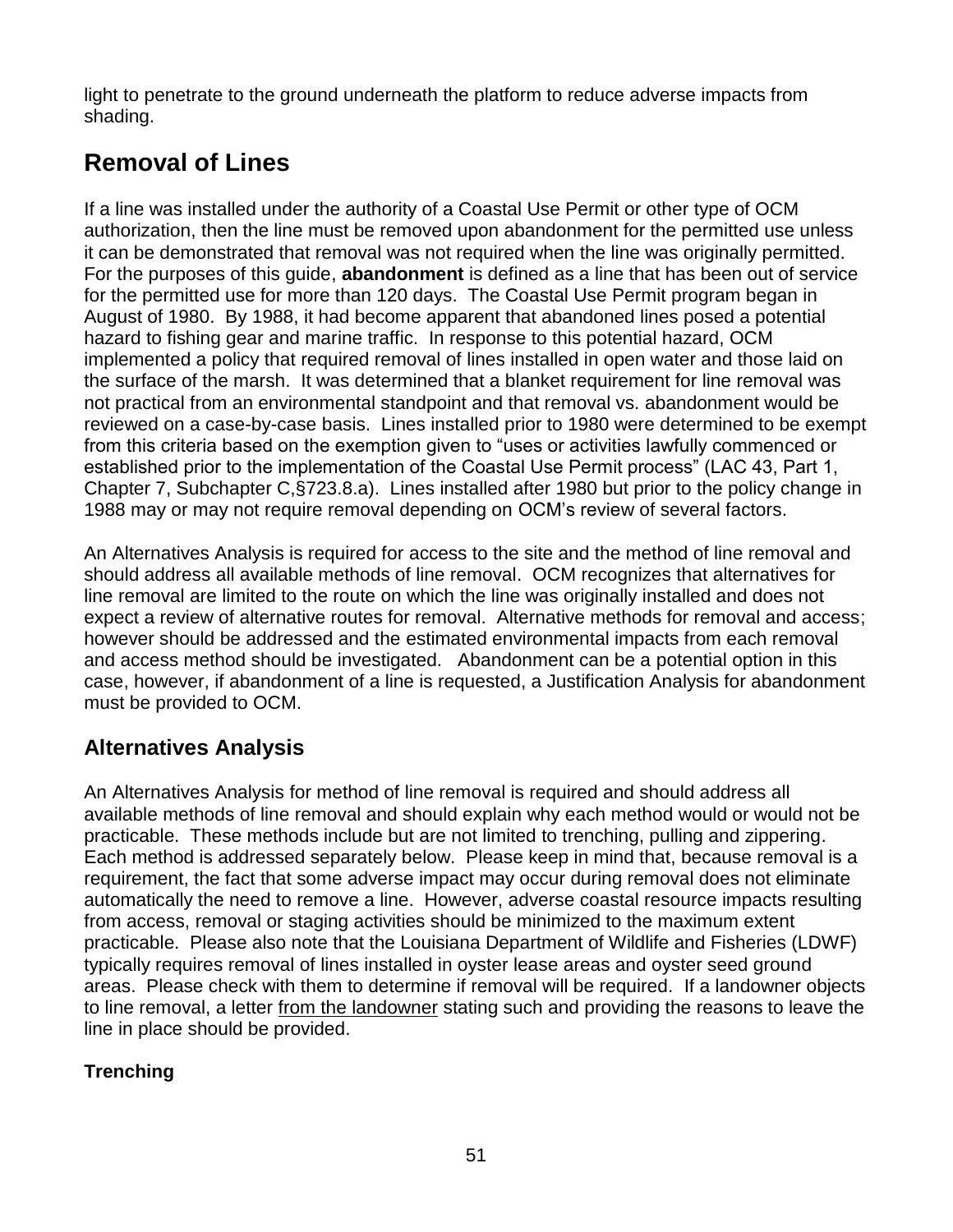Trenching involves the excavation of a trench of appropriate width and length to expose the line for vertical removal. Trenching a line, including staging areas, should cause no more adverse environmental impact than installing the line. A detailed summary of estimated total project impacts by habitat type should be presented and efforts to minimize those impacts must be undertaken. A narrative should be provided that addresses work areas, staging areas, travel paths and excavated material placement along the pipeline route should be of minimum size and number necessary to safely accomplish the required activities. Whenever possible, material excavated from the trench should be deposited on the same side of the trench and within the same footprint as the access route and replaced immediately upon removal of the line.

#### **Pulling**

Pulling the line involves grabbing the line at one end and pulling it out of the substrate into which it was installed. This method typically involves work and staging areas at points of access to the line. Documentation demonstrating the reasons for not using this method of line removal (soil data, line condition data) must be included with the narrative.

#### **Zippering**

Zippering the line involves grabbing the line at one end and pulling it back onto itself out of the substrate into which it was installed. This method typically involves work and staging areas at only one end of the line and an access route along the line route for equipment travel while zippering. Documentation demonstrating the reasons for not using this method of line removal (soil data, line condition data) must be included with the narrative.

If other method(s) of line removal are used, an explanation of those methods must be included in the Alternatives Analysis.

#### **Justification Analysis**

The potential for adverse coastal resource impacts is not adequate justification for leaving a line in place. Lines installed prior to 1980 require no more justification than a statement regarding date of original installation. Lines installed after 1980 under the authority of an OCM authorization will require removal unless the OCM determines through its review that this activity should not be required. If an OCM authorization for line installation cannot be found and the line was installed after 1980, removal of the line is required.

Justification for not removing a line can be accomplished by stating the reasons for not removing the line and providing documentation to support the statement. If a line is installed in marsh or on land and the landowner(s) objects to removing the line, a letter **from each landowner** must accompany the request to abandon the line in place and should include the specific reason(s) why the landowner objects to line removal. OCM does not require removal of lines that are buried more than 5 feet below the ground, or the mudline if in water or marsh. Lines that are directionally bored typically are installed 5 feet or more below the ground or mudline and therefore usually do not require removal. If using this justification for not removing a line, depth of cover surveys, stamped by a professional engineer or land surveyor, must be provided to demonstrate the depth to which the line is installed, and substrate information should be provided to demonstrate that the line will not migrate to the surface.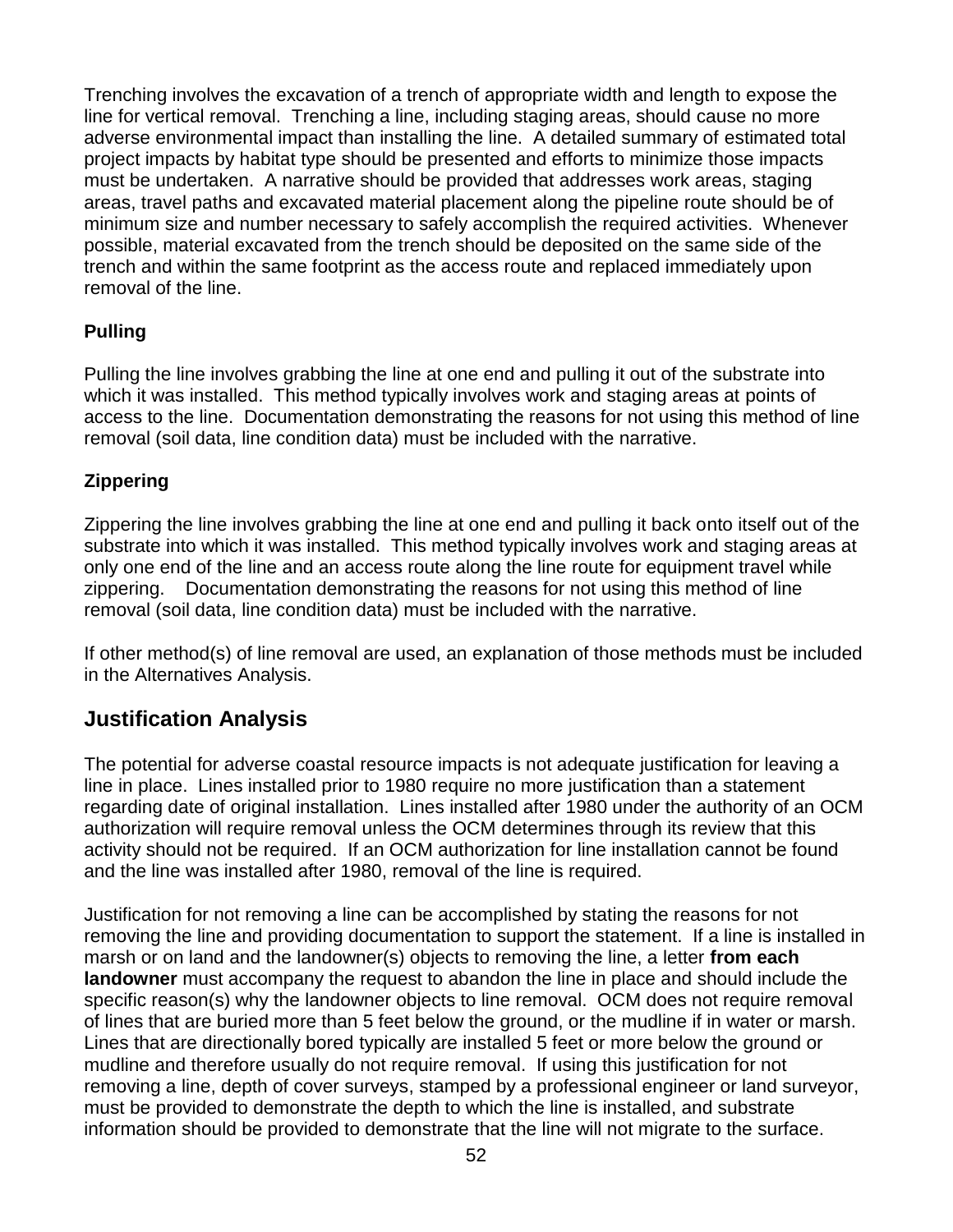For lines that require removal upon abandonment, OCM will, on a case-by-case basis, consider allowing lines to be temporarily taken out of service if there is a reasonable chance that the line will be used again in the future. A narrative explaining the reason(s) for leaving the line in place and the purpose, likelihood and timeframe of the line being reused must be presented with the request to temporarily leave a line in place. Information related to the age and condition of the line, depth of burial, movement of the line, erosion or scouring problems in the area and any permitted work performed on the line after installation should be presented in the Justification Analysis. Be advised that an OCM authorization to temporarily leave a line in place for future use will require that the applicant agree to the following:

- 1. The line(s) must be cleaned and clear of contaminants which includes oil, condensate and other petroleum products as well as other chemicals or contaminants.
- 2. The line(s) must remain buried with the amount of cover required for new construction at that location. This requires 3 feet of cover in any waterway and greater depth for those crossing below a navigable channel or fairway.
- 3. Permittee must agree to remove the line(s) or portions of the line(s), at the applicant's expense, should the line(s) come to have less than 3 feet of cover or become a hindrance to navigation or fisheries or if the pipeline(s)/flowline(s) interfere with any coastal restoration and/or public works projects in the area.
- 4. Permittee shall maintain liability for, and shall hold the State of Louisiana harmless for, the out-of-service line(s) for as long as the line(s) remain in place.
- 5. Permittee will perform a depth of burial survey at two-year intervals and after named storms in which the eye passes within 150 nautical miles of the pipeline location and provide a copy of the survey data to OCM upon completion.
- 6. Permittee will produce and deliver to OCM a monetary instrument or surety bond in sufficient amount to remove the pipeline and maintain said instrument until such time as the line is removed.
- 7. Permittee will sign a binding contractual agreement with OCM agreeing to the conditions above.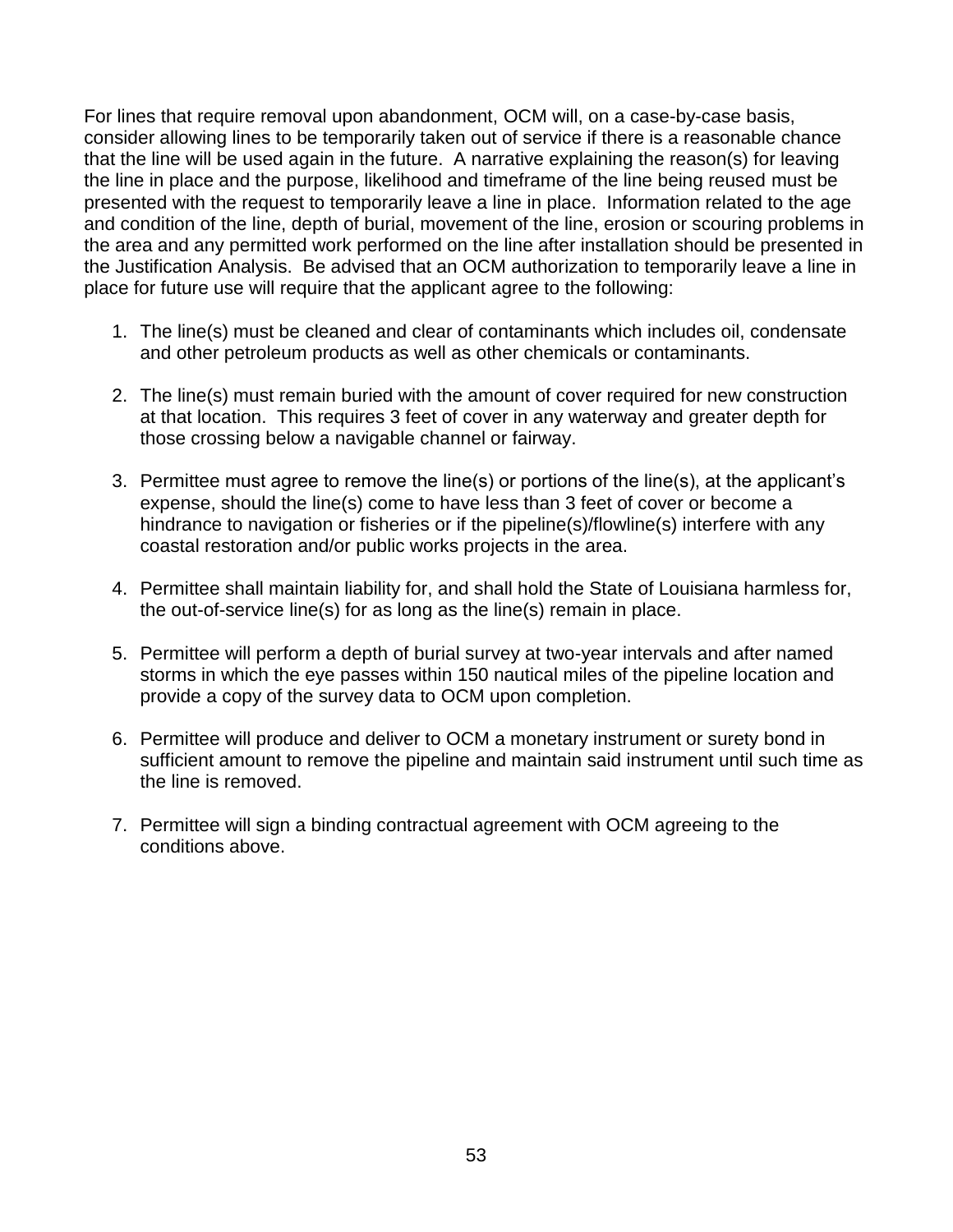# **Ports**

## **Introduction**

OCM defines a **port** as an industrial type, water-based cargo transfer facility and recognizes that ports are an integral part of commerce in coastal Louisiana and the rest of the nation. The intent of the Louisiana Coastal Resources Program is to achieve a balance between development and resource conservation; therefore, port facilities within the coastal zone of Louisiana should, to the maximum extent practicable, avoid or minimize adverse impacts to coastal resources.

Some proposed port activities do not require a Coastal Use Permit (CUP), as outlined in the Maintenance of Existing Facilities section below. The CUP program is a "self-regulating" program meaning that a potential applicant can make the determination that a CUP will not be required. A written determination from our office is not required to perform the proposed activities. The downside of this, however, is that enforcement action can be taken if an activity undertaken without written OCM authorization is later determined by OCM to have required a Coastal Use Permit. For a written determination from OCM that a proposed activity does not require a CUP, OCM recommends submitting a Request for Determination (RFD) using the Joint Permit Application and stating the reason(s) why a CUP should not be required.

For proposed port development activities that require a CUP, Alternatives and Justification Analyses will be required when, in OCM's opinion, adverse impacts to coastal resources may occur due to development and/or operation of the proposed facilities. The level of detail necessary in the required Analyses will depend largely on the size and scope of the proposed development and the type and extent of adverse impacts to coastal resources. Project objective, site description, surrounding land use, infrastructure needs (roads, railroads, channels and slips, powerlines, sewerage, water, drainage, telecommunications) proximity to needed services (suppliers, transportation, support personnel), the development's effects on existing infrastructure and the environmental, social and economic benefits and impacts associated with the development must be addressed when preparing the require analyses. Proposed coastal uses involving new facility development will require more detailed analyses than proposed uses involving existing facility expansion and proposed uses involving existing facility expansion will require more detailed analyses than proposed uses involving existing facility maintenance. OCM encourages potential applicants to avoid adverse impacts to coastal resources to the maximum extent practicable and will provide assistance with identifying alternate sites and developing a Justification Analysis.

The goal of an Alternatives Analysis is to perform a fair and thorough consideration of feasible alternatives (configuration, scope, location) for a proposed port development, thereby ensuring that the site selected and methods of implementation will minimize adverse impacts to coastal resources to the maximum extent practicable. The goal of a Justification Analysis is to ensure that there is a public need and demand for the goods and/or services to be provided by the development.

The Louisiana Department of Transportation and Development (DOTD), Office of Multimodal Planning administers a Port Construction and Development Priority Program that provides eligible applicants with funding for new and existing port facility projects. The Port Program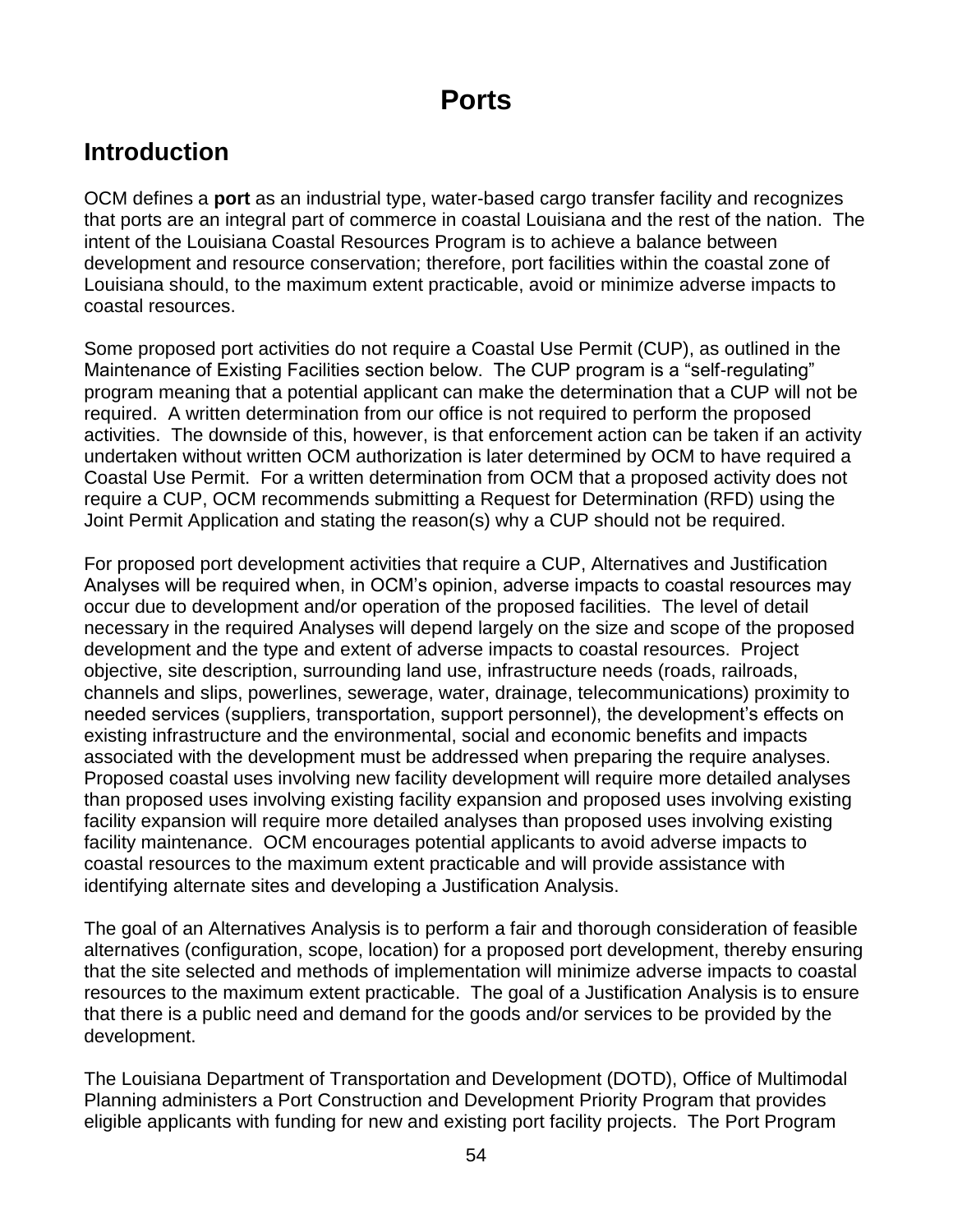requires that all applicants submit an economic justification for the proposed activities in order to determine the cost/benefit ratio and rate of return on investment. If DOTD established thresholds are met for both of these criteria, the project can be determined to be eligible for funding by DOTD. OCM and DOTD have executed a Memorandum of Understanding that outlines coordination between OCM and DOTD with regard to Alternatives and Justification Analysis. This MOU (Appendix B) allows OCM to use the results of DOTD review of economic justification for proposed port activities to reduce duplication of effort by the applicant.

# **DOTD Port Priority Program**

Much of the documentation required by DOTD can be used by OCM for Justification Analysis purposes. However, the Alternatives and Justification Analyses reviews done by OCM can result in changes that may require additional engineering and design and/or affect the total cost of the project. Additionally, OCM is required to address beneficial use of dredged material (using dredged material to create wetlands) and compensatory mitigation for unavoidable adverse impacts to coastal resources, which also can add significantly to the total cost of the project. The trend in port projects has been to apply for funding first and regulatory permits second (i.e. after funding is obtained). In order to incorporate all changes necessitated by regulatory agency review, OCM and DOTD executed a Memorandum of Understanding (see attached) in which OCM and DOTD agree to encourage port applicants who wish to apply for DOTD Port Priority funding to hold a pre-application meeting with DOTD and OCM (other regulatory and resource agencies, including the U.S. Army Corps of Engineers, can be invited at the applicant's request) *prior to application for DOTD funding* in order to identify the least damaging alternative and address beneficial use of dredged material and compensatory mitigation. In this way, all project changes necessitated by regulatory agency review can be accounted for and incorporated into the funding request.

Part of the requirements for application to DOTD Port Priority Program is submission of an economic justification for the proposed activities. This economic justification is used to determine whether the project is eligible or ineligible for funding. A large portion of the information contained in the economic justification analysis used by DOTD is the same as that required in the OCM Justification Analysis. To reduce the duplication of effort that may be required in order to satisfy the justification requirements for DOTD and OCM, OCM will accept the "eligible for funding" determination from the DOTD Port Priority Program as documentation of project justification **ONLY IF** pre-funding application consultation with OCM is conducted.

If you would like to schedule a pre-application meeting to discuss the information required and efforts to be undertaken to minimize adverse impacts of proposed activities, please contact our office at (800) 267-4019 or [OCMinfo@la.gov.](mailto:OCMinfo@la.gov) If no pre-funding application meeting is held, OCM will require a full Justification Analysis as outlined in the following sections. Additionally, failure to include in the funding request to DOTD additional costs associated with minimization of impacts, beneficial use of dredged material and compensatory mitigation will not be adequate justification for more damaging alternatives or waivers of OCM requirements.

# **Maintenance of Existing Port Facilities**

Maintenance of existing facilities includes activities such as maintenance dredging of existing port slips, canals and channels and the disposal of the dredged material; repair and/or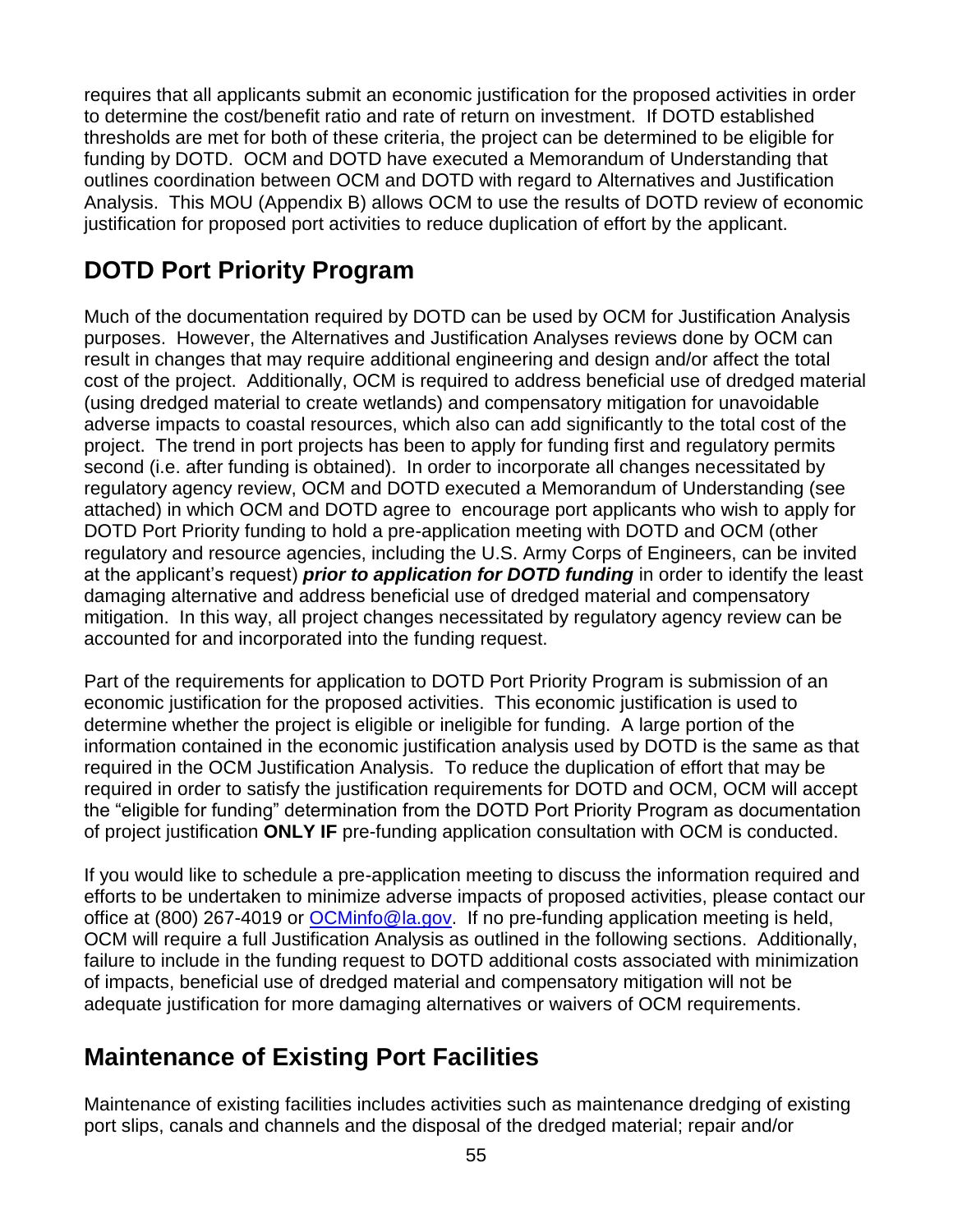replacement of existing bulkheading, mooring structures, docks, piers and wharves; installation of new bulkheading along existing, occupied port banklines; and repair or replacement of existing buildings, roads, parking areas, storage areas and staging areas within the existing port facility. Please note that, in some cases, normal repairs and the rehabilitation, replacement or maintenance of existing structures do not require a Coastal Use Permit provided that:

- 1. the structure or work was lawfully in existence, currently serviceable, and in active use during the year preceding the repair, replacement or maintenance; and
- 2. the repair or maintenance does not result in an encroachment into a wetland area greater than that of the previous structure or work; and
- 3. the repair or maintenance does not involve dredge (the removal by excavation or any other means of native material, including soil, sand, mud, clay and semisolid sediment, regardless of whether the material supports or is supporting vegetation, from any lands or water bottoms in the coastal zone of Louisiana) or fill activities; and
- 4. the repair or maintenance does not result in a structure or facility that is significantly different in magnitude or function from the original.
- 5. the activity is not located in vegetated wetlands (emergent, submergent or forested); within one-quarter (¼) mile of a barrier island; or on a chenier, barrier beach, dune, salt dome or other similar isolated, raised landform.

Maintenance activities that do not qualify for the above exemption will require a Coastal Use Permit and if, in OCM's opinion, adverse impacts to coastal resources may occur, will require brief Alternatives and Justification Analyses as outlined below. Please note that an exemption determination from OCM is exclusive to OCM and does not relieve the applicant from obtaining other local, state or federal permits, as required by law.

#### **Alternatives Analysis**

OCM recognizes that maintenance activities have a limited range of alternatives; therefore, the Alternatives Analysis need not address alternate sites. The Analysis instead should address alternate methods or configurations of implementation that minimize adverse impacts to coastal resources to the maximum extent practicable. The Alternatives Analysis should be a narrative that includes an explanation of the nature and objectives of the proposed maintenance activity(ies); an identification and discussion of any available feasible options for the proposed activity that minimize adverse impacts to coastal resources; and an explanation of why less damaging feasible options were not selected.

### **Justification Analysis**

The Justification Analysis should be a narrative that clearly explains the reason(s) for the proposed activity(ies) and the consequences of not implementing the proposed activity(ies).

# **Expansion of Existing Port Facilities**

Expansion of existing facilities includes extension and/or widening of existing port slips, canals and channels; excavation of new slips, canals and channels; expansion of existing infrastructure (roads, railways, utilities, bulkheading outside of occupied port areas); expansion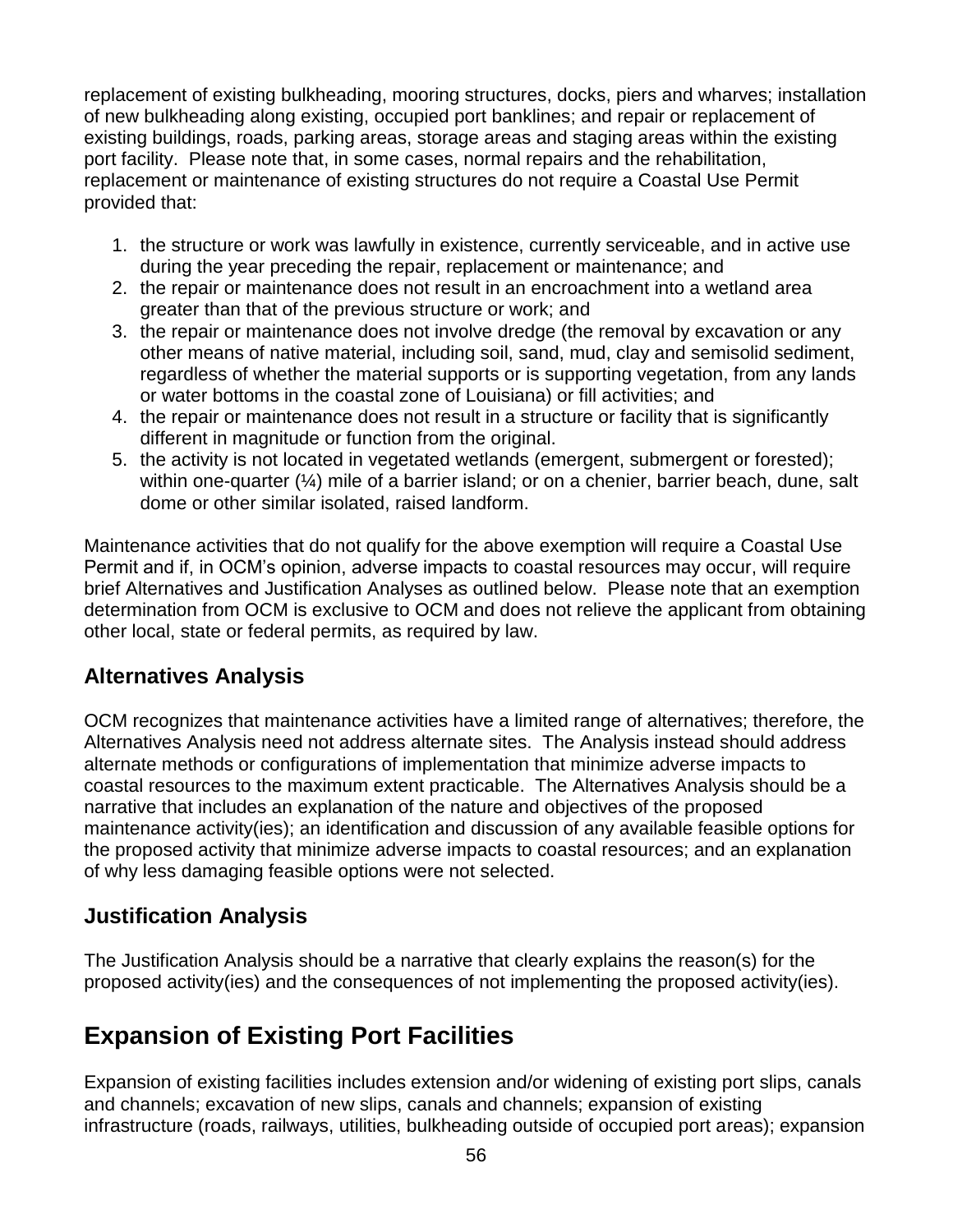of existing dock facilities; and expansion of existing parking, staging, storage, and/or office areas. Expansion activities that, in OCM's opinion, have adverse impacts on coastal resources will require Alternatives and Justification Analyses as outlined below.

## **Alternatives Analysis**

As with maintenance of existing facilities, OCM recognizes that expansion activities have a limited range of alternatives therefore, the Alternatives Analysis need not address alternate sites outside of existing port property, or proposed port property if part of a written port master plan. The Alternatives Analysis instead should address alternate locations within existing or proposed port property as well as methods or configurations of implementation that minimize adverse impacts to coastal resources to the maximum extent practicable. The Alternatives Analysis should include the following:

- 1. A narrative explaining the project objective(s) and identifying the proposed features required to meet the objective(s). The narrative also should identify any project objectives or features that may limit the range of alternatives to be considered.
- 2. A map showing the extent of existing and proposed port property and delineating developed and undeveloped areas. The map also should indicate the location of all sites considered within the existing and/or proposed port property.
- 3. A description of each site considered. Include general topography, water/wetland features, habitat type(s) present, if known, and an estimate of impact to each type of habitat.
- 4. A narrative explaining the reasons for the elimination of each site considered but not selected for development. Please note that the factors used to compare each site should be identified and should be consistent among sites.

## **Justification Analysis**

The Justification Analysis for port expansion activities must demonstrate the need for the enhanced goods and/or services to be provided by the expansion. The level of documentation needed depends on the type and level of adverse impact to coastal resources; the lower the level of resource impact, the lower the level of documentation required in the Analysis. The Analysis should include a narrative explaining the enhanced goods and/or services to be provided by the expansion and the consequences of not implementing the proposed expansion. Please note that, if the expansion area is expected to be leased to a tenant which does not specialize in cargo movement, the Analysis should focus on the tenant's business and not the port's cargo. A market analysis done for other purposes, such as to secure financing for the proposed expansion, can be used as the Justification Analysis if it provides a clear indication of the need for the expansion (see also DOTD Port Priority Program section above).

If the expansion is proposed in an area without an existing tenant, the Analysis should include documentation supporting the need for the new goods and/or services to be provided by the expansion. Documentation should include: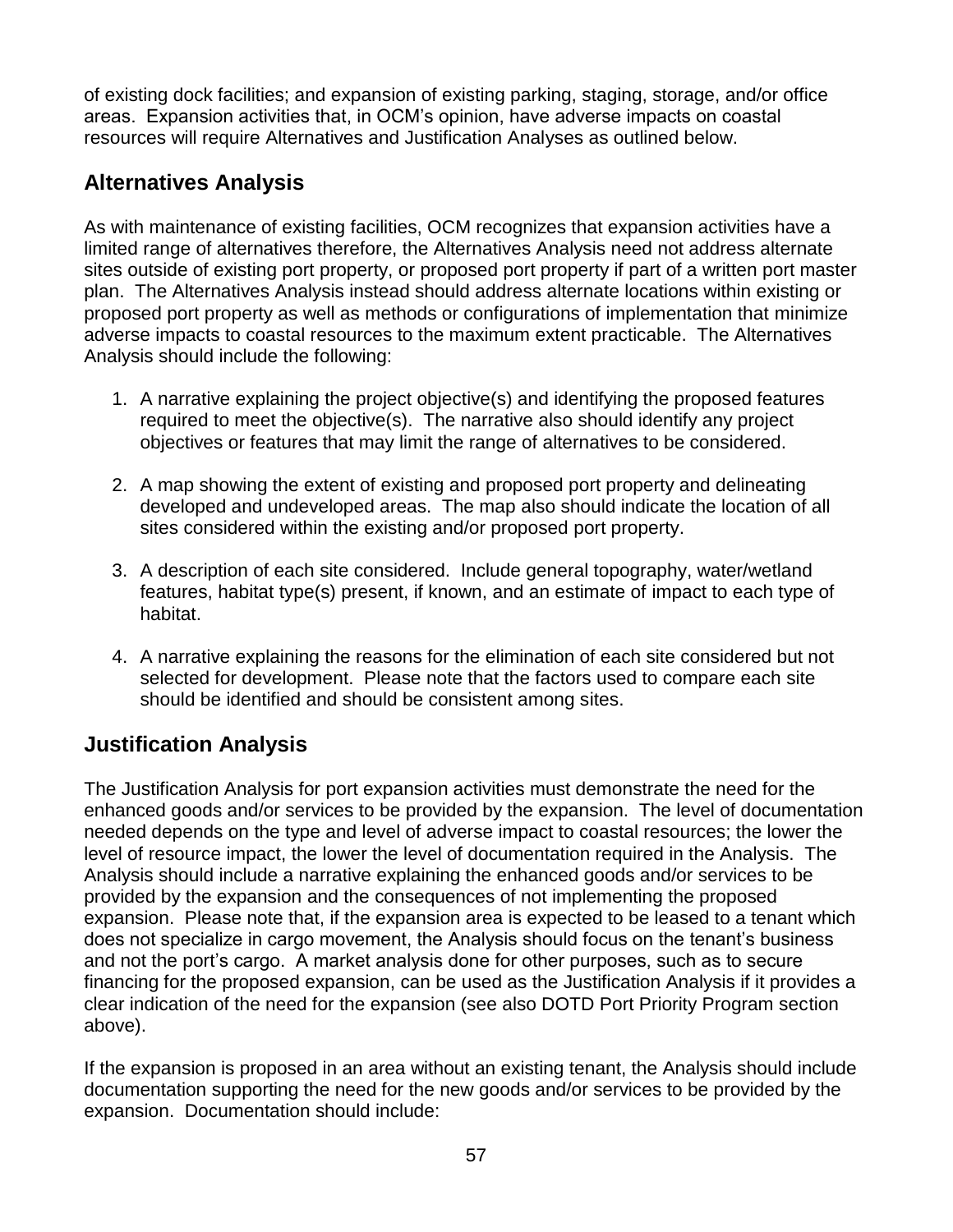- 1. A list of prospective tenants (indicate if confidential). If tenants are to be located at the waterfront, sufficient reasons have to be provided that such a location is critical to their operations.
- 2. Letters of commitment from users (indicate if confidential). Discuss whether commitments have already been made in terms of investments and planning and what other assurances (for example, executed lease agreements) are available to the port that the commitments will be met.
- 3. A narrative explaining the expected net benefits from implementation of the proposed expansion activities. The term "net benefits" means the difference in the benefits to be derived "with the project" and those to be derived "without the project". For example, when port improvements are implemented, there is usually a higher level of facility costs, mostly for construction. This is offset by the benefits including a reduced level of other costs (vessel operating costs, cargo handling costs, maintenance costs, etc.). There may also be an increase in economic activities, improved (or worsened) environmental consequences, etc. All of these benefits are relative, i.e., they are based on the spread between what would happen with the new project vs. what would happen without the new project. The difference is the net benefits to be derived.

The narrative may include information regarding revenues with and without the project, the number of permanent jobs created or existing jobs saved, identification of any alteration of shipping costs with and without the project and any other benefits that may be realized by implementation of the expansion activities. For projects with more than 5 acres of adverse coastal resource impacts, supporting documentation should be included and presented in a way that clearly demonstrates the need for the proposed development.

If the expansion is done to increase the capacity of an existing tenant, the Analysis should include documentation supporting the need for the increased capacity. Documentation can include:

- 1. A narrative explaining the existing capacity of the tenant and the reasons for the need for increased capacity. Supporting data should be included and presented in a way that clearly demonstrates the need for the proposed development.
- 2. Letters of commitment from users (indicate if confidential). Discuss whether commitments have already been made in terms of investments and planning and what other assurances (for example, executed lease agreements) are available to the port that the commitments will be met.

## **New Port Facilities**

A new port facility includes development of any industrial-type water-based cargo transfer facility where none currently exists. Extensive Alternatives and Justification Analyses are required for these types of developments when, in OCM's opinion, adverse impacts to coastal resources are likely to occur. The Alternatives Analysis should demonstrate an earnest effort to locate the facility in an area that avoids and minimizes adverse impacts to coastal resources to the maximum extent practicable. The Justification Analysis should demonstrate clearly that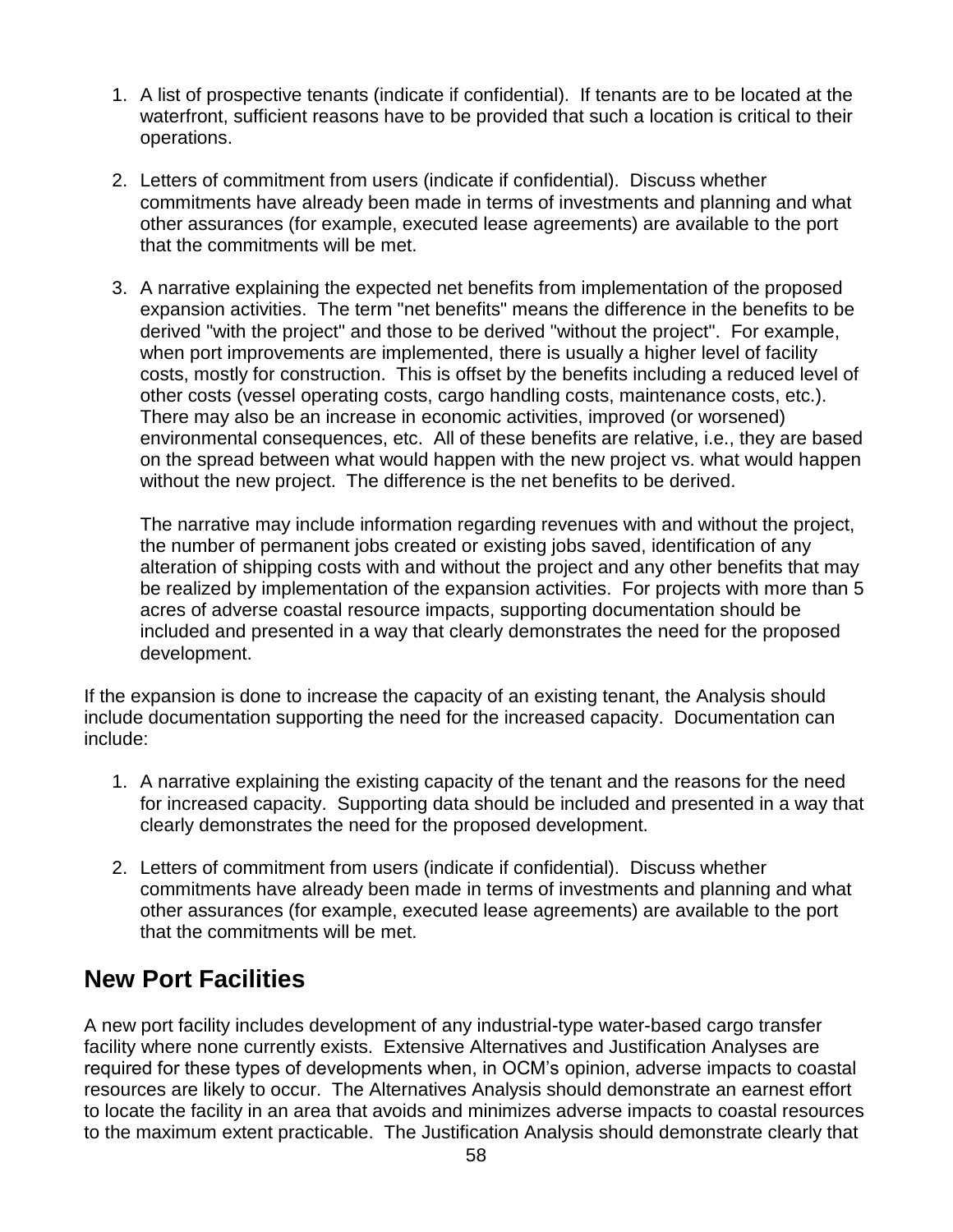the proposed goods and/or services are needed in the region, state and/or nation and that the facility will have an overall public benefit.

Secondary impacts to coastal resources that may be necessary but fall outside the scope of the proposed development also must be considered as part of the overall development project. Secondary impacts include, but are not limited to, the construction of power, water, sewer, cable, internet and telephone lines as well as roads or access channels which are located outside of the footprint of the development site but are necessary to connect the development to existing infrastructure. These secondary impacts may be permitted separately, but because they are dependent on the development project and vice versa, the potential impacts associated with them must be evaluated as part of the whole project.

Because the level of detail required in the Justification Analysis depends largely on the type and level of surrounding land use and the type and level of coastal resource impacts, **alternative sites should be addressed first**. All feasible sites, as defined below, should be considered and the least damaging site selected as the preferred site. Once the site has been selected, justification of the project should be prepared for that site. Please keep in mind that the type of information and level of detail required for the Justification Analysis, as requested by the OCM Permit Analyst, are dependent on the level of resource impact, type and extent of surrounding land use and the size of the development. These parameters may change depending on the location, scope and configuration of the development ultimately determined to be the least damaging. Please check with your OCM Permit Analyst to determine if the level of detail originally requested still is required. OCM encourages potential port applicants to hold pre-application coordination meetings with the regulatory and resource agencies (see DOTD Port Priority Program above). These meetings can be used to identify potential alternate sites and outline information that should be included in the Justification Analysis. To arrange a preapplication meeting, please contact our office at **OCMinfo@la.gov** or 800-267-4019.

### **Alternatives Analysis**

**Feasible alternate locations** for new port facilities should include adequately sized parcels of land within the general geographic area of the proposed facility that have, *or can be reasonably provided with*, water access and can support the main objective(s) of the development. Project objective(s), surrounding land use, total project impact, secondary impacts and type and extent of coastal resource impacts should be considered when selecting feasible alternative sites.

Feasible sites can be identified using current aerial photography. Landowners can be identified through clerk of court records and contacted to determine availability of the land for purchase. Local newspapers also provide a source of available real estate offerings. A driveby search for lots posted for sale in the general development vicinity also can be an effective method of finding available sites. Several websites offer listings of large tracts of land (see "Available Sources" below). Multiple Listing Real Estate Searches (MLS) also can be used to determine the availability of property in the development area. MLS results provided for site identification purposes must include the parameters used for the search. If no alternate sites can be identified, documentation demonstrating such (e.g. letters of refusal from landowners to sell property or documentation of attempts to contact for purchase, MLS or other real estate search method resulting in no matches - include search parameters and full results; aerial photos showing no available undeveloped land, etc.) must be provided.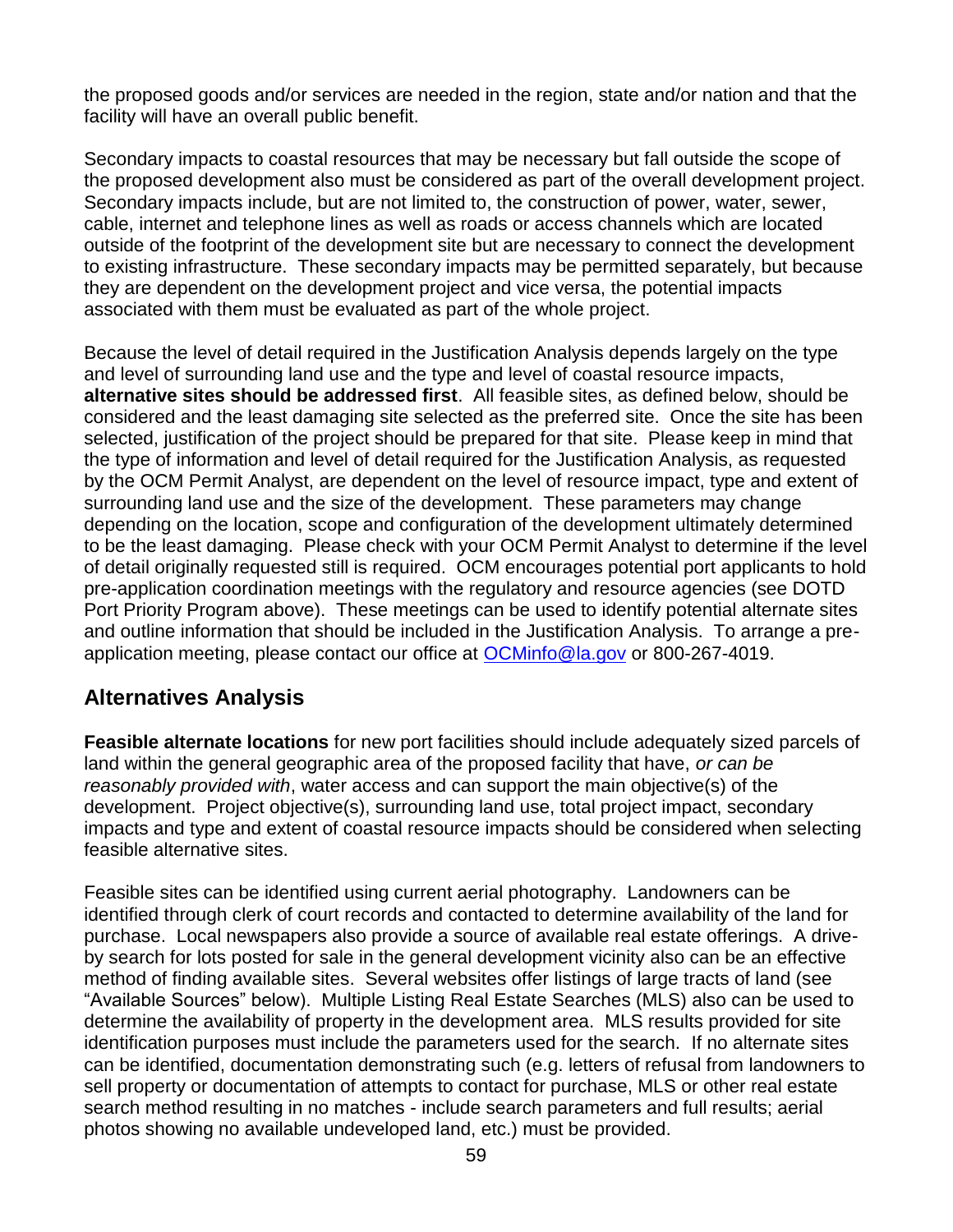Documentation that clearly demonstrates that each parcel was compared equally and explains why less damaging parcels were eliminated will be required. Documentation that supports the reasons for elimination should be included with the analysis. All alternate sites and the preferred site must be compared using, at a minimum, the factors identified below. If other factors not identified by OCM are used to compare sites, please define those factors and explain how they were used to evaluate each site.

The scope of the project and the type and extent of adverse impacts to coastal resource will determine the range of alternatives to be considered. Reasonable alternatives include those that are practical or feasible from the technical and economic standpoint. Developments that involve less than 20% resource impact versus total project impact should consider a minimum of two alternate sites. Developments that involve more than 20% coastal resource impact versus total project impact, or developments that involve more than 10 acres of coastal resource impact should consider a minimum of four alternate sites. Please be advised that OCM reserves the right to suggest consideration of other sites not identified by the applicant. The following information should be provided for each site considered.

- 1. Define the project objective(s) and identify the proposed features required to meet the objective(s). Identify any project objectives that may limit the range of alternatives to be considered.
- 2. Identify, on a map, the location of each site considered for development. If less than the above specified minimum alternate locations were identified, provide an explanation of why and the efforts made to find alternate sites.
- 3. Describe each site considered. Include parcel size relative to development size, general topography and water/wetland features, habitat type(s) present, if known, and estimate of impact to each. If access to the property is limited or unavailable, explain the limitations and provide any information that can be gained about the site using current photography and topographic and habitat maps. Identify any limiting factors and explain how those factors limit development.
- 4. Identify the availability and capacity of existing infrastructure (roads, utilities, water, sewer, etc.). Describe any new infrastructure required.
- 5. Provide a narrative explaining the reasons for the elimination of each site considered but not selected for development. Please note that the factors used to compare each site should be identified and should be consistent among sites.
- 6. Describe the surrounding land use within one (1) mile of each site considered. Radius should extend from the outside boundaries of the proposed development. Include type and extent of existing use and any planned future uses, if known.
- 7. Identify the current zoning of the site and indicate if any zoning variances will be required prior to development.
- 8. New port projects often create operational bottlenecks in supporting infrastructure such as access roads, warehouses, and yard spaces. Identify all the components necessary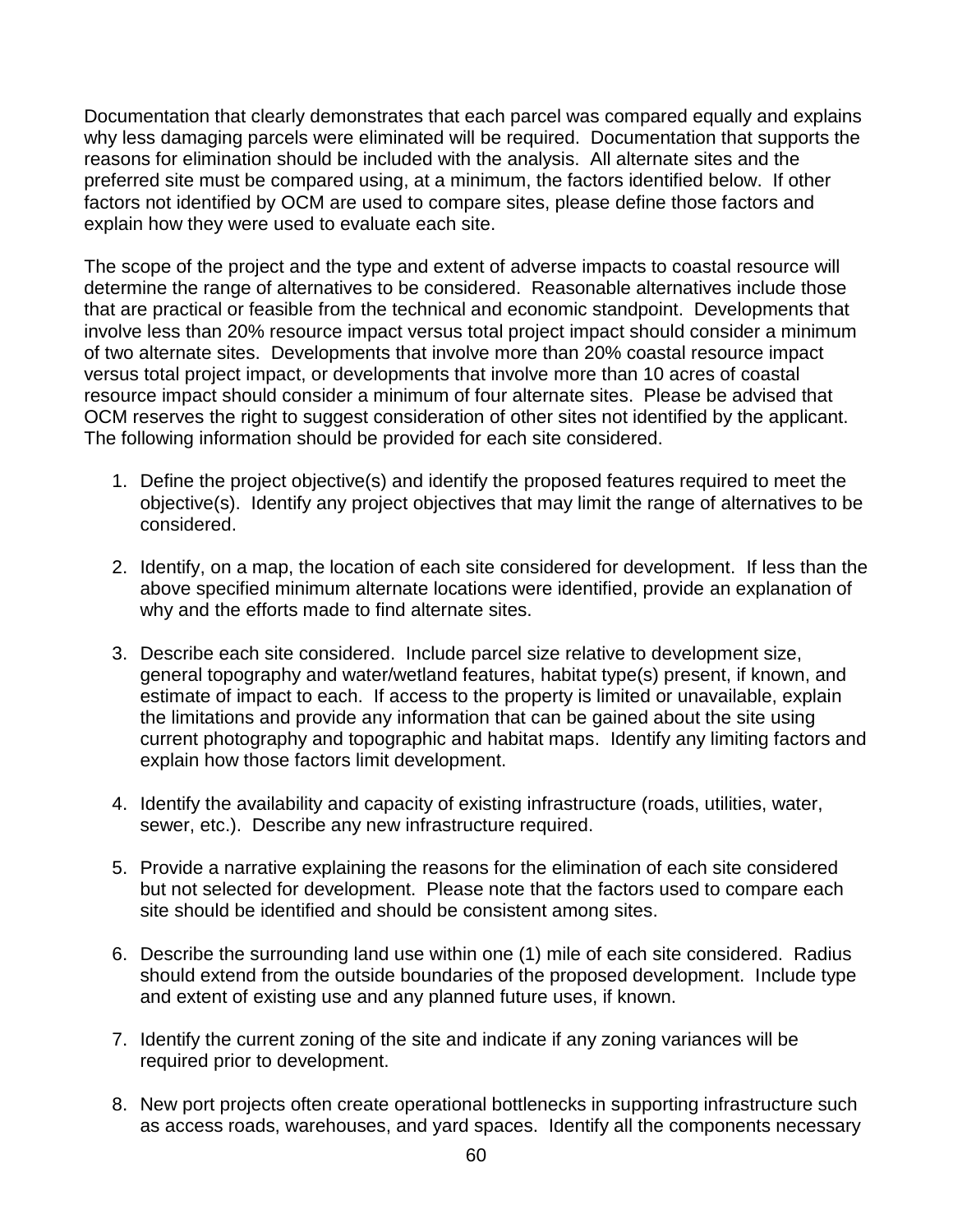to derive the benefits stated. Go from a logical terminus, through the port to another logical terminus. For example, the discussion of the necessary project components may begin in the Gulf, go through the navigational channels to the port, unload at the port, reload at the port onto a railroad car, and from the rail spur to a main line. A trucking operation may terminate at a state highway that is capable of handling the added traffic satisfactorily. Indicate whether these components are existing or proposed. For all existing components, discuss the adequacy of the components.

- 9. Explain how the use will affect existing infrastructure, including evacuation and identify any additional permits required (ex. DOTD driveway permit).
- 10.Secondary impacts that may be necessary but fall outside the scope of the proposed development also must be considered as part of the overall development project. Secondary impacts include, but are not limited to, the construction of power, water, sewer, cable, internet and telephone lines as well as roads or access channels to which the development will be connected with existing infrastructure. These secondary impacts may be permitted separately, but because they are dependent on the development project and vice versa, the impacts associated with them must be evaluated as part of the whole project. Describe any secondary infrastructure that may be required to service the development. Include location and/or route of the needed infrastructure and type and extent of impacts associated with installation of that infrastructure. For all proposed components, indicate what is proposed, by whom, when, and what is the estimated cost. Verifying documentation should be included.

Once the least damaging feasible site has been identified, alternate configurations/methods and/or reduction in scope should be considered in an attempt to avoid or minimize adverse impacts on coastal resources at the selected site.

#### **Justification Analysis**

Once adverse impacts to coastal resources have been avoided to the maximum extent practicable through the Alternatives Analysis process outlined above, justification for the project at the selected site must be demonstrated. The below items must be addressed when developing a Justification Analysis for new Port developments. Please note that a market analysis done for other reasons, such as to secure financial backing for the proposed development, can be used as the Justification Analysis if the below information is addressed within that analysis (see also DOTD Port Priority Program below).

- 1. **Demonstration of Need for Project:** Provide a demonstration of the need for the project and supply supporting documentation. This portion of the Analysis is extremely important. Most of the information provided in this section consists of forecasts and estimates. Therefore, sufficient attention should be given to adequately communicate and document the need for the proposed port project through detailed market analyses and commitments by port users to utilize the project facilities.
- 2. **Market Analyses:** Forecast the industries and cargo which will use the project for the next ten (10) years. List the types of cargo and volumes expected, along with the market analysis and estimate of the market share. Cargo forecasts and market analyses must be complete with detailed underlying assumptions and justifications. If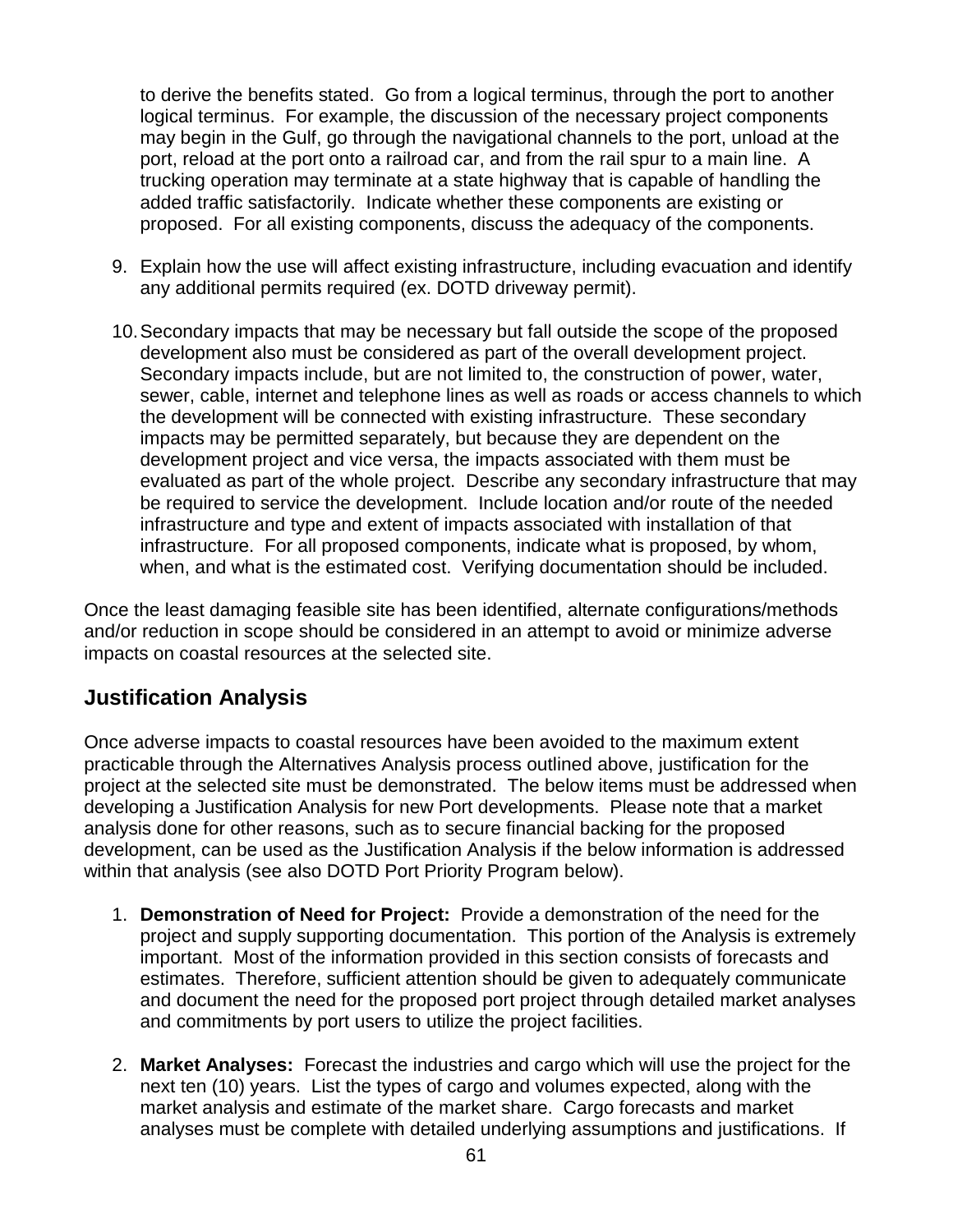cargo forecasts exceed historical trends, provide justification in terms of significant economic and technological developments occurring in the ports service area. If the port facility is in response to increased demand from new industries locating in the area, these location decisions have to be substantiated by comparative cost analyses.

If the port or a portion of the port is expected to be leased to a tenant which does not specialize in cargo movement, then the market analyses is done for the tenant's business and not the port's cargo. This also applies to the following: Extrapolation from past trends, Diverted cargo, Generated Cargo, Origins and Destinations, and Cargo Handling Revenue.

- a. *Extrapolation From Past Trends:* The simplest method of cargo forecasting is to extrapolate from past trends, making whatever adjustments that may be necessary to take into account changes that are likely to modify these trends. National projections for waterborne commerce, by major commodity types, can be used. These growth estimates are to be used to forecast traffic growth unless adequate justification is provided to support any deviation. If a particular commodity is not included, then use the total waterborne commerce trend.
- b. *Diverted Cargo:* Cargo may be diverted to a port facility either from other modes of transportation or from other routes. As cargo diversion can occur due to cost differentials in competing modes or routes, comparative cost studies must be presented to justify these cargo flows. If cargo diversion occurs due to establishment of new industries at the waterfront, these location decisions have to be analyzed and justified.
- c. *Generated Cargo:* New industrial and agricultural developments in an area can increase output and these developments may translate into new traffic. In such cases, these sources must be identified and new cargo must be analyzed in terms of volumes, origins and destinations. The total traffic generated must be distributed to different transport modes based on cost considerations.
- d. *Origins/Destinations:* Identify the major origins, routes, and destinations of the forecasted cargos which will use the project. Indicate what route the goods would move if the project is not built. Would the cargo be routed to another facility at the port, via another port in Louisiana, via a port outside of Louisiana, or via a non-water transport means?
- 3. **Industrial Development:** What new industrial development would result from the project; without the project, where would this development otherwise occur?
- 4. **Prospective Industrial Tenants:** List prospective industrial tenants and indicate if confidential. If tenants are to be located at the waterfront, provide sufficient reasons why such a location is critical to their operations.
- 5. **Letters of Commitment:** Include letters of commitment from users and indicate if confidential. Discuss whether commitments have already been made in terms of investments and planning and what other assurances (for example, executed lease agreements) are available to the port that the commitments will be met.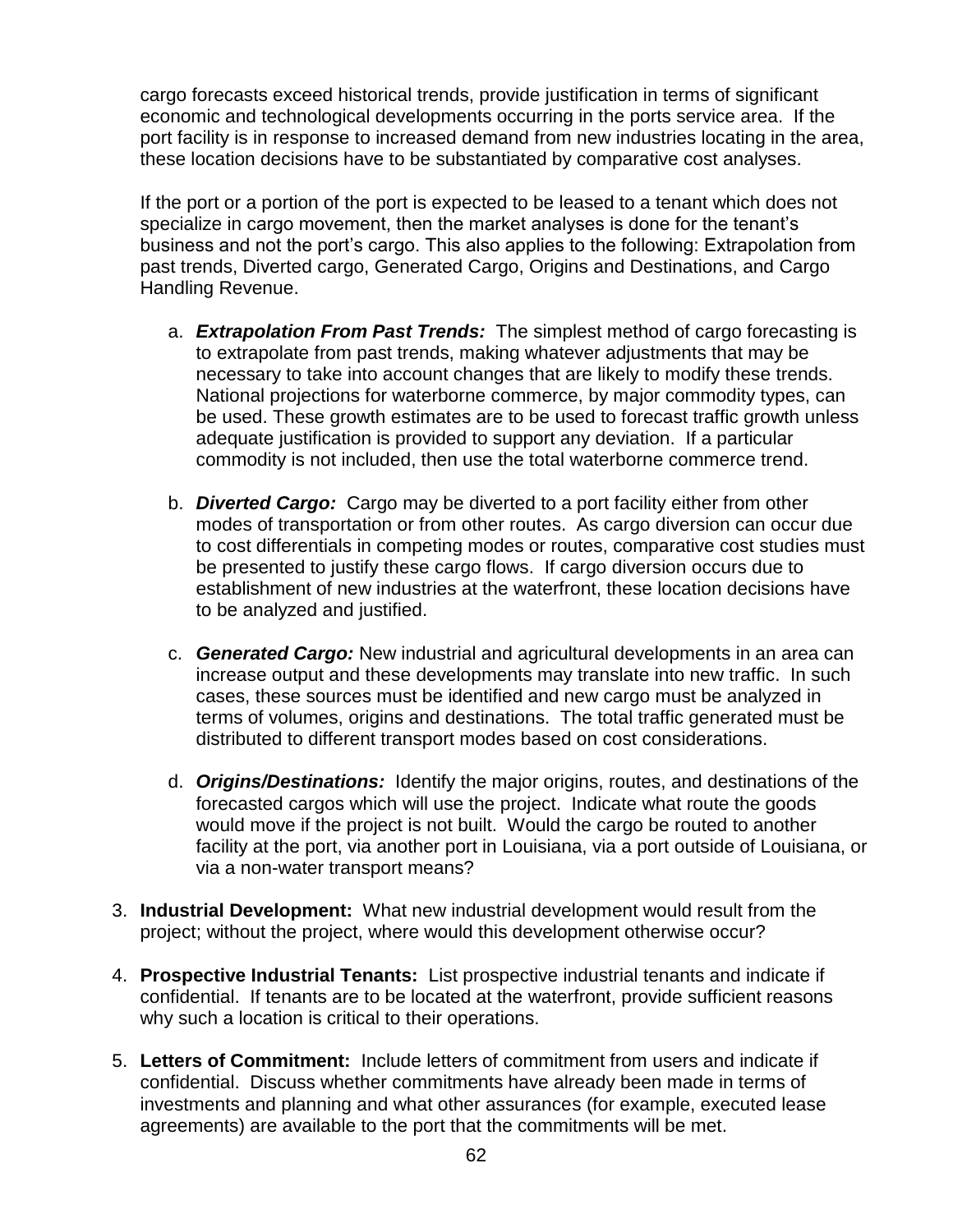#### 6. **Determination of Benefits:**

Benefits from the proposed project will be evaluated from the taxpayer's point of view and the port's point of view. All of the benefits will not be derived until the investment for the total project has been made and all of the necessary components are adequate.

Estimating these benefits is a key element in the Analysis. Sufficient attention should be given to substantiate procedures adopted in quantifying benefits and in providing supporting documents. Overall, benefit estimates should be logical, verifiable, and based on sound judgment and acceptable industry norms. Claimed benefits will be adjusted to conform to industry norms unless adequate justification is provided.

In order to determine adequate justification for the proposed activities, it is necessary to have a clear understanding of the project's expected net benefits. The term "net benefits" means the difference in the benefits to be derived "with the project" and those to be derived "without the project".

For example, when port facilities are constructed, there is usually a higher level of facility costs, mostly for construction. This is offset by the benefits including a reduced level of other costs (vessel operating costs, cargo handling costs, maintenance costs, etc.). There may also be an increase in economic activities, improved (or worsened) environmental consequences, etc.

All of these benefits are relative, i.e., they are based on the spread between what would happen with the new project vs. what would happen without the new project. In other words, to determine the benefits, it is necessary to evaluate the cargo flow projection, transportation cost savings, impact on other Louisiana ports, etc., without the project as well as with the project. Only then can the costs and gains under both scenarios be compared. The difference is the net benefits to be derived.

- a. **Number of Jobs:** Indicate the number of permanent new jobs that would be created and/or existing jobs saved from implementing the project. How many of these jobs are port related and how many are industrial jobs, what is the total payroll for each; without the project, where would these jobs otherwise be created? Do not include temporary jobs created by construction activities. The estimate of number of new jobs created shall conform to industry norms such as capital investment/worker and volume of cargo handled/worker and number of employees per firm. If jobs are displaced elsewhere in the state, these jobs shall be subtracted from the jobs created or saved by the project.
- b. **Shipping Costs:** If the proposed project will alter shipping costs, identify these costs with and without the project. Cost estimates should conform to general industry norms.
- c. **Other Benefits:** Identify any other benefits that would result from the project.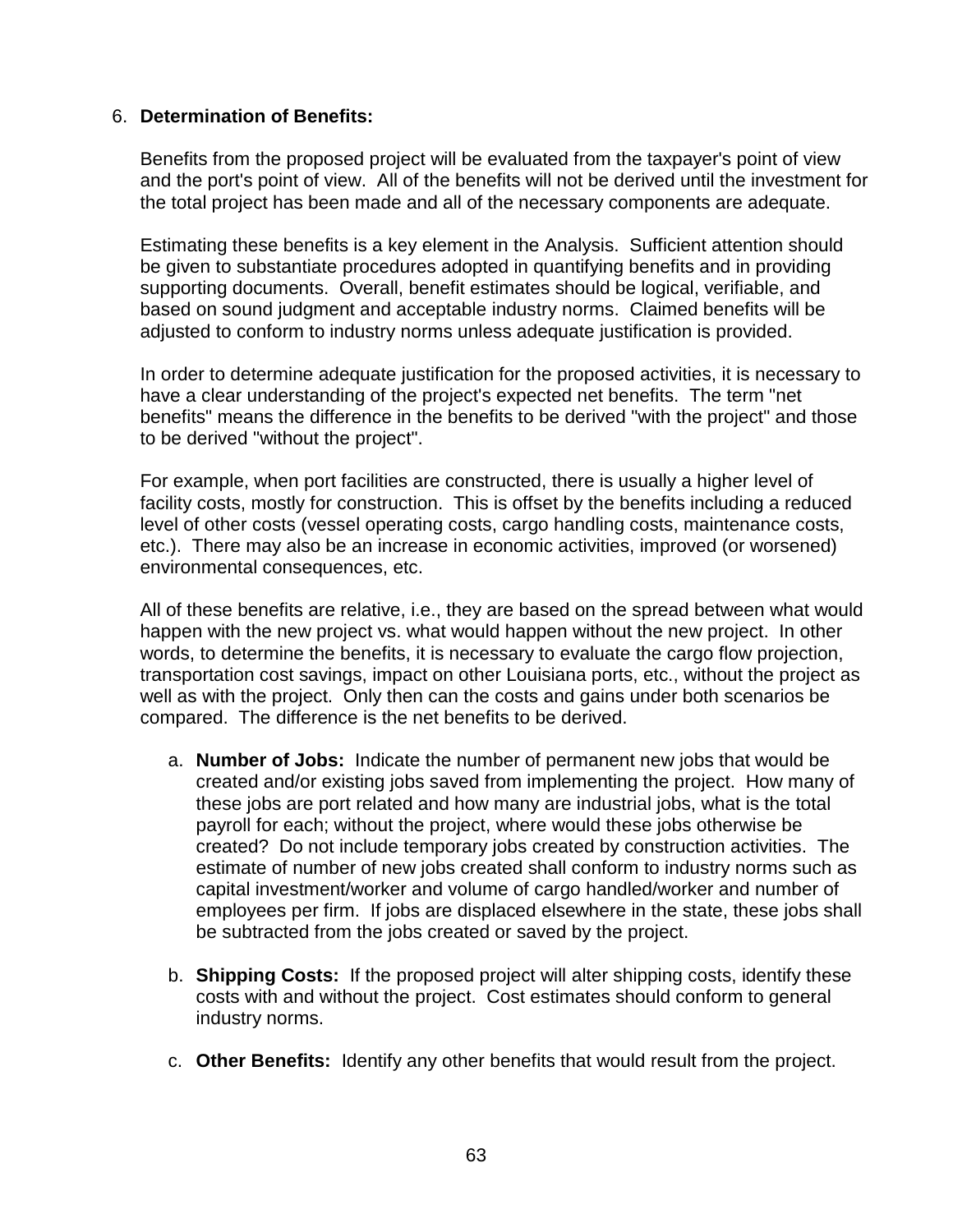d. **Benefits-Costs Tabulation:** Tabulate the project's benefits and costs over the project's life. Remember that all the benefits will not be derived until all of the components are implemented and are adequate.

#### 7. **Impacts of Implementing Proposed Project:**

An assessment of the impacts associated with the implementation of the proposed project shall be submitted. The economic, environmental, and other impacts shall be identified. A detailed environmental assessment is recommended.

The economic impacts may be indicated by the number of permanent jobs created or saved and the annual payroll resulting from the proposed port improvement. This information is reported in Section 7, "Determination of Benefits to the State".

If a potential risk of flooding is created for the surrounding or downstream area, a hydrologic study to assess the flooding or drainage impacts of the project may be required (see Drainage Analysis guide).

The environmental impacts shall be identified as to the effects on the following:

- Water Quality
- Habitat Modification
- Fish and Wildlife Resources
- Cultural, Historical and Archeological features

Any other impact(s) shall also be identified. The impact of the proposed project on other ports in the state, (e.g., diversion of cargoes or industrial activities, etc., from other state's ports) shall be stated.

If the project is expected to generate over 100 inbound and outbound trips in an hour or more than 750 trips a day then a traffic impact study with comments from the Metropolitan Planning Organization and/or the Regional Planning Commission is required. Said study is to identify adverse impacts on the transportation network and to mitigate negative impacts.

The assessment is to indicate whether the impacts are short-term or long-term, direct or indirect, and adverse or beneficial. Applicants may seek comments from appropriate state and federal agencies.

8. **Other Factors:** Discuss other factors not addressed above that may justify the proposed project.

Much of the above section is taken from the *Louisiana Port Construction and Development Priority Program Rules and Regulations* version dated June 2008. The Office of Coastal Management appreciates the cooperation and assistance of the Louisiana Department of Transportation and Development.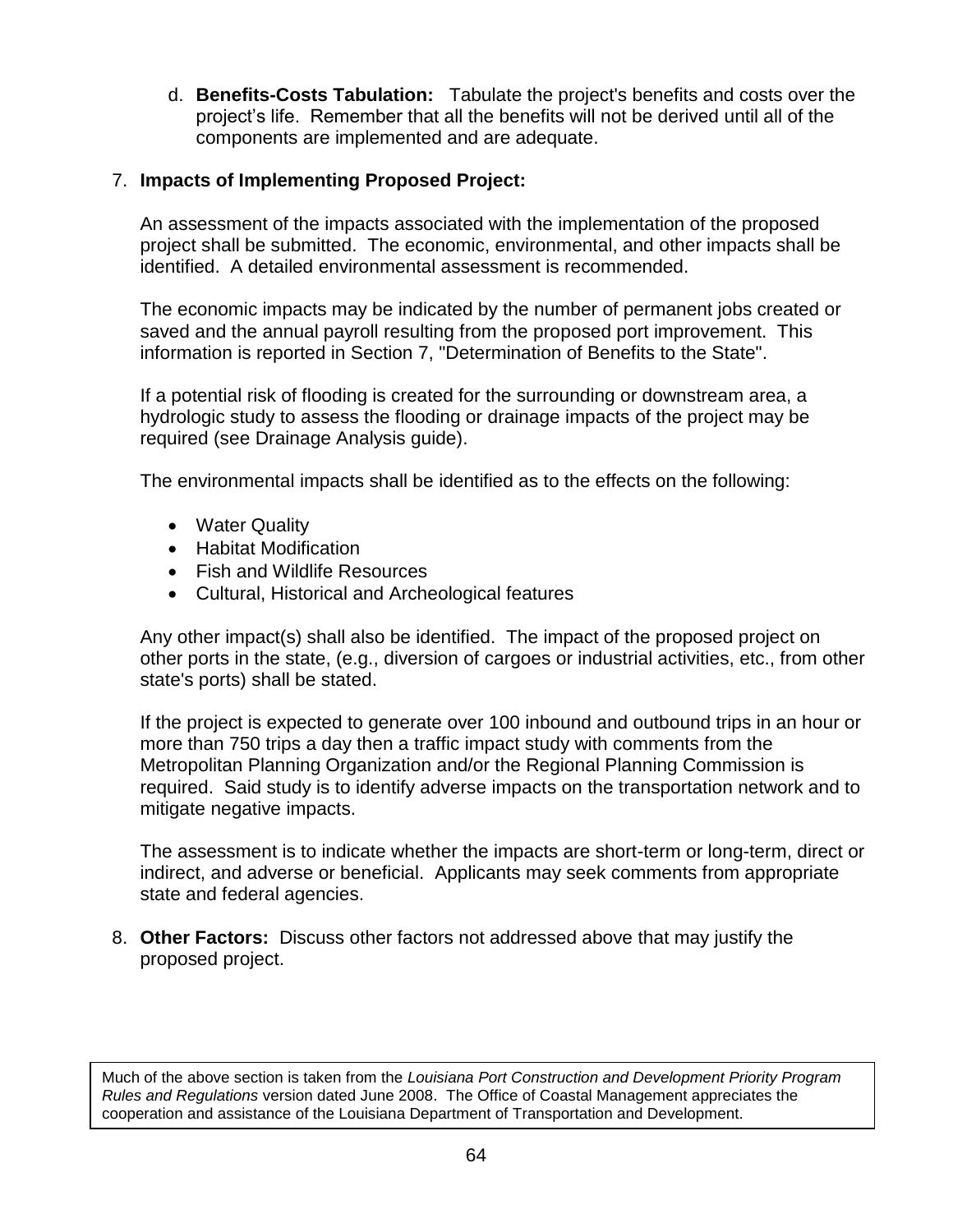# **Recreation Facilities**

# **Introduction**

R**ecreation facilities** include, but are not limited to, parks; visitor centers; picnic areas; ball fields; playgrounds; public golf courses; community swimming pools, tennis courts and basketball courts; and nature, hiking and bike trails. If, in OCM's opinion, adverse impacts to coastal resources will occur during construction, maintenance and/or operation of a proposed recreation facility, Alternatives and Justification Analyses will be required. The level of detail needed in the Analyses is dependent on whether the activity is maintenance of existing features, expansion of existing features or installation of new features. Please note that a feasibility study done during the course of project development can be submitted as the Alternatives and Justification Analyses. If a feasibility study has not been done, the below information will assist in the development of Alternatives and Justification Analyses. OCM encourages applicants to avoid adverse impacts to coastal resources to the maximum extent practicable and will provide assistance with identifying alternate sites, minimizing impacts and developing a Justification Analysis. Please note that residential and/or commercial developments associated with recreation facilities should follow the appropriate Alternatives and Justification Analyses Guides.

# **Maintenance of Existing Recreation Facilities**

Maintenance of existing recreation facilities includes upkeep, repair and/or replacement of existing equipment, upkeep of existing landscaping and fencing; replacement of existing decking on elevated trails; replacement of existing paving materials on at-grade trails, roads and parking lots as long as the material is not stacked higher, wider or longer that original design specifications; and refilling of existing play areas as long as final fill height is no more than original design specifications. Please note that, in some cases, normal repairs and the rehabilitation, replacement or maintenance of existing structures do not require a Coastal Use Permit provided that:

- 1. the structure or work was lawfully in existence, currently serviceable, and in active use during the year preceding the repair, replacement or maintenance; and
- 2. the repair or maintenance does not result in an encroachment into a wetland area greater than that of the previous structure or work; and
- 3. the repair or maintenance does not involve dredge (the removal by excavation or any other means of native material, including soil, sand, mud, clay and semisolid sediment, regardless of whether the material supports or is supporting vegetation, from any lands or water bottoms in the Louisiana coastal zone) or fill activities; and
- 4. the repair or maintenance does not result in a structure or facility that is significantly different in magnitude or function from the original.
- 5. the activity is not located within one-quarter mile of a barrier island; or on a chenier, barrier beach, dune, salt dome or other similar isolated, raised landform.

Access to the maintenance site may require OCM review if the access route requires dredge or fill or if coastal resources will be adversely impacted by access, even if the maintenance activity itself is exempt. Maintenance activities that do not qualify for the above exemption will require a Coastal Use Permit; if, in OCM's opinion, adverse impacts to coastal resources may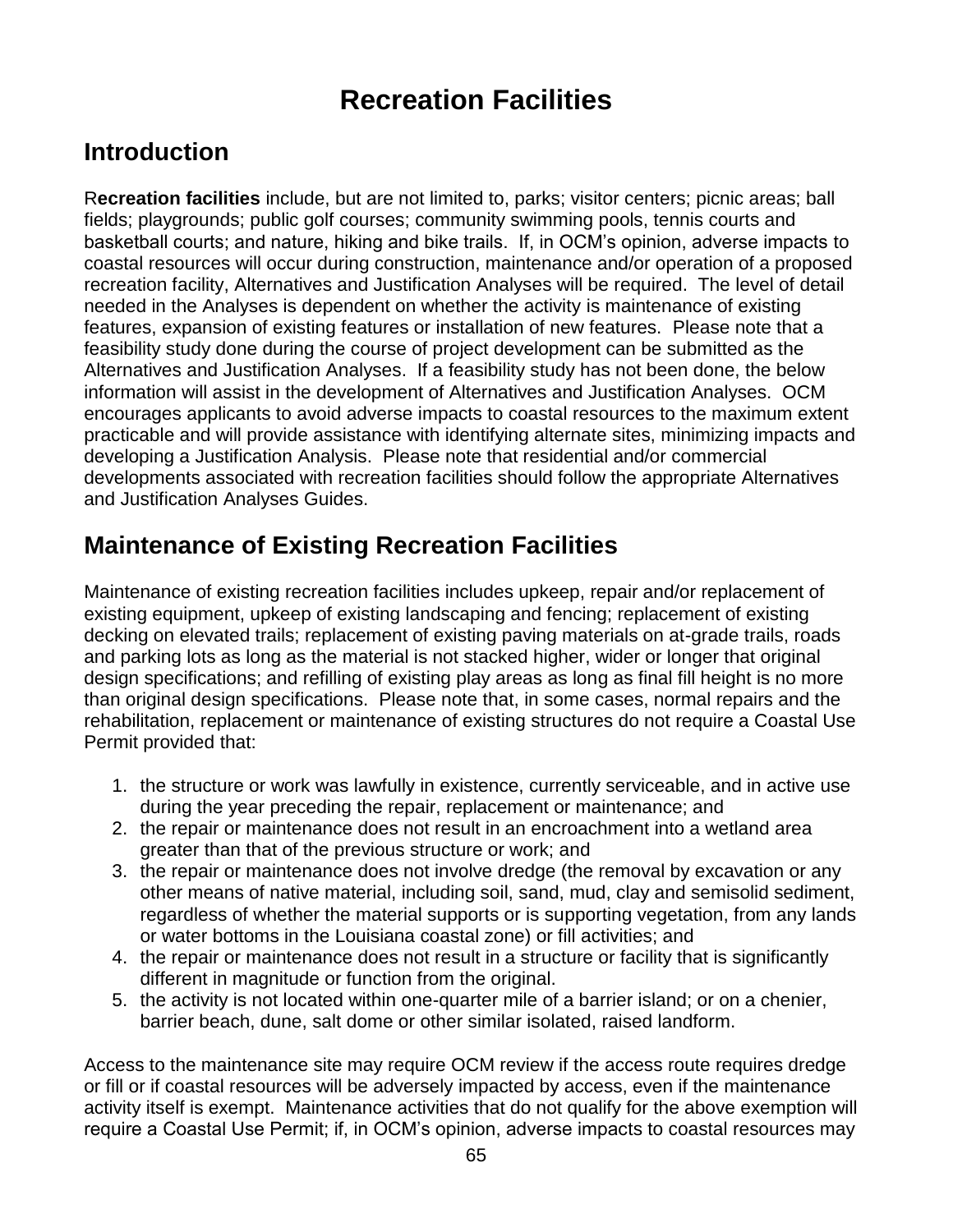occur from non-exempt access or maintenance activities, brief Alternatives and Justification Analyses also will be required. The information required is dependent on the nature of the maintenance activity and is outlined in the below sections. Please note that an exemption determination from OCM is exclusive to OCM and does not relieve the applicant from obtaining other local, state or federal permits, as required by law.

#### **Alternatives Analysis**

OCM recognizes that maintenance activities have a limited range of alternatives; therefore, the Alternatives Analysis need not address alternate sites. The Analysis instead should address alternate methods or configurations of implementation that minimize adverse impacts to coastal resources to the maximum extent practicable. The Alternatives Analysis should be a narrative that includes an explanation of the nature and objectives of the proposed maintenance activity(ies); an identification and discussion of any available feasible options for the proposed activity that minimize adverse impacts to coastal resources; and an explanation of why less damaging feasible options were not selected. The Analysis also should include information related to access, methods and equipment, and work space size however, only those aspects of the project that adversely impact coastal resources need be addressed.

#### **Access**

Every effort should be made to minimize impacts to coastal resources resulting from access to the work site. Existing access routes or roads, or other practical means of access, should be used in lieu of constructing new access routes or roads. Low impact equipment should be considered in lieu of wheeled or tracked vehicles, where feasible. If it is necessary to construct new access, or existing access requires improvements or involves adverse impacts to coastal resources, the narrative outlined above also should include the following:

- 1. An explanation of the route(s) and conveyance method(s) to be used to access the work site. Identify and discuss all possible options and explain why each was eliminated. If a new access route is required, please explain why.
- 2. A map showing the access route(s) to the work site(s). This can be included on the vicinity map and/or plan view used for the JPA. If multiple alternatives are available, please show all alternatives on the map (a separate map may be required if there are many alternatives).

#### **Method(s) and Equipment**

Every effort should be made to minimize adverse impacts to coastal resources that may result from the maintenance work. Again, low impact equipment should be considered in lieu of wheeled or tracked vehicles, where feasible. If adverse impacts to coastal resources cannot be avoided during the maintenance activities, the narrative outlined above also should include the following:

3. An explanation of the method(s) to be used to perform the maintenance work. Identify and discuss all possible options and why each was eliminated. If using economics as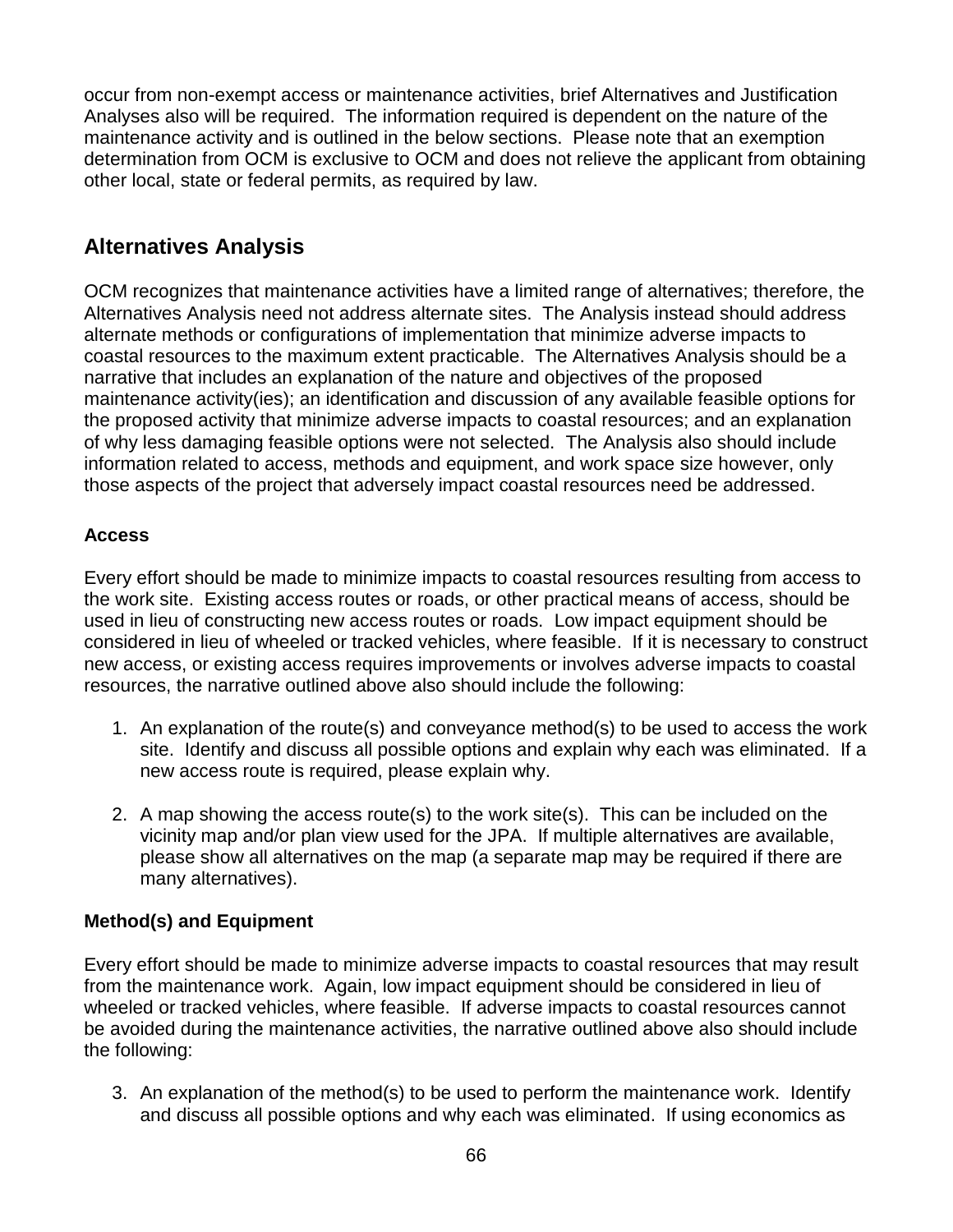justification for method and/or equipment selection, include cost comparisons for each option considered.

#### **Work Space Size**

The work space needed to perform the maintenance activities should be of the minimum size necessary to safely do the work. It should include any excavation and dredged material placement areas, equipment staging areas, travel areas, work areas, etc. If adverse impacts to coastal resources cannot be avoided during the maintenance activities, the narrative outlined above also should include the following:

4. An explanation of the size(s) of the work space(s) needed to perform the maintenance activities. Include a discussion of any limitations that may be present on site and a discussion of any special equipment requirements. Illustrations and site layout plans may helpful in demonstrating space requirements and limitations.

#### **Justification Analysis**

The Justification Analysis should be a brief narrative that clearly explains the reason(s) for the proposed activity(ies) and the consequences of not implementing the proposed activity(ies).

# **Expansion of Existing Recreation Facilities**

Expansion of existing recreation facilities includes, but is not limited to, increasing the usable area of the recreation facility and adding new equipment or features to previously unutilized areas. Expansion activities that, in OCM's opinion, have adverse impacts on coastal resources will require Alternatives and Justification Analyses.

### **Alternatives Analysis**

Expansion of existing facilities includes an increase in the size and/or capacity of existing features and/or level of service provided. Expansion activities that, in OCM's opinion, have adverse impacts on coastal resources will require Alternatives and Justification Analyses as outlined below.

OCM recognizes that expansion activities have a limited range of alternatives. If the expansion activities are not limited to a location immediately adjacent to existing facilities, please refer to the Construction of New Utility Facilities, Alternatives Analysis section below for an outline of the Alternatives Analysis required. If the expansion activities must be located adjacent to existing facilities, please refer to the following outline for the Alternatives Analysis.

For expansion activities immediately adjacent to existing facilities, the Alternatives Analysis should address all feasible locations surrounding the existing facility as well as methods or configurations of implementation that minimize adverse impacts to coastal resources to the maximum extent practicable. The Alternatives Analysis should include the following: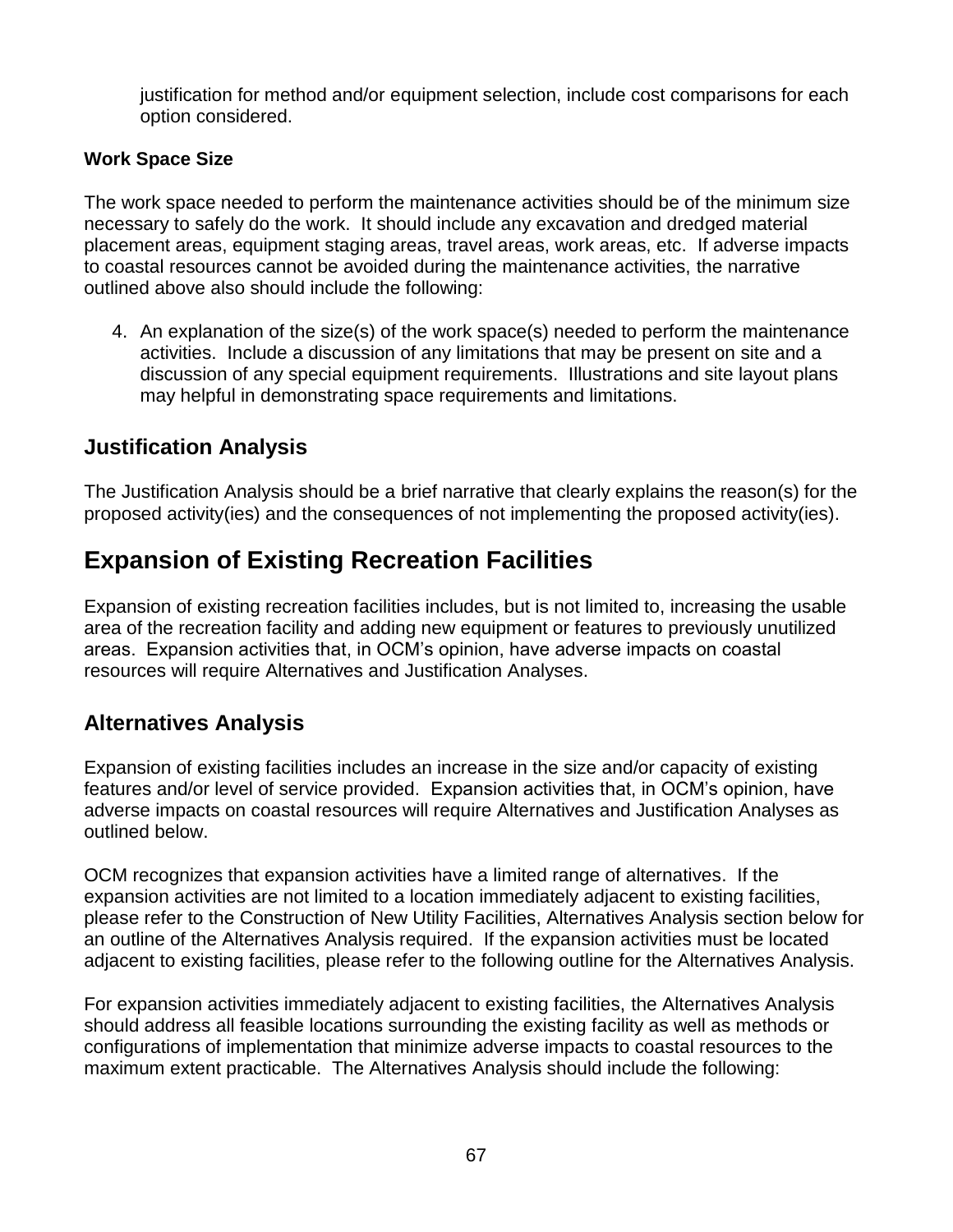- 1. A narrative explaining the project objective(s) and identifying the proposed features required to meet the objective(s). The narrative also should identify any project objectives or features that may limit the range of alternatives to be considered.
- 2. A description of each location considered. Include general topography, water/wetland features, habitat type(s) present, if known, and estimate of impact to each.
- 3. A narrative explaining the reasons for the elimination of each location considered but not selected for development. Please note that the factors used to compare each location should be identified and should be consistent among locations.

### **Justification Analysis**

The Justification Analysis for existing facility expansion activities must demonstrate the need and/or demand for the enhanced goods and/or services to be provided by the expansion. The analysis should include a narrative explaining the enhanced goods and/or services to be provided by the expansion, why these services are in need or demand and the consequences of not implementing the proposed expansion. Supporting documentation may be required depending on the extent of coastal resource impacts and can be in the form of a facility master plan or feasibility study, but need not be a formal study if one is not otherwise necessary. If no formal study has been done, documentation that clearly demonstrates the need for the proposed activity should be presented.

# **New Recreation Facilities**

New recreation features include the construction of previously non-existent recreation facilities. If, in OCM's opinion, adverse impacts to coastal resources may occur during or after construction, Alternatives and Justification Analyses will be required. Please note that a feasibility study done during the course of project planning can be submitted as the Alternatives and Justification Analyses as long as less damaging alternatives have been evaluated to the extent practicable.

## **Alternatives Analysis**

Every effort should be made to site recreation facilities such that adverse impacts to coastal resources are avoided or minimized to the maximum extent practicable. The goal of an Alternatives Analysis is to find a feasible location for the proposed facility which results in the least amount of adverse impact to coastal resources while allowing the project to fulfill its main objective(s). The Alternatives Analysis provides an objective method of performing a fair and thorough consideration of feasible options for the location, construction, operation and maintenance of the proposed recreation feature. OCM encourages applicants to utilize locations that avoid or minimize both direct and indirect adverse impacts to coastal resources to the maximum extent practicable. **Feasible sites a**re defined as any site that can support the main objective(s) of the proposed development. Current aerial photography and/or specific knowledge of the area can be used to identify feasible sites. Project objective(s), surrounding land use, total project impact and type and extent of coastal resource impacts should be considered when selecting feasible sites.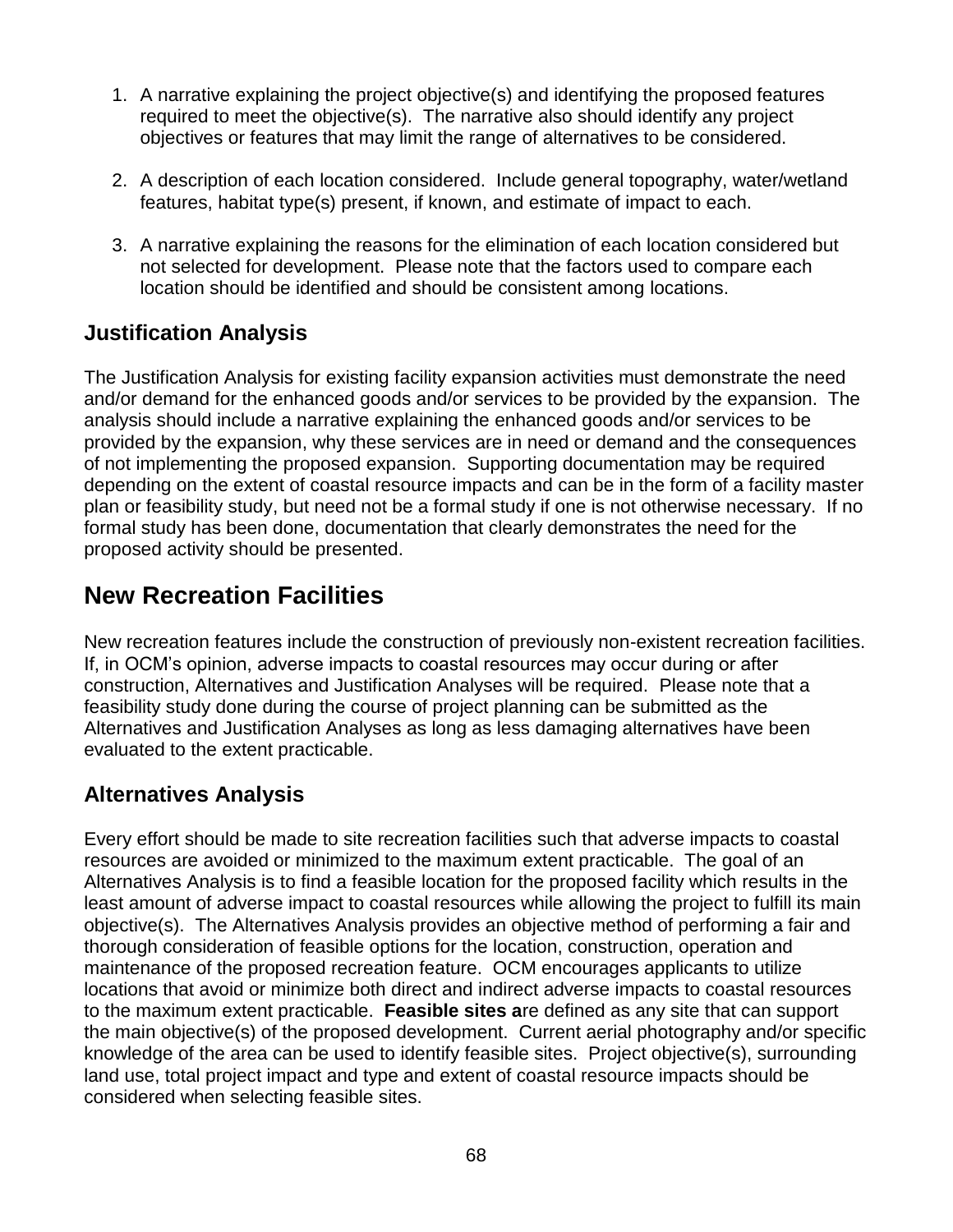Feasible sites can be identified using current aerial photography. Landowners can be identified through clerk of court records and contacted to determine availability of the land for purchase. Local newspapers also provide a source of available real estate offerings. A driveby search for lots posted for sale in the general development vicinity also can be an effective method of finding available sites. Several websites offer listings of large tracts of land (see "Available Sources" below). Multiple Listing Real Estate Searches (MLS) also can be used to determine the availability of property for development and also can be used to assess the current housing/real estate market in the development area. MLS or other real estate search results provided for site identification purposes must include the parameters used for the search. If no available alternate sites can be identified, documentation demonstrating such (letters of refusal from landowners to sell property (or chronology and summary of attempts), MLS or other real estate searches resulting in no matches - include search parameters and full results; aerial photos showing no available undeveloped land, any other documentation showing an attempt to find less damaging properties) must be provided.

Documentation will be required that clearly demonstrates that each site was compared equally and explains why each site was eliminated or chosen. Documentation that supports the reasons for elimination should be included with the analysis. All alternate sites and the preferred site must be compared using, at a minimum, the factors identified below. If other factors not identified by OCM are used to compare sites, please define those factors and explain how they were used to evaluate each site. Table 1 can be used to determine the minimum range of alternatives that should be considered when developing an Alternatives Analysis.

**Table 1** – Determining the Range of Alternatives that should be considered when proposing a new recreation facility.

|                                                                                          |               | <b>Resource Impacts</b> (% of total project impacts) |               |  |  |
|------------------------------------------------------------------------------------------|---------------|------------------------------------------------------|---------------|--|--|
| <b>Scope of Development</b>                                                              | Low $(<10\%)$ | Med (10.01-                                          | High          |  |  |
|                                                                                          |               | $30\%$                                               | $( >30.01\%)$ |  |  |
| Small (less than 10 acres)                                                               | Category 1    | Category 2/3*                                        | Category 3    |  |  |
| Large (10 acres or more)                                                                 | Category 2/3* | Category 2/3*                                        | Category 3    |  |  |
| * If more than 5 acres of resource impact will occur, bigher level of detail is required |               |                                                      |               |  |  |

\* If more than 5 acres of resource impact will occur, higher level of detail is required.

A minimum of two (**Category 1**), three (**Category 2**) or five (**Category 3**) alternate feasible sites must be considered. Each route should be compared using the same parameters and should, at a minimum, include the items listed below.

- 1. Define the project objective(s) and identify the proposed features required to meet the objective(s). Identify any project objectives that may limit the range of alternatives to be considered. Identify the area(s) to which the proposed facility will provide service.
- 2. Identify, on a map, each site considered. If less than the minimum number of sites, as specified above, have been considered, please explain why and provide documentation demonstrating the efforts made to find alternate sites.
- 3. Describe each site considered. Include topography, water/wetland interface, habitat type(s) present and amount of impact to each and cost. If access to the property is limited or unavailable, explain the limitations and provide any information that can be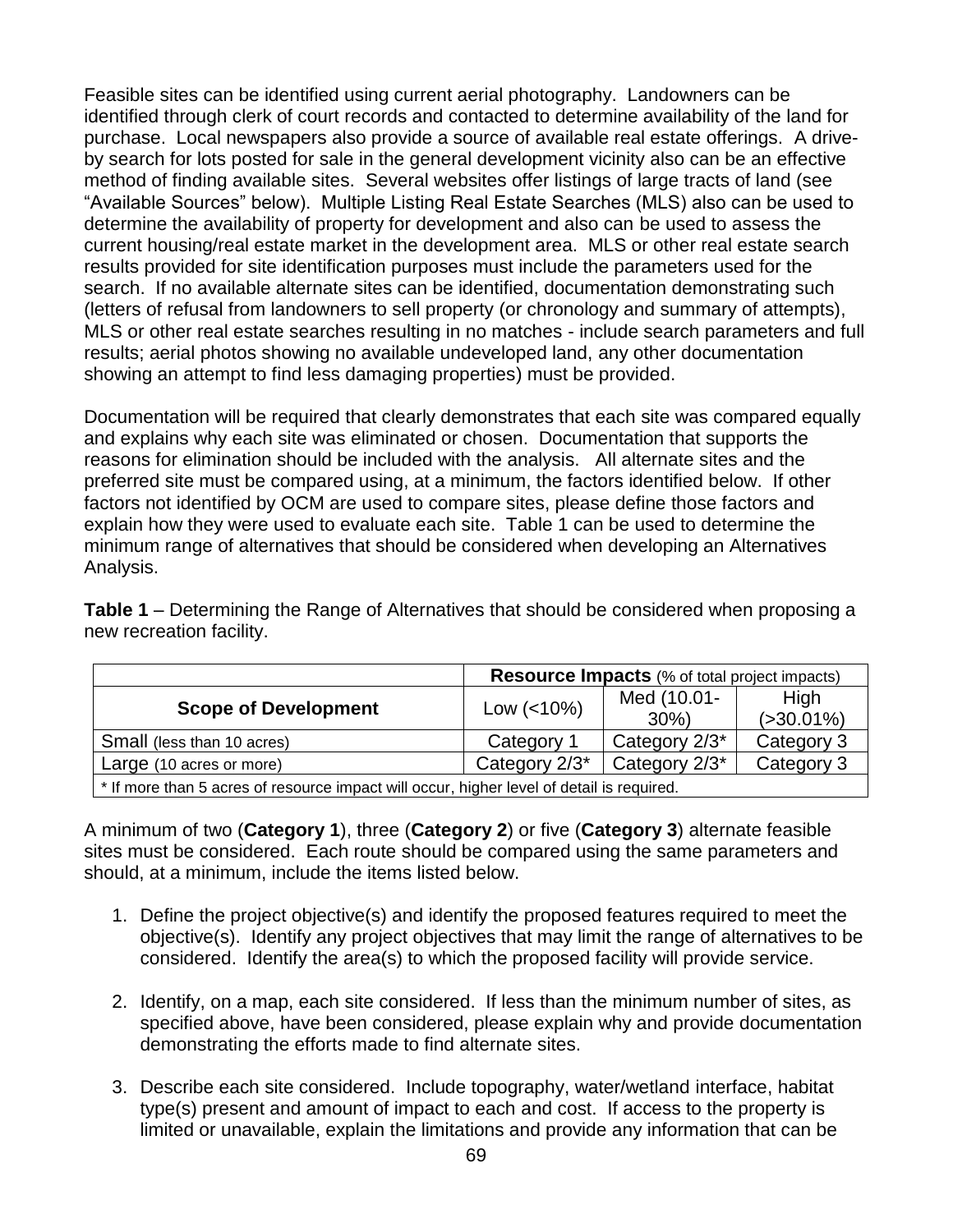gained about the site using current photography and topographic and habitat maps. Identify any limiting factors and explain how those factors limit development.

- 4. Identify the availability and capacity of existing infrastructure (roads, utilities, water, sewer, etc.). Explain how the use will affect existing infrastructure and identify any additional permits required (e. g., DOTD driveway permit). Describe any new infrastructure required and include location and/or route of the needed infrastructure and type and extent of impacts associated with installation of that infrastructure.
- 5. Describe the surrounding land use(s) within one quarter mile (**Category 1**) one-half mile (**Category 2**) or one mile (**Category 3**) of the site. Include type and extent of existing use and any planned future uses, if known.
- 6. Identify the current zoning of the site and indicate if any zoning variances will be required prior to development.
- **7.** Provide a narrative explaining the reasons for the elimination or selection of each site. Please note that the factors used to compare each site should be identified and should be consistent among sites.

#### **Justification Analysis**

Once adverse impacts have been avoided to the maximum extent practicable through the Alternatives Analysis process outlined above, justification for the project at the selected site must be demonstrated. The goal of a Justification Analysis is to ensure that there is a public need and demand for the product(s) to be provided by the development. The below items must be addressed when developing a Justification Analysis for recreation facilities. Table 2 can be used to determine the level of detail required in the Justification Analysis.

|                               | Resource Impact (% of total<br>impact) |                    |                      |                                                           |  |
|-------------------------------|----------------------------------------|--------------------|----------------------|-----------------------------------------------------------|--|
| Size of<br><b>Development</b> | Low<br>(≤20%)                          | Med<br>(20.01-70%) | High<br>$(>70.01\%)$ | <b>Surrounding Land Use +</b>                             |  |
|                               | S                                      | $S/M$ *            | M                    | High (dense residential, commercial and/or<br>industrial) |  |
| Small (less than<br>10 acres  | S                                      | $S/M$ *            | M                    | Moderate (light residential/commercial,<br>agriculture)   |  |
|                               | M                                      | M                  | C                    | Low (no development)                                      |  |
| Large (10 acres<br>or more)   | S                                      | $S/M$ **           | $MC**$               | High                                                      |  |
|                               | $S/M$ **                               | $MC**$             | $MC**$               | Moderate                                                  |  |
|                               | M/C **                                 | С                  | С                    | Low                                                       |  |

|  |  |  | <b>Table 2</b> – Determining the level of detail required in the Justification Analysis. |
|--|--|--|------------------------------------------------------------------------------------------|
|--|--|--|------------------------------------------------------------------------------------------|

\* If more than 1 acre of resource impact will occur, higher level of detail is required.

\*\* If more than 5 acres of resource impact will occur, higher level of detail is required.

† Refers to the type and extent of the uses occurring on lands in the vicinity of the proposed development

#### **Simple Justification (S)**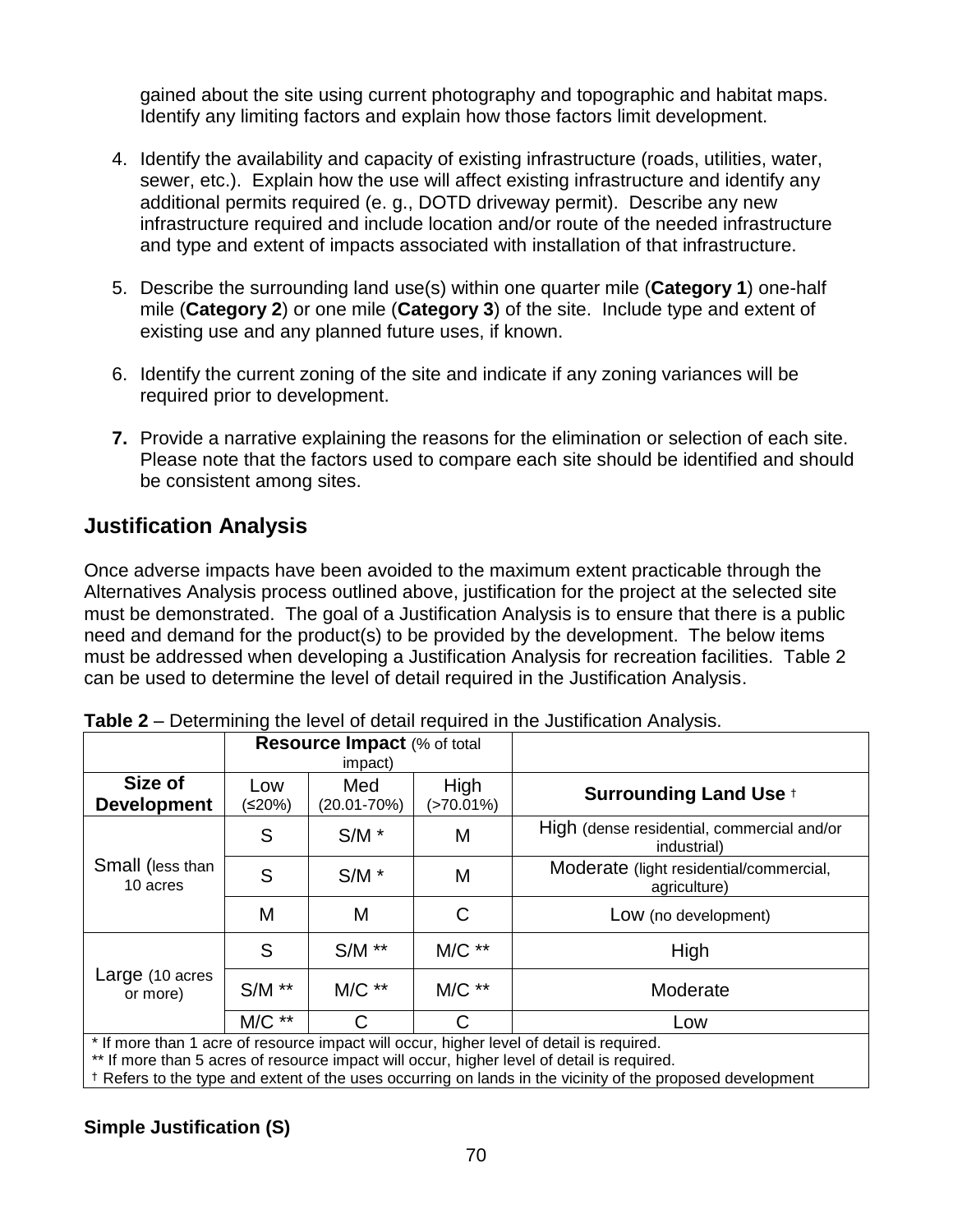- 1. State the objective(s) of the recreation facility (what activities will the facility provide) and describe or identify on a map the service area (the area from which the majority of the anticipated users will be drawn).
- 2. Provide a narrative explaining how the proposed development will introduce or enhance the existing availability of recreation opportunities in the service area.

#### **Moderate Justification (M)**

Provide information for 1-2 above plus:

- 3. Identify on a map all other recreation facilities within the identified service area.
- 4. Describe the activities available at each facility identified in #3 above and provide the capacity, current level of usage and anticipated future level of usage of each.

#### **Complex Justification (C)**

Provide information for 1-4 above plus:

5. Provide population trend data for the identified service area.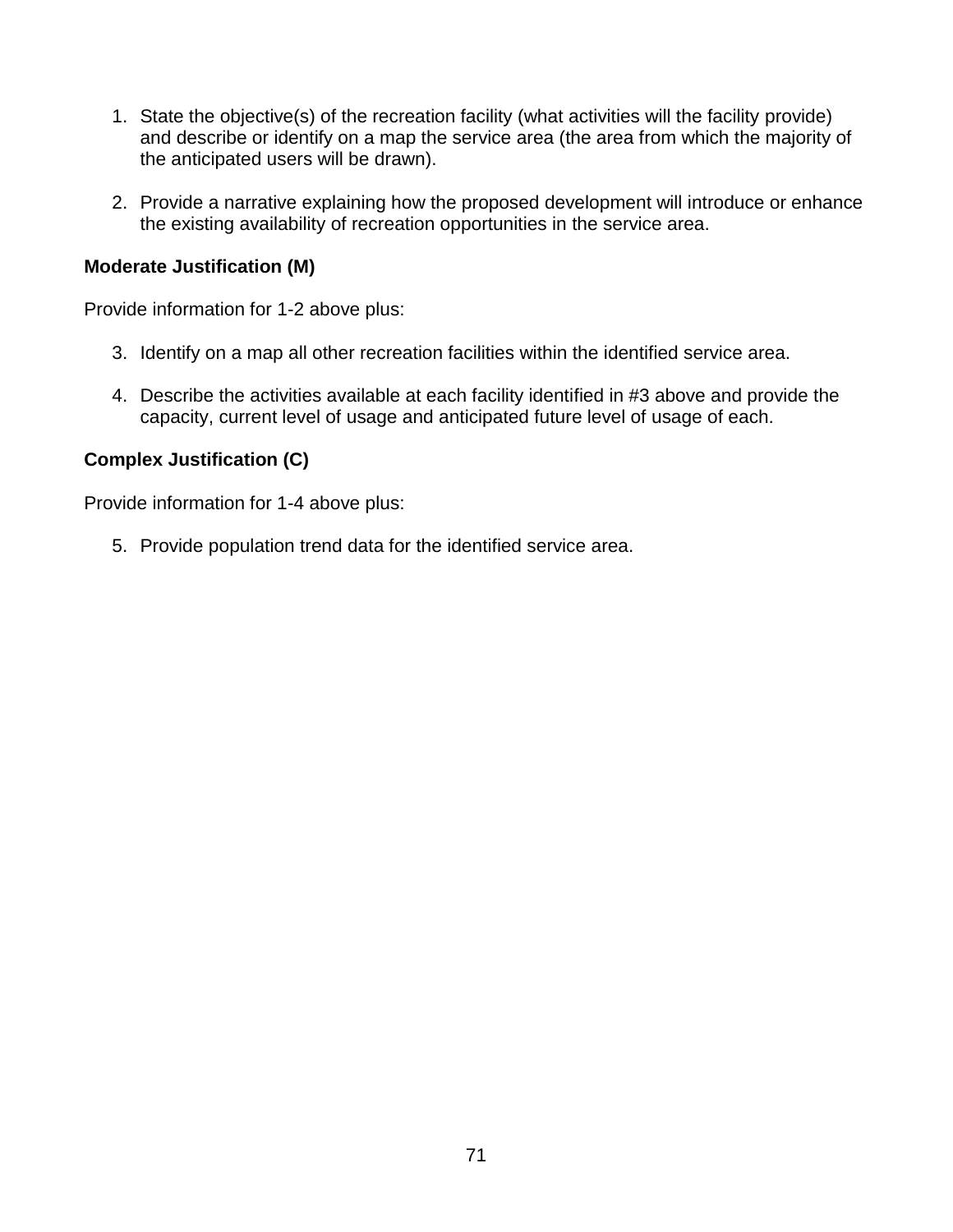# **Residential Subdivisions**

# **Introduction**

OCM defines **residential subdivisions** as multi-house/unit residential developments. These types of developments require Alternatives, Justification, Drainage and Coastal Hazard Analyses regardless of the amount of wetland or coastal resource impacts. The complexity of the development, surrounding land use, type and level of resource impact and coastal use objectives are used to determine the range of alternatives to be considered in the Alternatives Analysis and the type of information and level of detail required for the Justification, Drainage and Coastal Hazard Analyses.

Other factors that must be identified when developing the Alternatives and Justification Analyses are project objective, site description, infrastructure needs (roads, powerlines, sewerage, water, drainage) proximity to needed services (grocery, pharmacy, bank, hospital) and the development's effects on evacuation and existing infrastructure. Secondary impacts that may be necessary but fall outside the scope of the proposed development also must be considered as part of the overall development project. These secondary impacts may be permitted separately, but because they are dependent on the development project and vice versa, the impacts associated with them must be evaluated as part of the whole project. Secondary impacts include, but are not limited to, the construction of power, water, sewer, cable, internet and telephone lines as well as roads and access channels by which the development will be connected with existing infrastructure.

Because the level of detail required in the Justification Analysis depends largely on the type and level of surrounding land use and the type and level of coastal resource impacts, **alternative sites should be addressed first**. All feasible sites, as defined below, should be considered and the least damaging site selected as the preferred site. Once the site has been selected, justification of the project should be prepared for that site. Please keep in mind that the type of information and level of detail required for the Justification, Drainage and Coastal Hazard Analyses, as requested by the OCM Permit Analyst, are dependent on the level of resource impact, level of surrounding land use and the size of the development. These parameters may change depending on the location, scope and configuration of the development ultimately determined to be the least damaging. Please check with your OCM Permit Analyst to determine if the level of detail originally requested still is required. If you would like to schedule a pre-application meeting in order to discuss the information required and efforts to be undertaken to minimize adverse impacts resulting from the proposed development, please contact our office at (800) 267-4019 or [OCMinfo@la.gov.](mailto:OCMinfo@la.gov)

#### **Alternatives Analysis**

The goal of an Alternatives Analysis is to find a location for the proposed development which results in the least amount of adverse impact to coastal resources while allowing the project to fulfill its main objective(s). The Alternatives Analysis provides an objective method of performing a fair and thorough consideration of feasible options for the location, construction, operation and maintenance of a proposed coastal use. OCM encourages applicants to utilize areas that avoid or minimize both direct and indirect adverse impacts to coastal resources. If a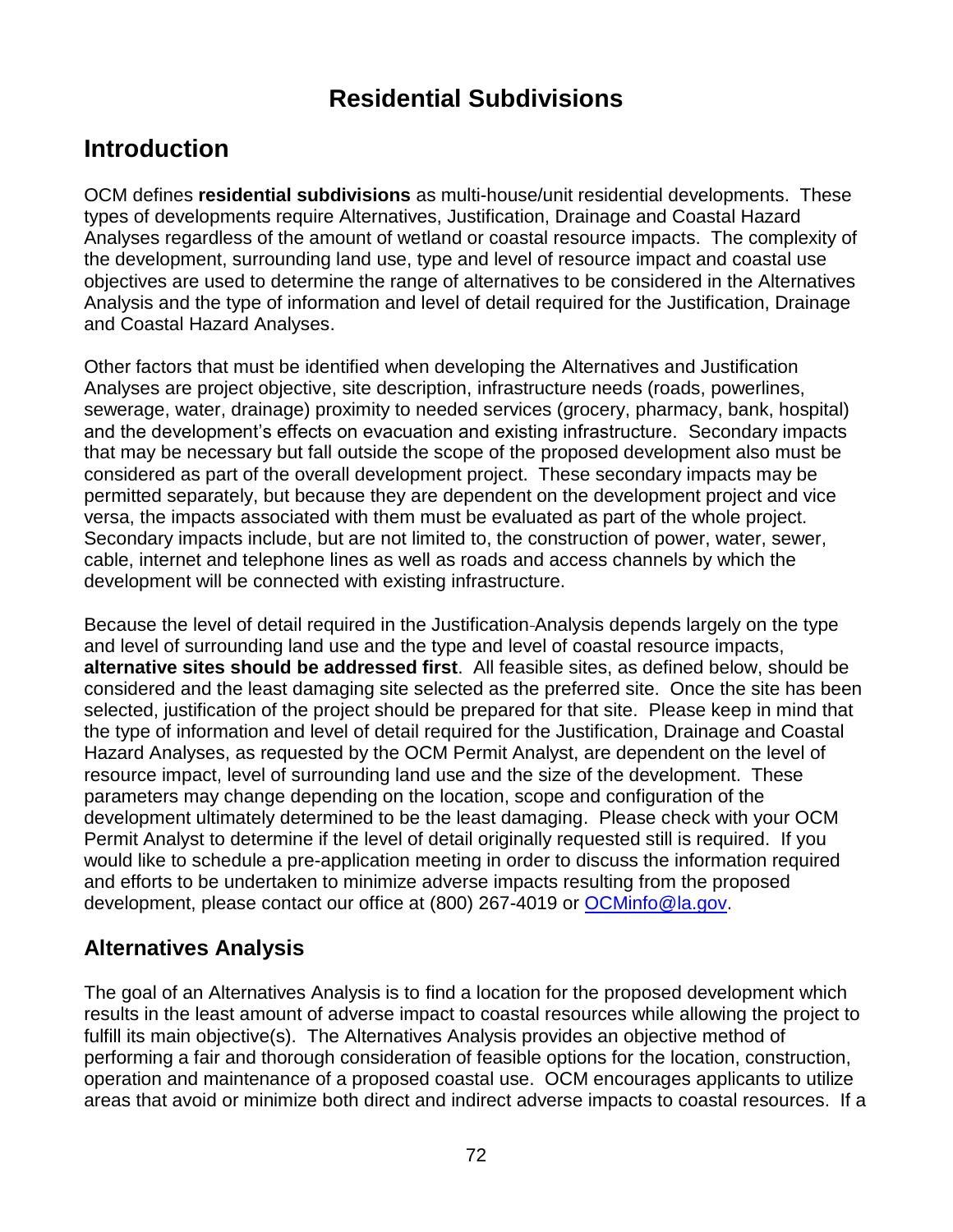selected project location, construction, operation or maintenance method may result, in OCM's opinion, in adverse impacts to coastal resources, an Alternatives Analysis will be required.

**Feasible sites** are defined as any available parcel of land within the general vicinity of the proposed site (+/- 1 hour drive; within same Parish/geographic area; near preferred features such as waterways, parks, wildlife areas; offers the same amenities within the same driving distance of market area) that can support the main objective(s) of the proposed development. Project objective(s), surrounding land use, total project impact, availability of existing infrastructure and type and extent of coastal resource impacts should be considered when selecting feasible alternative sites.

Feasible sites can be identified using current aerial photography. Landowners can be identified through clerk of court records and contacted to determine availability of the land for purchase.. Local newspapers also provide a source of available real estate offerings. A driveby search for lots posted for sale in the general development vicinity also can be an effective method of finding available sites. Several websites offer listings of large tracts of land (see "Available Sources" below). Multiple Listing Real Estate Searches (MLS) also can be used to determine the availability of property for development and also can be used to assess the current housing/real estate market in the development area. MLS or other real estate search results provided for site identification purposes must include the parameters used for the search. If no available alternate sites can be identified, documentation demonstrating such (letters of refusal from landowners to sell property (or chronology and summary of attempts), MLS or other real estate searches resulting in no matches - include search parameters and full results; aerial photos showing no available undeveloped land, any other documentation showing an attempt to find less damaging properties) must be provided.

Please note that a residential development does not need to be located on a waterway in order to serve its primary function (i.e. houses are not coastal water dependent). Also, ownership of a parcel of land is NOT adequate justification for selecting that site over other, less damaging sites. However since site purchase is a large part of development costs, ownership of a parcel of land can affect the economics of a project such that purchasing another parcel of land would make a proposed coastal use economically infeasible to a reasonably financed applicant. The applicant will need to provide documentation of both project cost differentials and applicant/project financing that clearly demonstrates that purchase of additional land will make the proposed coastal use economically infeasible. Table 1 can be used to determine the minimum range of alternatives that should be considered when developing an Alternatives Analysis.

|                                                                                                                                                                                        | <b>Resource Impacts</b> (% of total impact) |                    |                |  |  |
|----------------------------------------------------------------------------------------------------------------------------------------------------------------------------------------|---------------------------------------------|--------------------|----------------|--|--|
| <b>Size of Development</b>                                                                                                                                                             | Low $(≤20%)$                                | Med (20.01% - 70%) | High (>70.01%) |  |  |
| Small (less than 5 acres and 3-<br>10 houses with no new access)                                                                                                                       | Category 1                                  | Category 1         | Category 2     |  |  |
| Med (less than 5 acres and 3-10<br>houses with new access)                                                                                                                             | Category 1                                  | Category 1/2 *     | Category 2     |  |  |
| Large (more than 5 acres or $>10$<br>houses)                                                                                                                                           | Category 2                                  | Category 2/3 **    | Category 3     |  |  |
| * If more than 1 acre of resource impact will occur, higher level of detail is required.<br>** If more than 5 acres of resource impact will occur, higher level of detail is required. |                                             |                    |                |  |  |

**Table 1** –Level of detail required for an Alternatives Analysis.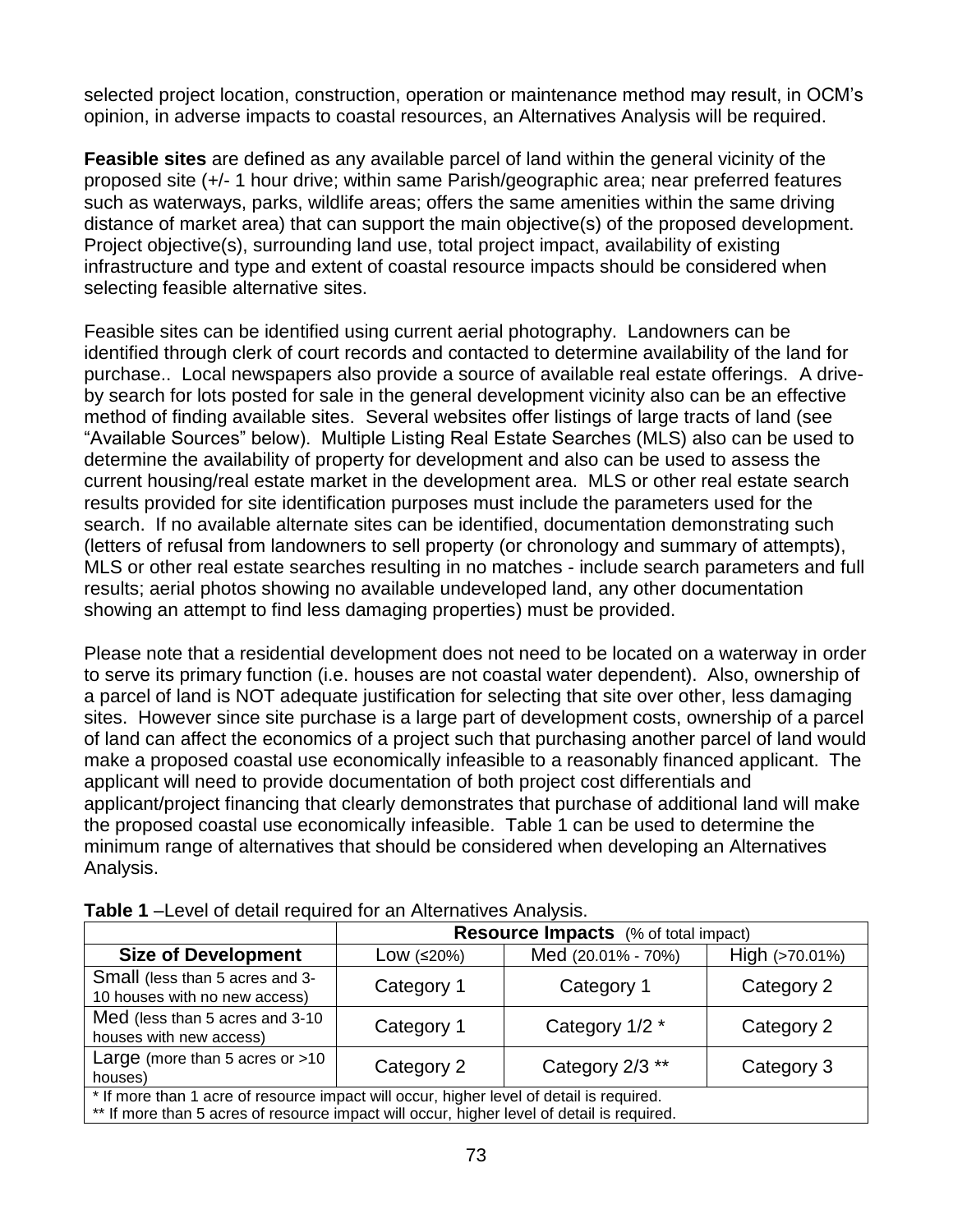**Category 1:** A minimum of 3 sites should be considered, however OCM reserves the right to suggest consideration of other sites not identified by the applicant. The following information should be provided for each site considered.

- 1. Define the project objective(s) and identify the proposed features required to meet the objective(s). Identify any project objectives that may limit the range of alternatives to be considered.
- 2. Identify, on a map, the location of each site considered for development. If no alternate locations were identified, provide an explanation of the efforts undertaken to find alternate sites.
- 3. Describe each site considered. Include parcel size relative to development size, general topography and water/wetland features, habitat type(s) present, if known, and estimate of impact to each. If access to the property is limited or unavailable, explain the limitations and provide any information that can be gained about the site using current photography and topographic and habitat maps. Identify any limiting factors and explain how those factors limit development.
- 4. Identify the availability and capacity of existing infrastructure (roads, utilities, water, sewer, etc.). Describe any new infrastructure required (excluding tie-in from individual units to existing infrastructure).
- 5. Describe the surrounding land use within one-quarter (1/4) mile of each site considered. Radius should extend from the outside boundaries of the proposed development. Include type and extent of existing use and any planned future uses, if known.
- 6. Provide a narrative explaining the reasons for the elimination of each site considered but not selected for development. Please note that the factors used to compare each site should be identified and should be consistent among sites.

**Category 2:** A minimum of 4 sites should be considered, however OCM reserves the right to suggest consideration of other sites not identified by the applicant. Items 1-6 above plus the following should be provided for each site considered.

- 7. If no alternate sites were identified, provide supporting documentation for item #2 above. Documentation can include letters of refusal from landowners to sell property or written chronology/summary of attempts to contact landowners, MLS or other real estate searches resulting in no matches (include search parameters and full results), aerial photos showing no available undeveloped/unused land, etc.
- 8. Describe the surrounding land use within one-half (1/2) mile of each site considered. Radius should extend from the outside boundaries of the proposed development. Include type and extent of existing use and any planned future uses, if known.

**Category 3:** A minimum of 5 sites should be considered, however OCM reserves the right to suggest consideration of other sites not identified by the applicant. Items 1-8 above plus the following should be provided for each site considered.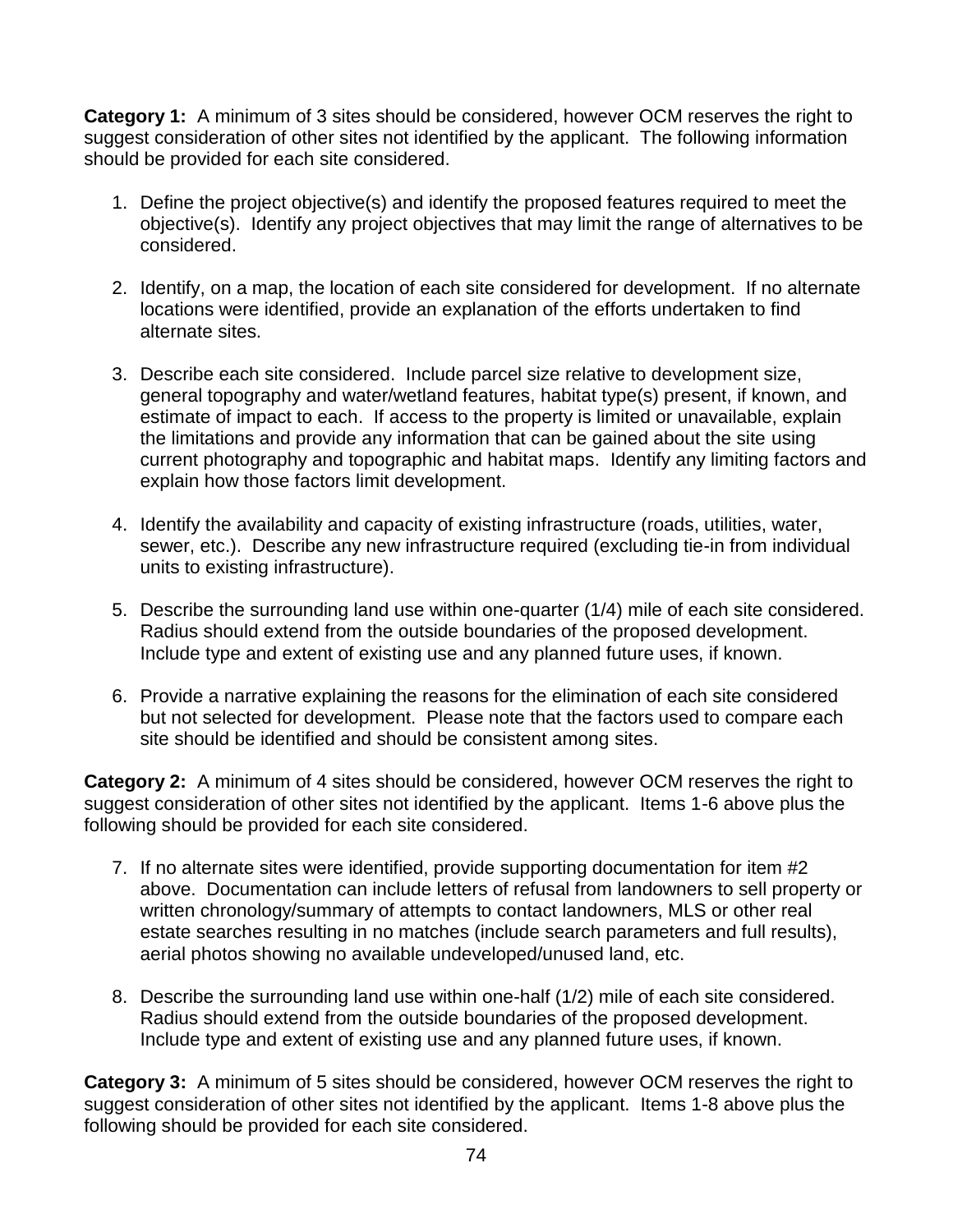- 9. Describe the surrounding land use within one (1) mile of each site considered. Radius should extend from the outside boundaries of the proposed development. Include type and extent of existing use and any planned future uses, if known.
- 10.Identify the current zoning of the site and indicate if any zoning variances will be required prior to development.
- 11.Explain how the use will affect existing infrastructure, including evacuation and identify any additional permits required (ex. DOTD driveway permit). Describe any secondary infrastructure (excluding tie-in from individual units) that may be required to service the development. Include location and/or route of the needed infrastructure and type and extent of impacts associated with installation of that infrastructure.

Once the least damaging feasible site has been identified, alternate configurations/methods and/or reduction in scope should be considered in an attempt to avoid or minimize adverse impacts to coastal resources located on the selected site. Be aware that some parishes and municipalities, depending on the size of the development, require set asides for green space, park, recreation areas and possibly detention or retention ponds. These requirements for set asides must be taken into consideration when selecting a site and configuring the development.

# **Justification Analysis**

Once adverse impacts have been avoided to the maximum extent practicable through the Alternatives Analysis process outlined above, a Justification Analysis for the project at the selected site must be demonstrated. The goal of a Justification Analysis is to ensure that there is a public need and demand for the goods and/or services to be provided by a residential development, thereby reducing the chances that a site will be developed only to fall into disrepair due to lack of public interest in the goods and/or services to be provided. The Justification Analysis should include but not necessarily be limited to, the objective(s) of the coastal use (what goods and services will this development provide, are these goods and services available now and if so at what level), population trends (is the area gaining residents by growth, migration, etc.), existing residential real estate trends and competitor development comparisons (what is available for sale now, what is the sale rate or turnover rate within the same price range as the proposed development, etc.). The availability and capacity of existing infrastructure such as utilities, sewerage, community services, etc also must be addressed (are there existing roads and/or utilities or will new access and/or utilities be required).

Table 2 can be used to determine the appropriate level of detail that a Justification Analysis may require in order to demonstrate that the potential benefits to be realized from the proposed project clearly outweigh the potential adverse impacts. Please keep in mind that if a site other than the site applied for is selected, the level of detail for the Justification, Drainage and Coastal Hazard Analyses, as requested by the OCM Permit Analyst, may change. Please check with your Permit Analyst to determine if the level of detail originally requested still is required for the site ultimately selected for development.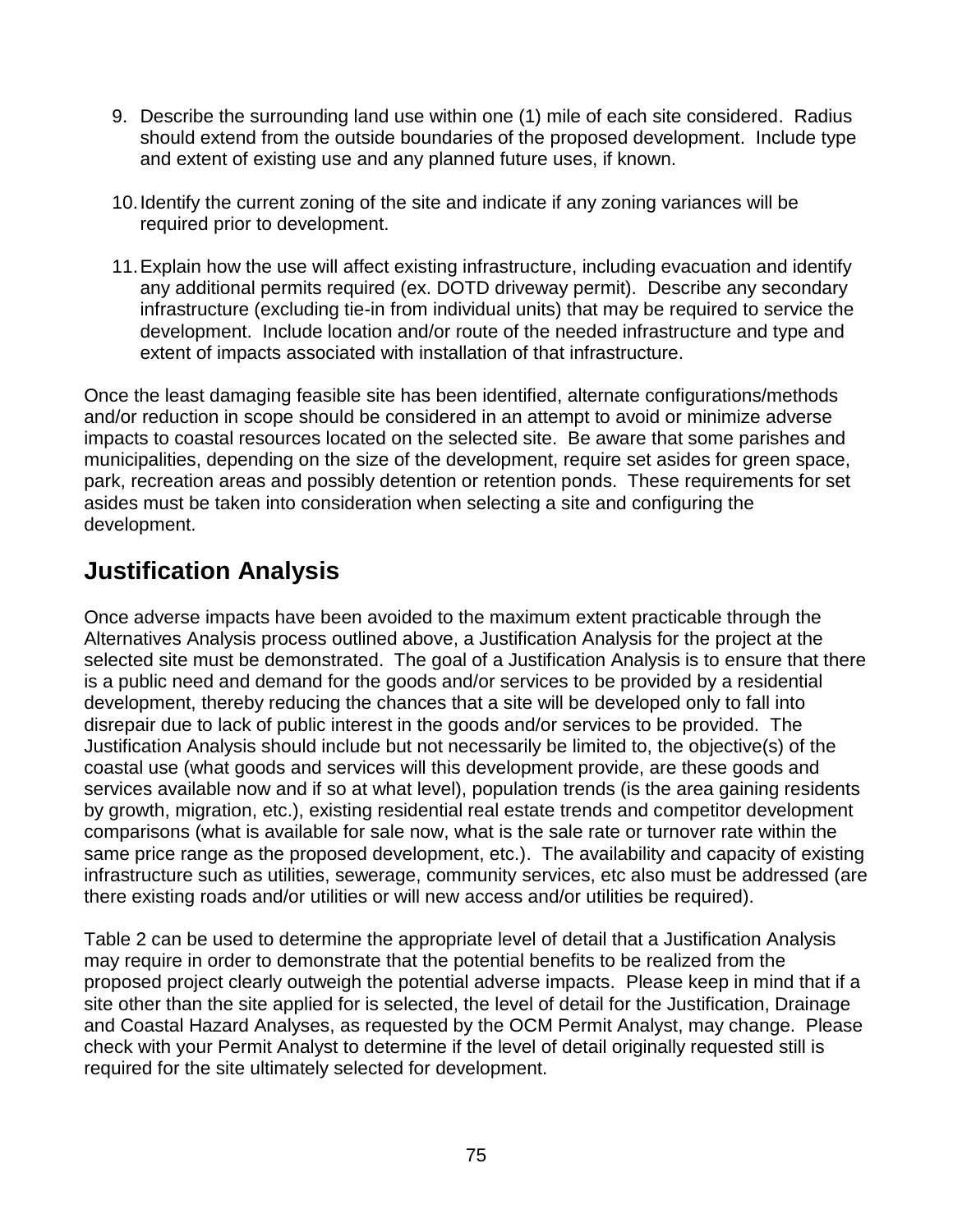| IUNIV L<br>Lover or actual required for a bublingulor maryoid |                                    |                 |              |                                                |  |  |
|---------------------------------------------------------------|------------------------------------|-----------------|--------------|------------------------------------------------|--|--|
|                                                               | <b>Resource Impact (% of total</b> |                 |              |                                                |  |  |
|                                                               | impact)                            |                 |              |                                                |  |  |
| Size of                                                       | Low                                | Med             | High         | <b>Surrounding Land Use +</b>                  |  |  |
| <b>Development</b>                                            | (≤20%)                             | $(20.01 - 70%)$ | $(>70.01\%)$ |                                                |  |  |
| Small (5 acres                                                | S                                  | S               | $S/M$ *      | High (dense residential/commercial/industrial) |  |  |
| or less and 3-10                                              | S                                  | $S/M$ *         | M            | Moderate (light residential/commercial,        |  |  |
| houses, no new                                                |                                    |                 |              | agriculture)                                   |  |  |
| access)                                                       | S                                  | М               | $M/C$ $*$    | Low (no development)                           |  |  |
| Med (5 acres or                                               | S                                  | $S/M$ *         | Μ            | High                                           |  |  |
| less and 3-10                                                 | S                                  | $S/M$ *         | M            | Moderate                                       |  |  |
| houses w/new<br>access)                                       | S                                  | $MC$ *          | $M/C$ $*$    | Low                                            |  |  |
|                                                               | S                                  | $S/M$ **        | $M/C$ **     | High                                           |  |  |
| Large (5 acres                                                |                                    |                 |              |                                                |  |  |
| or more or $>10$                                              | $S/M$ **                           | M               | $M/C$ **     | Moderate                                       |  |  |
| houses)                                                       | $M/C$ **                           | С               | С            | Low                                            |  |  |

**Table 2** – Level of detail required for a Justification Analysis

\* If more than 1 acre of resource impact will occur, higher level of detail is required.

\*\* If more than 5 acres of resource impact will occur, higher level of detail is required.

† Refers to the type and extent of the uses occurring on lands in the vicinity of the proposed development

#### **Simple Justification (S)**

- 1. Provide the name of the development and the name and address of the developer(s)
- 2. Describe the development. Include the number and type of units proposed (single family detached, single-family townhouse, duplex, multi-family, mobile/manufactured home, elderly housing, etc.) and other proposed amenities (marina facilities, boat docks, wharves/piers, bulkheads, neighborhood park, etc.).
- 3. Provide the objective(s) of the development (fishing and/or hunting camps, primary homes, vacation homes, etc.)
- 4. Describe the development site and any physical limitations of the development and/or site. Include total project impacts in acres and the type and extent, in acres, of any anticipated coastal resource impacts.
- 5. Describe the type and level of current surrounding land use in the proximity of the proposed project site. If the proposed site is surrounded by development, please describe the types of developments/current land use surrounding each alternative site. If surrounding properties may be impacted in any way as a result of the proposed project being constructed, operated or maintained, please describe those impacts and how they will be addressed. If the applicant owns the surrounding property, future plans for that property must be provided.
- 6. Describe the availability of existing utilities and the need for any necessary utilities. If additional utilities will be required, describe the type, source and impacts associated with installation of these utilities. Indicate the party responsible for installing those utilities. Any impacts resulting from installation of utilities are considered secondary impacts to the proposed development and must be considered during review of the development application.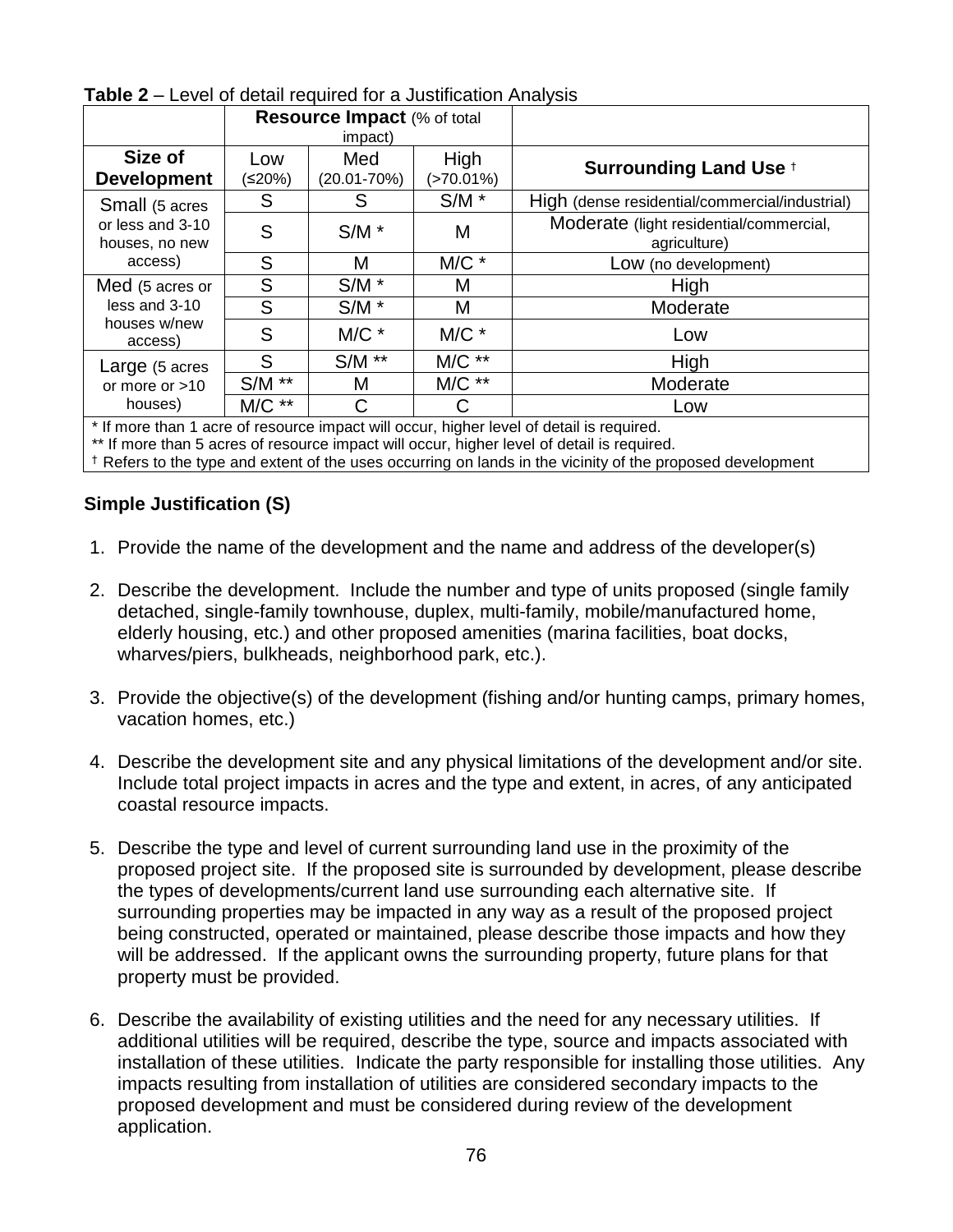- 7. Describe the current roadway access to the project location. If improvements to the existing roadways will be required to accommodate the proposed development, describe the required improvements and indicate the party responsible for making those improvements. Any impacts resulting from roadway improvements are considered secondary impacts to the proposed development and must be considered during review of the development application.
- 8. Explain how you believe there is a public need and demand for your development at the proposed site. (No formal documentation is necessary.)
- 9. Discuss any future plans for expansion of the proposed development into adjacent properties or for other types of development on adjacent properties.

#### **Moderate Justification (M):** Address 1-9 above plus:

10.Provide any additional available documentation such as letters from realtors regarding local housing trends, lot purchase agreements or letters of intent to purchase, etc. that demonstrate a demand or need for the proposed development.

#### **Complex Justification (C):** Address 1-10 above plus:

11. Provide any available documentation, in addition to that provided in #10 above that supports the public need and demand for this development, as described in #8 above. Additional documentation can include, but is not limited to, MLS results demonstrating current real estate stock, sale rate (average days to sell) of existing housing stock, residential building permit trends over a relevant time period, etc.

#### **OR**

If surrounding land use is low, existing real estate information for that area will not be available. In this case, provide real estate information for a minimum of 2-3 existing similarly situated developments in another location. For example, if the purpose of the development is to provide access to a specific area, look for other developments in areas of low surrounding land use that focus on providing access to a specific area and provide the information requested in item #11 above for those developments. If no similarly located developments are available for comparison, provide a statement explaining such and include any available documentation that demonstrates a demand for the proposed development.

- 12. Provide average price range of the proposed residential units and the average price range of residential units within the same region as the proposed development. (If using item #11 part 2, provide the information for the development used for comparison). Explain how this development will meet current housing demands. Include sales projections of the proposed development.
- 13. Provide the average annual change in the number of households and civilian labor force in the development area in the last 10 years. (If using item #11 part 2, provide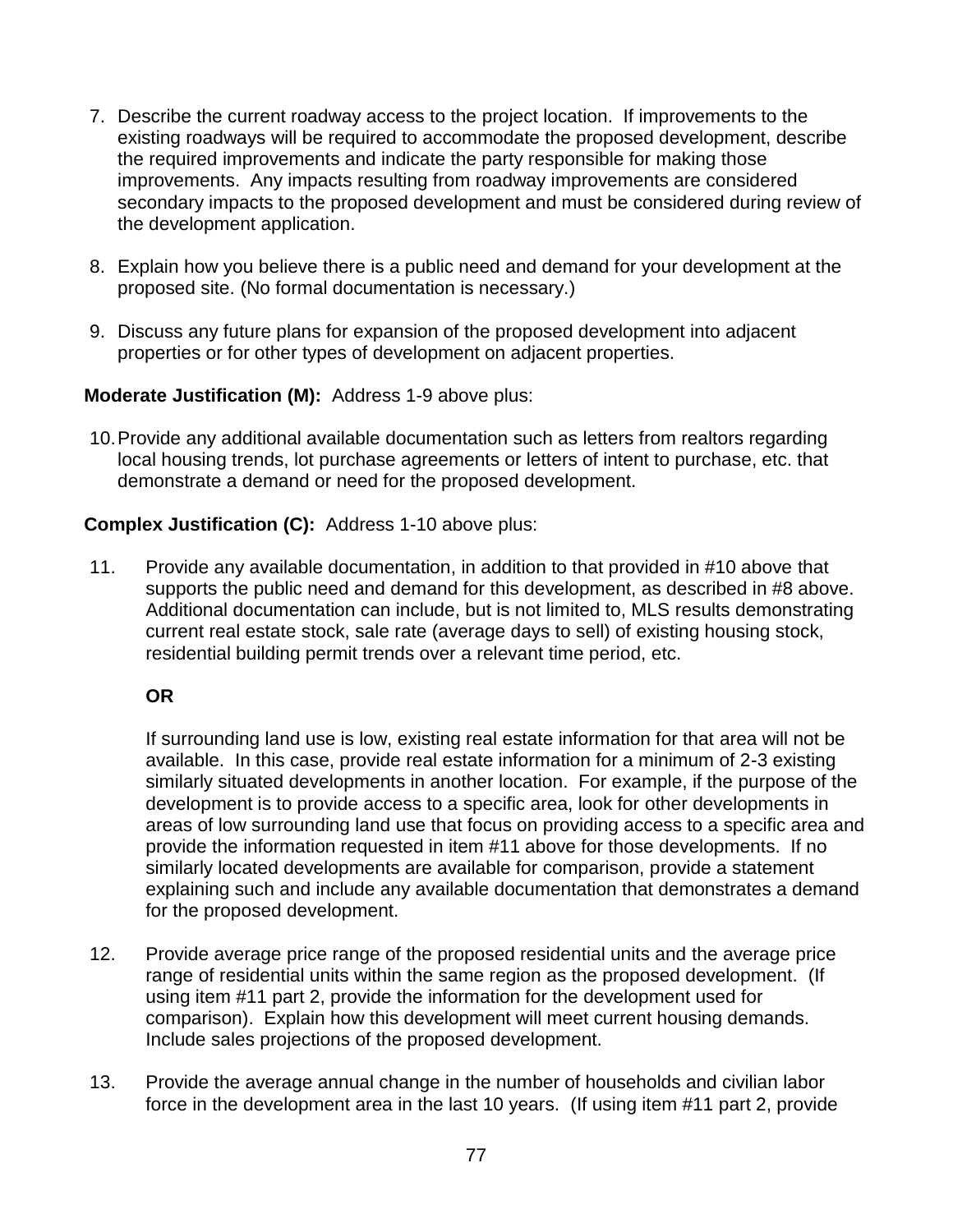the information for the development area used for comparison and compare that to the proposed development area).

14. Provide an analysis of the population trends in the development area over the last 10 years. Include any available data that clearly supports the results of the analysis. (If using item #11 part 2, provide the information for the development area used for comparison and compare that to the proposed development area).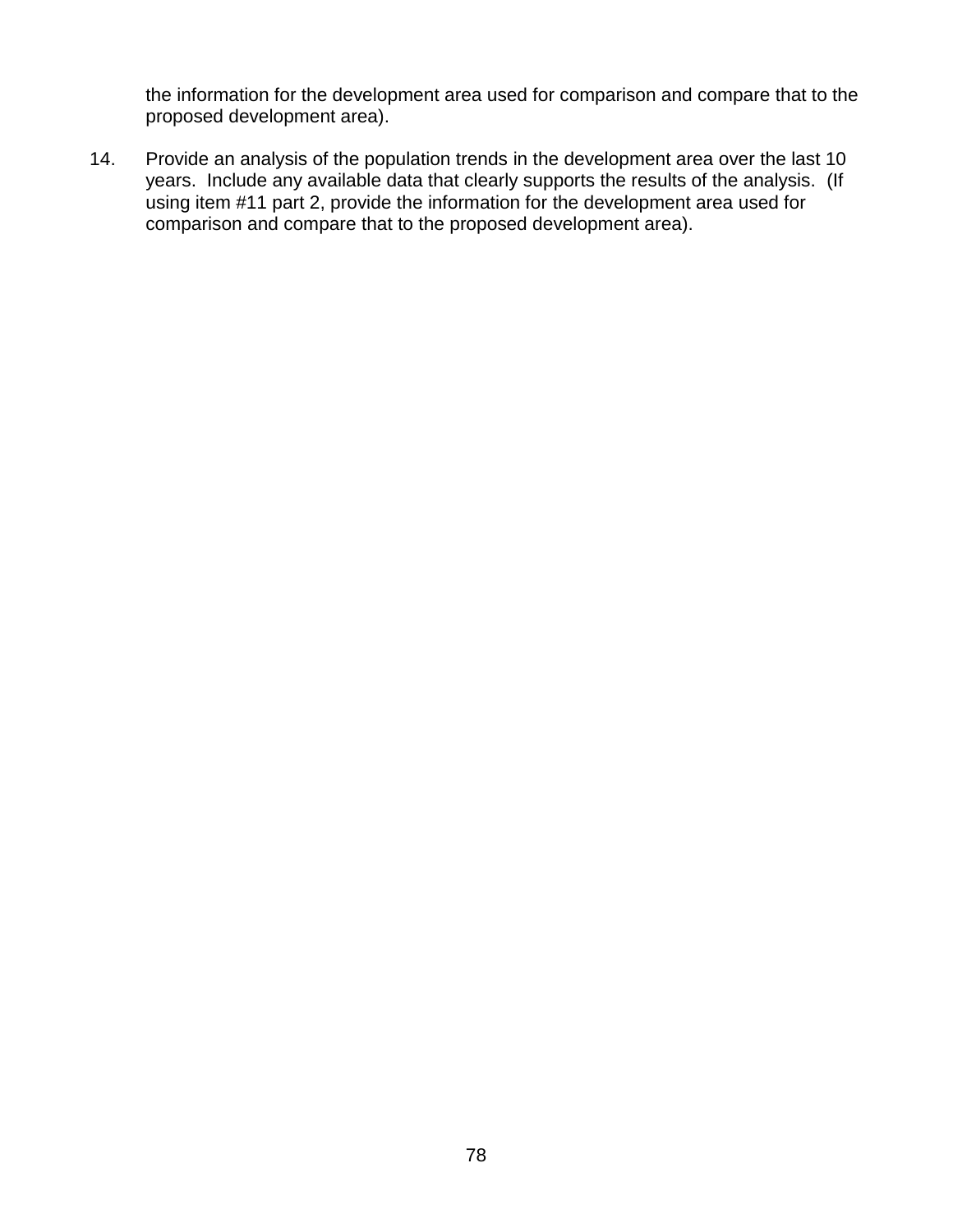# **Transportation**

# **Introduction**

**Transportation** features include roads, bridges and ferries, construction and maintenance of which typically are undertaken by state or local governmental bodies, or in the case of ferries, private companies. This guide is focused more transportation features constructed by municipal entities. For the purposes of application processing, air and rail developments should refer to our commercial or industrial developments guides depending on the nature of the activity; boat traffic should refer to our Marinas, Ports or Recreational Facilities guides depending on the nature of the activity; and bike and foot trails should refer to the Recreational Facilities guide.

If, in OCM's opinion, adverse impacts to coastal resources will occur during construction, maintenance and/or operation of a proposed activity, Alternatives and Justification Analyses will be required. The level of detail needed in the Analyses is dependent on whether the activity is maintenance of existing features, expansion of existing features or installation of new features. Please note that a feasibility study done during the course of project development can be submitted as the Alternatives and Justification Analyses. If a feasibility study has not been done, the below information will assist in the development of Alternatives and Justification Analyses. OCM encourages applicants to avoid adverse impacts to coastal resources to the maximum extent practicable and will provide assistance with identifying alternate sites, minimizing impacts and developing a Justification Analysis.

## **Maintenance and Expansion of Existing Transportation Features**

Maintenance of existing facilities includes activities such as resurfacing of existing roads, cleanout of existing roadside ditches replacement of existing bridge support structures and repair and/or replacement of existing ferry docks and loading ramps. In some cases, normal repairs and the rehabilitation, replacement or maintenance of existing structures do not require a Coastal Use Permit provided that:

- 1. the structure or work was lawfully in existence, currently serviceable, and in active use during the year preceding the repair, replacement or maintenance; and
- 2. the repair or maintenance does not result in an encroachment into a wetland area greater than that of the previous structure or work; and
- 3. the repair or maintenance does not involve dredge (the removal by excavation or any other means of native material, including soil, sand, mud, clay and semisolid sediment, regardless of whether the material supports or is supporting vegetation, from any lands or water bottoms in the coastal zone of Louisiana) or fill activities; and
- 4. the repair or maintenance does not result in a structure or facility that is significantly different in magnitude or function from the original; and
- 5. the activity is not located within one-quarter mile of a barrier island; or on a chenier, barrier beach, dune, salt dome or other similar isolated, raised landform.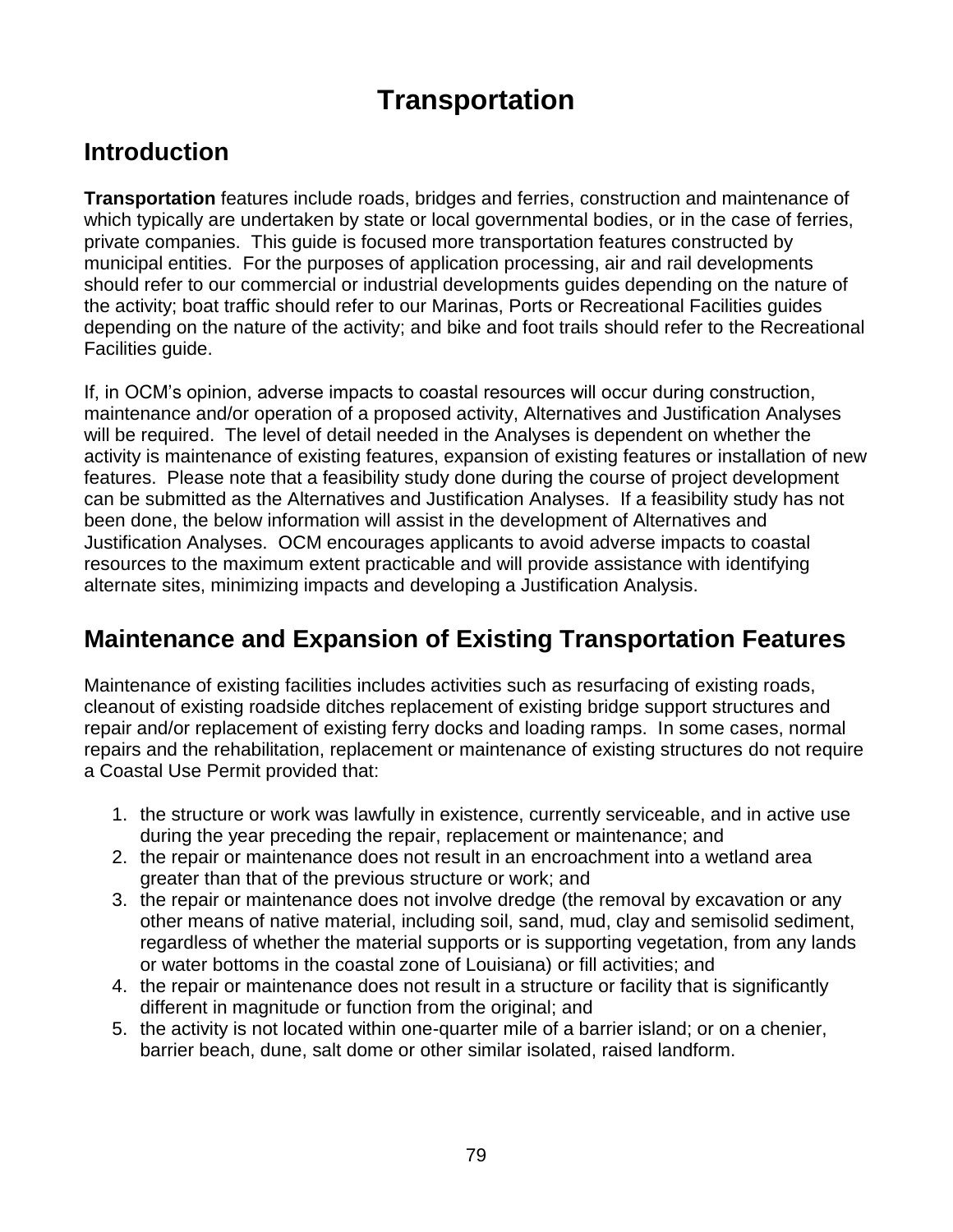Please note, however, that an exemption determination from OCM is exclusive to OCM and does not relieve the applicant from obtaining other local, state or federal permits, as required by law.

Cold planing, resurfacing and restriping of existing roads; installation of signage; replacement of existing bridge/dock support structures (fenders, pilings and bulkheads if no dredge or fill is required); maintenance of road-side ditches and drainage features (if the material is removed from the site and disposed of at an approved facility); or replacement of existing surface features (dock planks, railings, loading ramps, approach/deck resurfacing) do not require a Coastal Use Permit unless dredge or fill is required, work will extend outside of the existing footprint and/or staging areas are located outside of existing rights-of-way. Maintenance activities that do not qualify for the above exemption, including, but not limited to, maintenance of revetments, embankments and banklines; installation of erosion control material; and location of staging areas outside of existing, constructed rights-of-way will require a Coastal Use Permit.

Expansion of existing transportation facilities includes any activity that increases the footprint of the existing feature and will require a Coastal Use Permit. Activities such as, but not limited to, road/bridge widening, turn lane installation, installation of new drainage features on existing roads/bridges; and ferry dock expansion are considered expansion activities. If, in OCM's opinion, adverse impacts to coastal resources may occur from proposed non-exempt maintenance activities or expansion activities, brief Alternatives and Justification Analyses will be required. The information required in the analyses is dependent on the nature of the maintenance activity and the extent of resource impacts.

#### **Alternatives Analysis**

OCM recognizes that maintenance and expansion activities are site-specific, therefore, an Alternatives Analysis for maintenance and expansion activities need not address alternate sites for performing the activity. The analysis instead should address the methods and equipment to be used to perform the maintenance or expansion activity and a location of the staging area(s) that minimize adverse impacts to coastal resources to the maximum extent practicable. Only those aspects of the proposed maintenance activity that result in adverse impacts to coastal resources need be addressed. The analysis can take the form of a brief narrative that identifies all practical options for performing the work and locating staging areas.

#### **Method(s) and Equipment**

OCM understands that the methods and equipment used to perform maintenance and expansion activity may be limited by the type of activity to be done. If the methods and/or equipment used to perform the maintenance or expansion activity will result in adverse impacts to coastal resources, and options exist, the Alternatives Analysis should include:

1. An explanation of the method(s) to be used to perform the maintenance or expansion work. The narrative should identify and discuss all practical options for performing the work and explain why each was eliminated or chosen. The narrative should identify and explain any limiting factors. If using economics as a deciding factor in method selection, provide cost comparisons of all methods considered.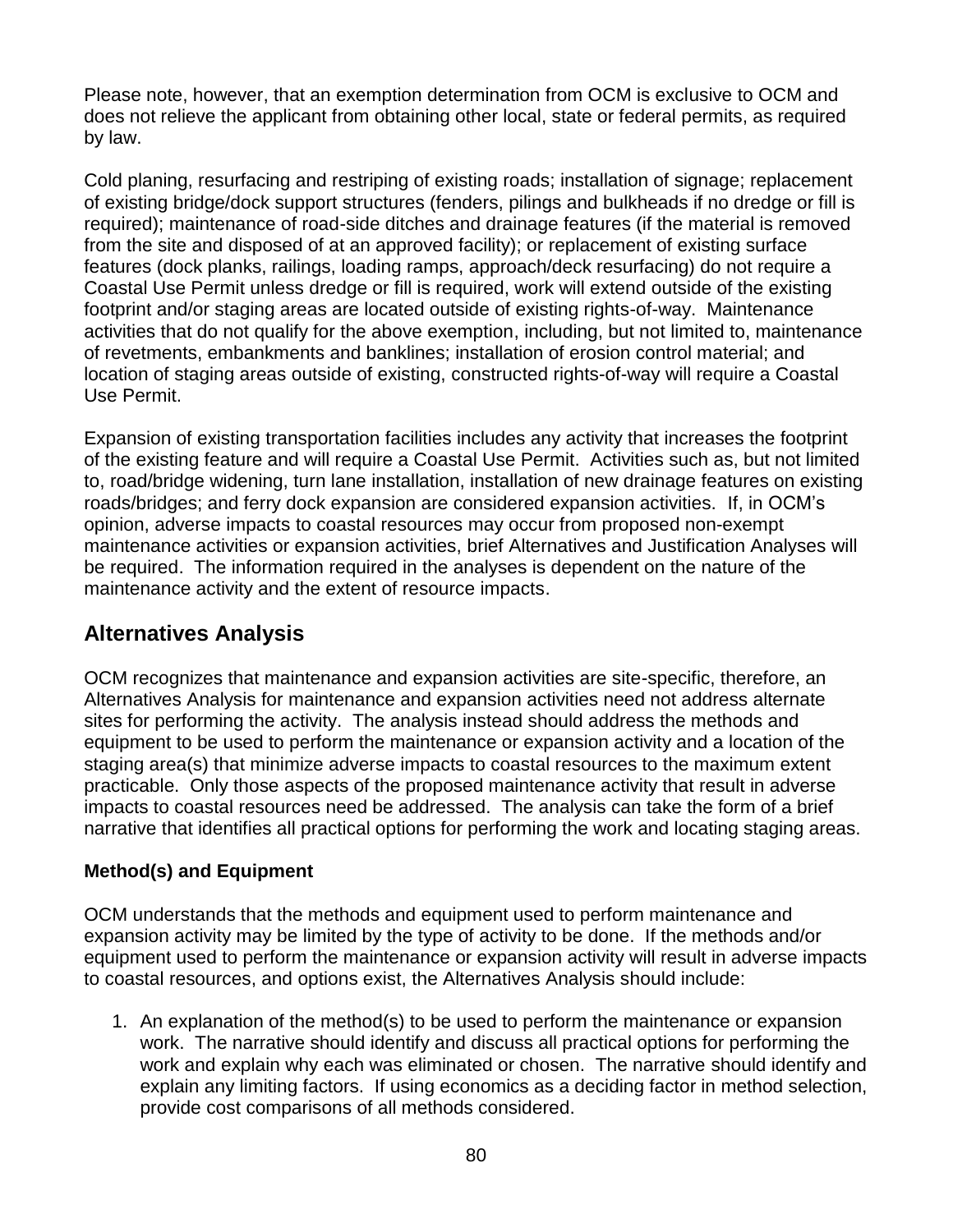#### **Staging Areas**

The staging area(s) needed to perform the maintenance and expansion activities should be of the minimum size necessary to safely store and access equipment and should be located to avoid adverse impacts to coastal resources. If staging area location will be determined by the contractor performing the work, those areas outside of the permitted construction right-of-way must be approved by OCM. A separate permit or a revision to the construction permit will be required prior to preparation and use of the staging area. If coastal resources will be impacted by staging areas, the above narrative should include:

2. A discussion of all practical staging area locations and an explanation of why each was eliminated or chosen. The narrative also should explain the need for the size(s) of the staging area(s); any limitations that may be present on site; and include a discussion of any special equipment requirements. Illustrations and site layout plans may helpful in demonstrating space requirements and limitations.

#### **Justification Analysis**

The Justification Analysis should be a narrative that explains the nature and extent of the proposed maintenance or expansion work and why the maintenance or expansion is required (i.e. what are the consequences of not performing the maintenance activities). A purpose and need statement can be provided as justification for maintenance and expansion activities. If coastal resource impacts account for 20.0% or more of total project impacts for expansion activities, the feasibility study done during the normal course of project planning should be provided. How expansion activities will affect existing evacuation capacity also should be addressed.

## **Construction of New Transportation Features**

New transportation features include the construction of previously non-existent roads and bridges and the lengthening of existing roads. If, in OCM's opinion, adverse impacts (including impacts from secondary development) to coastal resources may occur during or after construction, Alternatives and Justification Analyses will be required.

#### **Alternatives Analysis**

The goal of an Alternatives Analysis is to find a route for the proposed road which results in the least amount of adverse impact to coastal resources while allowing the project to fulfill its main objective(s). The Alternatives Analysis provides an objective method of performing a fair and thorough consideration of feasible options for the location, construction, operation and maintenance of the proposed transportation feature. OCM encourages applicants to utilize routes that avoid or minimize both direct and indirect adverse impacts to coastal resources to the maximum extent practicable. **Feasible routes** are defined as any route that can support the main objective(s) of the proposed development. Current aerial photography and/or specific knowledge of the area can be used to identify feasible routes. Project objective(s), surrounding land use, total project impact and type and extent of coastal resource impacts should be considered when selecting feasible alternative routes.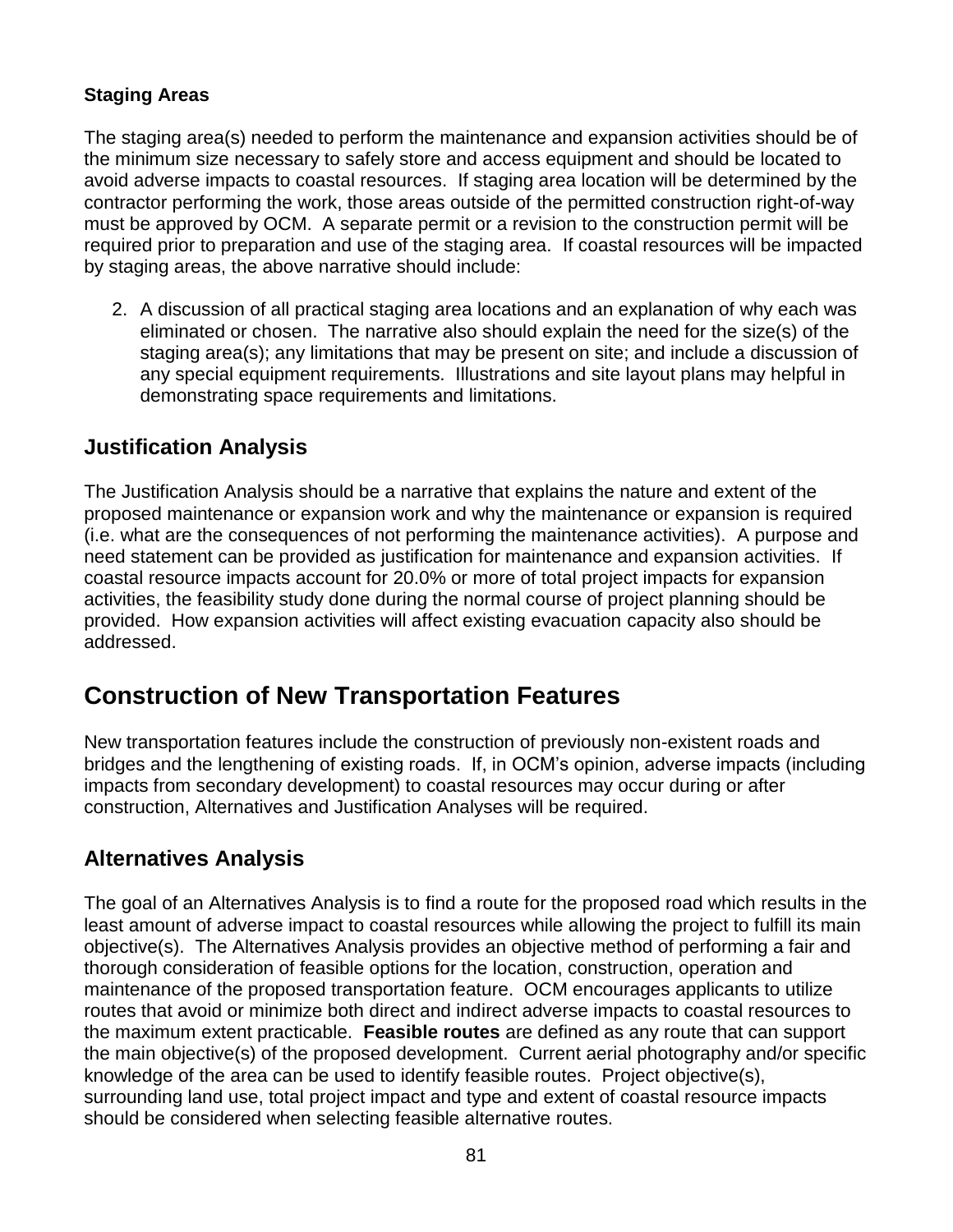Documentation that clearly demonstrates that each route was compared equally and explains why each route was eliminated or chosen will be required. Documentation that supports the reasons for elimination should be included with the analysis. All alternate routes and the preferred route must be compared using, at a minimum, the factors identified below. If other factors not identified by OCM are used to compare sites, please define those factors and explain how they were used to evaluate each route. Table 1 can be used to determine the minimum range of alternatives and level of detail that should be considered when developing an Alternatives Analysis.

**Table 1** – Determining the Range of Alternatives that should be considered when proposing a new transportation feature.

|                                                                                           | <b>Resource Impacts</b> (% of total project impacts) |                        |                        |  |
|-------------------------------------------------------------------------------------------|------------------------------------------------------|------------------------|------------------------|--|
| <b>Scope of Development</b>                                                               | Low $(<10\%)$                                        | Med (10.01-<br>$30\%)$ | High<br>$( > 30.01\%)$ |  |
| Small (one mile or less)                                                                  | Category 1                                           | Category 2             | Category 3             |  |
| Large (more than one mile)                                                                | Category 2/3*                                        | Category 2/3*          | Category 3             |  |
| * If more than 5 acres of resource impact will occur, higher level of detail is required. |                                                      |                        |                        |  |

If following the NEPA process, documentation of that process is sufficient to address the Alternatives Analysis. If not following the NEPA process, a minimum of two (**Category 1**), three (**Category 2**) or five (**Category 3**) alternate feasible routes/sites, along with the no-build option must be considered. Each route/site should be compared using the same parameters and should, at a minimum, include the items listed below (for exceptions see #2 and #7).

- 1. Define the project objective(s) and identify the proposed features required to meet the objective(s). Identify any project objectives that may limit the range of alternatives to be considered. Identify the area(s) to/from which the proposed transportation feature will provide access and why this access is necessary.
- 2. Identify, on a map, each route/site considered. If less than the minimum number of routes/sites, as specified above, have been considered, please explain why and provide documentation demonstrating the efforts made to find alternate routes/sites. If some routes/sites were given preliminary consideration only to be eliminated before final review, please list these alternatives and explain why they were eliminated.
- 3. Describe each route/site considered. Include topography, water/wetland features, habitat type(s) present and amount of impact to each. If access to the property is limited or unavailable, explain the limitations and provide any information that can be gained about the route using current photography and topographic and habitat maps. Identify any limiting factors and explain how those factors limit development.
- 4. Describe the surrounding land use(s) within one-half (½) mile of each route/site considered. Include type and extent of existing use and any planned future uses, if known. Identify any known secondary development that may occur along the new transportation feature.
- 5. Identify the current zoning of the properties along the route(s)/site(s).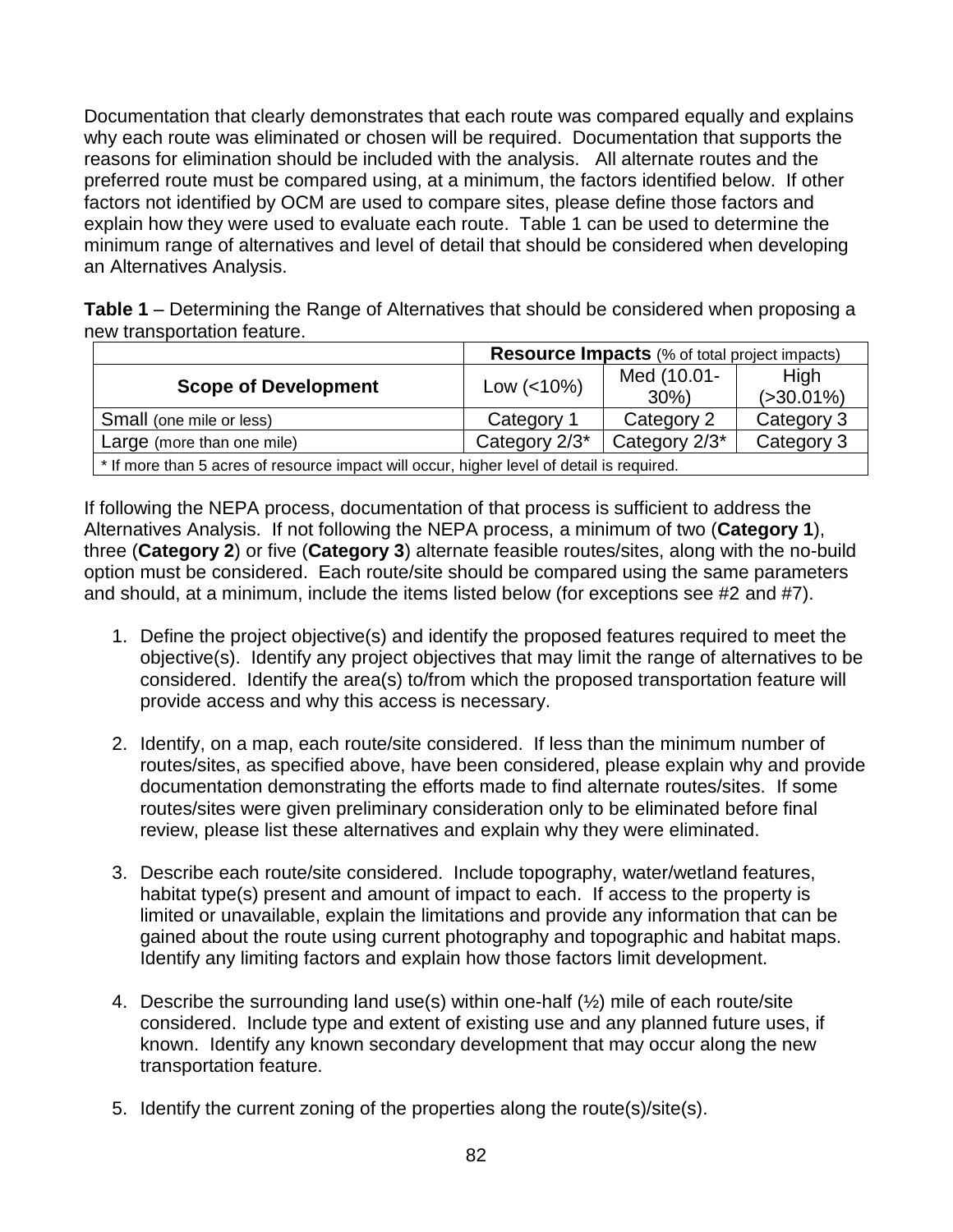- 6. Explain how the use will affect existing evacuation routes and times.
- 7. Provide a narrative explaining the reasons for the elimination/selection of each route/site. Please note that the factors used to compare each route/site should be identified and should be consistent among routes/sites, however, if some routes/sites were given preliminary consideration only to be eliminated before final review, please list these alternatives and explain why they were eliminated.
- 8. Provide a narrative that explains the minimum necessary width of the proposed right-ofway. Include any regulatory requirements and site limitations that affect the width chosen. Illustrations and site layout plans may helpful in demonstrating space requirements and limitations.

#### **Justification Analysis**

The Justification Analysis should clearly demonstrate a public need and/or demand for the proposed services. The analysis should include data that identifies current access options and current traffic patterns and volumes. It should explain how the new transportation feature will improve the existing traffic patterns and volumes and how it will affect evacuation capacity. The most common form of Justification Analysis for new transportation features is a feasibility study done during the normal course of planning and should be provided in its entirety.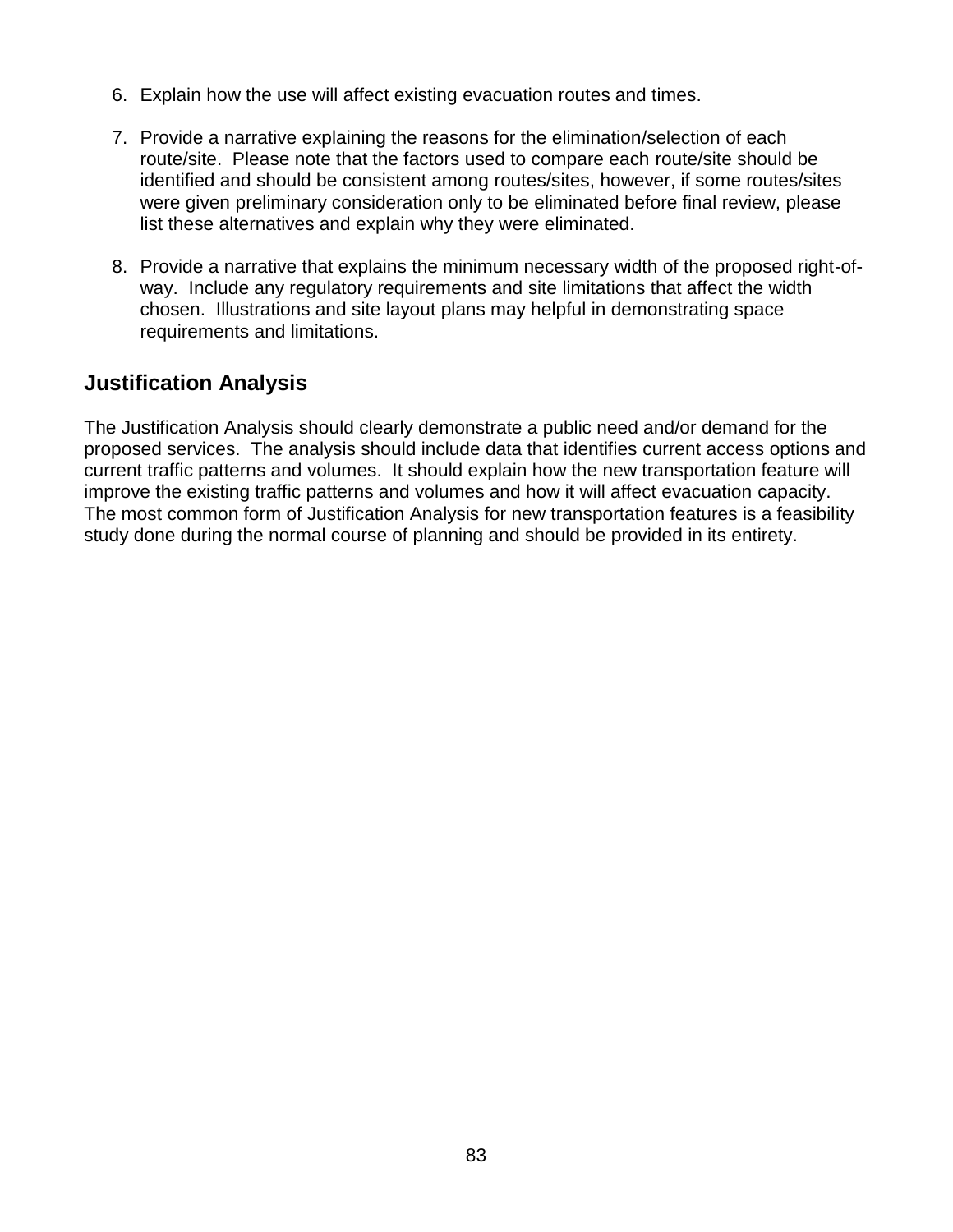# **Utilities**

# **Introduction**

**Utility** activities include potable water facilities and lines, sewerage facilities and lines, gas and electricity facilities and lines, phone lines, cable lines and fiber optic lines. The activities associated with installation and maintenance of these features typically are undertaken by state or local governmental bodies, but can be performed by non-governmental organizations or retail service providers. Activities associated with existing utilities are considered maintenance and/or rehabilitation as long as the proposed maintenance work does not exceed the scope and/or footprint of the original feature at installation. Activities associated with expansion of existing utility features and the installation of new utility features are considered new installation. If, in OCM's opinion, adverse impacts to coastal resources will occur during construction and/or operation of a proposed activity, Alternatives and Justification Analyses will be required.

The level of detail needed in the Analyses depends on whether the activity is maintenance of existing features, expansion of existing facilities or installation of new facilities; and on the level of development in the service area. Proposed coastal uses involving new facility development will require more detailed analyses than proposed uses involving existing facility expansion; proposed uses involving existing facility expansion will require more detailed analyses than proposed uses involving existing facility maintenance. OCM encourages potential applicants to avoid adverse impacts to coastal resources to the maximum extent practicable and will provide assistance with identifying alternate sites and developing a Justification Analysis.

# **Maintenance of Existing Utility Facilities**

Maintenance of existing facilities includes activities such as repair or replacement of existing lines and support structures, trimming branches in existing rights-of-way and repair or replacement of existing plant, station or substation equipment or structures. Please note that, in some cases, normal repairs and the rehabilitation, replacement or maintenance of existing structures do not require a Coastal Use Permit provided that:

- 1. the structure or work was lawfully in existence, currently serviceable, and in active use during the year preceding the repair, replacement or maintenance; and
- 2. the repair or maintenance does not result in an encroachment into a wetland area greater than that of the previous structure or work; and
- 3. the repair or maintenance does not involve **dredge** (the removal by excavation or any other means of native material, including soil, sand, mud, clay and semisolid sediment, regardless of whether the material supports or is supporting vegetation, from any lands or water bottoms in the coastal zone of Louisiana) or fill activities; and
- 4. the repair or maintenance does not result in a structure or facility that is significantly different in magnitude or function from the original.
- 5. the activity is not located within one-quarter mile of a barrier island; or on a chenier, barrier beach, dune, salt dome or other similar isolated, raised landform.

Access to the repair site may require OCM review if the access route requires dredge or fill or coastal resources will be adversely impacted by access, even if the repair activity itself is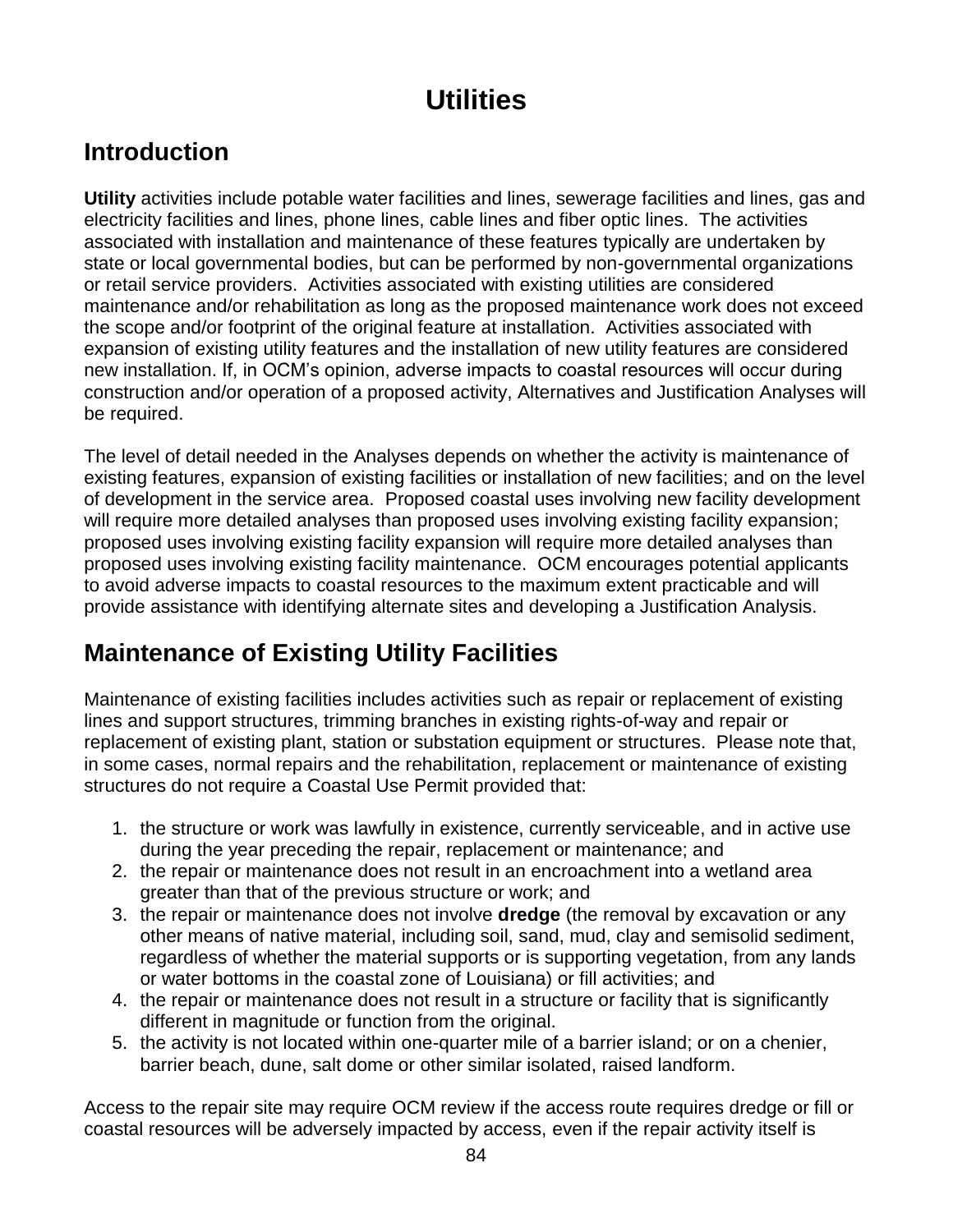exempt. Maintenance activities that do not qualify for the above exemption will require a Coastal Use Permit, and if, in OCM's opinion, adverse impacts to coastal resources may occur from non-exempt access or maintenance activities, brief Alternatives and Justification Analyses will be required. The information required is dependent on the nature of the maintenance activity and is outlined in the sections below. Please note that an exemption determination from OCM is exclusive to OCM and does not relieve the applicant from obtaining other local, state or federal permits, as required by law.

#### **Alternatives Analysis**

Maintenance activities at plants, stations and substations can include repair or replacement of existing equipment, buildings and infrastructure. Maintenance activities on existing lines can include underground and surface line leak repair, support structure repair or replacement and overhead line replacement. OCM recognizes that these types of maintenance activities have a limited range of alternatives; therefore, the Alternatives Analysis need not address alternate sites. The Analysis instead should address alternate methods or configurations of implementation that minimize adverse impacts to coastal resources to the maximum extent practicable. Only those aspects of the proposed maintenance activity that result in adverse impacts to coastal resources need be addressed.

The Analysis should be a brief narrative that includes an explanation of the nature and objectives of the proposed maintenance activities; an identification and discussion of any available feasible options for the proposed activity that minimize adverse impacts to coastal resources; and an explanation of why less damaging feasible options were not selected. For line maintenance, the Analysis also should include information related to access, methods and equipment, and work space size.

#### **Access**

Every effort should be made to minimize impacts resulting from access to the work site. Existing access routes or roads, or other practical means of access, should be used in lieu of constructing new access routes or roads. Air boats, helicopters or other low impact equipment should be considered in lieu of wheeled or tracked vehicles, where feasible. If it is necessary to construct new access; or existing access requires improvements or involves adverse impacts to coastal resources, the narrative outlined above also should include the following:

- 1. An explanation of the route(s) and conveyance method(s) to be used to access the work site. Identify and discuss all possible options and explain why each was eliminated. If a new access route is required, please explain why.
- 2. A map showing the access route(s) to the work site(s). This can be included on the vicinity map and/or plan view used for the JPA. If multiple alternatives are available, please show all alternatives on the map (a separate map may be required if there are many alternatives).

#### **Method(s) and Equipment**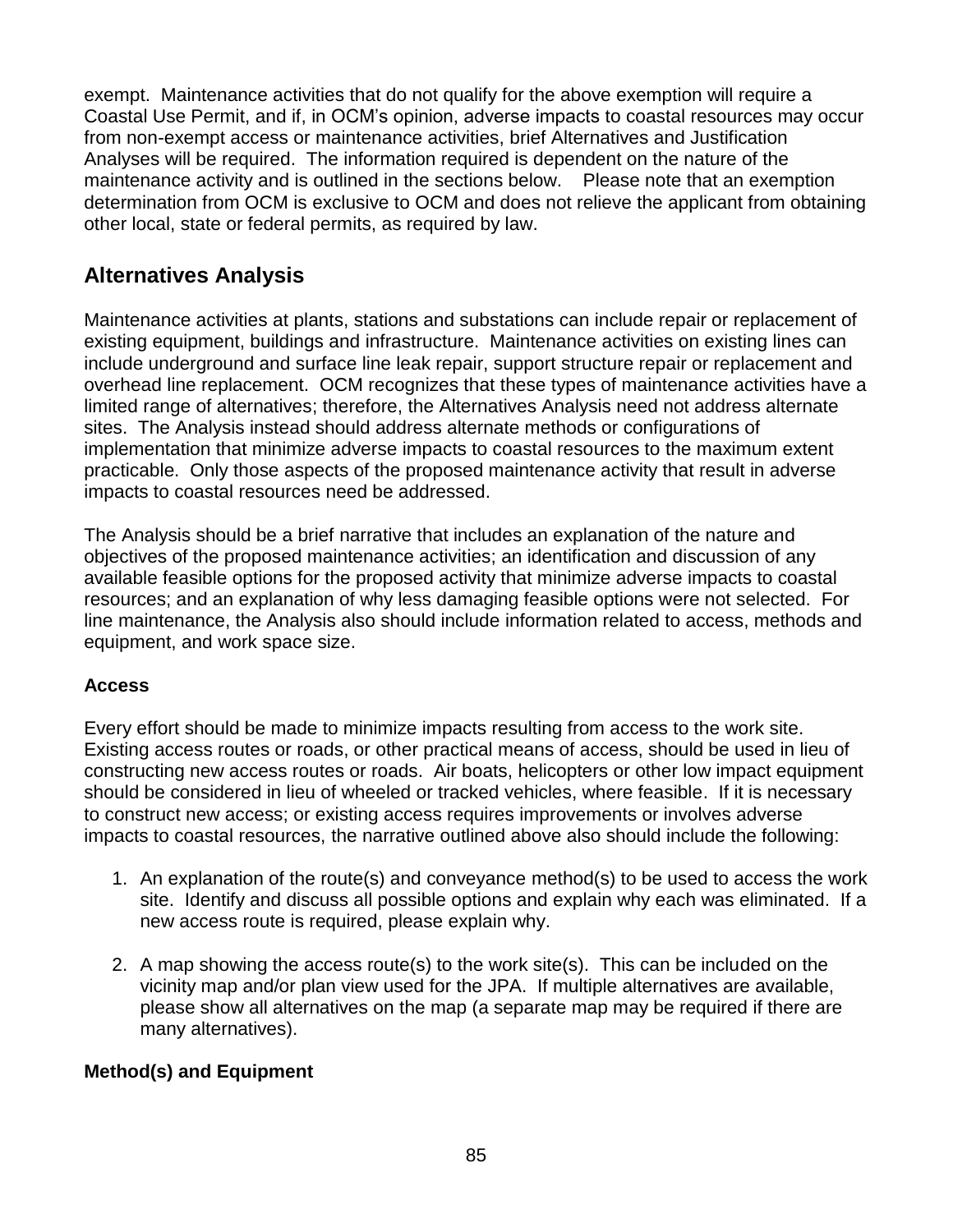Every effort should be made to minimize adverse impacts to coastal resources that may result from performance of the maintenance work. Again, air boats, helicopters or other low impact equipment should be considered in lieu of wheeled or tracked vehicles, where feasible. If adverse impacts to coastal resources cannot be avoided during the maintenance activities, the narrative outlined above also should include the following:

3. An explanation of the method(s) to be used to perform the maintenance work. Identify and discuss all possible options and why each was eliminated. If using economics as justification for method and/or equipment selection, include cost comparisons for each option considered.

#### **Work Space Size**

The work space needed to perform the maintenance activities should be of the minimum size necessary to safely do the work. It should include any excavation and dredged material placement areas, equipment staging areas, travel areas, work areas, etc. If adverse impacts to coastal resources cannot be avoided during the maintenance activities, the narrative outlined above also should include the following:

4. An explanation of the size(s) of the work space(s) needed to perform the maintenance activities. Include a discussion of any limitations that may be present on site and a discussion of any special equipment requirements. Illustrations and site layout plans may helpful in demonstrating space requirements and limitations.

#### **Justification Analysis**

The Justification Analysis should be a narrative that explains the nature and extent of the proposed maintenance work and why the maintenance is required (i.e. identify the consequences of not performing the maintenance activities).

# **Expansion of Existing Utility Facilities**

Expansion of existing facilities includes an increase in the size and/or capacity of existing features such as equipment, buildings, storage areas, staging areas, parking areas, and level of service provided. Expansion activities that, in OCM's opinion, have adverse impacts on coastal resources will require Alternatives and Justification Analyses as outlined below.

#### **Alternatives Analysis**

OCM recognizes that expansion activities have a limited range of alternatives. If the expansion activities are not limited to a location immediately adjacent to existing facilities, please refer to the Construction of New Utility Facilities, Alternatives Analysis section below for an outline of the Alternatives Analysis required. If the expansion activities must be located adjacent to existing facilities, please refer to the following outline for the Alternatives Analysis.

For expansion activities immediately adjacent to existing facilities, the Alternatives Analysis should address all feasible locations surrounding the existing facility as well as methods or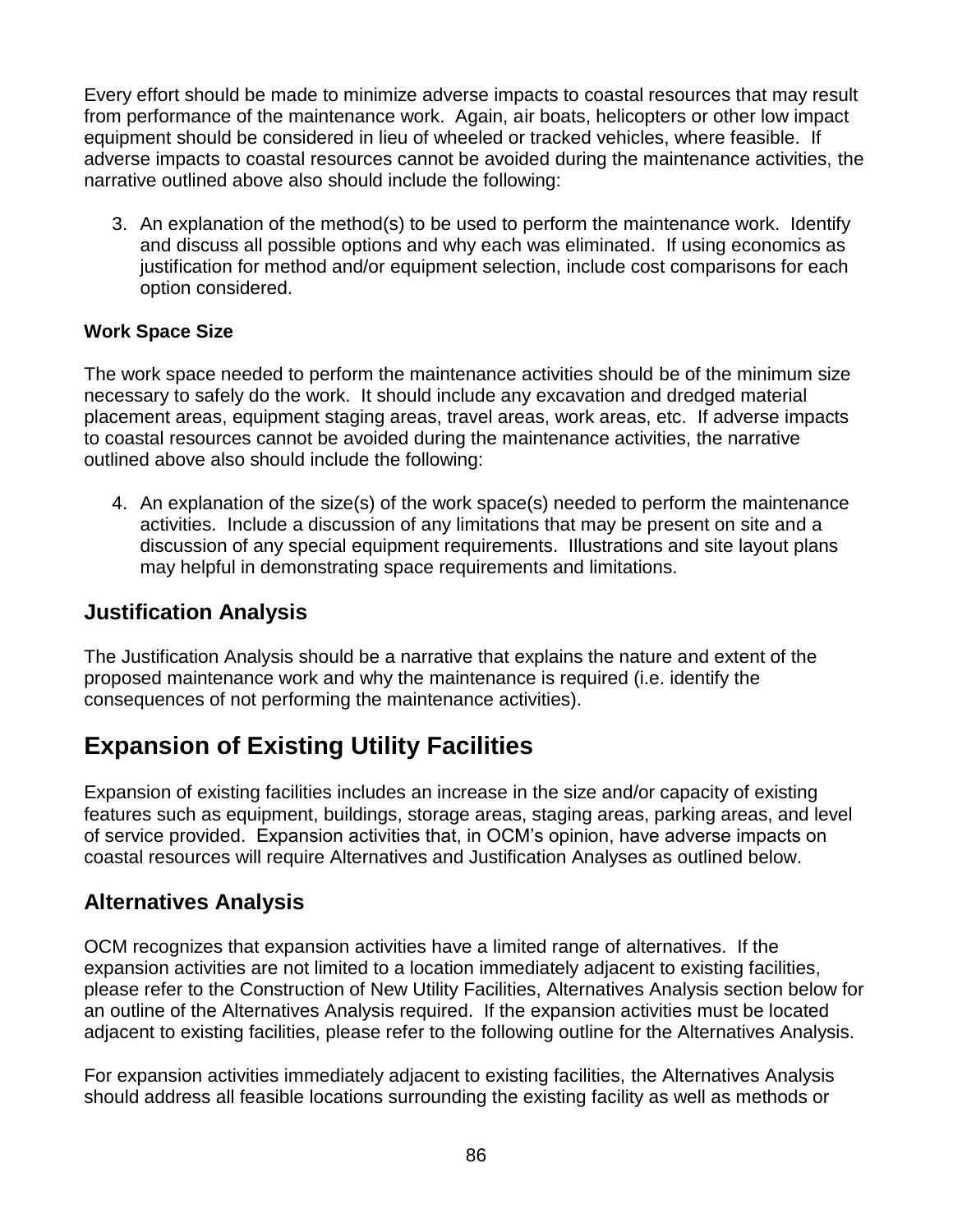configurations of implementation that minimize adverse impacts to coastal resources to the maximum extent practicable. The Alternatives Analysis should include the following:

- 1. A narrative explaining the project objective(s) and identifying the proposed features required to meet the objective(s). The narrative also should identify any project objectives or features that may limit the range of alternatives to be considered.
- 2. A description of each location considered. Include general topography, water/wetland features, habitat type(s) present, if known, and estimate of impact to each.
- 3. A narrative explaining the reasons for the elimination of each site considered but not selected for development. Please note that the factors used to compare each site should be identified and should be consistent among sites.

#### **Justification Analysis**

The Justification Analysis for existing facility expansion activities must demonstrate the need for the enhanced goods and/or services to be provided by the expansion. The analysis should include a narrative explaining the enhanced goods and/or services to be provided by the expansion, why these services are in demand and the consequences of not implementing the proposed expansion. Supporting documentation may be required depending on the extent of coastal resource impacts.

## **New Utility Facilities**

New utility features include the installation of previously non-existent utility features and the lengthening of existing utility features. New utility features may require detailed Alternatives and Justification Analyses if, in OCM's opinion, adverse impacts (including impacts from secondary development) to coastal resources may occur during or after construction. The level of detail required for the analyses is dependent on the type and level of land use in the area to which the services will be provided.

#### **Alternatives Analysis**

The siting of plants, stations or substations; the route of the utility line; the method of line installation; and the size of the construction and permanent rights-of-way for the line all are adjustable (within reasonable limits) and selection of the least damaging feasible options should be taken into consideration when developing new utility facilities. The goal of an Alternatives Analysis is document the efforts taken to find a location for the proposed development and the route of necessary lines which results in the least amount of adverse impact to coastal resources while allowing the project to fulfill its main objective(s). The Alternatives Analysis provides an objective method of performing a fair and thorough consideration of feasible options for the location, construction, operation and maintenance of a proposed coastal use. OCM encourages applicants to utilize areas that avoid or minimize both direct and indirect adverse impacts to coastal resources. If a selected project location; or construction, operation or maintenance method may, in OCM's opinion, result in adverse impacts to coastal resources, an Alternatives Analysis will be required.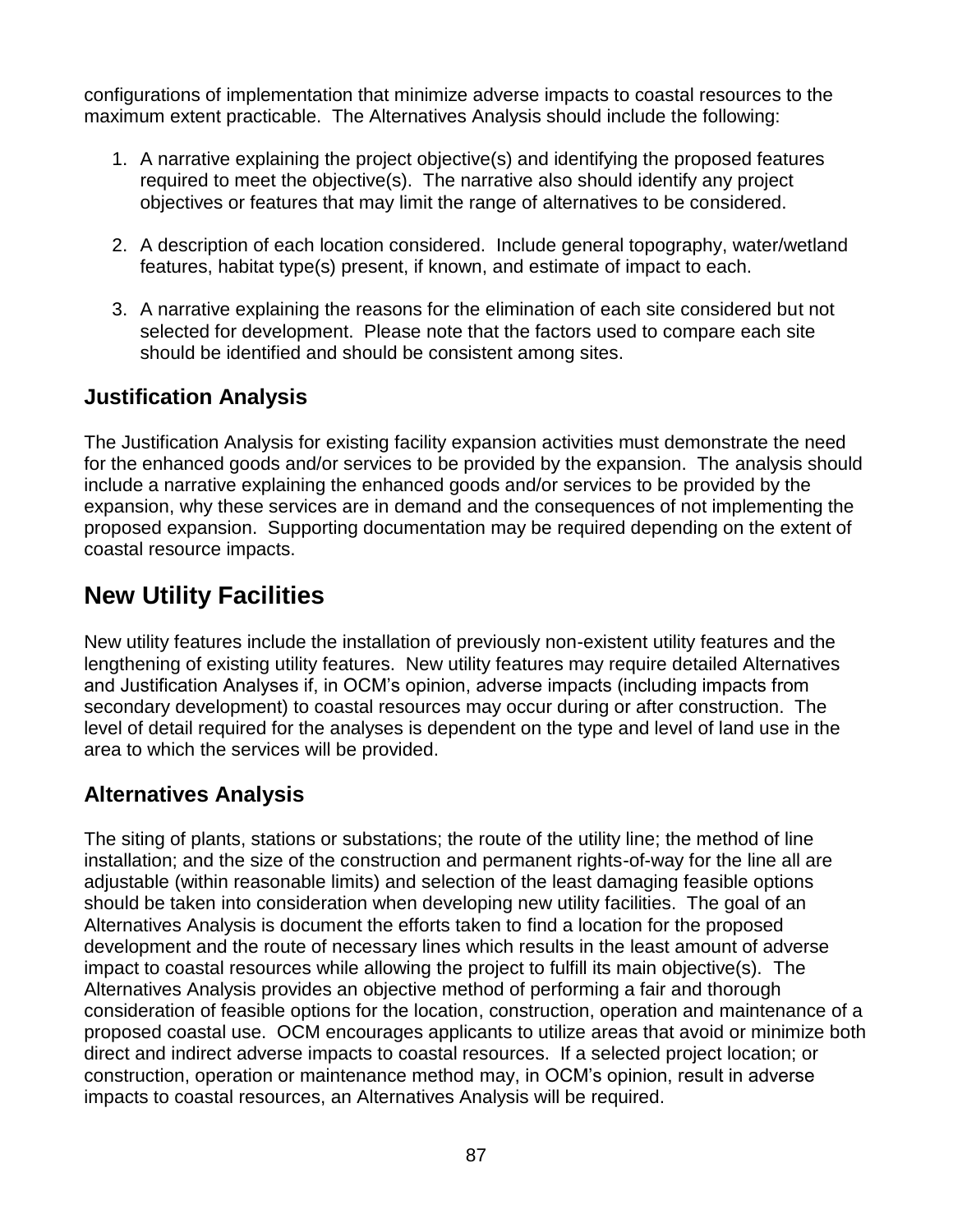An Alternatives Analysis for a new utility features must not only identify the least damaging location of the plant, station or substation but also the least damaging route(s) for associated lines. The route of a line may limit the location of the plant, station or substation and vice versa. Therefore siting and routing should be considered concurrently in order to identify the overall least damaging feasible option for the utility. If using economics as a selection factor among options, cost comparisons of the options considered should be provided and should include the cost of mitigation associated with each option.

#### **Siting**

Siting refers to the location of the plant, station or substation that will generate, boost or serve the utility to be provided. **Feasible sites** are defined as any available parcel of land within the service area that can support the main objective(s) of the proposed development. Project objective(s), surrounding land use, total project impact and type and extent of coastal resource impacts should be considered when selecting feasible alternative sites.

Feasible sites can be identified using current aerial photography. Landowners can be identified through clerk of court records and contacted to determine availability of the land for purchase. Local newspapers also provide a source of available real estate offerings. A driveby search for lots posted for sale in the general development vicinity also can be an effective method of finding available sites. Several websites offer listings of large tracts of land (see "Available Sources" below). Multiple Listing Real Estate Searches (MLS) also can be used to determine the availability of property for development and also can be used to assess the current housing/real estate market in the development area. MLS or other real estate search results provided for site identification purposes must include the parameters used for the search. If no available alternate sites can be identified, documentation demonstrating such (letters of refusal from landowners to sell property (or chronology and summary of attempts), MLS or other real estate searches resulting in no matches - include search parameters and full results; aerial photos showing no available undeveloped land, any other documentation showing an attempt to find less damaging properties) must be provided.

Documentation that clearly demonstrates that each parcel was compared equally and explains why less damaging parcels were eliminated will be required. Documentation that supports the reasons for elimination should be included with the analysis. All alternate sites and the preferred site must be compared using, at a minimum, the factors identified below. If other factors not identified by OCM are used to compare sites, please define those factors and explain how they were used to evaluate each site. Table 1 can be used to determine the minimum range of alternatives and level of detail that should be considered when developing an Alternatives Analysis.

**Table 1** – Determining the Range of Alternatives that should be considered in the Alternatives Analysis for new utility development.

|                                                                                           | <b>Resource Impacts</b> (% of total project impacts) |               |               |  |
|-------------------------------------------------------------------------------------------|------------------------------------------------------|---------------|---------------|--|
| <b>Scope of Development</b>                                                               | Low $(<10\%)$                                        | Med (10.01-   | High          |  |
|                                                                                           |                                                      | $30\%$        | $( >30.01\%)$ |  |
| Small (less than 1 acre)                                                                  | Category 1                                           | Category 2    | Category 3    |  |
| Large (1 acre or more)                                                                    | Category 2/3*                                        | Category 2/3* | Category 3    |  |
| * If more than 5 acres of resource impact will occur, higher level of detail is required. |                                                      |               |               |  |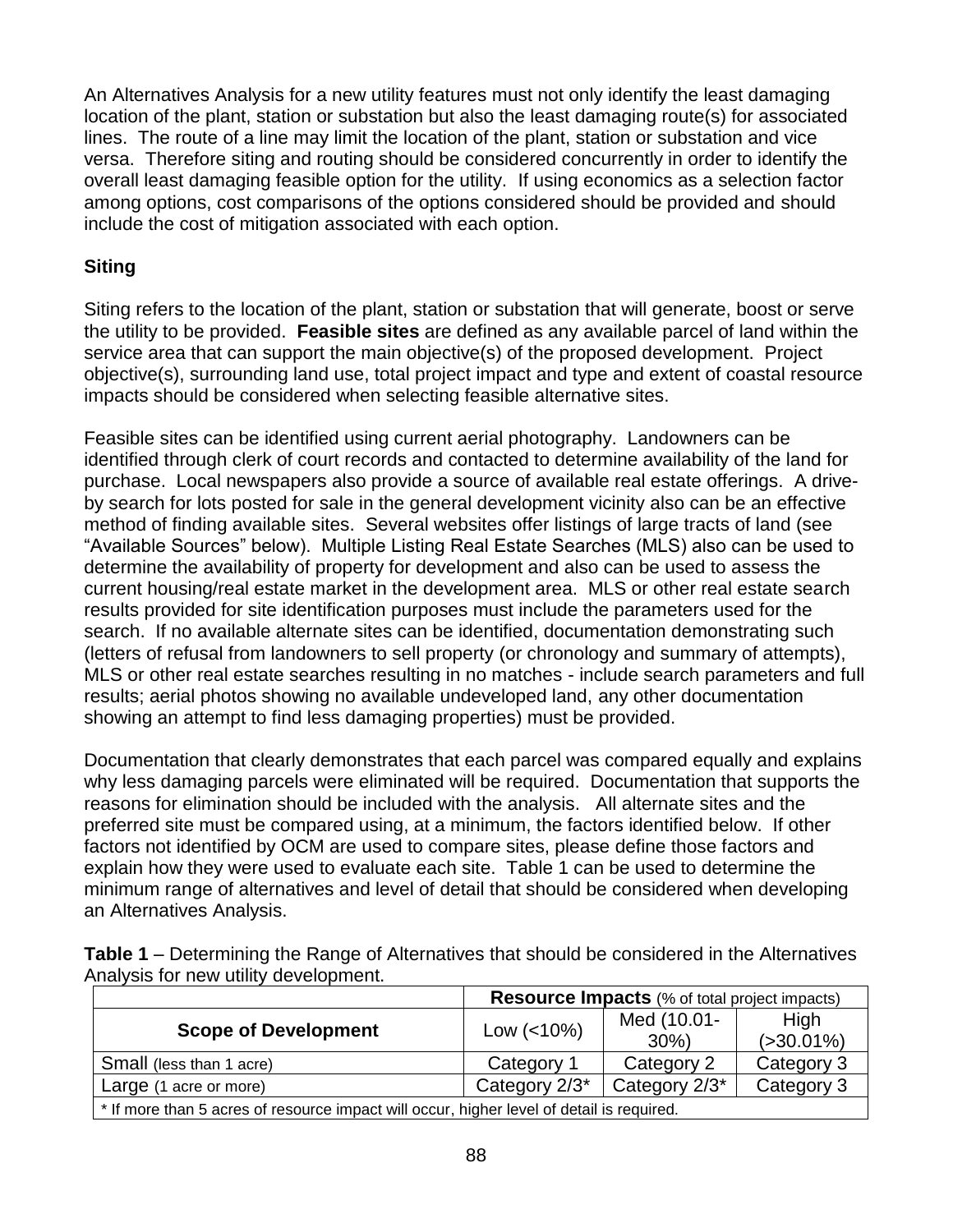A minimum of two (**Category 1**), three (**Category 2**) or five (**Category 3**) alternate feasible sites for the plant, station or substation must be considered. Each site should be compared using the same parameters and should, at a minimum, include the following items:

- 1. Define the project objective(s) and identify the proposed features required to meet the objective(s). Identify any project objectives that may limit the range of alternatives to be considered.
- 2. Identify, on a map, the location of each site considered for development. If less than the minimum number of sites, as specified above, have been considered, please explain why and provide documentation demonstrating the efforts made to find the least damaging site.
- 3. Describe each site considered. Include parcel size relative to development size, topography, water/wetland features, habitat type(s) present and amount of impact to each. If access to the property is limited or unavailable, explain the limitations and provide any information that can be gained about the site using current photography and topographic and habitat maps. Identify any limiting factors and explain how those factors limit development.
- 4. Identify the availability and capacity of existing infrastructure (roads, utilities, water, sewer, etc.). Explain how the use will affect existing infrastructure and identify any additional permits required (e. g., DOTD driveway permit). Describe any new infrastructure required and include location and/or route of the needed infrastructure and type and extent of impacts associated with installation of that infrastructure.
- 5. Describe the surrounding land use within one mile (1) of each site considered. Include type and extent of existing use and any planned future uses, if known.
- 6. Identify the current zoning of the site and indicate if any zoning variances will be required prior to development.
- 7. Provide a narrative explaining the reasons for the elimination of each site considered but not selected for development. Please note that the factors used to compare each site should be identified and should be consistent among sites.

Once the least damaging feasible site for the plant, station or substation has been identified, alternate configurations/methods and/or reduction in scope should be considered in an attempt to avoid or minimize adverse impacts to coastal resources on the selected site.

#### **Routing**

OCM recognizes that the route a utility line takes is dependent on the location of the plant, station or substation serving the line and the area to which the utility will provide. With this understanding, alternate routes that minimize coastal resource impacts but that still provide services to the intended area must be considered. The habitat through which the utility passes should be considered when selecting a route. Open water, uplands, spoil banks, existing rights-of-way, etc. should be used and coastal resources should be avoided to the maximum extent practicable. The Alternatives Analysis should include the following: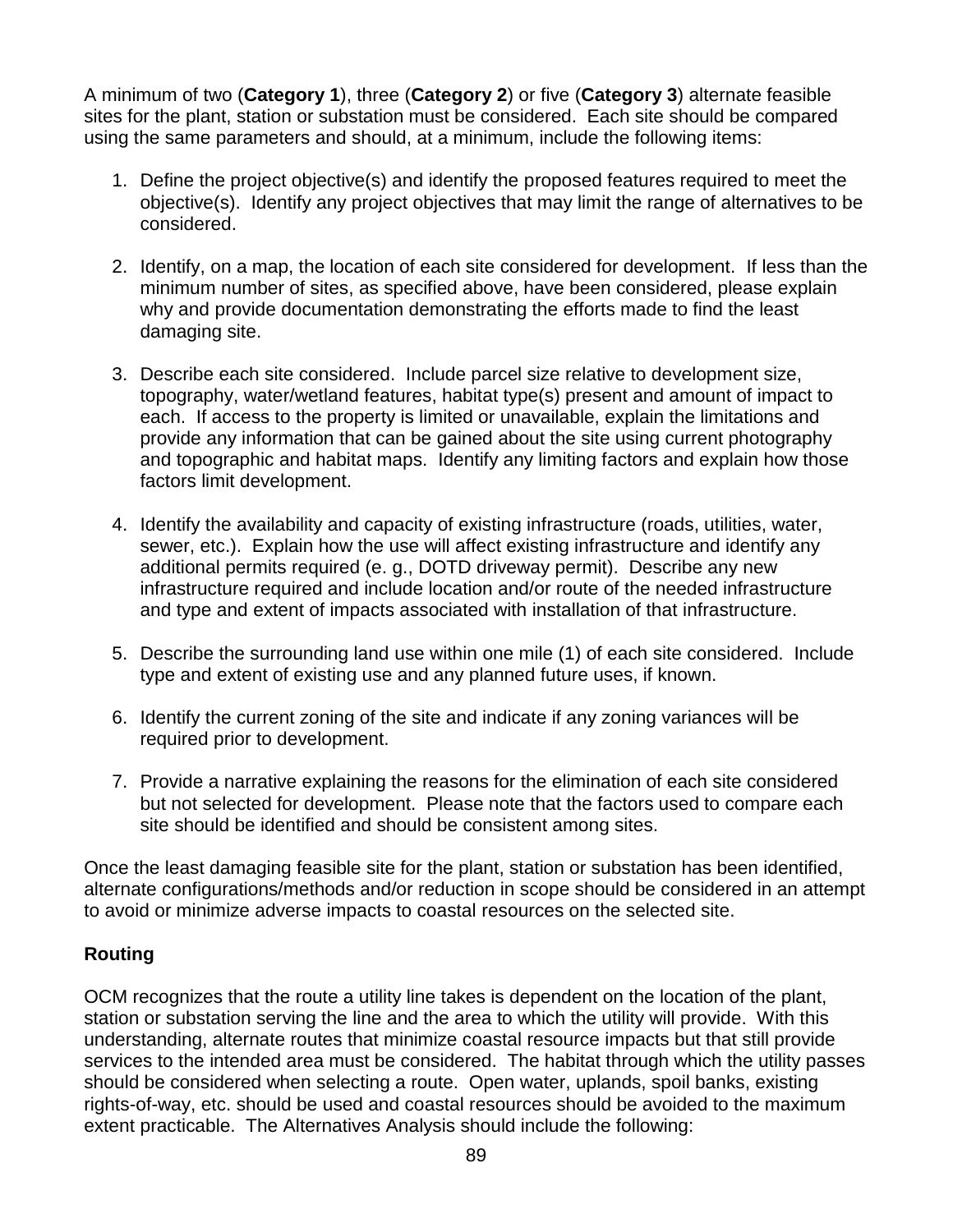- 8. Identify the area(s) to which the proposed utility will provide service.
- 9. Provide a narrative explaining what routes were considered, how they were compared and why each was eliminated. Include in the narrative a description of the habitats impacted and the extent of the impacts for each route.
- 10.Include a map showing the intended service area and all routes considered.

#### **Method of Installation**

The method of installation depends on the type of utility being installed. Utility pipelines typically are buried whereas power, phone, cable and internet lines can be buried or aerial. Buried utilities can be installed either by trenching or horizontal directional drilling (HDD). Trenching and aerial installation will require clearing a right-of-way, HDD will require bore entry and exit sites. The Alternatives Analysis should include the following:

11.Provide a narrative explaining what methods of installation were considered and why they were eliminated. Include in the narrative a description of the habitats and other resources impacted and the extent of those impacts. If using economics as a driving force for selection of the method of installation, include cost comparisons for each option considered, including mitigation costs.

#### **Right-of Way Width and HDD Entry and Exit sites**

The right-of way width can vary depending on the type of utility line being installed and the method of installation. The HDD entry and exit site sizes also can vary depending on the size of the equipment used, the type of line being installed and the distance of the bore. The rightof-way and HDD entry and exit sites should be limited to the minimum size and/or number of sites necessary to safely install, operate and maintain the services being provided. The Alternatives Analysis should include the following:

12.Provide a narrative that explains the minimum necessary width of the proposed right-ofway and/or HDD entry and exit sites. Include any regulatory requirements and site limitations that affect the sizes chosen. Illustrations and site layout plans may helpful in demonstrating space requirements and limitations.

#### **Justification Analysis**

The Justification Analysis should explain the nature of the proposed services and provide documentation that clearly demonstrates a public need or demand for the proposed services. The level of detail required for the analysis depends on the level of development in the service area. Developed areas will not require complex documentation in order to demonstrate a public need or demand for the proposed services whereas an undeveloped area would require detailed documentation to demonstrate a public need or demand. For the purposes of this guide, an undeveloped area is defined as an area that is not under moderate to dense residential, commercial or industrial use.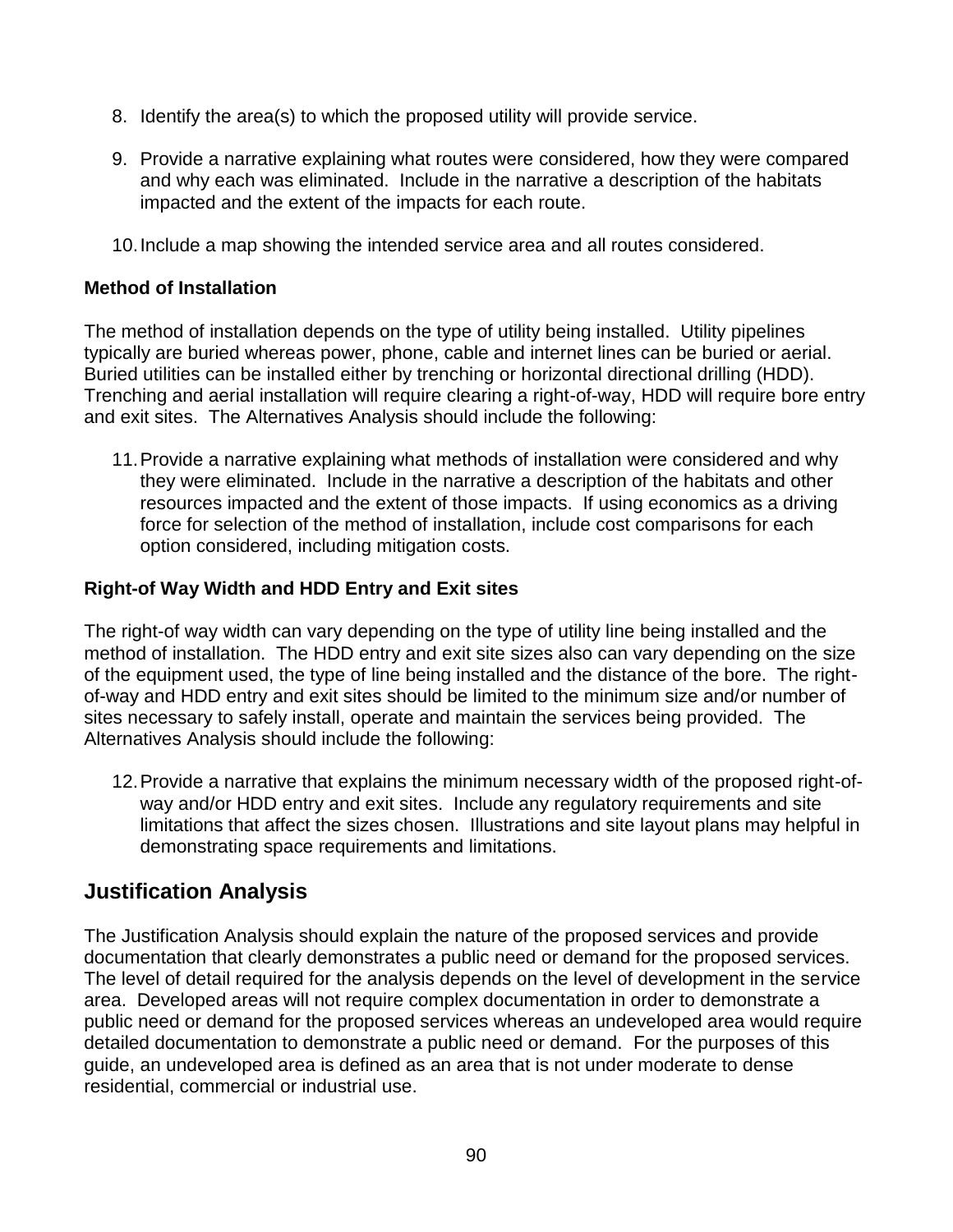#### **Developed Areas**

- 1. Describe the proposed services to be provided.
- 2. Identify the service area to which the proposed services will be provided and the anticipated number of users and/or level of usage within that service area.
- 3. Describe the existing services available to the service area and how the proposed services will enhance and/or replace the existing services. Include in your discussion the maximum capacity and current level of usage for the existing services and the anticipated maximum capacity and level of usage for the proposed services.

#### **Undeveloped Areas**

Answer 1-3 above plus:

4. Provide documentation that supports the position that the new services are needed in the service area. This documentation can take the form of data demonstrating population trends (migration, growth, etc.); building permit trends in the service area; type and number of proposed developments in the service area and status of federal, state and local approvals.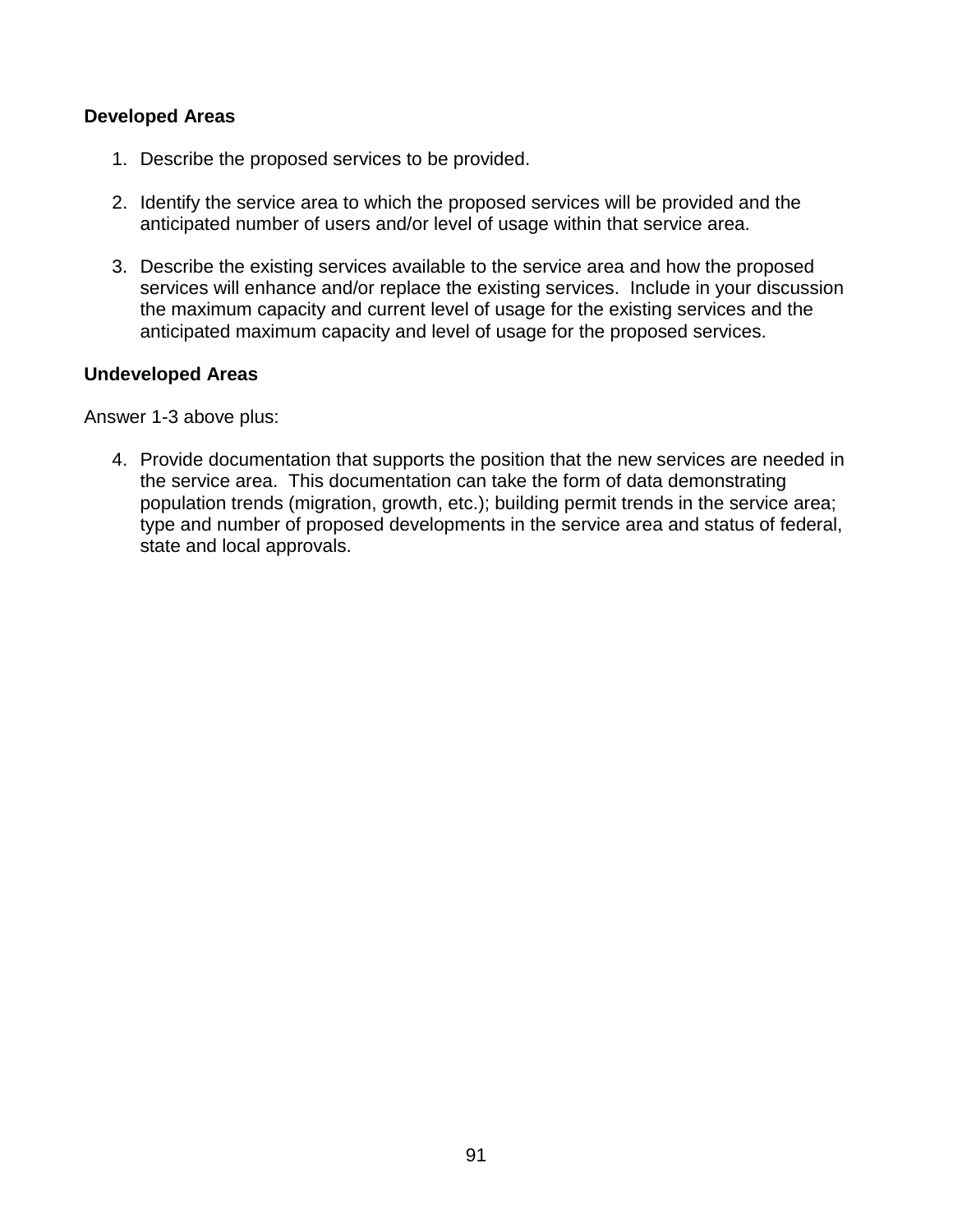# **Appendix A**

# **Available Sources**

#### **Real Estate Data**

Real estate information can be obtained from realtors and/or building associations in the development area. Multiple Listing Searches provide a listing of all available parcels of land that meet criteria specified by the searcher and can be performed by real estate agents and/or online. The search results will provide a picture of the current real estate stock and the demand on that stock as well as assist in identifying the availability of feasible alternatives. Please note that documentation and data gathered for other purposes, such as to obtain financial backing or to attract development partners, that demonstrate the demand or need for the proposed development also can be included as part of the Justification Analysis.

The following websites also may be useful sources of information:

<http://louisianalandsource.com/> [http://www.westslopeproperties.com/land\\_sale/?filter=LA](http://www.westslopeproperties.com/land_sale/?filter=LA) [http://www.landwatch.com/Louisiana\\_land\\_for\\_sale](http://www.landwatch.com/Louisiana_land_for_sale) <http://www.landandfarm.com/> <http://www.landsofamerica.com/america/?Search=region> <http://www.unitedcountry.com/realestate/search-state/index.htm> <http://www.farmlandsearch.com/view.aspx?sc=louisiana&p=0-8-0> <http://www.wredcoland.com/Default> <http://www.ldaf.state.la.us/portal/News/MarketBulletinCurrent/tabid/165/Default.aspx>

#### **Population Data**

<http://www.huduser.org/portal/datasets/socds.html> <http://www.reis.com/index.cfm> <http://www.census.gov/econ/census07/> [http://www.bls.gov/cew/map\\_application.htm](http://www.bls.gov/cew/map_application.htm)

#### **Economic Data**

The US Army Corps of Engineers offers waterborne commerce statistics at [http://www.ndc.iwr.usace.army.mil/wcsc/wcsc.htm.](http://www.ndc.iwr.usace.army.mil/wcsc/wcsc.htm)

The US Bureau of Labor Statistics [\(http://www.bls.gov/\)](http://www.bls.gov/) and the US Census Bureau [\(http://www.census.gov/econ/\)](http://www.census.gov/econ/) offer employment statistics.

The LA DOTD, Port Priority Program offers several reference manuals and documents. The "PortRule 2008" document details how to determine the benefits/economics for a port program project and can be found at [http://www.dotd.la.gov/multimodal/portpriority/.](http://www.dotd.la.gov/multimodal/portpriority/)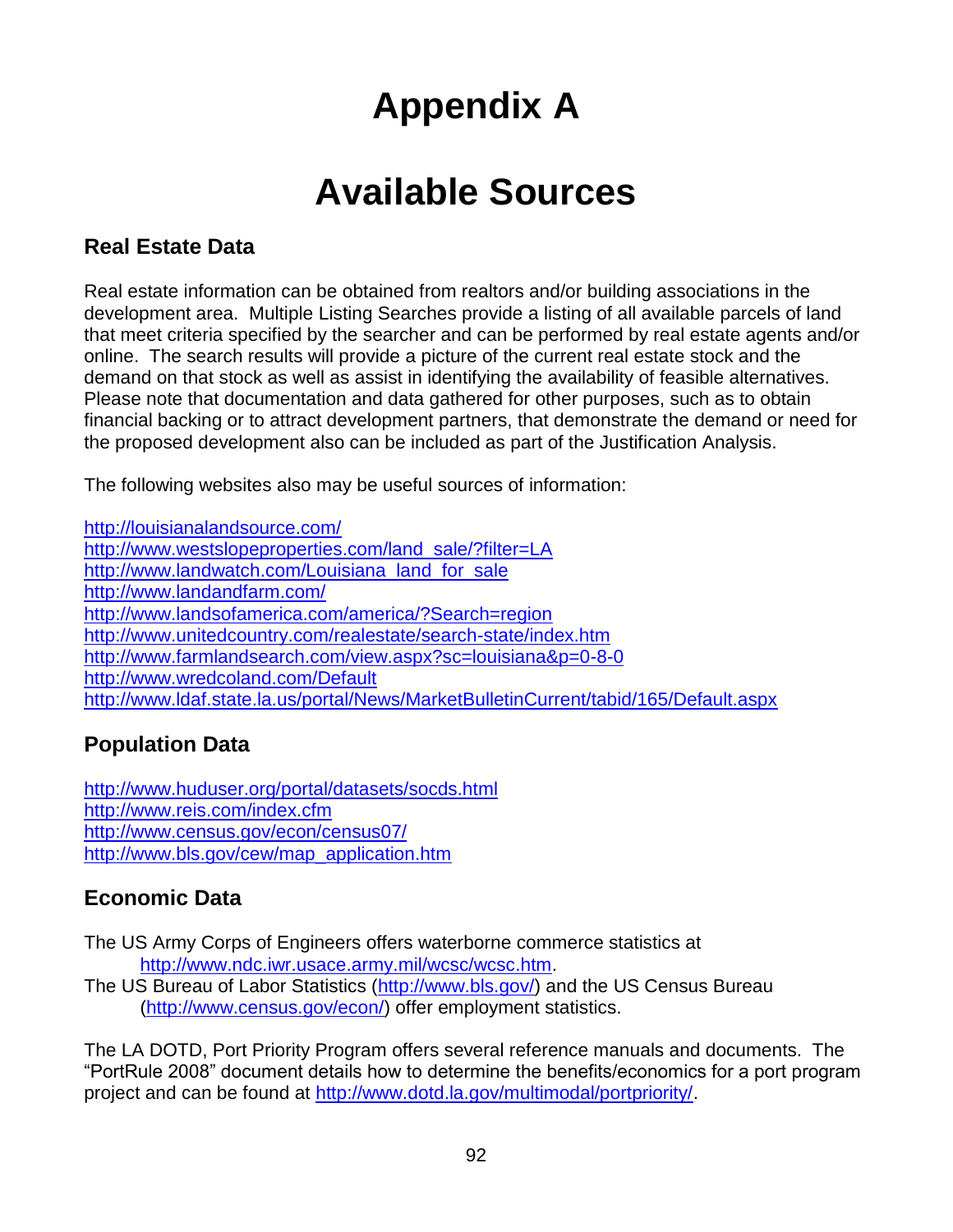# **Appendix B**

### **MEMORANDUM OF UNDERSTANDING**

## **BY AND BETWEEN**

## **LOUISIANA DEPARTMENT OF TRANSPORTATION AND DEVELOPMENT OFFICE OF MULTIMODAL PLANNING (Hereinafter referred to as "DOTD")**

#### **AND**

### **LOUISIANA DEPARTMENT OF NATURAL RESOURCES OFFICE OF COASTAL MANAGEMENT (Hereinafter referred to as "OCM")**

**WHEREAS,** the State and Local Coastal Resources Management Act of 1978 ("Act") establishes that it is the policy of the State to: Protect, develop, and where feasible, restore or enhance the resources of the state's coastal zone; Enhance opportunities for the use and enjoyment of the recreational values of the coastal zone; Support and encourage multiple uses of the coastal resources consistent with the maintenance and enhancement of the renewable resource management and productivity; and Provide for adequate economic growth and development with the minimization of adverse effects of one resource use upon another (La. R.S. 49:214.22); and

**WHEREAS,** a regulatory framework was developed pursuant to those policies and the Department of Natural Resources was given the responsibility to administer the review and permitting of activities occurring in the coastal zone of Louisiana (La. R.S. 49:214.26); and

**WHEREAS,** a specific purpose of the Coastal Management permit process is to ensure timely and predictable decisions on permit applications (La. R.S. 49:214.27(C)(7)); and

**WHEREAS,** the Louisiana Constitution provides that the DOTD has the authority to coordinate and assist in the Port's infrastructure development; and

**WHEREAS,** it has been demonstrated with a working group of cooperating agency and port personnel, that multi-agency pre-application meetings can reduce permitting delays and costs associated with a permit application; AND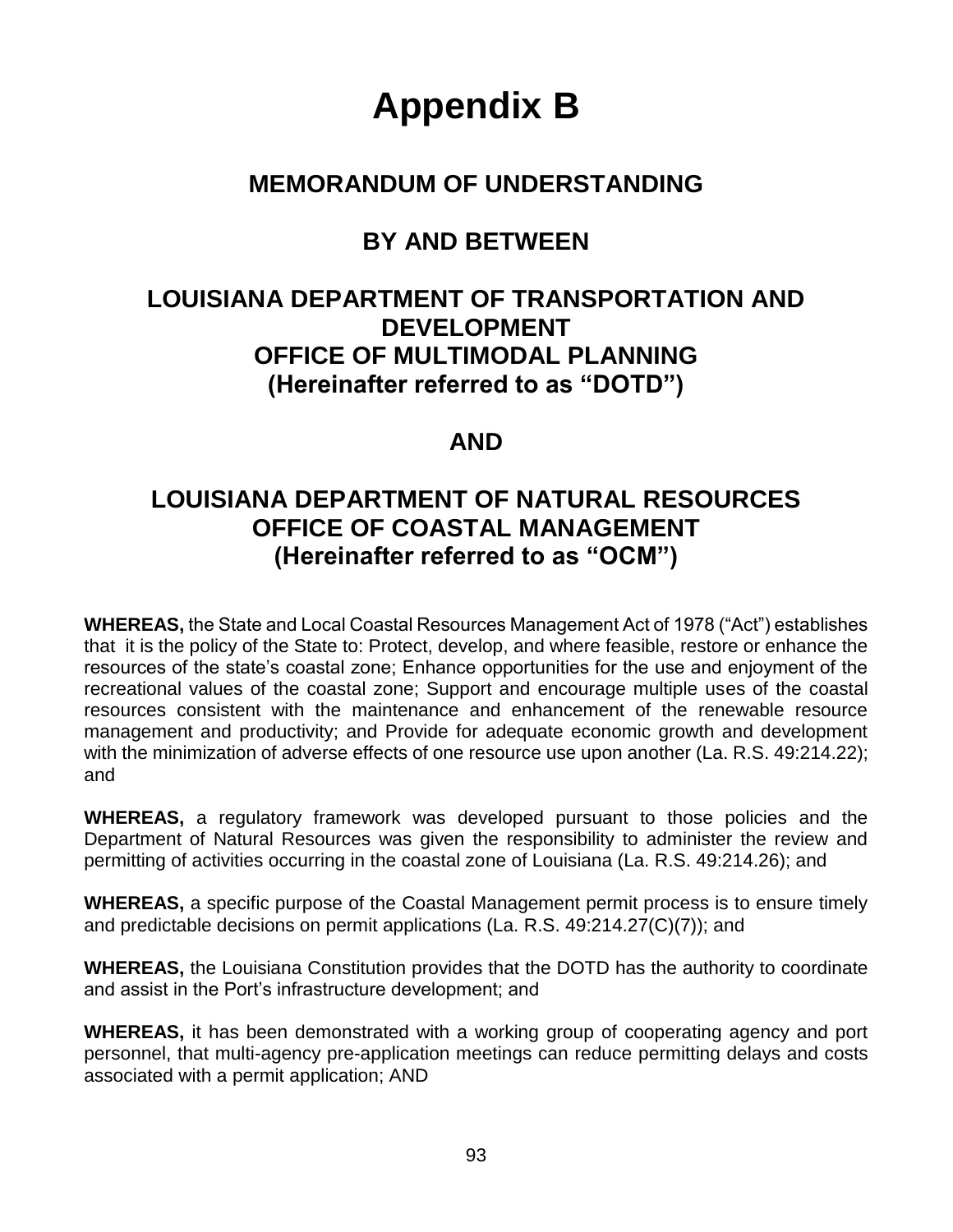**WHEREAS**, it is the purpose of this Memorandum of Understanding between the Louisiana Department of Natural Resources, Office of Coastal Management (OCM) and the Louisiana Department of Transportation and Development, Port Priority Program (DOTD) to establish a process to coordinate applications for port improvement activities occurring within the coastal zone of Louisiana, as defined in RS 49.214.24.

**NOW THEREFORE,** In order to assist OCM and DOTD in meeting their respective lawful responsibilities, reduce conflicting decisions, eliminate duplication of effort, expedite application processing and assure conformity of action with the Louisiana Coastal Resources Program, **IT IS AGREED THAT:**

- 1) OCM and DOTD will encourage port applicants located within the coastal zone of Louisiana to initiate interagency coordination with OCM, DOTD and other interested regulatory and/or resource agencies prior to application for funding from DOTD or application for a Coastal Use Permit from OCM. This pre-application coordination will include, but not be limited to, a discussion of the project features; possible alternative approaches, configurations or sitings that would result in a reduction in adverse impacts to coastal resources; beneficial use of dredged material; and mitigation requirements as outlined in LAC 43:I.723 and 724. The coordination meeting will 1) provide the port applicant with the information necessary to develop proposed activities such that project modifications necessary to ensure conformity with the LCRP are identified early and can be incorporated into project design and cost estimates prior to application for funding; and 2) provides OCM an opportunity to review the proposed activities and suggest alternatives to project design and/or siting that minimize adverse impacts to coastal resources, as required by the LCRP. Follow up pre-application meetings may be necessary depending on the complexity of the issues raised during the initial meeting, and will be determined on a case-by case basis.
- 2) For port improvement activities which have undergone the above described preapplication coordination, the economic justification review done by DOTD during the normal process of application review for funding will serve as economic justification review for OCM. DOTD shall forward to OCM, upon completion of economic justification review, a document indicating eligibility status for funding for the proposed port activities. A determination of "eligible for funding" from DOTD shall be interpreted by OCM as demonstrating adequate economic justification for adverse impacts to coastal resources that may result from the proposed port activities. Pre-application meetings referenced in Section 1 above will be utilized to ensure that adverse impacts to coastal resources are avoided and/or minimized to the extent practicable. Be advised it could take three months after an Application to the DOTD Port Priority Program is submitted to have an approved construction program. A determination of "ineligible for funding" by DOTD shall be interpreted by OCM as lacking adequate documentation necessary to demonstrate justification for adverse impacts to coastal resources that may result from the proposed port activities. Projects classified as "ineligible for funding" may still be considered for regulatory permit authorization, but the justification and needs will be reviewed under the OCM program guidelines.
- 3) For the purposes of beneficial use of dredged material, OCM considers the placement of dredge material for building property for Port expansion and development a beneficial use